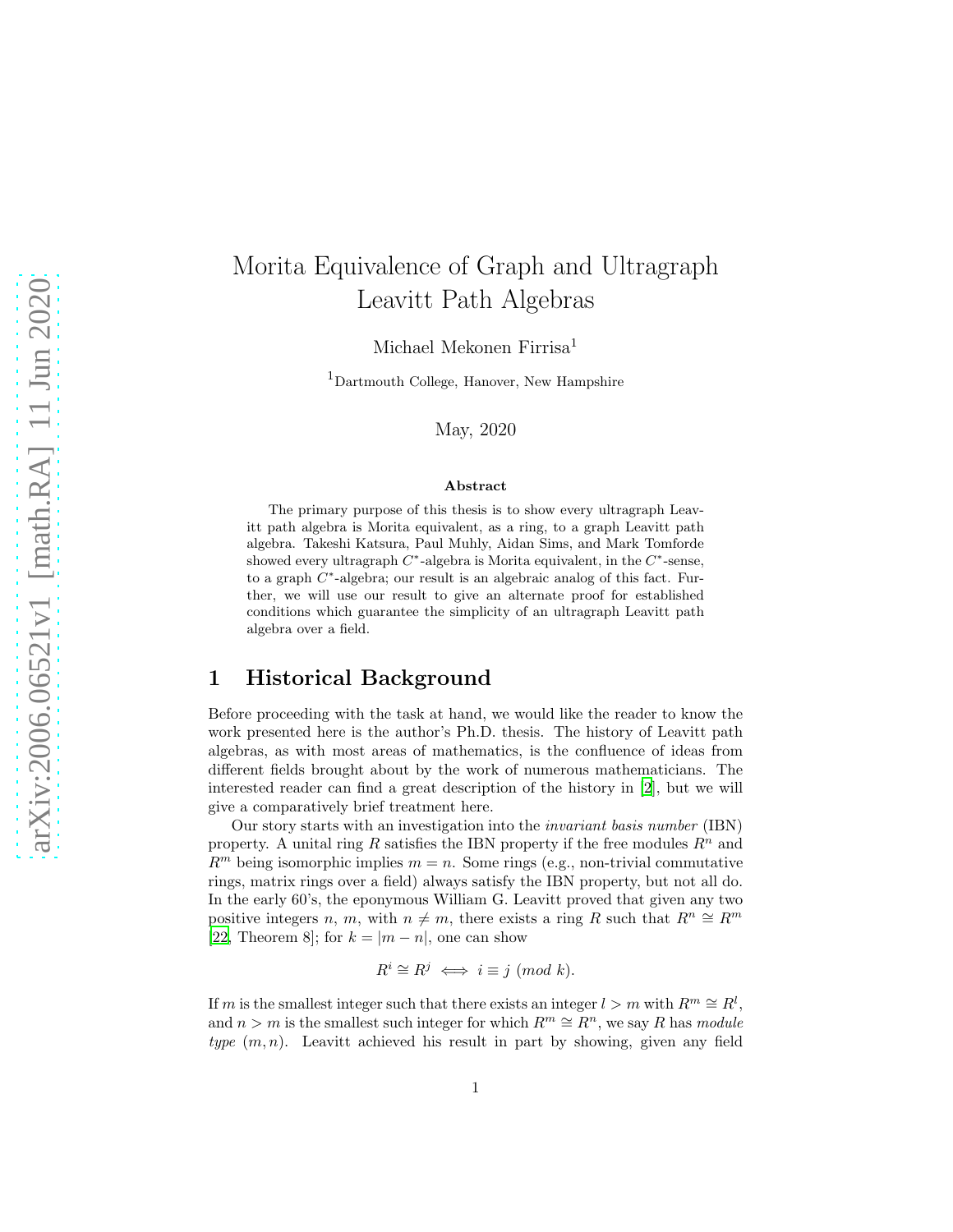K, one can construct a unital K-algebra (see Definition [3.1\)](#page-9-0),  $L_K(m, n)$ , with module type  $(m, n)$ . The algebra  $L_K(m, n)$  is at times referred to as the Leavitt algebra of type  $(m, n)$ . Leavitt goes on to prove interesting results regarding these algebras. Of particular interest is the universal property they possess: if A is a unital K-algebra with module type  $(m, n)$ , then there exists a unital K-algebra homomorphism

$$
\phi: L_K(m, n) \to A.
$$

We will see later on that Leavitt path algebras have a similar universal property.

While Leavitt path algebras do not live in the world of analysis, an important component of their story comes from  $C^*$ -algebras. To briefly describe what a  $C^*$ -algebra is, let A be a  $\mathbb C$ -algebra. Suppose A is equipped with an involution map,  $* : A \to A$ , with  $a^*$  denoting the image of  $a \in A$ , such that

$$
(a + b)^* = a^* + b^*
$$
,  $(ab)^* = b^*a^*$ , and  $(ka)^* = \overline{ka}^*$ 

for all  $a, b \in A$  and  $k \in \mathbb{C}$ . Lastly, suppose A is also equipped with a norm,  $\Vert \cdot \Vert$ , such that  $\Vert ab \Vert \le \Vert a \Vert \Vert b \Vert$ , and

$$
\parallel aa^* \parallel = \parallel a \parallel^2 = \parallel a^* \parallel^2 (C^* \text{-identity}),
$$

for all  $a, b \in A$ . If A is a complete topological space with respect to the topology induced by the norm,  $A$  is a  $C^*$ -algebra. The study of these objects has its roots in quantum mechanics. It has since grown into a vast area of functional analysis in its own right. Mathematicians have worked on classifying them, and giving explicit constructions of  $C^*$ -algebras with desired properties, for decades since. In line with this endeavor, Joachim Cuntz gave an explicit construction for obtaining unital, simple, infinite, separable  $C^*$ -algebras (*Cuntz algebras*) in the late 70's  $[10]$ —a  $C^*$ -algebra A is separable if it contains a dense countable subset, it is infinite if there exits  $a \in A$  such that  $aa^* = 1$  and  $a^*a \neq 1$ , and it is simple if it doesn't contain any non-trivial closed two-sided ideals (i.e., A and  $\{0\}$  are the only closed two-sided ideals). Mathematicians, including Cuntz himself, then took on the enterprise of generalizing Cuntz algebras, giving us Cuntz-Krieger algebras. By 1982, Yasuo Watatani had noticed each Cuntz-Krieger algebra has a generating set whose elements and relations can be encoded by a directed graph with a finite number of vertices, where each vertex receives and emits a non-zero finite amount of edges. This laid the foundation for graph algebras. Of course, as time went on, graph algebras came to include more arbitrary directed graphs than those introduced by Watatani. Although it didn't immediately attract much attention, many had taken notice of the utility in the graph approach before the 90's were through. In showing one can deduce results regarding  $C^*$ -algebras by studying the properties of the much more tractable directed graphs, papers such as [\[20](#page-90-1)], [\[9](#page-90-2)], and [\[21](#page-90-3)] helped to illumine the power and elegance of graph algebras.

Motivated by purely infinite simple  $C^*$ -algebras, the mathematicians Pere Ara, K. R. Goodearl, and Enrique Pardo introduced an algebraic analog to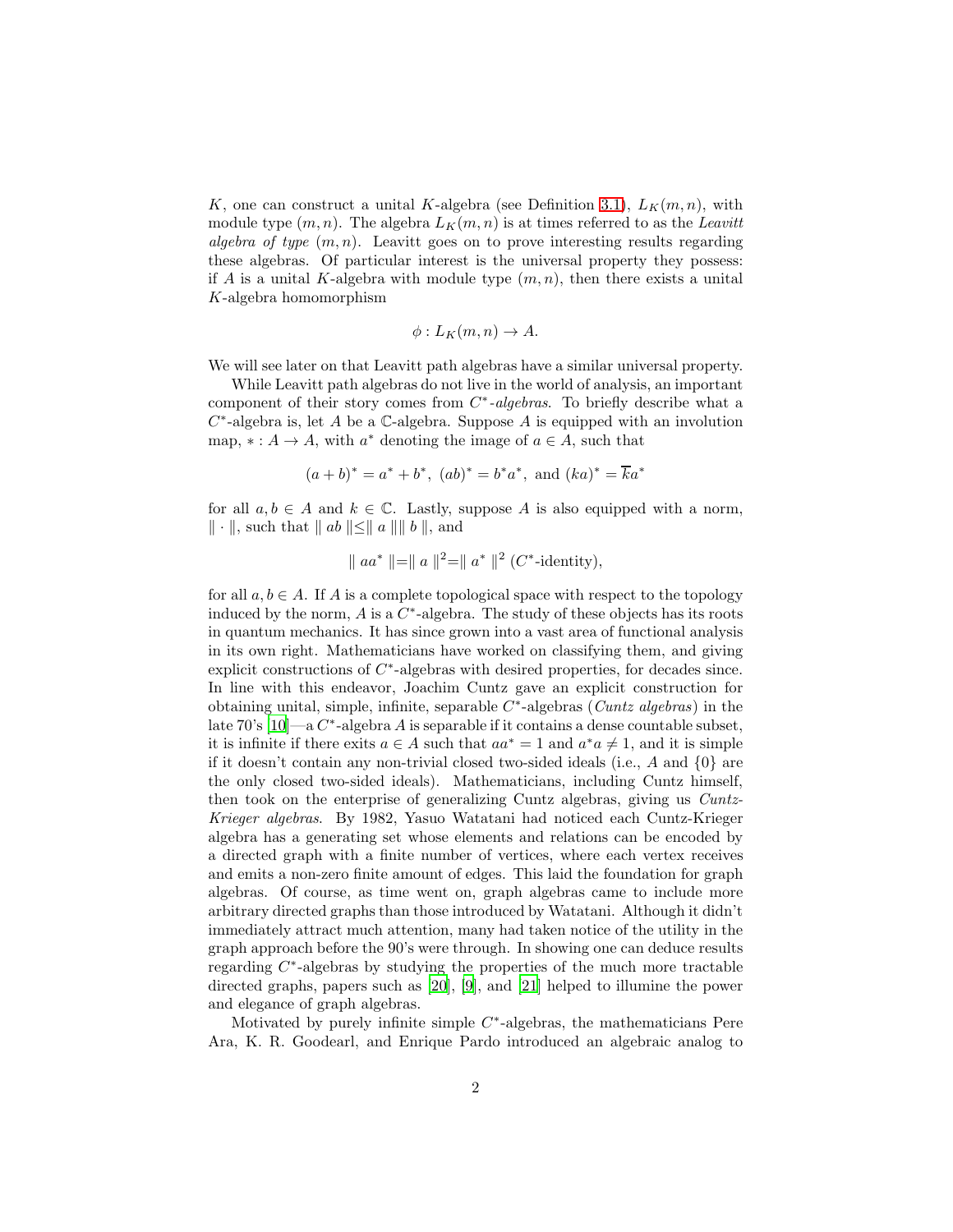these objects in the early 2000's: purely infinite simple rings [\[7\]](#page-90-4). The same group of mathematicians, along with M. A. González-Barroso, set out to find ways to construct explicit examples of such rings. In [\[6\]](#page-90-5), they introduced a way to construct a class of rings called *fractional skew monoid rings*, which are themselves purely infinite simple rings. In investigating the algebraic K-theory of fractional skew monoid rings, the aforementioned authors introduced Leavitt path algebras in the same paper—having been inspired by the work of  $C^*$ algebraists, the authors used the term "graph algebras" instead of "Leavitt path algebras." As it turned out, another group of mathematicians had happened upon Leavitt path algebras as well.

During a conference held in 2004 on graph  $C^*$ -algebras, which some ring theorists were invited to attend, one of the ring theorists present, Gene Abrams, noticed the algebraic data of graph  $C^*$ -algebras is quite similar to objects known well by algebraists as *path algebras*. Inspired by what he saw at the conference, Abrams, together with Aranda Pino, published [\[3\]](#page-89-1). In their paper, Abrams and Aranda Pino define Leavitt path algebras to stand as an algebraic analog to graph  $C^*$ -algebras. Much like the initial results established for graph  $C^*$ algebras, the main result of [\[3\]](#page-89-1) is a simplicity theorem for Leavitt path algebras; graph  $C^*$ -algebras are much older than Leavitt path algebras and have more established results, a lot of the research in Leavitt path algebras is thus dedicated to proving analogs of these results (e.g., this thesis). Now, Abrams had been studying Leavitt algebras prior to his joint work with Aranda Pino. His particular focus had been the Leavitt algebra  $L_K(1, n)$ . Through the course of their work, Abrams and Aranda Pino realized the Leavitt algebra  $L_K(1,n)$  is an example of a Leavitt path algebra. It is this realization which imparted the "Leavitt" to Leavitt path algebras. The name "Leavitt path algebra" became ubiquitous due to the fact [\[3](#page-89-1)] appeared in print before [\[6\]](#page-90-5). Regardless, both [\[3\]](#page-89-1) and [\[6](#page-90-5)] are taken to be the foundation of Leavitt path algebras. It's worth noting that Leavitt path algebras were always taken to be over a field in their original definition. It was not until Mark Tomforde's work in [\[31\]](#page-91-1) that they were defined for algebras over unital commutative rings.

The main aim of this thesis is to establish the Morita equivalence of graph and ultragraph Leavitt path algebras as rings. As mentioned before, this endeavor mirrors a result from the world of  $C^*$ -algebras as well; a result which showed how graph  $C^*$ -algebras are related to another class of  $C^*$ -algebras: Exel-Laca algebras. In their original formulation, Cuntz-Krieger algebras are  $C^*$ algebras associated to finite matrices with entries in  ${0, 1}$ . Watatani's work led to their generalization as graph algebras. However, by dropping the finite restriction on the associated matrices, with the only criteria being they don't contain a zero row, Exel-Laca algebras were introduced as another generalization of Cuntz-Krieger algebras [\[11\]](#page-90-6). So, naturally, one is compelled to ask exactly how these two class of  $C^*$ -algebras are related, seeing they both generalize Cuntz-Krieger algebras. It was worked out relatively quickly that they are not the same—there are Exel-Laca algebras which cannot be realized as graph  $C^*$ -algebras [\[26,](#page-91-2) Example 4.2], and there are graph  $C^*$ -algebras which cannot be realized as Exel-Laca algebras [\[28](#page-91-3), Proposition A.16.2]. Then exactly how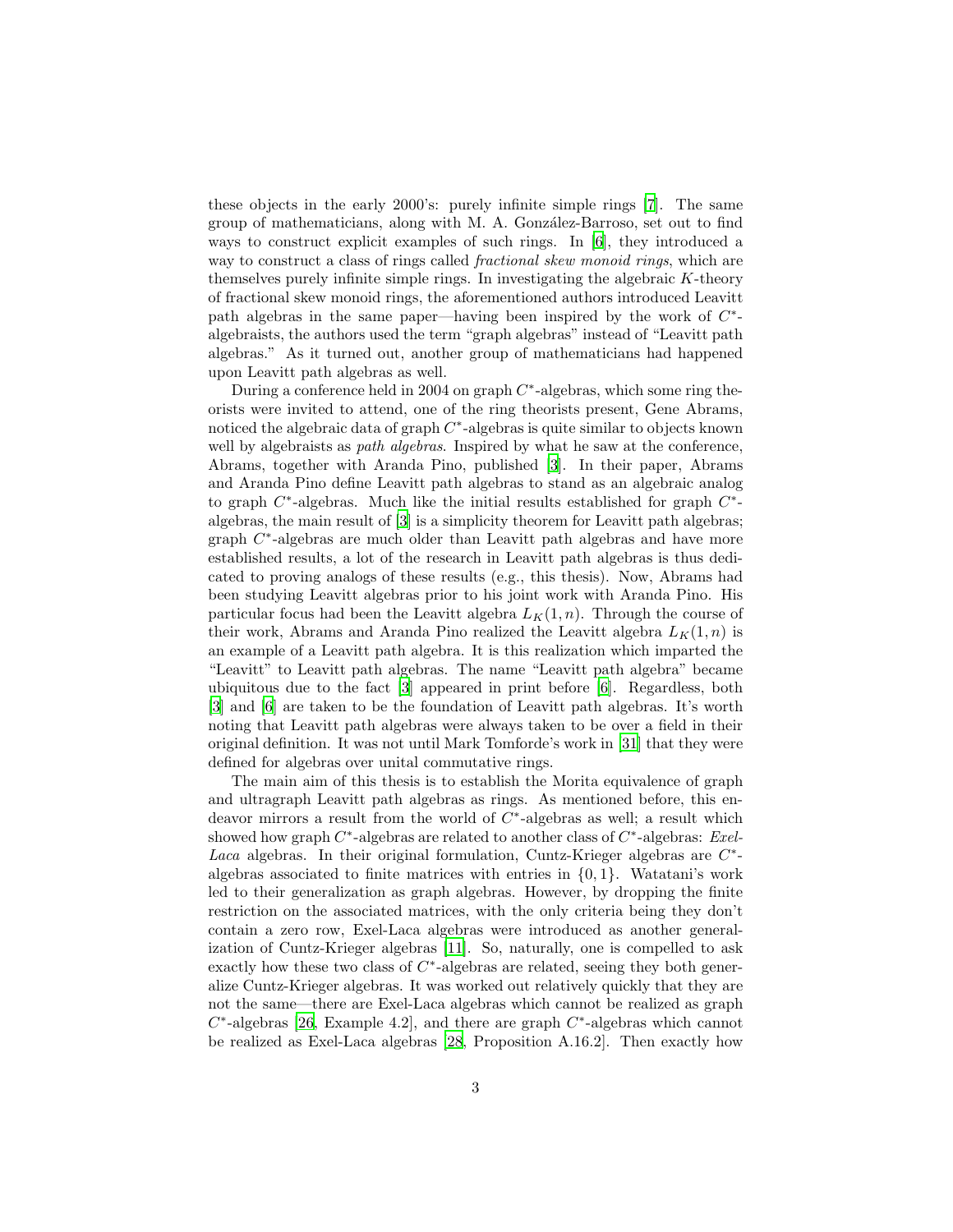are they related? In [\[19\]](#page-90-7), the authors showed the two classes are the same up to Morita Equivalence. In [\[30](#page-91-4)], Tomforde introduced the notion of ultragraphs and ultragarph C<sup>\*</sup>-algebras as a way of unifying graph algebras and Exel-Laca algebras. The class of ultragraph  $C^*$ -algebras properly contains graph algebras and Exel-Laca algebras [\[29](#page-91-5), Section 5]. Thus, to establish the Morita equivalence of graph algebras and Exel-Laca algebras, it suffices to show any ultragraph  $C^*$ -algebra is Morita equivalent to a graph algebra, and vice versa. That is precisely what was established in [\[19](#page-90-7)], an algebraic analog of which we wish to prove in this thesis.

### 2 Graphs and Ultragraphs

**Definition 2.1.** A graph,  $E = (E^0, E^1, r_E, s_E)$ , consists of a set of countable vertices  $E^0$ , a set of countable edges  $E^1$ , and range and source maps  $r_E$ ,  $s_E$ :  $E^1 \to E^0$ .

A finite path in E,  $\alpha = e_1 \, e_2 \ldots e_n$ , is a sequence of edges such that  $s_E(e_{i+1}) = r_E(e_i)$  for  $1 \leq i \leq n-1$ . We set  $|\alpha| := n$  to be the length of  $\alpha$ ; the set of such paths of finite length is denoted by  $E^*$  ( $E^0$  is included in  $E^*$  as paths of length 0). The range and source maps are extended to  $E^*$  by  $r_E(\alpha) = r_E(e_n)$  and  $s_E(\alpha) = s_E(e_1)$ ; we set  $r_E(v) = s_E(v) = v$  for  $v \in E^0$ . Given  $\alpha, \beta \in E^*$ , with  $r_E(\alpha) = s_E(\beta)$ , we get an element of  $E^*$  by concatenating  $\alpha$  with  $\beta$  which is denoted by  $\alpha\beta$ . A path  $\alpha$  such that  $s_E(\alpha) = r_E(\alpha)$  is called a cycle. Finally, we call  $v \in E^0$  a singular vertex if  $|s_E^{-1}(v)| = 0$  or  $\infty$ .

Remark 2.2. The reader might find, when reading about graph  $C^*$ -algebras in particular, a slightly different definition of a finite path: a sequence of edges  $\alpha = e_1 \, e_2 \ldots e_n$  such that  $s_E(e_i) = r_E(e_{i+1})$  for all  $1 \leq i \leq n-1$ ; further,  $r_E(\alpha) := r_E(e_1)$  and  $s_E(\alpha) := s_E(e_n)$ . This difference in convention doesn't change any of the established results so long as one accounts for the reversal in roles of the range and source maps. The author has yet to see this convention used within the context of Leavitt path algebras.

Pictorially, we depict graphs in terms of dots and arrows: a dot for each vertex, an arrow for each edge, and the placement of the arrow indicates the source and range vertices of the associated edge.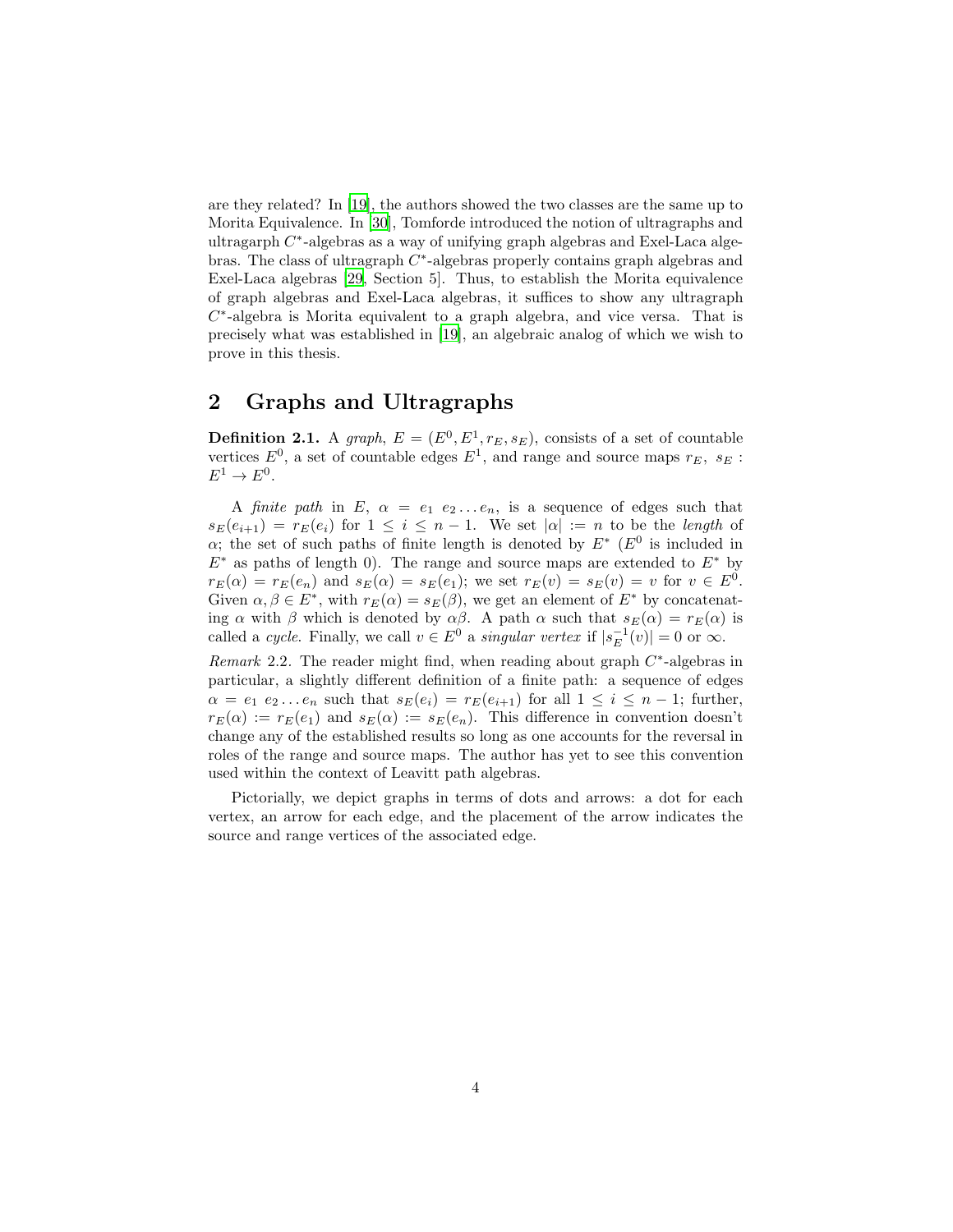<span id="page-4-0"></span>Example 2.3.



Figure 1:  $E^0 = \{v\}, E^1 = \{e_1, e_2, \dots, e_n\}, \text{ and } s_E(e_i) = r_E(e_i) = v \text{ for each } i.$ 

<span id="page-4-1"></span>Example 2.4.



**Definition 2.5.** [\[30](#page-91-4)] An *ultragraph*  $G = (G^0, G^1, r, s)$  consists of a set of countable vertices  $G^0$ , a set of countable edges  $G^1$ , a source map  $s: G^1 \to G^0$ , and a range map  $r: \mathcal{G}^1 \to \mathcal{P}(G^0) \setminus \{ \emptyset \}$  ( $\mathcal{P}(G^0)$ ) denotes the power set of  $G^0$ ). Further,  $\mathcal{G}^0$  denotes the smallest subset of  $\mathcal{P}(G^0)$  containing  $\{v\}$  for each  $v \in G^0$  and  $r(e)$  for each  $e \in \mathcal{G}^1$ , and is closed under finite unions, finite intersections, and relative complements.

Similar to graphs, a *finite path* in  $\mathcal{G}, \alpha = e_1 e_2 \dots e_n$ , is a sequence of edges such that  $s(e_{i+1}) \in r(e_i)$  for  $1 \leq i \leq n-1$ ; we define its length to be  $|\alpha| := n$ . The set of finite paths in  $\mathcal G$  is denoted by  $\mathcal G^*$ . We extend the range and source maps to  $r: \mathcal{G}^* \to \mathcal{G}^0$  and  $s: \mathcal{G}^* \to \mathcal{G}^0$  by  $s(\alpha) = s(e_1)$  and  $r(\alpha) = r(e_n)$ ; further, since  $\mathcal{G}^0$  sits in  $\mathcal{G}^*$  as paths of length 0, for  $A \in \mathcal{G}^0$ , we set  $r(A) = s(A) = A$ . Given  $\alpha, \beta \in \mathcal{G}^*$ , with  $s(\beta) \in r(\alpha)$ , we get an element of  $\mathcal{G}^*$  by concatenating  $\alpha$ with β; we denote this element by  $\alpha\beta$ . If  $\alpha$  is a path such that  $s(\alpha) \in r(\alpha)$ , it is called a cycle. Also, we call  $v \in G^0$  a singular vertex if  $|s^{-1}(v)| = 0$  or  $\infty$ .

Again, similar to graphs, we depict ultragraphs in terms of dots and arrows: a dot for each vertex, an arrow for each edge, and the placement of the arrow indicates the source vertex and the range "generalized" vertex of the associated edge. The following is a simple example but one which will be useful later.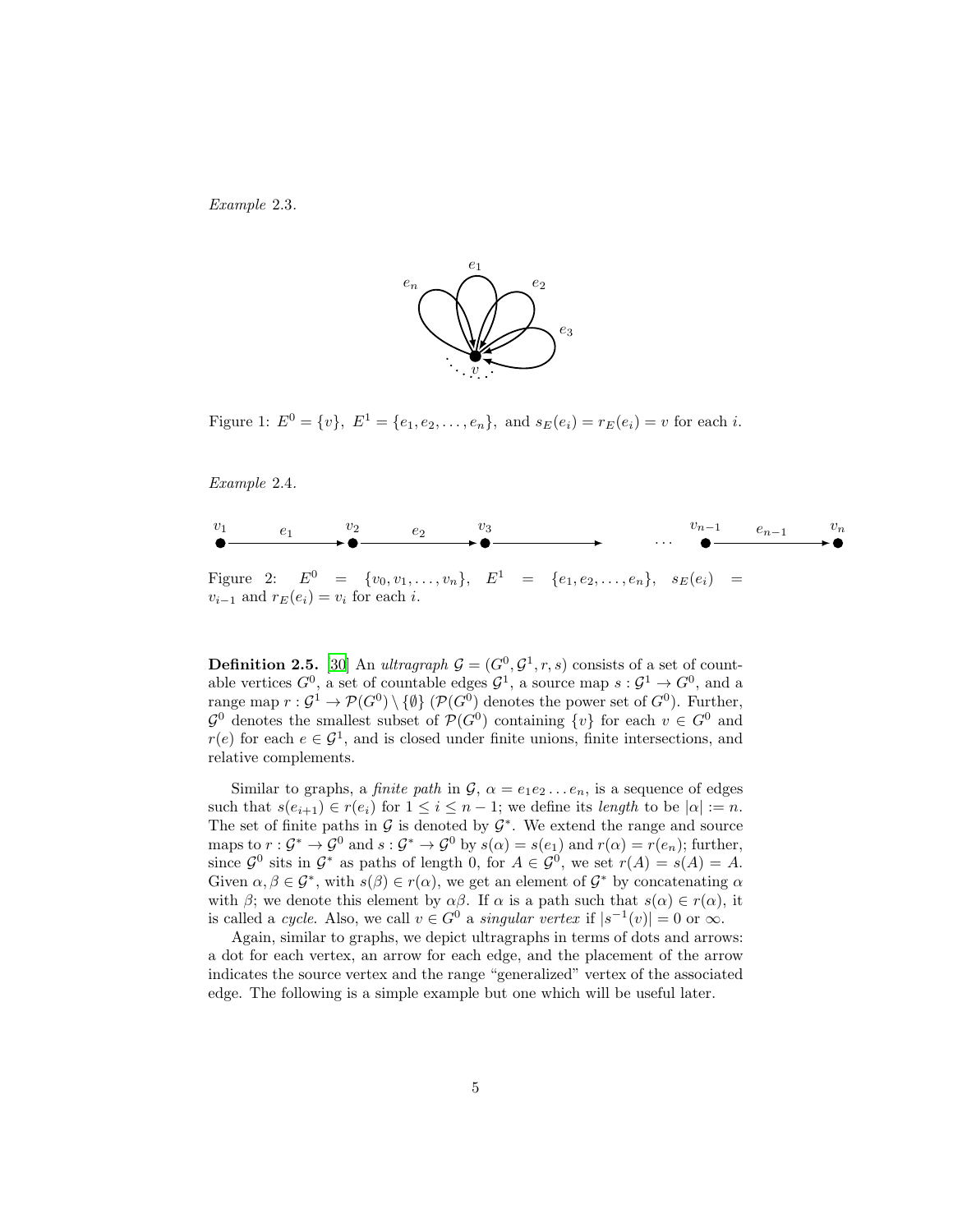<span id="page-5-1"></span>Example 2.6.



Figure 3:  $G^0 = \{v_0, v_1, v_2, \ldots, v_n, \ldots\}, \ G^1 = \{e\}, \ G^0 = \{S \in \mathcal{P}(G^0) :$ S, or  $G^0 \setminus S$ , is finite},  $s(e) = v_0, r(e) = \{v_1, v_2, \ldots, v_n, \ldots\}$ .

#### 2.1 Constructing a Graph from an Ultragraph

The following construction, from [\[19](#page-90-7)], plays a fundamental role in our work. For  $n \in \mathbb{N}$ , let  $\{0,1\}^n$  denote the set of words of length n whose entry are 0's and 1's. Given  $\omega \in \{0,1\}^n$ , and  $1 \leq i \leq n$ ,  $\omega_i := i$ -th entry of  $\omega$ . We will at times write  $\omega = (\omega_1 \omega_2 ... \omega_n)$  and set its length to be  $|\omega| := n$ . Further, we define elements  $(\omega, 0), (\omega, 1) \in \{0, 1\}^{n+1}$  by  $(\omega, 0) := (\omega_1 \omega_2 ... \omega_n 0)$  and  $(\omega, 1) := (\omega_1 \omega_2 ... \omega_n 1);$ and for  $m \leq n$ , we define  $\omega|_m \in \{0,1\}^m$  by  $\omega|_m := (\omega_1 \omega_2 ... \omega_m)$ . Finally, we let  $0<sup>n</sup>$  (similarly,  $1<sup>n</sup>$ ) denote the sequence of n 0's (and n 1's). We will also write, for example,  $(0^{n-1}, 1)$  to denote the sequence of  $(n-1)$  0's followed by a 1.

With this in mind, let G be an ultragraph and  $\{e_1, e_2, ...\}$  an enumeration of  $\mathcal{G}^1$ . For  $\omega \in \{0,1\}^n \setminus \{0^n\}$ , set

$$
r(\omega) := \left(\bigcap_{\{i:\ \omega_i=1\}} r(e_i)\right) \setminus \left(\bigcup_{\{j:\ \omega_j=0\}} r(e_j)\right) \subseteq G^0,
$$

also set

$$
\Delta_n := \{ \omega \in \{0,1\}^n \setminus \{0^n\} : |r(\omega)| = \infty \}, \quad \Delta := \bigcup_{i=1}^{\infty} \Delta_n,
$$
  

$$
\Gamma_0 := \{ (0^n, 1) : n \ge 0, |r((0^n, 1))| = \infty \}, \quad \Gamma_+ := \Delta \setminus \Gamma_0,
$$
  

$$
W_+ := \bigcup_{\omega \in \Delta} r(\omega) \subseteq G^0, \quad \text{and} \quad W_0 := G^0 \setminus W_+.
$$

<span id="page-5-0"></span>**Lemma 2.7.** There exists a function  $\sigma : W_+ \to \Delta$  such that  $v \in r(\sigma(v))$  for each  $v \in W_+$ , and  $\sigma^{-1}(\omega)$  is finite (possibly empty) for each  $\omega \in \Delta$ .

Proof. [\[19,](#page-90-7) Lemma 3.7].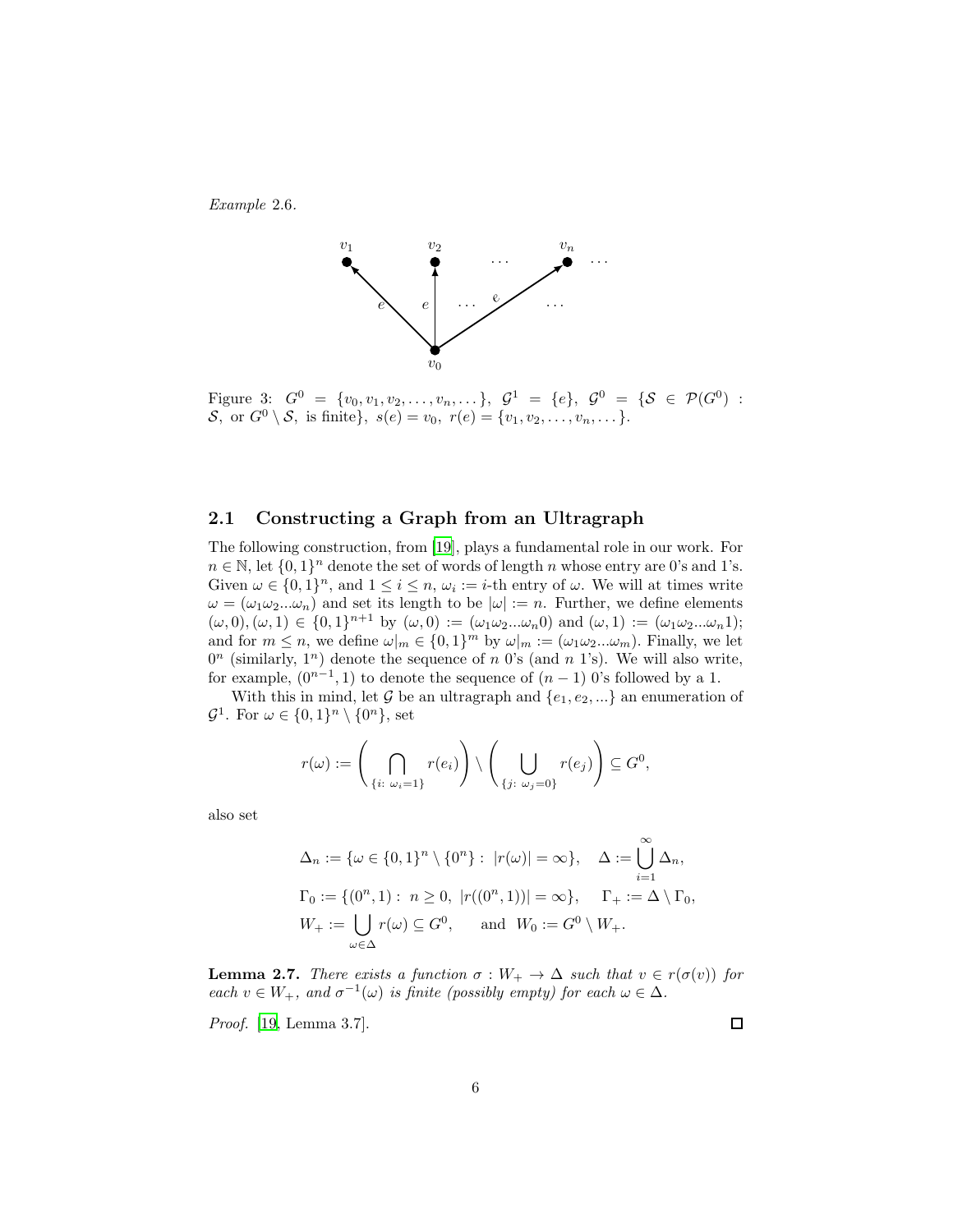As for  $\sigma$  in Lemma [2.7,](#page-5-0) it can be extended to a function  $\overline{\sigma}: G^0 \to \Delta \cup {\emptyset}$ by setting  $\overline{\sigma}|_{W_+} := \sigma$  and  $\overline{\sigma}|_{W_0} := \emptyset$ . Abusing notation, we will write " $\sigma$ " to also denote  $\overline{\sigma}$ . Now, for each  $n \in \mathbb{N}$ , set

$$
X(e_n) := \{ v \in r(e_n) : |\sigma(v)| < n \} \sqcup \{ \omega \in \Delta_n : \omega_n = 1 \} \subseteq G^0 \sqcup \Delta;
$$

we have the following useful lemma.

**Lemma 2.8.** For each  $n \in \mathbb{N}$ ,  $X(e_n)$  is nonempty and finite.

Proof. [\[19,](#page-90-7) Lemma 3.11].

 $\Box$ 

<span id="page-6-0"></span>**Definition 2.9.** Let  $\mathcal{G} = (G^0, \mathcal{G}^1, r, s)$  be an ultragraph. Fix an enumeration of  $\mathcal{G}^1$  and let  $\sigma$  be the function described following Lemma [2.7,](#page-5-0) we can then construct a graph  $E_{\mathcal{G}} = (E_{\mathcal{G}}^0, E_{\mathcal{G}}^1, r_E, s_E)$  associated to  $\mathcal{G}$ . First, set

$$
E_{\mathcal{G}}^{0} := \{v_{\iota}\}_{{\iota} \in G^{0} \sqcup \Delta}, \quad E_{\mathcal{G}}^{1} := \{e_{\kappa}\}_{{\kappa} \in \{W_{+} \sqcup \Gamma_{+}\} \sqcup \{(e_{n}, x): e_{n} \in \mathcal{G}^{1}, x \in X(e_{n})\}};
$$

then, define the range and source maps as follows:

if 
$$
\kappa = v \in W_+
$$
, then  $r_E(e_v) = v_v$  and  $s_E(e_v) = v_{\sigma(v)}$ ,  
if  $\kappa = \omega \in \Gamma_+$ , then  $r_E(e_\omega) = v_\omega$  and  $s_E(e_\omega) = v_{\omega|_{|\omega|-1}}$ ,  
and finally,  $r_E(e_{(e_n,x)}) = v_x$  and  $s_E(e_{(e_n,x)}) = v_{s(e_n)}$ .

For the sake of convenient notation, we will write " $(e_n, x)$ " for  $e_{(e_n, x)}$ . We will also usually write the other elements of  $E_{\mathcal{G}}^0$  as "v", or " $\omega$ ." It's important to note  $E_{\mathcal{G}}$  depends on our choice of ordering of  $\mathcal{G}^1$  as well as our choice of  $\sigma$ (please see Figures [4](#page-7-0) and [5](#page-8-0) in Example [2.12](#page-7-1) for an illustration).

**Definition 2.10.** Let  $E = (E^0, E^1, r_E, s_E)$  be a graph. A subgraph  $F =$  $(F^0, F^1, r_F, s_F)$  of E is a graph such that:  $F^0 \subseteq E^0$ ,  $F^1 \subseteq E^1$ ,  $r_F = r_E|_{F^1}$ , and  $s_F =$  $s_E|_{F^1}$ , where, for each  $e \in F^1$ ,  $s_E(e), r_E(e) \in F^0$ .

Remark 2.11. There is an important subgraph  $F$  of  $E<sub>G</sub>$  which we will call upon in later chapters; it is the subgraph where  $F^0 = E^0_{\mathcal{G}}$  and  $F^1 = \{e_{\kappa}\}_{{\kappa} \in W_+ \sqcup \Gamma_+}$ . For more details, see Section 4 of [\[19](#page-90-7)].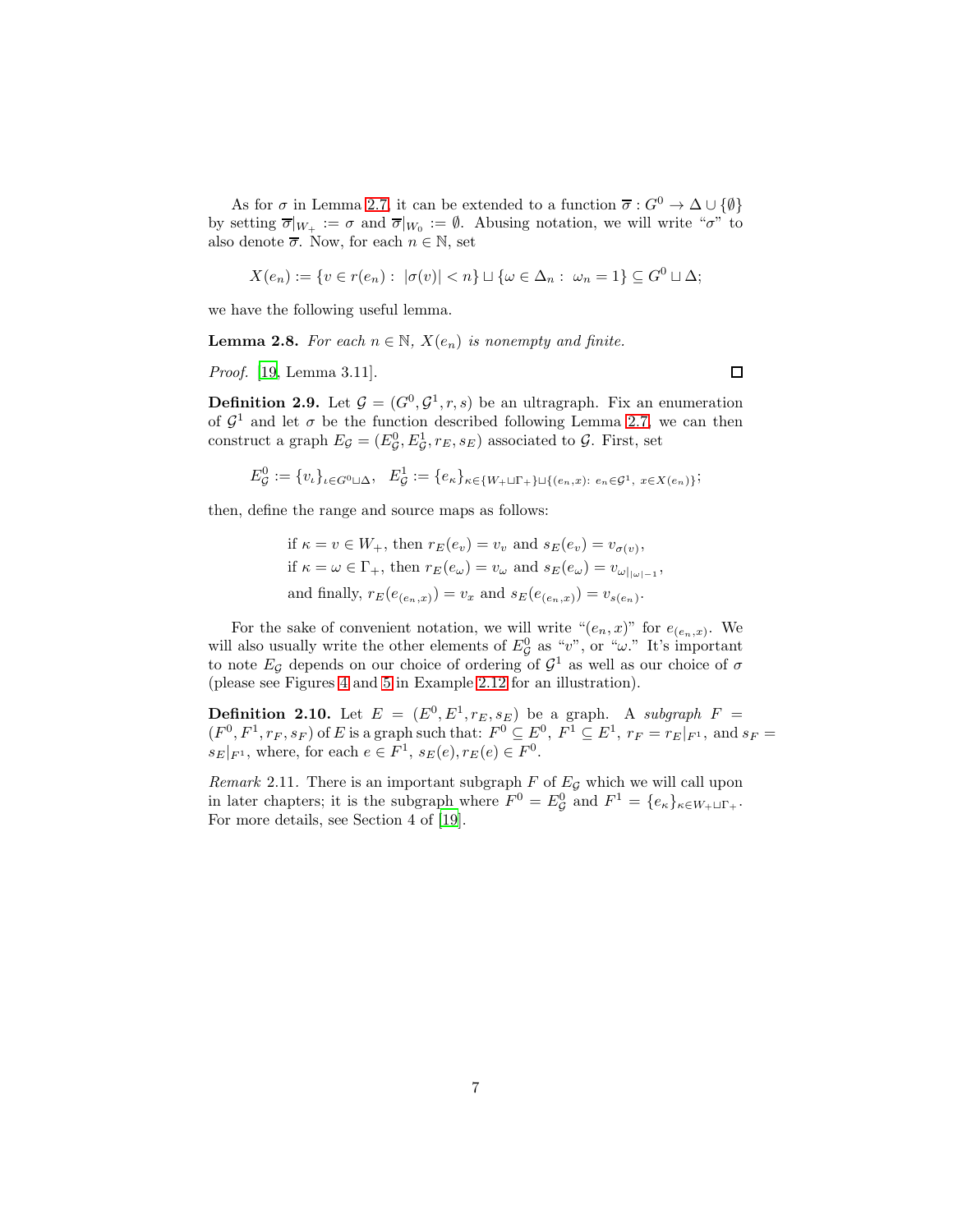

<span id="page-7-1"></span><span id="page-7-0"></span>Example 2.12.

Figure 4: Ultragraph  $G$ : The dashed gray arrows illustrate the ordering mechanism for  $\mathcal{G}^1$ .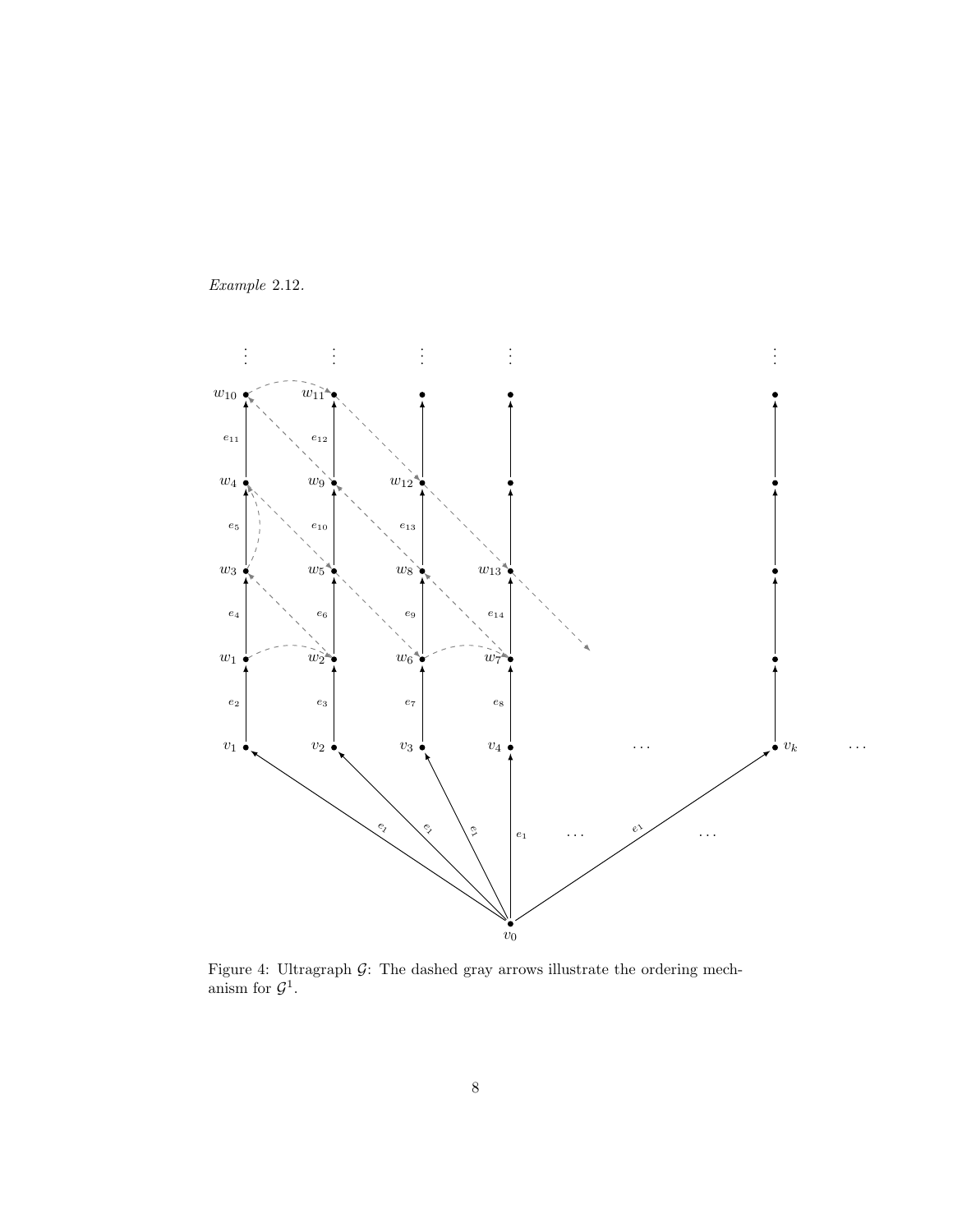<span id="page-8-0"></span>

Figure 5: Graph  $E_g: \sigma: W_+ \to \Delta$  is given by  $v_i \mapsto (1, 0^{i-1})$ .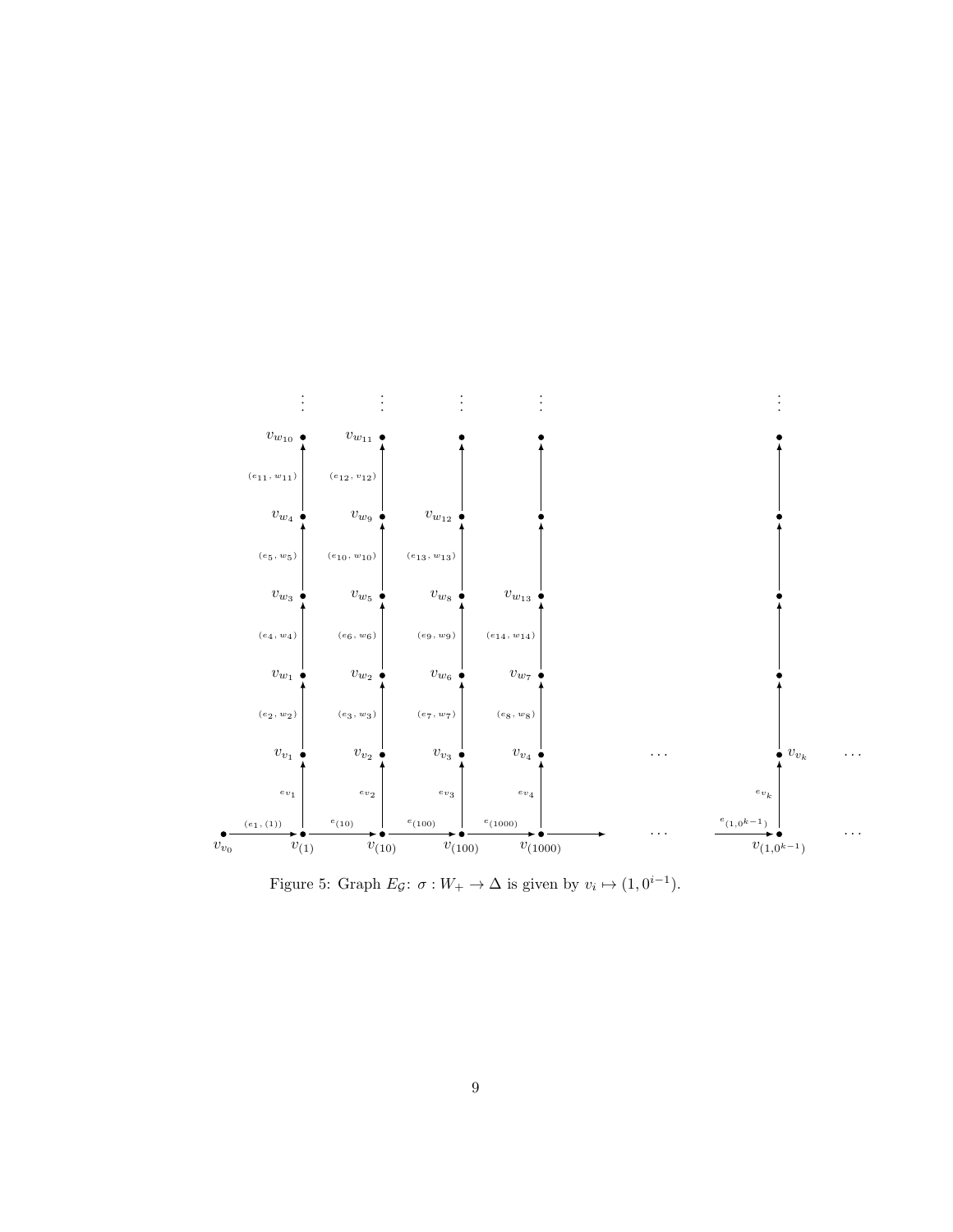### 3 Leavitt Path Algebras

Before we begin with the meat of this section, we would like to let our reader know algebras are taken to be over unital commutative rings for the remainder of this thesis.

<span id="page-9-0"></span>**Definition 3.1.** Let R be a commutative unital ring. An R-algebra  $\mathcal A$  is a ring (not necessarily unital) equipped with a map

$$
\cdot: R \times \mathcal{A} \to \mathcal{A}
$$

such that:

1)  $r \cdot (x + y) = r \cdot x + r \cdot y$ , and  $r \cdot (xy) = (r \cdot x)y = x(r \cdot y)$ , for all  $r \in R$  and all  $x, y \in \mathcal{A}$ , 2)  $(r_1 + r_2) \cdot x = r_1 \cdot x + r_2 \cdot x$  for all  $r_1, r_2 \in R$  and for all  $x \in A$ , 3)  $(r_1r_2) \cdot x = r_1 \cdot (r_2 \cdot x)$  for all  $r_1, r_2 \in R$  and for all  $x \in A$ ,

4)  $1 \cdot x = x$  for all  $x \in \mathcal{A}$ .

Moving forward, we will simply write " $rx$ " to denote  $r \cdot x$ . Also, if A happens to be a unital ring, we say  $A$  is a unital R-algebra.

**Definition 3.2.** Let  $\mathcal A$  and  $\mathcal B$  be R-algebras. A map

$$
f:\mathcal{A}\rightarrow \mathcal{B}
$$

is an R-algebra homomorphism if

$$
f(r_1x + r_2y) = r_1f(x) + r_2f(y)
$$
 and  $f(xy) = f(x)f(y)$ 

for all  $r_1, r_2 \in R$  and  $x, y \in A$ . If A and B are unital R-algebras, with units  $1_A$  and  $1_B$  respectively, we say f is a unital R-algebra homomorphism if it also satisfies the condition  $f(1_A) = 1_B$ .

#### 3.1 Graph Leavitt Path Algebras

Given a graph  $E = (E^0, E^1, r_E, s_E)$ , we define a set of "ghost edges" by associating an element  $e^*$  to each edge  $e$ ,

$$
(E^1)^* := \{e^*\}_{e \in E^1}.
$$

And, for each  $\alpha = e_1 e_2 \dots e_n \in E^*$ , we define an associated "ghost path" by

$$
\alpha^* := e_{n^*}e_{(n-1)^*}\dots e_{1^*}.
$$

**Definition 3.3.** Let E be a graph. A Leavitt E-family in an R-algebra  $A$  is a set  $\{Q_v, T_e, T_{e^*}\}_{v \in E^0, e \in E^1} \subseteq \mathcal{A}$  such that:

 $(\mathbf{L} \mathbf{P} \mathbf{1}) Q_v Q_w = \delta_{v,w} Q_v \text{ for all } v, w \in E^0,$  $(\mathbf{LP2}) \; Q_{s_E(e)} T_e = T_e Q_{r_E(e)} = T_e, \; Q_{r_E(e)} T_{e^*} = T_{e^*} Q_{s_E(e)} = T_{e^*} \text{ for all } e \in E^1,$ (**LP3**)  $T_{e^*}T_f = \delta_{e,f}Q_{r_E(e)}$  for all  $e, f \in E^1$ ,  $(LP4) Q_v = \sum$  $e \in s_E^{-1}(v)$  $T_e T_{e^*}$  whenever  $0 < |s_E^{-1}(v)| < \infty$ .

For the sake of avoiding cluttered notation, we will write  $\mathcal{L}_{v}$ ,  $T_{e}, T_{e^*}$ " to denote  $\{Q_v, T_e, T_{e^*}\}_{v \in E^0, e \in E^1}$ .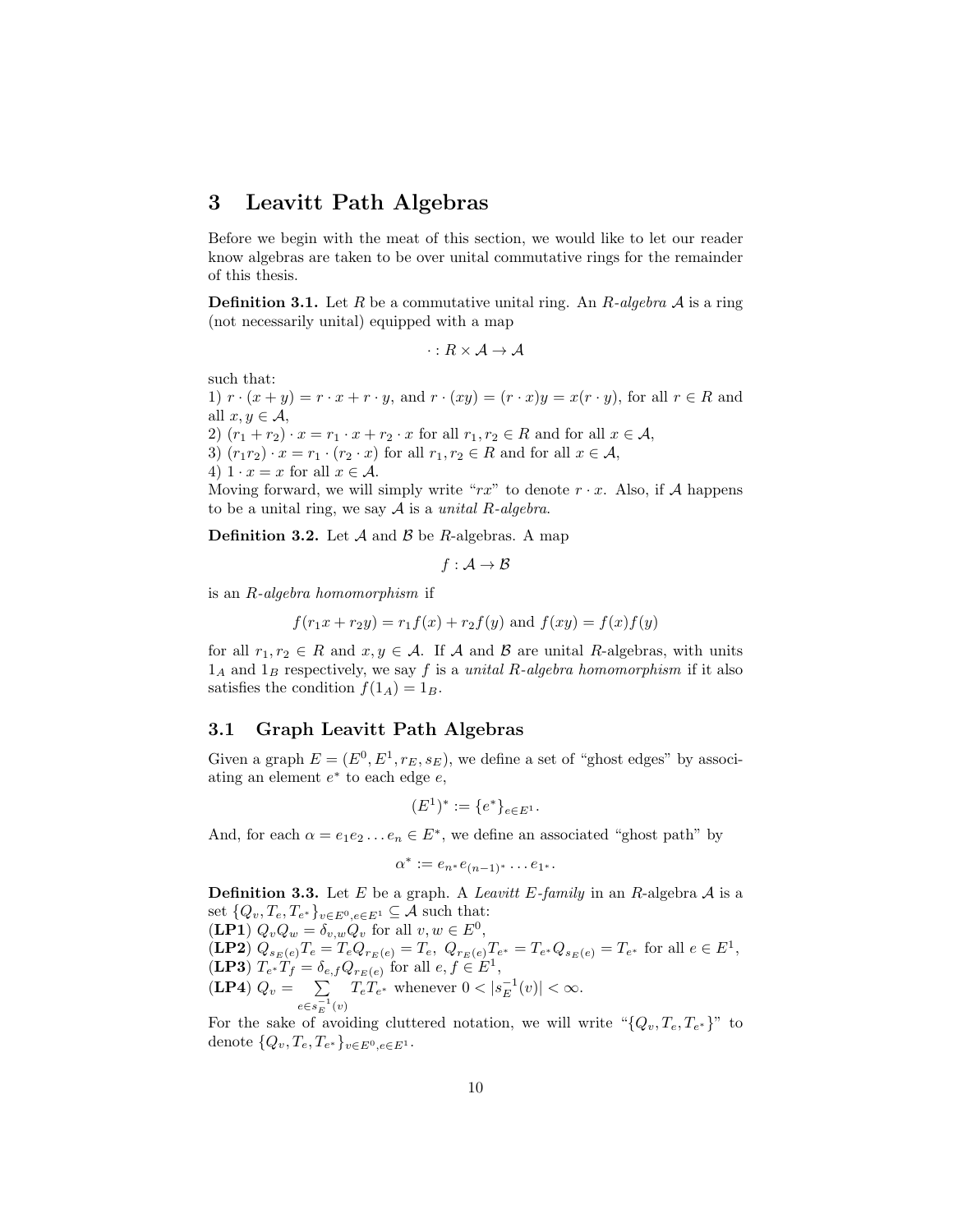<span id="page-10-0"></span>**Definition 3.4.** [\[3,](#page-89-1) [6](#page-90-5), [31](#page-91-1)] A *Leavitt path algebra* of a graph E over R,  $L_R(E)$ , is an R algebra generated by a Leavitt E- family  $\{q_v, t_e, t_{e^*}\} \subseteq L_R(E)$  having the following universal mapping property: given an  $R$ -algebra  $A$  and a Leavitt E-family  $\{Q_v, T_e, T_{e^*}\}\subseteq \mathcal{A}$ , there exists an R-algebra homomorphism

$$
\phi: L_R(E) \to \mathcal{A}
$$

with  $\phi(q_v) = Q_v$ ,  $\phi(t_e) = T_e$ , and  $\phi(t_{e^*}) = T_{e^*}$ . We will write " $L_R(\lbrace q, t \rbrace)$ ," or " $L_R(E)$ ," to denote such an algebra.

We will briefly mention how to construct such an algebra later on in this section. It's worth noting that, due to its universal mapping property, it's unique up to isomorphism. For this reason, once the existence of such an algebra is established, we will say "the" Leavitt path algebra of a graph. The following construction (see proof of [\[31,](#page-91-1) Proposition 3.4]) is of important utility in determining some properties of  $L_R(E)$ . For the reader unfamiliar with R-modules, please see Definitions [5.1](#page-24-0) and [5.2](#page-24-1) before proceeding. Let  $R$  be a unital commutative ring and E a graph. Set  $Z := \bigoplus$  $n\bar{\in}\mathbb{N}$ R; then, for each  $e \in E^1$ , let  $Z_e := Z$ .

For each  $v \in E^0$ , let

$$
Z_v := \begin{cases} \bigoplus_{e \in s_E^{-1}(v)} Z_e & \text{if } 0 < |s_E^{-1}(v)| < \infty, \\ Z \oplus \left( \bigoplus_{e \in s_E^{-1}(v)} Z_e \right) & \text{if } |s_E^{-1}(v)| = \infty, \\ Z & \text{if } |s_E^{-1}(v)| = 0. \end{cases}
$$

Lastly, let  $\mathcal{X} := \bigoplus$  $\bigoplus_{v\in E^0}Z_v.$ 

Now, for each  $v \in E^0$ , take the identity map  $\mathrm{Id}_{Z_v} : Z_v \to Z_v$ . We extend  $\mathrm{Id}_{Z_v}$  to an R-module map  $Q_v : \mathcal{X} \to \mathcal{X}$ , where  $Q_v$  is such that, given the inclusion map

$$
\bigoplus_{v\neq w\in E^0} Z_w \stackrel{i}{\hookrightarrow} \mathcal{X},
$$

 $Q_v \circ i = 0$  (and  $Q_v \circ \text{Id}_{Z_v} : Z_v \to \mathcal{X}$  is the inclusion map of  $Z_v$  into  $\mathcal{X}$ ). For each  $e \in E^1$ , note that  $Z_e$  and  $Z_{r_E(e)}$  are both free R-modules on a countable set. Thus, by the universal mapping property of free  $R$ -modules, we can define an isomorphism  $T'_e: Z_{r_E(e)} \to Z_e$ —note that  $Z_e$  is a summand of  $Z_{s_E(e)}$ , and so a summand of  $\mathcal X$  as well. We then extend  $T'_e$  to a map  $T_e : \mathcal X \to \mathcal X$ , where, identifying  $Z_e$  with its inclusion in  $\mathcal{X}$ , im $T_e \subseteq Z_e$ , and given the inclusion map

$$
\bigoplus_{r_E(e)\neq w\in E^0} Z_w \stackrel{i}{\hookrightarrow} \mathcal{X},
$$

 $T_e \circ i = 0$ , and for the inclusion map  $i_e : Z_{r_E(e)} \to \mathcal{X}$  and the projection map  $p_e: \mathcal{X} \to Z_e$ , we have  $i_e \circ T_e \circ p_e = T'_e$ . We can similarly extend  $(T'_e)^{-1}$  to a map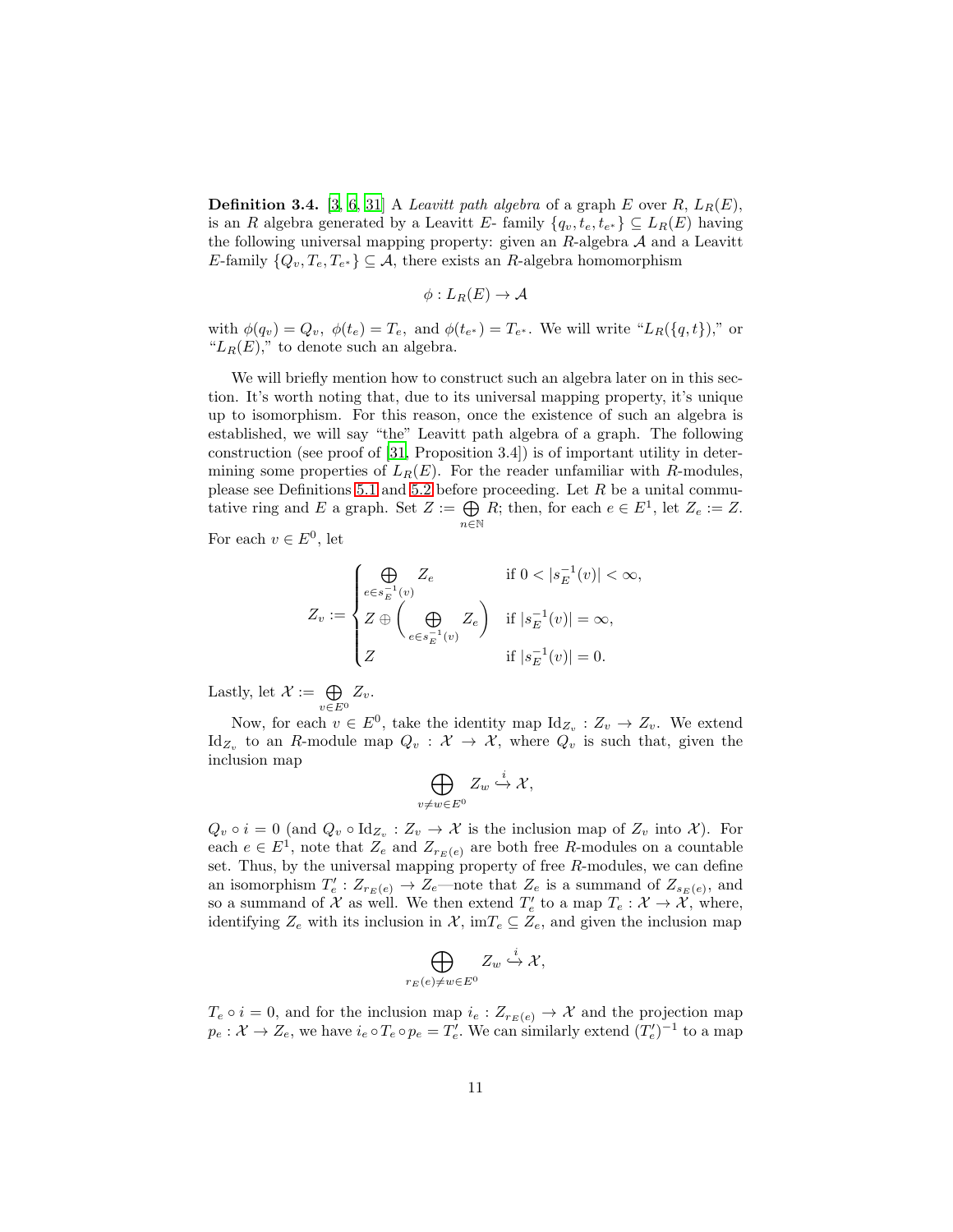$T_{e^*}: \mathcal{X} \to \mathcal{X}$ . It is easy to check the set  $\{Q_v, T_e, T_{e^*}\}\)$  forms a Leavitt E-family in End<sub>R</sub>( $\mathcal{X}$ ) (the ring of R-module endomorphisms of  $\mathcal{X}$ ).

What is particularly useful about the above construction is the fact  $rQ_v =$  $0 \iff r = 0$ , and that  $T_e \circ T_f$  (similarly,  $T_{f^*} \circ T_{e^*}$ ) is non-zero if and only if  $ef \in E^*$ . Thus, by the universal property of  $L_R(E)$ , we have

$$
rq_v = 0 \iff r = 0,
$$

and

$$
t_{e}t_{f} \neq 0
$$
 (similarly,  $t_{f^*}t_{e^*} \neq 0$ )  $\iff ef \in E^*$ ,

in  $L_R(E)$ . These facts are useful when figuring out how multiplication works in  $L_R(E)$ . Even more important, they play a crucial role in establishing some isomorphism theorems for  $L_R(E)$ .

Given  $\alpha = e_1 e_2 ... e_n \in E^*$ , we set  $t_\alpha := t_{e_1} t_{e_2} ... t_{e_n}$ ; similarly,  $t_{\alpha^*} :=$  $t_{e_n^*}t_{e_{(n-1)}^*}\cdots t_{e_1^*}$ . With this in mind, we will now give a description of multiplication in  $L_R(E)$ . For  $\alpha, \beta \in E^*$ , we have

$$
t_{\alpha}t_{\beta} = \begin{cases} t_{\alpha\beta} & \text{if } \alpha\beta \in E^*, \\ 0 & \text{otherwise,} \end{cases} \qquad t_{\beta^*}t_{\alpha^*} = \begin{cases} t_{(\alpha\beta)^*} & \text{if } \alpha\beta \in E^*, \\ 0 & \text{otherwise,} \end{cases}
$$

and  $t_{\alpha}t_{\beta^*} \neq 0 \iff r_E(\alpha) = r_E(\beta)$ —this follows from **LP2** and, as witnessed by the construction above, the universal property of  $L_R(E)$ ; further, by [\[31,](#page-91-1) Equation 2.1], we have

$$
t_{\beta^*}t_{\alpha} = \begin{cases} t_{\gamma} & \text{if } \alpha = \beta\gamma \text{ for } \gamma \in E^*, \\ t_{\gamma^*} & \text{if } \beta = \alpha\gamma \text{ for } \gamma \in E^*, \\ q_{r_E(\alpha)} & \text{if } \beta = \alpha, \\ 0 & \text{otherwise}. \end{cases}
$$

To put all of this more concisely, we have the following lemma.

<span id="page-11-1"></span>**Lemma 3.5.** For a given graph  $E$ ,

$$
L_R(E) = span_R \{ t_\alpha t_{\beta^*} : \alpha, \ \beta \in E^* \ \text{and} \ r_E(\alpha) = r_E(\beta).
$$

Proof. [\[31,](#page-91-1) Proposition 3.4]

Before we proceed to give examples of Leavitt path algebras, and continue our discussion of them, we will need the following remark regarding free Ralgebras.

<span id="page-11-0"></span>Remark 3.6. Let R be a unital ring. For a set X, let  $w(X)$  denote the set of nonempty words in  $X$ , i.e.,

$$
w(X) := \{ w = x_1 x_2 \dots x_n : n \in \mathbb{N}, \ x_i \in X \}.
$$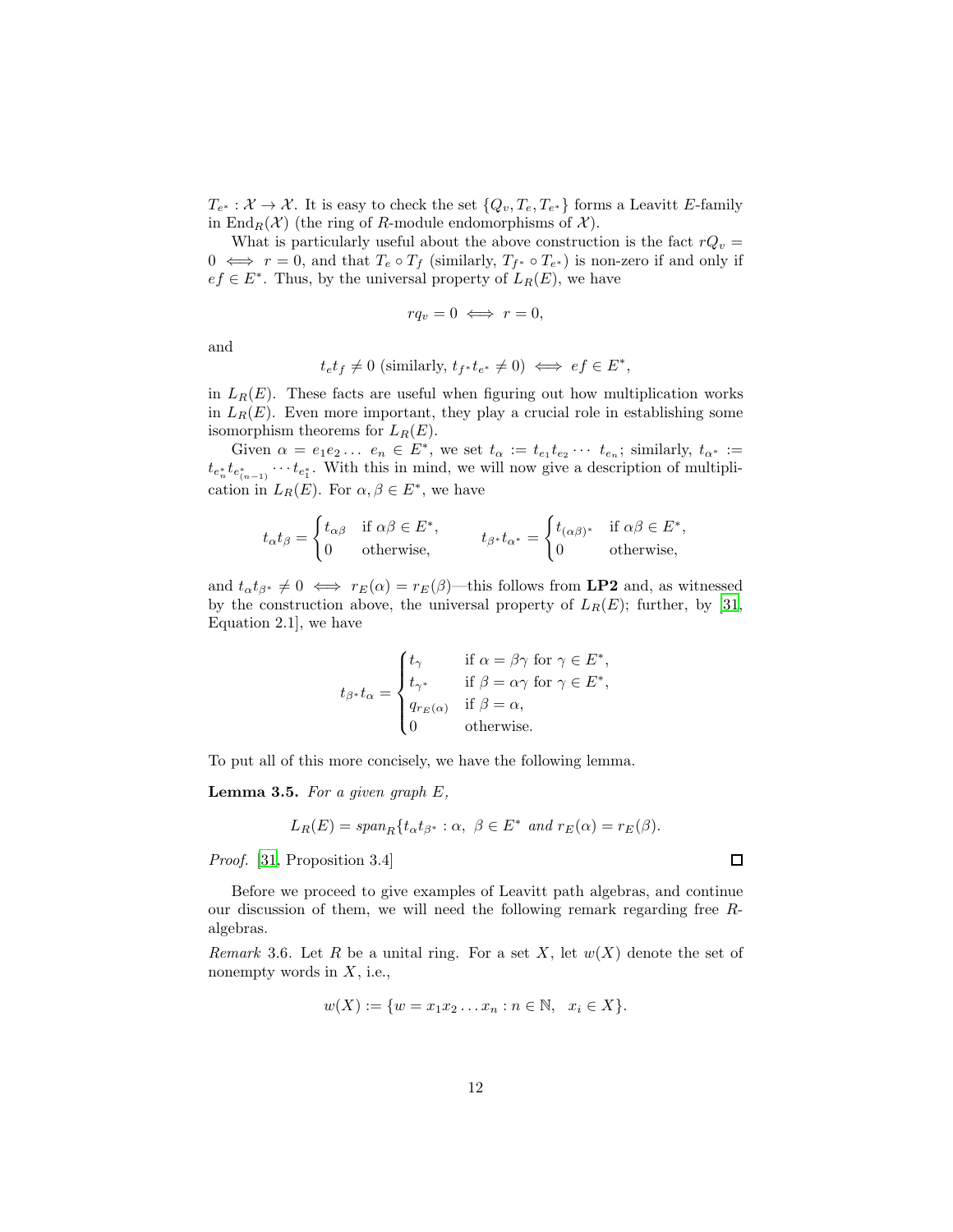Let  $\mathbb{F}_R(w(X))$  denote the free R-module over  $w(X)$ ; we may think of the elements of  $\mathbb{F}_R(w(X))$  as formal sums of the form

$$
\sum_{i=1}^{n} r_i \cdot w_i, \text{ with } r_i \in R, w_i \in w(X).
$$

Note that since R is unital, we can embed X in  $\mathbb{F}_R(w(X))$  by the map i:  $X \to \mathbb{F}_R(w(X))$  where  $i(x) = 1 \cdot x$ . Further, we can define multiplication on  $\mathbb{F}_R(w(X))$  by

$$
\left(\sum_{i=1}^n r_i \cdot w_i\right) \left(\sum_{j=1}^m r_j \cdot w_j\right) := \sum_{i=1}^n \sum_{j=1}^m r_i r_j \cdot w_i w_j,
$$

where  $w_iw_j$  is given by concatenation. Then, with the multiplication defined above,  $\mathbb{F}_R(w(X))$  is the associative free R-algebra on X. Further, it has the following universal property (see [\[25](#page-91-6), Proposition 2.6]): let  $A$  be any R-algebra and  $f: X \to \mathcal{A}$  a set map, then, there exists a unique R-algebra homomorphism  $\phi: \mathbb{F}_R(w(X)) \to \mathcal{A}$  making the following diagram commute:



Using the same construction as above, if we allow for the empty word  $\emptyset$  in  $w(X)$ (with  $\emptyset w := w$  for all  $w \in w(X)$ ), we get the *unital associative free R-algebra*, where  $1 \cdot \emptyset$  is the unit, which we will denote by  $F_R(w(X))$ . So, if A in the above diagram is a unital R-algebra,  $F_R(w(X))$  has the universal property that  $\phi$  is the unique unital R-algebra homomorphism making the diagram commute.

Recall from Chapter 1 the Leavitt algebra  $L_K(1,n)$ , with  $n \geq 2$ . We will give its construction and show, as our first example, it is a Leavitt path algebra. Given the set  $X := \{x_1, \ldots, x_n, y_1, \ldots, y_n\}$ , let  $F_K(w(X))$  be the unital associative free K-algebra as in Remark [3.6.](#page-11-0) Further, let  $I \lhd F_K(w(X))$  be the ideal generated by the set

$$
\{1-\sum_{i=1}^n x_iy_i, \ \delta_{i,j}1-y_ix_j : i,j\in\{1,\ldots,n\}\}.
$$

Then,

$$
L_K(1,n) := F_K(w(X))/I.
$$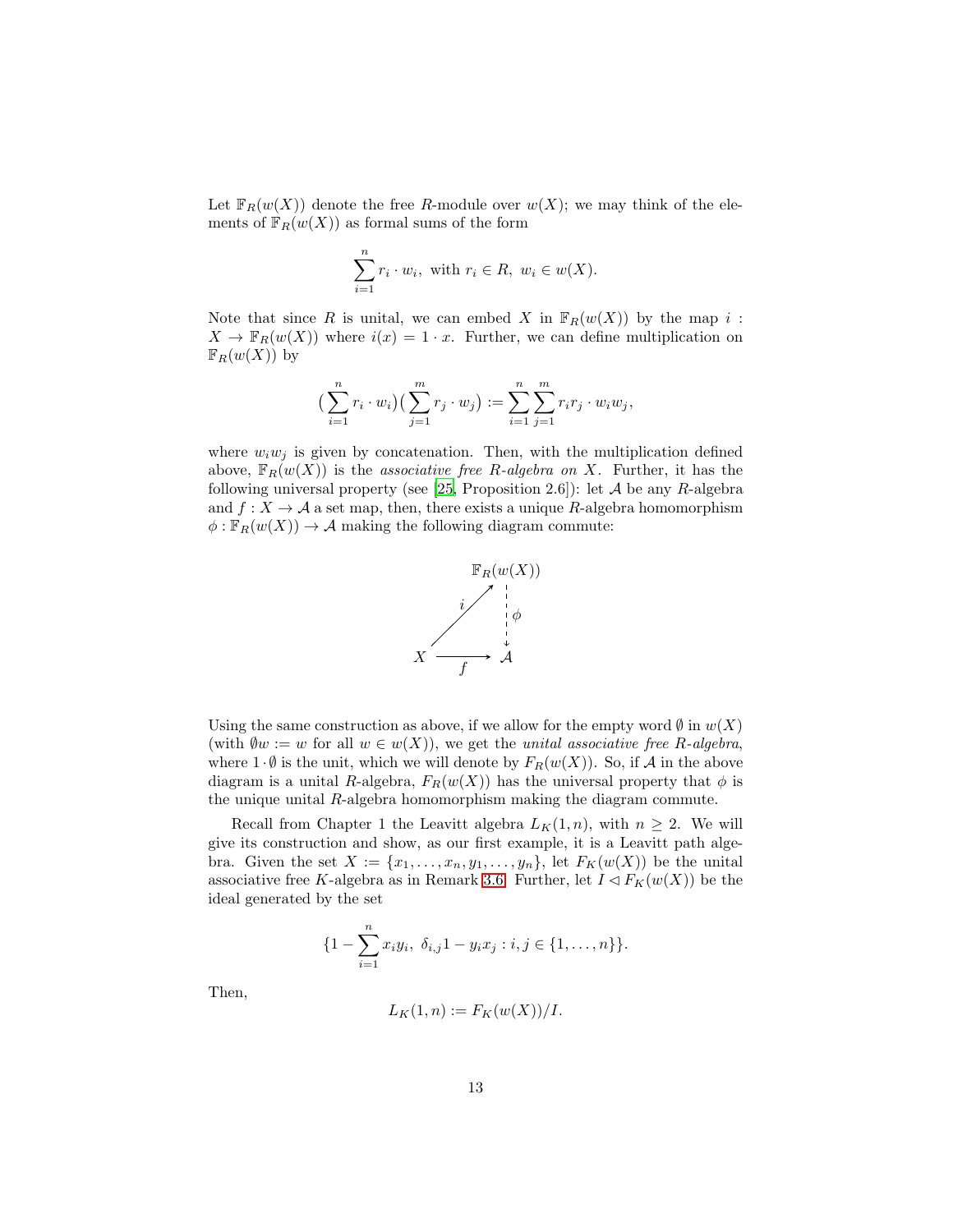Example 3.7. Let K be field, and E the graph in Example [2.3.](#page-4-0) Then,  $L_K(E) \cong$  $L_K(1,n)$ . To see this, first note that  $q_v$  is the identity of  $L_K(E)$ ; this fact follows from Lemma [3.5.](#page-11-1) Now, take the set  $\{Q_v, T_e, T_{e^*}\}\subseteq L_K(1,n)$  to be

$$
Q_v = \overline{1}, T_{e_i} = \overline{x_i}, \text{ and } T_{e_i^*} = \overline{y_i}
$$

.

One can quickly check  $\{Q_v, T_e, T_{e^*}\}\$ is a Leavitt E-family in  $L_K(1,n)$ . And so, by the universal mapping property of  $L_K(E)$ , we have a K-algebra homomorphism  $\phi: L_K(E) \to L_K(1,n)$  such that  $\phi(q_v) = \overline{1}, \ \phi(t_{e_i}) = \overline{x_i}, \text{ and } \phi(t_{e_i^*}) = \overline{y_i}.$ On the other hand, since  $L_K(E)$  is a unital K-algebra, by the universal mapping property of  $F_K(w(X))$ , there exists a unital K-algebra homomorphism  $\varphi: F_K(w(X)) \to L_K(E)$  such that  $\varphi(1) = q_v$ ,  $\varphi(x_i) = t_{e_i}$ , and  $\varphi(y_i) = t_{e_i^*}$ . Moreover, by the properties of a Leavitt E-family, we have  $I \subseteq \text{ker}\varphi$ . Thus, there exists a unital K-algebra homomorphism  $\overline{\varphi}: L_K(1,n) \to L_K(E)$  where  $\overline{\varphi} = \varphi \circ \pi$ , meaning  $\overline{\varphi}(1) = q_v$ ,  $\overline{\varphi}(\overline{x_i}) = t_{e_i}$ , and  $\overline{\varphi}(\overline{y_i}) = t_{e_i^*}$ . It is clear  $\phi$  and  $\varphi$  are inverses of each other, hence  $L_K(E) \cong L_K(1,n)$ . In the case where E consists of a single vertex and a single looped edge, note a similar argument as above shows  $L_K(E) \cong K[x, x^{-1}]$ —the Laurent polynomials over K.

<span id="page-13-0"></span>Example 3.8. Let R be a unital commutative ring, and  $E$  the graph in Example [2.4.](#page-4-1) We will show  $L_R(E) \cong M_n(R)$ . Let  $E_{i,j}$  denote the  $n \times n$  matrix whose (ij)-th entry is 1, and all other entries are 0. Let  $\{Q_v, T_e, T_{e^*}\}\subseteq M_n(R)$  be given by

$$
Q_{v_i} = E_{i,i}, T_{e_i} = E_{i,i+1}, \text{ and } T_{e_i^*} = E_{i+1,i}.
$$

One can quickly verify  $\{Q_v, T_e, T_{e^*}\}\$ is a Leavitt E-family in  $M_n(R)$ ; thus, by the universal mapping property of  $L_R(E)$ , there exists an R-algebra homomorphism  $\phi: L_R(E) \to M_n(R)$ . Given  $E_{i,j}$ , suppose w.l.o.g. that  $i < j$ . Then, we can easily work out that

$$
E_{i,j} = E_{i,i+1} E_{i+1,i+2} \cdots E_{j-1,j}.
$$

A similar argument shows  $E_{i,j}$  can be written as the product of elements in  $\{Q_v, T_e, T_{e^*}\}\$  when  $i > j$ ; since  $M_n(R) = \text{span}_R\{E_{i,j} : i, j \in \{1, ..., n\}\}\$ ,  $\phi$  must be surjective. The fact each  $E_{i,j}$  can be written as the product of elements in  $\{Q_v, T_e, T_{e^*}\}\$  means that  $E_{i,j} = \phi(t_{\alpha_i} t_{\beta_i^*})$  for some  $\alpha_i, \beta_j \in E^*$  such that  $r_E(\alpha_i) = r_E(\beta_i)$ . And so,

$$
M_n(R) = \operatorname{span}_R\{\phi(t_{\alpha_i}t_{\beta_j^*}): i, j \in \{1, \ldots, n\}, \alpha_i, \beta_j \in E^* \text{ such that } r_E(\alpha_i) = r_E(\beta_j)\},\
$$

which means  $\phi$  is injective as well since

$$
0 = \phi\bigg(\sum_{i,j} r_{i,j} t_{\alpha_i} t_{\beta_j^*}\bigg) \iff r_{i,j} = 0 \text{ for all } i, j.
$$

Thus,  $L_R(E) \cong M_n(R)$ .

One of the main endeavors within the study of Leavitt path algebras is to see how certain properties of E translate to properties of  $L_R(E)$ . While this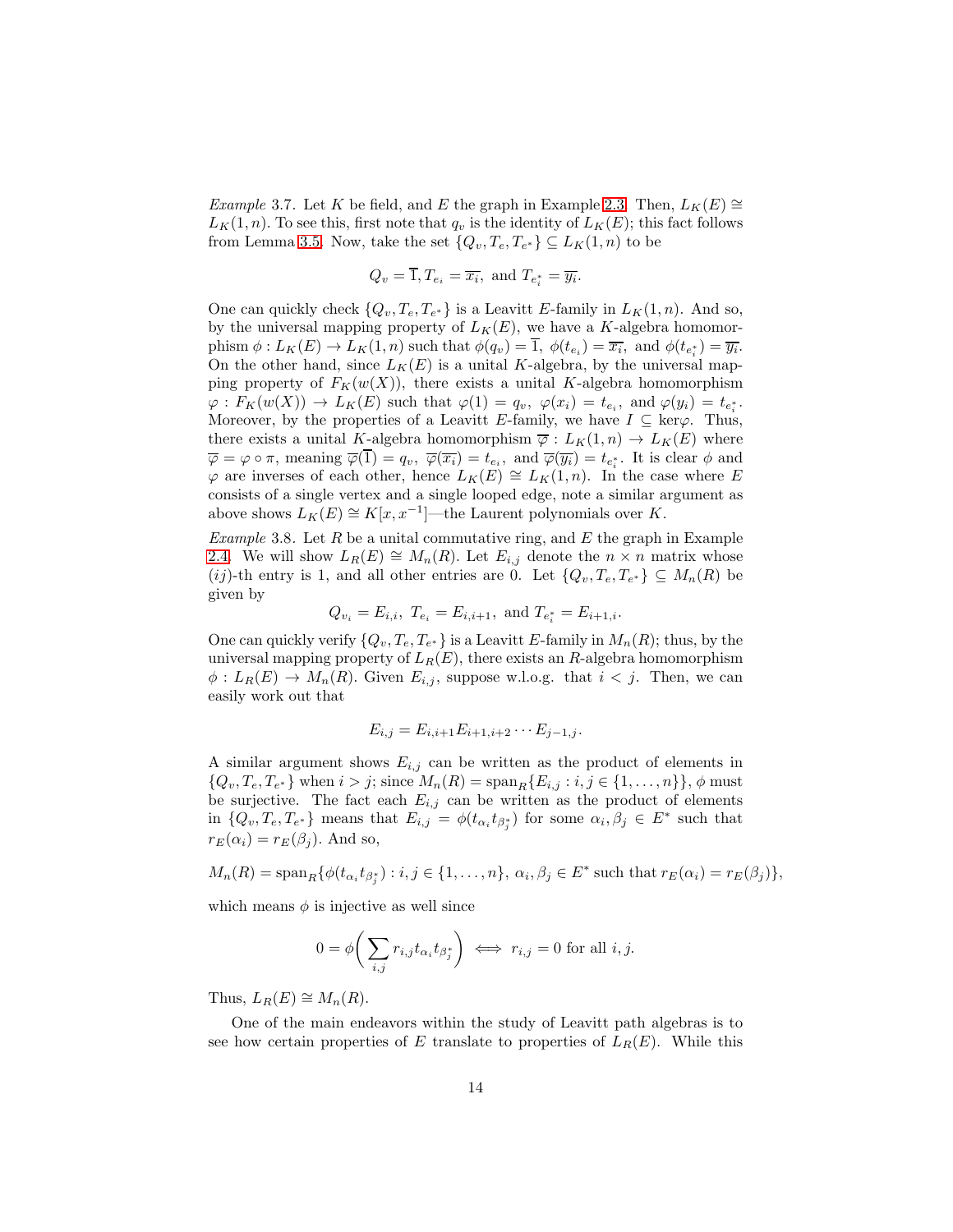pursuit has resulted in some important theorems, it's worth noting that very different looking graphs can produce the same Leavitt path algebra, as Example [3.8](#page-13-0) and the following example show.

Example 3.9. Let R be a unital commutative ring, and  $E$  the graph illustrated below. Then,  $L_R(E) \cong M_n(R)$ .



Figure 6

Let  $E_{i,j} \in M_n(R)$  be as in Example [3.8,](#page-13-0) let  $\mathrm{Id}_{n-1} \in M_n(R)$  denote the matrix whose first  $n - 1$  diagonal entries are 1's and all other entries are 0's (i.e., the top left  $(n-1) \times (n-1)$  sub-matrix is the identity on  $M_{n-1}(R)$  and the *n*-th row and column are 0's). Let  $\{Q_v, T_e, T_{e^*}\}\subseteq M_n(R)$  be given by

$$
Q_v = \text{Id}_{n-1}, Q_w = E_{n,n}, T_{e_i} = E_{i,n}, \text{ and } T_{e_i^*} = E_{n,i}.
$$

Then,  $\{Q_v, T_e, T_{e^*}\}\$ is a Leavitt E-family in  $M_n(R)$ , and so there exists an R-algebra homomorphism

$$
\phi: L_R(E) \to M_n(R).
$$

Again, an argument similar to the one used in Example [3.8](#page-13-0) shows  $\phi$  is an isomorphism; thus,  $L_R(E) \cong M_n(R)$ .

While we will not go into great detail here, since we will see this more explicitly when constructing Exel-Laca algebras, but the usual method of constructing  $L_R(E)$  is to take  $\mathbb{F}_R(w(X))$  (see Remark [3.6\)](#page-11-0), where  $X = \{v\}_{v \in E^0} \cup \{e, e^*\}_{e \in E^1}$ , and quotient by  $I \triangleleft \mathbb{F}_R(w(X))$ , where I is the ideal generated by the union of sets of the form:

- $\{vw \delta_{v,w}v : v, w \in E^0\},\$
- { $s_E(e)e e$ ,  $er_E(e) e$ ,  $e^*s_E(e) e^*$ ,  $r_E(e)e^* e^* : e \in E<sup>1</sup>$ },
- $\{e^*f \delta_{e,f}r_E(e) : e, f \in E^1\},\$
- { $\sum_{e \in e^{-1}(v)} ee^* v : v \in E^0$  such that  $0 < |s_E^{-1}(v)| < \infty$  }.  $e \in s_E^{-1}(v)$

The reason we take  $\mathbb{F}_R(w(X))$ , and not  $F_R(w(X))$ , is due to the fact  $L_R(E)$  need not be unital. Lastly, the Leavitt E-family  $\{q_v, t_e, t_{e^*}\}\$ is given by  $q_v := \pi(v)$ ,  $t_e := \pi(e)$ , and  $t_{e^*} := \pi(e^*)$ , where

$$
\pi: \mathbb{F}_R(w(X)) \to \mathbb{F}_R(w(X))/I
$$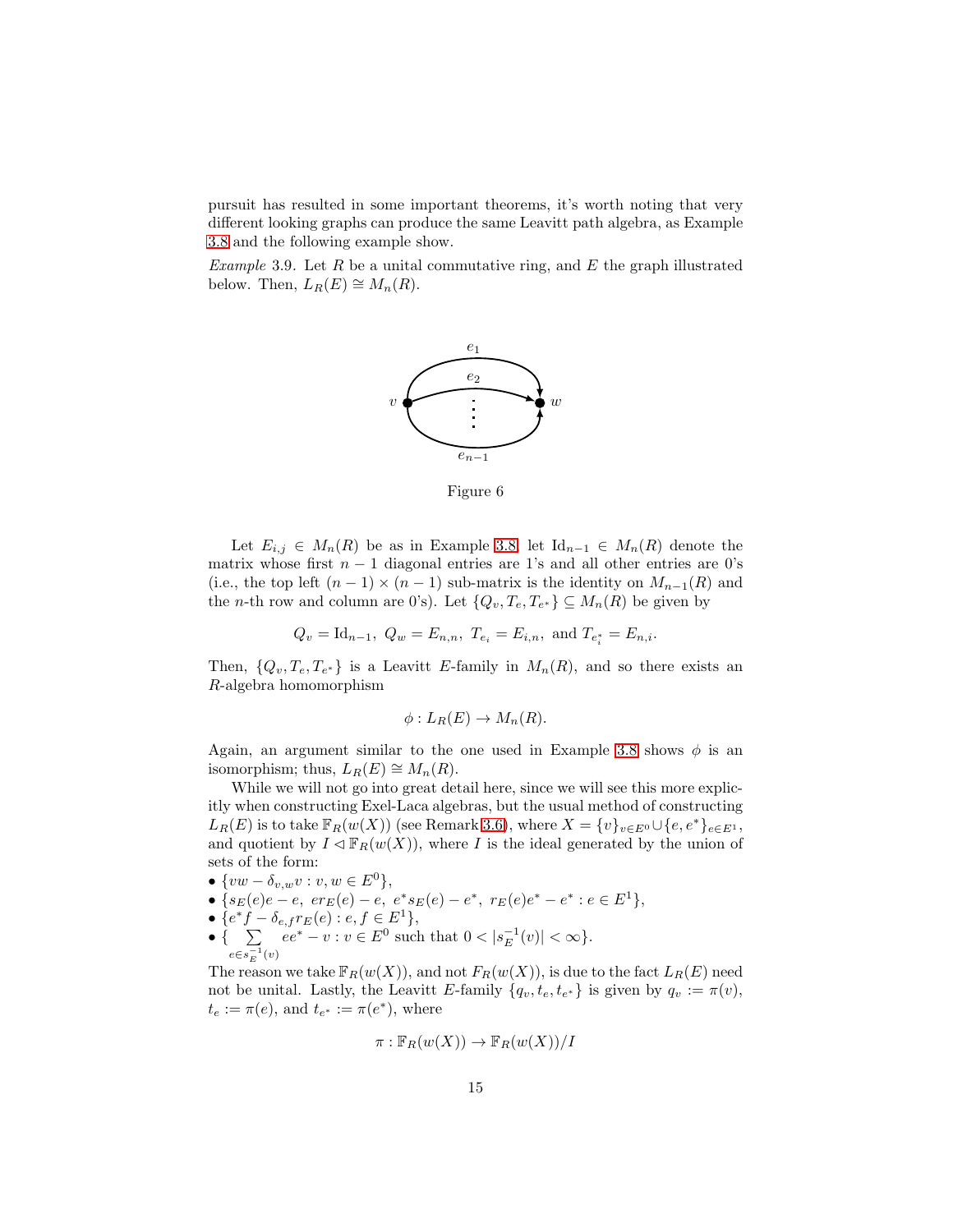is the projection map. The following lemma is mentioned in the paragraph after [\[31,](#page-91-1) Definition 4.2].

<span id="page-15-0"></span>**Lemma 3.10.** For a given graph E,  $L_R(E)$  is unital if and only if  $E^0$  is finite.

*Proof.* Suppose  $E^0$  is finite. Then, using the properties of a Leavitt E-family and Lemma [3.5,](#page-11-1) we can show  $\Sigma$  $\sum_{v \in E^0} q_v$  is a unit for  $L_R(K)$ . On the other hand, suppose  $E^0$  is infinite and  $L_R(E)$  is unital. Let  $\{v_1, \ldots, v_n, \ldots\}$  be an enumeration of  $E^0$ . Set

$$
u_k := \sum_{i=1}^k q_{v_i}.
$$

By applying Lemma [3.5](#page-11-1) and LP2, we can show

$$
L_R(E) = \bigcup_{k \in \mathbb{N}} u_k L_R(E) u_k.
$$

Further, it is easy to check  $u_k$  is an idempotent element, which means  $u_k$ is the identity for  $u_k L_R(E)u_k$ ; and,  $u_k u_{k+1} = u_{k+1}u_k = u_k$ , which means  $u_kL_R(E)u_k \subseteq u_{k+1}L_R(E)u_{k+1}$ . And so for  $1 \in L_R(E)$ , there exists  $k_0 \in \mathbb{N}$ such that  $1 \in u_{k_0} L_R(E) u_{k_0}$ ; but, since  $u_{k_0}$  is the identity for  $u_{k_0} L_R(E) u_{k_0}$ , it must mean  $1 = u_{k_0}$ . However, taking  $v_i$  such that  $i > k_0$ , LP1 implies  $q_{v_i} = q_{v_i} 1 = q_{v_i} u_{k_0} = 0. \Rightarrow \Leftarrow$  to see why, refer to the paragraph after Defi-nition [3.4.](#page-10-0) Thus,  $E^0$  infinite  $\implies L_R(E)$  is nonunital; all together, we have  $L_R(E)$  is unital  $\iff E^0$  is finite. 口

While there is a lot more which can be said regarding Leavitt path algebras (there's an entire book on the topic, see [\[2\]](#page-89-0)), we will close our discussion of Leavitt path algebras by stating two important results. But before we do so, we will quickly discuss Z-graded rings.

**Definition 3.11.** A ring R is said to be a  $\mathbb{Z}$ -graded ring if there are subgroups  $R_i \subseteq R$  such that

$$
R=\bigoplus_{i\in\mathbb{Z}}R_i
$$

as an internal direct sum, and  $R_nR_m \subseteq R_{n+m}$  for each  $n, m \in \mathbb{Z}$ . The elements of  $R_i$  are called *homogeneous elements of degree i*. If we want to say an element belongs to one of the factor subgroups, we will call it a homogeneous element.

Definition 3.12. Let  $R = \bigoplus$  $\bigoplus_{i\in\mathbb{Z}} R_i$  and  $S = \bigoplus_{i\in\mathbb{Z}} R_i$  $\bigoplus_{i\in\mathbb{Z}}S_i$  be two Z-graded rings. A ring

homomorphism

 $f: R \to S$ 

is called a *graded homomorphism* if  $f(R_i) \subseteq S_i$  for each *i*.

**Definition 3.13.** Given a Z-graded R, an ideal  $I \subseteq R$  is a homogeneous (or graded) ideal if it is generated by its homogeneous elements.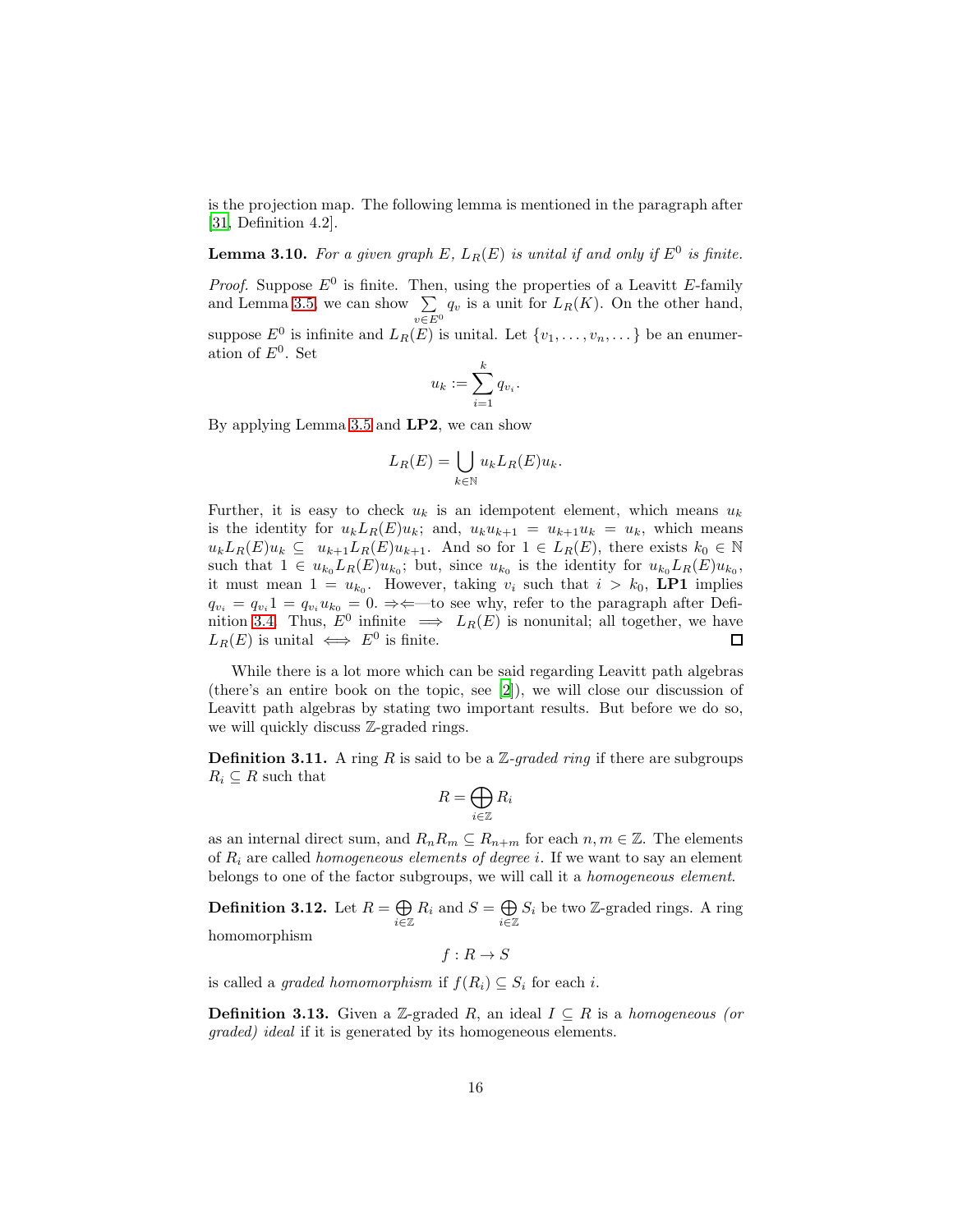The following remark will be of use to us in later sections.

Remark 3.14. An ideal I being homogeneous is equivalent to saying  $I = \bigoplus$ i∈Z  $(I \cap$  $R_i$ ). Further, if I is a homogeneous ideal, then  $R/I$  is a Z-graded ring with

$$
R/I = \bigoplus_{i \in \mathbb{Z}} (R_i + I)/I.
$$

For specific details, see [\[15,](#page-90-8) Section 1.1.5.].

<span id="page-16-1"></span>**Proposition 3.14.1.** For any graph E,  $L_R(E)$  is a Z-graded ring with

$$
L_R(E)_i=span_R\{t_\alpha t_{\beta^*}:\alpha,\ \beta\in E^*,\ r_E(\alpha)=r_E(\beta),\ \text{and}\ |\alpha|-|\beta|=i\}.
$$

Proof. [\[31,](#page-91-1) Proposition 4.7]

<span id="page-16-2"></span>**Theorem 3.15.** Let E be a graph, and S a  $\mathbb{Z}$ -graded ring. Suppose there exists a graded ring homomorphism

$$
\pi: L_R(E) \to S
$$

such that  $\pi(rq_v) \neq 0$  for all  $v \in E^0$  and  $r \in R \setminus \{0\}$ . Then,  $\pi$  is injective.

Proof. [\[31,](#page-91-1) Theorem 5.3]

#### 3.2 Ultragraph Leavitt Path Algebras

Similar to graphs, given an ultragraph  $\mathcal{G} = (G^0, \mathcal{G}^1, r, s)$ , we define a set of "ghost edges" by associating an element  $e^*$  to each edge  $e$ ,

$$
(\mathcal{G}^1)^* := \{e^*\}_{e \in \mathcal{G}^1}.
$$

And, for each  $\alpha = e_1 e_2 \dots e_n \in \mathcal{G}^*$ , we define an associated "ghost path" by

$$
\alpha^* := e_{n^*}e_{(n-1)^*}\dots e_{1^*}.
$$

**Definition 3.16.** Let  $\mathcal G$  be an ultragraph. A *Leavitt*  $\mathcal G$ -family in an R-algebra A is a set  $\{P_A, S_e, S_{e^*}\}_{A \in \mathcal{G}^0, e \in \mathcal{G}^1} \subseteq \mathcal{A}$  such that: (**uLP1**)  $P_{\emptyset} = 0$ ,  $P_{A \cap B} = P_A P_B$ ,  $P_{A \cup B} = P_A + P_B - P_{A \cap B}$  for all  $A, B \in \mathcal{G}^0$ ,

(**uLP2**)  $P_{s(e)}S_e = S_e P_{r(e)} = S_e$  and  $P_{r(e)}S_{e^*} = S_{e^*} P_{s(e)} = S_{e^*}$  for all  $e \in \mathcal{G}^1$ , (**uLP3**)  $S_{e^*}S_f = \delta_{e,f}P_{r(e)}$  for all  $e, f \in \mathcal{G}^1$ , (uLP4)  $P_v = \sum$  $e \in s^{-1}(v)$  $S_e S_{e^*}$  for  $v \in G^0$  such that  $0 < |s^{-1}(v)| < \infty$ . For  $v \in G^0$ , we take  $P_v := P_{\{v\}}$ .

Notice that, for each  $A \in \mathcal{G}^0$ , **uLP1** implies  $P_A$  is idempotent:  $P_A = P_{A \cap A}$  $P_A P_A$ . Also, the following lemma expands on  $\mathbf{uLP2}$ . Its statement and proof is exactly that of [\[30,](#page-91-4) Lemma 2.8].

<span id="page-16-0"></span>**Lemma 3.17.** Given a Leavitt G-family  $\{P_A, S_e, S_{e^*}\}\subseteq \mathcal{A}$ , for  $A \in \mathcal{G}^0$  and  $e\in \mathcal{G}^1$  :

 $\Box$ 

 $\Box$ 

17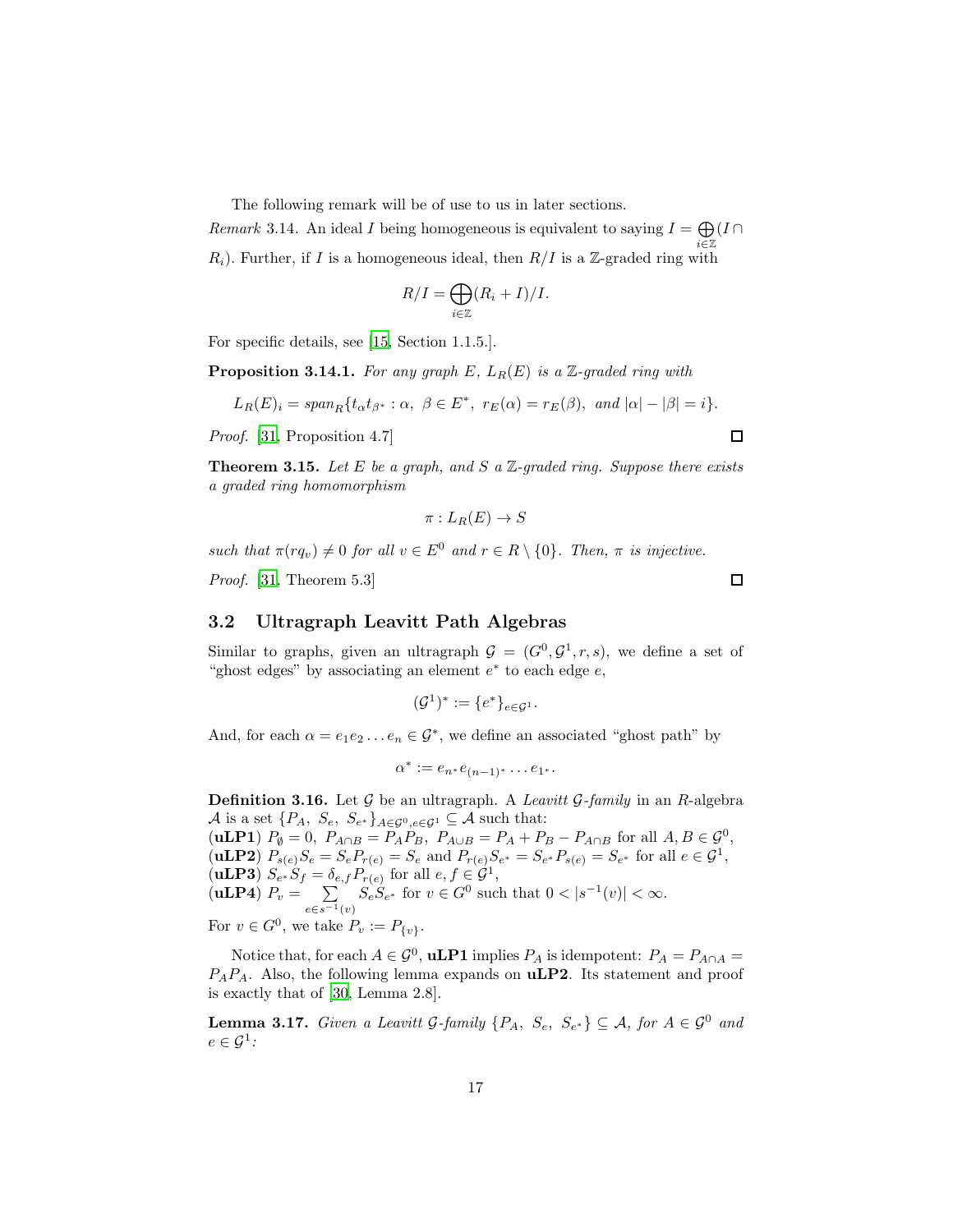$$
P_A S_e = \begin{cases} S_e & \text{if } s(e) \in A, \\ 0 & \text{otherwise,} \end{cases}
$$

and

$$
S_{e^*}P_A = \begin{cases} S_{e^*} & \text{if } s(e) \in A, \\ 0 & \text{otherwise.} \end{cases}
$$

*Proof.* Let  $A \in \mathcal{G}^0$  and  $e \in \mathcal{G}^1$ . By **uLP2**, we have  $P_{s(e)}S_e = S_e$ , and **uLP1** implies  $P_A P_{s(e)} = P_{A \cap s(e)}$ . And so

$$
P_A S_e = P_A P_{s(e)} S_e = P_{A \cap s(e)} S_e = \begin{cases} P_{s(e)} S_e = S_e & \text{if } s(e) \in A, \\ P_{\emptyset} = 0 & \text{otherwise.} \end{cases}
$$

A similar argument shows

$$
S_{e^*}P_A = \begin{cases} S_{e^*} & \text{if } s(e) \in A, \\ 0 & \text{otherwise.} \end{cases}
$$

 $\Box$ 

<span id="page-17-0"></span>**Definition 3.18.** A *Leavitt path algebra* of an ultragraph G over R,  $L_R(\mathcal{G})$ , is an R algebra generated by a Leavitt G- family  $\{p_A, s_e, s_{e^*}\} \subseteq L_R(G)$  having the following universal property: given an  $R$ -algebra  $A$  and a Leavitt  $G$ -family  $\{P_A, S_e, S_{e^*}\}\subseteq \mathcal{A}$ , there exists an R-algebra homomorphism

$$
\phi: L_R(\mathcal{G}) \to \mathcal{A}
$$

with  $\phi(p_A) = P_A$ ,  $\phi(s_e) = S_e$ , and  $\phi(s_{e^*}) = S_{e^*}$ . We will sometimes denote the Leavitt path algebra of  $G$  by  $L_R({p,s})$ .

As with the Leavitt path algebra of a graph, the universal mapping property guarantees  $L_R(\mathcal{G})$  is unique up to isomorphism. We construct  $L_R(\mathcal{G})$  by taking the associative free algebra  $\mathbb{F}_R(w(X))$ , where  $X = \{A\}_{A \in \mathcal{G}^0} \cup \{e, e^*\}_{e \in \mathcal{G}^1}$ , and taking its quotient by the ideal  $I \triangleleft \mathbb{F}_R(w(X))$ , where I is the ideal generated by the union of sets of the form:

•  ${A \cap B - AB, A \cup B - (A + B) + A \cap B : A, B \in \mathcal{G}^0 \text{ such that } A \neq \emptyset, B \neq$  $\emptyset, A \cap B \neq \emptyset$ ,

- { $s(e)e e$ ,  $er(e) e$ ,  $r(e)e^* e^*$ ,  $e^*s(e) e^* : e \in \mathcal{G}^1$ },
- $\{e^*f \delta_{e,f}r(e) : e, f \in \mathcal{G}^1\},\$
- $\bullet \{ \quad \sum$  $e \in s^{-1}(v)$  $ee^* - v : v \in G^0$  such that  $0 < |s^{-1}(v)| < \infty$ ;

given the projection map

$$
\pi: \mathbb{F}_R(w(X)) \to \mathbb{F}_R(w(X))/I,
$$

the Leavitt G-family  $\{p_A, s_e, s_{e^*}\}\$ is given by  $s_e := \pi(e), s_{e^*} := \pi(e^*)$ ,  $p_A :=$  $\pi(A)$  (when  $A \neq \emptyset$ ), and  $p_{\emptyset} := 0$ .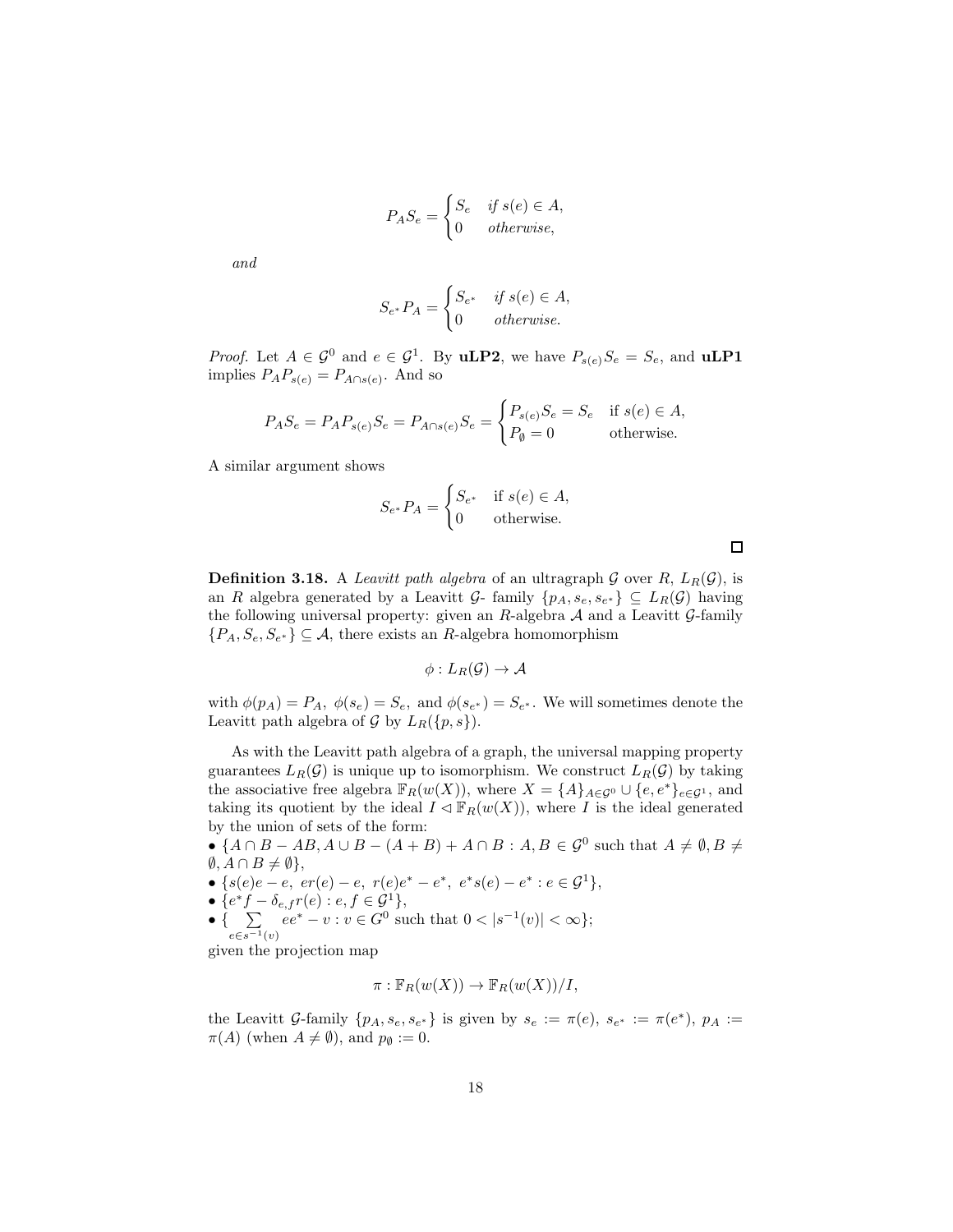Suppose  $A$  is an R-algebra generated by a Leavitt  $G$  and satisfies the hypothesis of Definition [3.18.](#page-17-0) We can use the universal mapping properties of  $L_R(\mathcal{G})$  and A to define maps

$$
\phi: L_R(\mathcal{G}) \to \mathcal{A}
$$
 and  $\varphi: \mathcal{A} \to L_R(\mathcal{G})$ 

which are inverses of each other. Thus, as with  $L_R(E)$ ,  $L_R(G)$  is unique up to isomorphism. Much like the construction described in the paragraph after Definition [3.4,](#page-10-0) there is an analogous construction (see [\[16](#page-90-9), Theorem 2.6]) which shows

$$
rp_A \neq 0
$$
 for all  $A \in \mathcal{G}^0 \setminus \{\emptyset\}$  and  $r \in R \setminus \{0\};$ 

and

$$
s_{\alpha}s_{\beta} \neq 0, \ s_{\beta^*} s_{\alpha^*} \neq 0 \iff \alpha\beta \in \mathcal{G}^*.
$$

We will now give a description of how multiplication works in  $L_R(\mathcal{G})$ . Unsurprisingly, it is similar to that of  $L_R(E)$ . Let  $\alpha, \beta \in \mathcal{G}$ , then: if  $|\alpha|, |\beta| > 0$ ,

$$
s_{\alpha}s_{\beta} = \begin{cases} s_{\alpha\beta} & \text{if } \alpha\beta \in E^*, \\ 0 & \text{otherwise,} \end{cases} \quad \text{and} \quad s_{\beta^*} s_{\alpha^*} = \begin{cases} s_{(\alpha\beta)^*} & \text{if } \alpha\beta \in E^*, \\ 0 & \text{otherwise}; \end{cases}
$$

if  $|\alpha| > 0, |\beta| = 0$ , then for  $\beta = A \in \mathcal{G}^0$ , **uLP1** and **uLP2** imply  $s_{\alpha}p_A =$  $s_{\alpha}p_{r(\alpha)\cap A}$ , which is 0 if  $r(\alpha)\cap A=\emptyset$ , similarly,  $p_As_{\alpha^*}=p_{r(\alpha)\cap A}s_{\alpha^*}$ ; the case where  $|\alpha| = |\beta| = 0$  is addressed in **uLP1**, and the case where  $|\alpha| = 0$  is Lemma [3.17;](#page-16-0) note,

$$
s_{\alpha}s_{\beta^*} = s_{\alpha}(p_{r(\alpha)\cap r(\beta)})s_{\beta^*} \neq 0 \iff r(\alpha)\cap r(\beta) \neq \emptyset;
$$

finally, by [\[16,](#page-90-9) Lemma 2.4], we have

$$
s_{\beta^*} s_\alpha = \begin{cases} s_\gamma & \text{if } \alpha = \beta \gamma \text{ for } \gamma \in \mathcal{G}^*, \\ s_{\gamma^*} & \text{if } \beta = \alpha \gamma \text{ for } \gamma \in \mathcal{G}^*, \\ p_{r(\alpha)} & \text{if } \beta = \alpha, \\ 0 & \text{otherwise.} \end{cases}
$$

Putting it all together, we have the following theorem which is analogous to the combination of Lemma [3.5](#page-11-1) and Proposition [3.14.1.](#page-16-1)

<span id="page-18-0"></span>**Theorem 3.19.** For any ultragraph  $\mathcal{G}$ : 1)  $L_R(\mathcal{G}) = span_R \{ s_{\alpha} p_A s_{\beta^*} : \alpha, \beta \in \mathcal{G}^*, \ A \in \mathcal{G}^0, \ \text{and} \ r(\alpha) \cap \ A \cap r(\beta) \neq \emptyset \},\$ 2)  $L_R(G)$  is a Z-graded ring with  $L_R(\mathcal{G})_i = \text{span}_R\{s_{\alpha}p_A s_{\beta^*} : \alpha, \beta \in \mathcal{G}^*, \ A \in \mathcal{G}^0, \ r(\alpha) \cap \ A \cap r(\beta) \neq \emptyset \ \text{and} \ |\alpha| |\beta| = i$ .

Proof. [\[16,](#page-90-9) Theorem 2.5]

We also have the following theorem which is analogous to Theorem [3.15.](#page-16-2)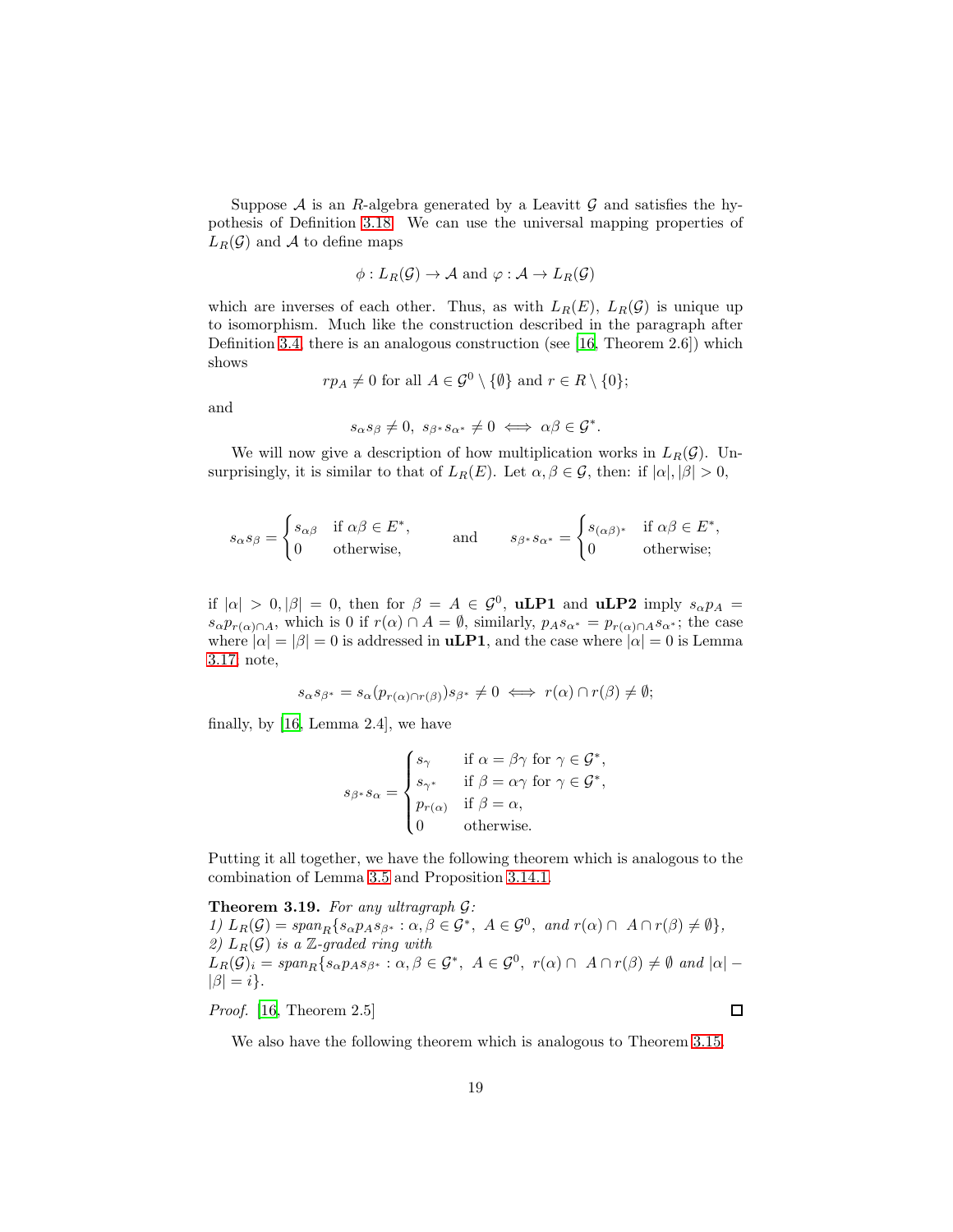<span id="page-19-0"></span>**Theorem 3.20.** For a given ultragraph  $G$ , and a  $\mathbb{Z}$ -graded ring  $S$ , suppose

$$
\pi:L_R(\mathcal{G})\to S
$$

is a graded ring homomorphism such that  $\pi(rp_A) \neq 0$  for all  $A \in \mathcal{G}^0 \setminus \{\emptyset\}$  and  $r \in R \setminus \{0\}$ . Then,  $\pi$  is injective.

Proof. [\[16,](#page-90-9) Corollary 3.4]

 $\Box$ 

Just like the Leavitt path algebras of graphs, the Leavitt path algebras of ultragraphs need not be unital. The following result is a restatement of [\[16,](#page-90-9) Lemma 6.11].

**Lemma 3.21.** For a given ultragraph  $\mathcal{G}$ ,  $L_R(\mathcal{G})$  is unital  $\iff G^0 \in \mathcal{G}^0$ .

*Proof.* Suppose  $G^0 \in \mathcal{G}^0$ . Then, by part 1) of Theorem [3.19,](#page-18-0)  $p_{G^0}$  is a unit for  $L_R(\mathcal{G})$ . On the other hand, suppose  $L_R(\mathcal{G})$  is unital. Again, Theorem [3.19](#page-18-0) 1) implies

$$
1 = \sum_{i=1}^n r_i s_{\alpha_i} p_{A_i} s_{\beta_i^*}.
$$

Let  $A = \bigcup^{n}$  $\bigcup_{i=1} s(\alpha_i)$ . Since A is the finite union of elements in  $G^0$ , we have  $A \in \mathcal{G}^0$ . If  $G^0 \notin \mathcal{G}^0$ , it must mean there exists a  $v \in G^0 \setminus A$ . But then, by uLP1,

$$
p_v = p_v 1 = p_v \left( \sum_{i=1}^n r_i s_{\alpha_i} p_{A_i} s_{\beta_i^*} \right) = \sum_{i=1}^n r_i p_v s_{\alpha_i} p_{A_i} s_{\beta_i^*} = 0 \quad \Rightarrow \Leftarrow.
$$

Thus,  $L_R(\mathcal{G})$  is unital  $\iff G^0 \in \mathcal{G}^0$ .

Example 3.22. Every graph Leavitt path algebra is an ultragraph Leavitt path algebra. This follows from the fact that a graph is an ultragraph. To See this, for  $E = \mathcal{G}$ , note that  $\{p_v, s_e, s_{e^*}\}\$ is a Leavitt E-family in  $L_R(\mathcal{G})$ . Thus, there exists an R-algebra homomorphism

$$
\phi: L_R(E) \to L_R(\mathcal{G}).
$$

On the other hand, for each  $A \in \mathcal{G}^0 = \mathcal{G}^0$ , define:

$$
P_A := \sum_{v \in A} q_v, \ S_e := t_e, \text{ and } S_{e^*} := t_{e^*}.
$$

One can quickly show  $\{P_A, S_e, S_{e^*}\}\$ is a Leavitt  $\mathcal{G}\text{-family in } L_R(E)$ . And so there exists an R-algebra homomorphism

$$
\varphi: L_R(\mathcal{G}) \to L_R(E);
$$

it is easily verified  $\phi$  and  $\varphi$  are inverses of each other, hence,  $L_R(\mathcal{G}) \cong L_R(E)$ .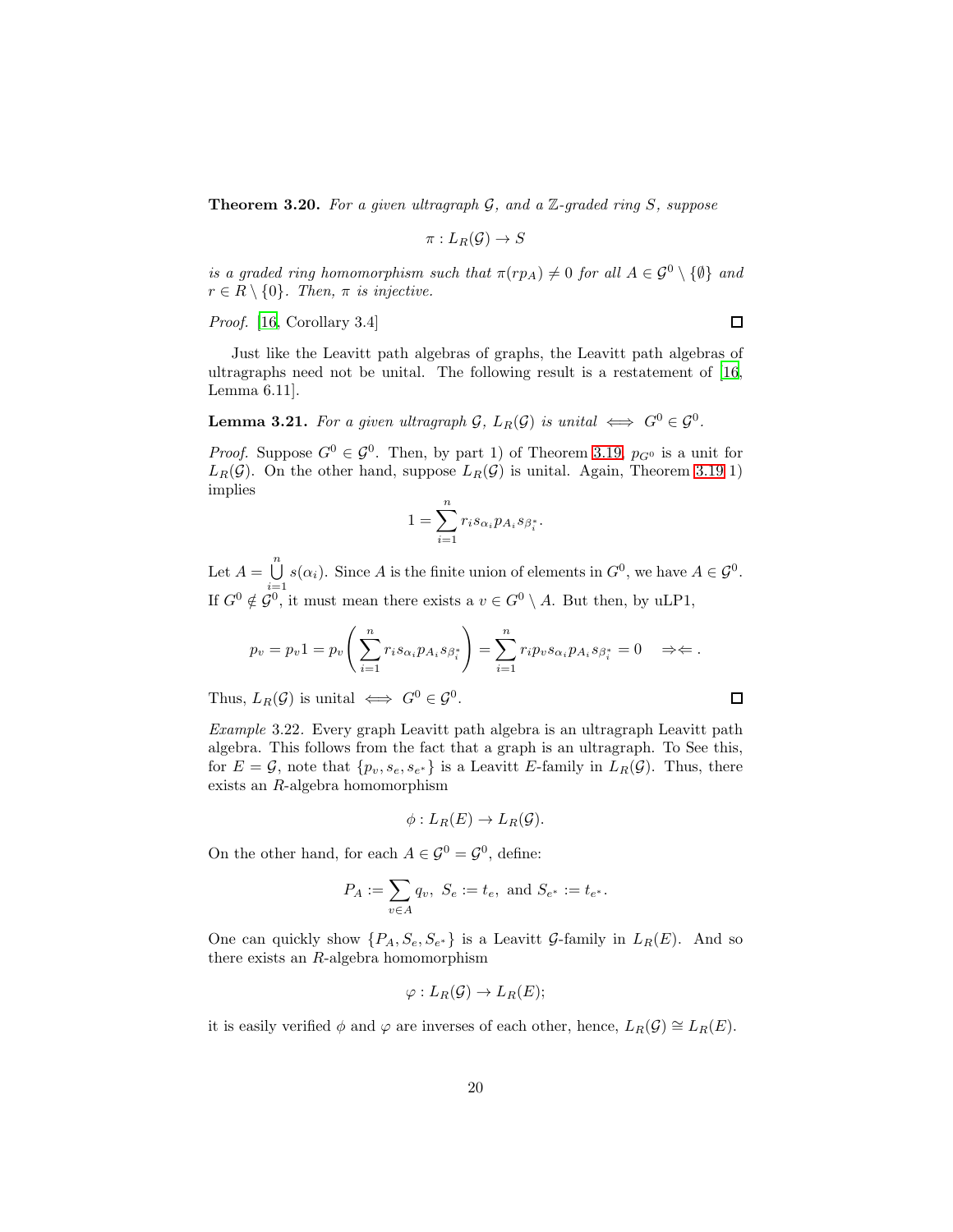*Remark* 3.23. Let  $\mathcal G$  be the ultragraph from Example [2.6.](#page-5-1) It turns out  $L_{\mathbb{Z}_2}(\mathcal G)$ is not isomorphic to the Leavitt path algebra of any graph. So, just like the  $C^*$ -algebra case, the class of ultragraph Leavitt path algebras properly contains the class of graph Leavitt path algebras. Showing this fact is a bit involved and would require further discussion of Leavitt path algebras; in particular, we would need to know a lot more about their ideal structure. See [\[16,](#page-90-9) Example 6.12] for further details.

While the class of ultragraph Leavitt path algebras is strictly larger, we do have the following:

<span id="page-20-0"></span>**Proposition 3.23.1.** For an ultragraph  $G$ , let  $E_G$  be the graph from Definition [2.9.](#page-6-0) Suppose  $|E_{\mathcal{G}}^0| < \infty$ , then,

$$
L_R(\mathcal{G}) \cong L_R(E_{\mathcal{G}}).
$$

*Proof.* Note that  $|E_{\mathcal{G}}^0| < \infty \implies |G^0| < \infty$ . But, by the construction of  $E_{\mathcal{G}}$ ,  $|G^0| < \infty \implies \Delta = \emptyset$ . And so we can identify  $E^0_{\mathcal{G}}$  with  $G^0$ , and  $E^1_{\mathcal{G}}$  with the set

$$
\{(e_n,v): e_n \in \mathcal{G}^1, v \in r(e_n)\}.
$$

Define a set  $\{Q_v, T_e, T_{e^*}\} \subseteq L_R(\mathcal{G})$  by

$$
Q_v := p_v
$$
,  $T_{(e_n,v)} := s_{e_n} p_v$  and  $T_{(e_n,v)^*} := p_v s_{e_n^*}$ .

It can quickly be verified that  $\{Q_v, T_e, T_{e^*}\}\$ is a Leavitt  $E_{\mathcal{G}}$ -family in  $L_R(\mathcal{G})$ ; thus, there exists an  $R$ -algebra homomorphism

$$
\phi: L_R(E_{\mathcal{G}}) \to L_R(\mathcal{G})
$$

such that  $\phi(q_v) = Q_v, \; \phi(t_{(e_n,v)}) = T_{(e_n,v)}, \; \text{and} \; \phi(t_{(e_n,v)^*}) = T_{(e_n,v)^*}.$  By Proposition [3.14.1,](#page-16-1) Theorem [3.19,](#page-18-0) and Theorem [3.20,](#page-19-0)  $\phi$  is an injective, Z-graded, homomorphism. Note that  $|G^0| < \infty$  implies  $|A| < \infty$  for each  $A \in \mathcal{G}^0$  and  $|r(e_n)| < \infty$  for each  $e_n \in \mathcal{G}^1$ . Further, for each  $A \in \mathcal{G}^0$  and each  $e_n \in \mathcal{G}^1$ ,

$$
p_A = \sum_{v \in A} Q_v
$$
,  $s_{e_n} = \sum_{v \in r(e_n)} T_{(e_n, v)}$ , and  $s_{e_n^*} = \sum_{v \in r(e_n)} T_{(e_n, v)^*}$ ;

since  $L_R(G)$  is generated by  $\{p_A, s_e, s_{e^*}\}\$ , this means  $\phi$  is surjective as well. Thus,  $L_R(\mathcal{G}) \cong L_R(E_{\mathcal{G}})$ .  $\Box$ 

Because Morita equivalence is strictly weaker than being isomorphic, Propo-sition [3.23.1](#page-20-0) implies  $L_R(G)$  is Morita equivalent to  $L_R(E_G)$  when  $|E_G^0| < \infty$ . And so it only remains to establish Morita equivalence when  $|E_{\mathcal{G}}^0| = \infty$ ; notice that, by Lemma [3.10,](#page-15-0) this necessarily means  $L_R(E_{\mathcal{G}})$  is nonunital.

While Morita equivalence of rings has many formulations, it is at heart an equivalence of categories. To clearly understand what this means and how the different formulations of Morita equivalence arise, it is useful to review some foundational category theory.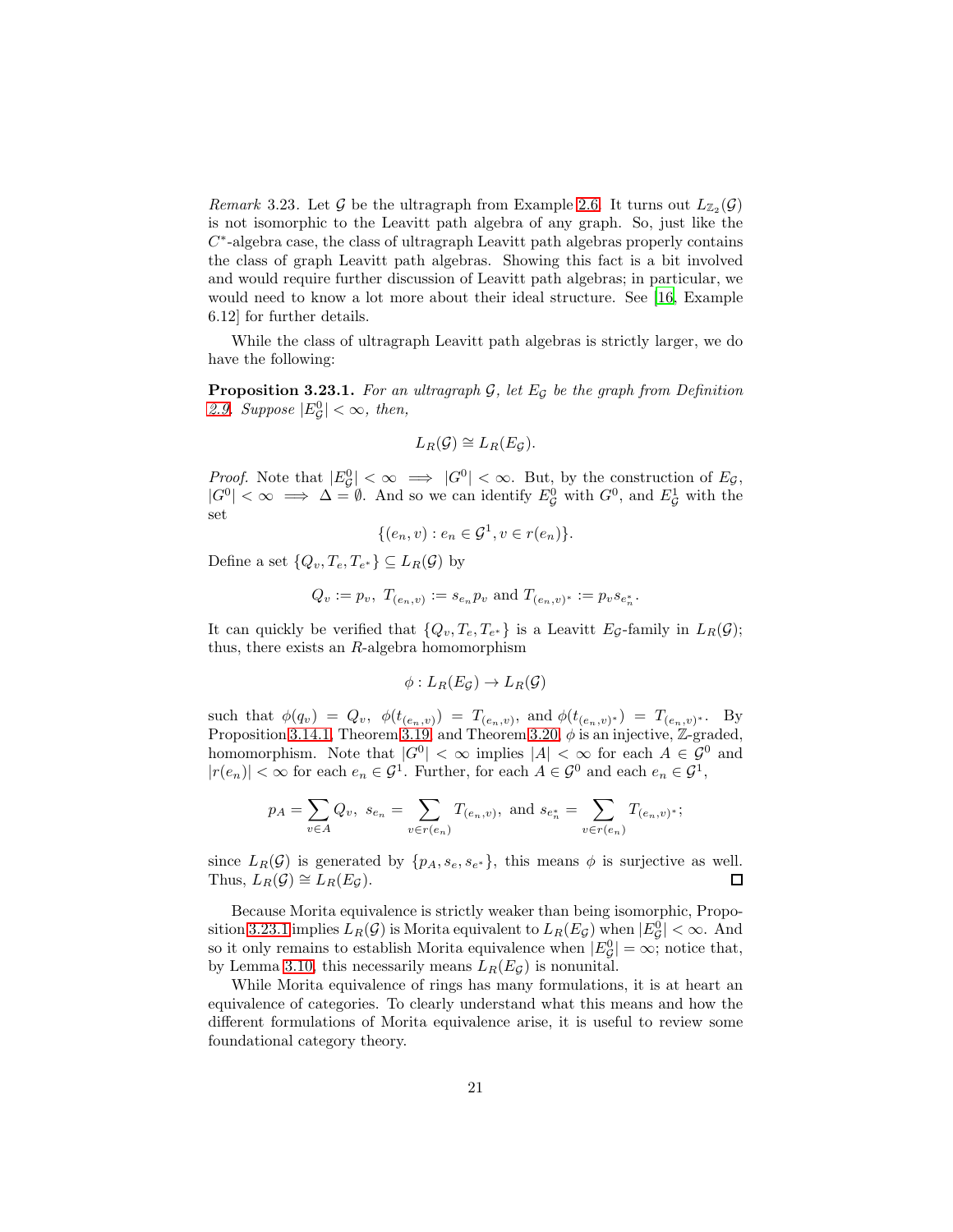### 4 Category Theory

**Definition 4.1.** A *category*,  $C$ , consists of:

1) a class of *objects*, ob  $\mathcal{C}$ ;

2) for each pair of objects,  $(A, B) \in$  ob  $C \times$  ob  $C$ , a set of morphisms,  $\text{Hom}_{\mathcal{C}}(A, B)$ , we can visualize  $f \in \text{Hom}_{\mathcal{C}}(A, B)$  as an arrow  $A \xrightarrow{f} B$  (indeed, morphisms are sometimes called "arrows"),  $\tilde{A}$  is the *domain* of  $f$ , and  $\tilde{B}$  is the *codomain*; 3) further, for each  $(A, B), (B, C) \in ob \mathcal{C} \times ob \mathcal{C}$ , there is a set map (the composition map),

 $\text{Hom}_{\mathcal{C}}(A, B) \times \text{Hom}_{\mathcal{C}}(B, C) \to \text{Hom}_{\mathcal{C}}(A, C);$ 

the image of  $(f, q) \in \text{Hom}_{\mathcal{C}}(A, B) \times \text{Hom}_{\mathcal{C}}(B, C)$  is denoted by "q  $\circ f$ ;" finally, the objects and morphisms must satisfy the conditions that, (C1) for  $(A, B), (C, D) \in ob \mathcal{C} \times ob \mathcal{C}$ ,

$$
(A, B) \neq (C, D) \implies \text{Hom}_{\mathcal{C}}(A, B) \cap \text{Hom}_{\mathcal{C}}(C, D) = \emptyset,
$$

(C2) given  $f \in \text{Hom}_{\mathcal{C}}(A, B)$ ,  $g \in \text{Hom}_{\mathcal{C}}(B, C)$ , and  $h \in \text{Hom}_{\mathcal{C}}(C, D)$ ,

$$
h \circ (g \circ f) = (h \circ g) \circ f,
$$

(C3) for each  $A \in ob \mathcal{C}$ , there exists a unique element  $1_A \in Hom_{\mathcal{C}}(A, A)$  such that,

i) for each  $B \in$  ob  $\mathcal{C}$ , and each  $f \in$  Hom $_{\mathcal{C}}(A, B)$ ,  $f \circ 1_A = f$ , ii) for each  $B \in$  ob  $\mathcal{C}$ , and each  $g \in$  Hom $_{\mathcal{C}}(B, A)$ ,  $1_A \circ g = g$ .

*Example 4.2* (Category of Groups,  $Grp$ ). Here, ob  $Grp$  is the class of groups. For  $(A, B) \in$  ob  $\mathbf{Grp} \times$  ob  $\mathbf{Grp}$ ,  $\text{Hom}_{\mathbf{Grp}}(A, B)$  is the set of group homomorphisms from A to B. For  $(f,g) \in \text{Hom}_{\text{Grp}}(A, B) \times \text{Hom}_{\text{Grp}}(B, C)$ ,  $g \circ f \in$  $Hom_{\mathbf{Grp}}(A, C)$  is given by the usual composition of group homomorphisms.

*Example 4.3* (Category of Rings,  $\mathbf{Rng}$ ). In this case, ob  $\mathbf{Rng}$  is the class of rings. Hom $_{\mathbf{Rng}}(A, B)$  is the set of ring homomorphisms from A to B.

For  $(f,g) \in \text{Hom}_{\textbf{Rng}}(A, B) \times \text{Hom}_{\textbf{Rng}}(B, C), g \circ f \in \text{Hom}_{\textbf{Rng}}(A, C)$  is given by composition of ring homomorphisms.

Example 4.4 (Category of Pointed Topological Spaces,  $Top^*$ ). Here, ob  $Top^*$ consists of pointed topological spaces. Given  $((X,x_0), (Y,y_0)) \in$  ob  $\text{Top}^* \times$ ob **Top**<sup>\*</sup>, Hom<sub>Top</sub><sup>\*</sup> $((X, x_0), (Y, y_0))$  consists of continuous maps  $f : X \to Y$ such that  $f(x_0) = y_0$ .

For  $(f, g) \in \text{Hom}_{\text{Top}^*}((X, x_0), (Y, y_0)) \times \text{Hom}_{\text{Top}^*}((Y, y_0), (Z, z_0)),$ 

 $g \circ f \in \text{Hom}_{\textbf{Top}^*}((X, x_0), (Z, z_0))$  is given by the usual composition of continuous maps.

To get some idea of how general categories can be, consider the following example.

Example 4.5. Let X be a topological space. We can define a category  $\mathcal C$  as follows: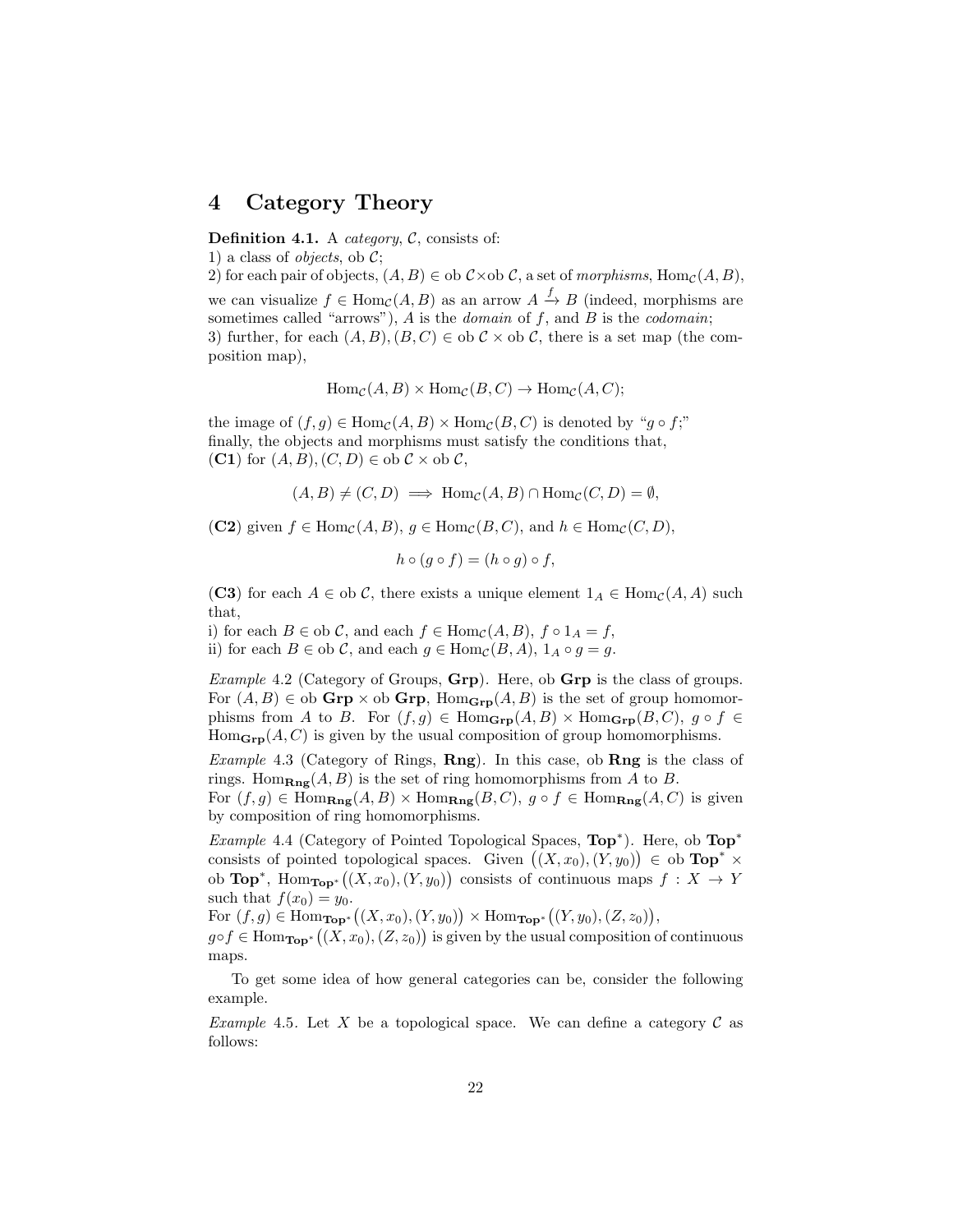Let ob C consist of the points of X; that is, ob  $\mathcal{C} := \{x : x \in X\}$ . For  $x, y \in$ ob C, let  $\text{Hom}_{\mathcal{C}}(x, y)$  be the set of equivalence classes of paths from x to y. For  $([f], [g]) \in \text{Hom}_{\mathcal{C}}(x, y) \times \text{Hom}_{\mathcal{C}}(y, z), [g] \circ [f] \in \text{Hom}_{\mathcal{C}}(x, z)$  is given by  $[g] \circ [f] := [fg]$ , where  $[fg]$  is the equivalence class of the concatenation of f by g. Finally, for  $x \in$  ob  $\mathcal{C}$ ,  $1_x$  is the equivalence class of the constant path at x.

**Definition 4.6.** Let C be a category. A *subcategory* of C is a category, D, such that:

1) ob  $\mathcal D$  is a subclass of ob  $\mathcal C$ .

2) For each  $(A, B) \in$  ob  $D \times$  ob  $D$ ,  $\text{Hom}_{\mathcal{D}}(A, B) \subseteq \text{Hom}_{\mathcal{C}}(A, B)$ .

3) For each  $A \in ob \mathcal{D}$ ,  $1_A \in Hom_{\mathcal{D}}(A, A)$  is the same as  $1_A \in Hom_{\mathcal{C}}(A, A)$ ; and, the composition map

 $\text{Hom}_{\mathcal{D}}(A, B) \times \text{Hom}_{\mathcal{D}}(B, C) \to \text{Hom}_{\mathcal{D}}(A, C)$ 

is the restriction of the composition map

 $\text{Hom}_{\mathcal{C}}(A, B) \times \text{Hom}_{\mathcal{C}}(B, C) \to \text{Hom}_{\mathcal{C}}(A, C).$ 

*Example* 4.7 (Category of Abelian Groups,  $\mathbf{Ab}$ ). ob  $\mathbf{Ab}$  is the class of abelian groups, and the morphisms are group homomorphisms. It is straightforward to check Ab is a subcategory of Grp.

Recall that every ring has an abelian group structure. Moreover, every ring homomorphism is a group homomorphism as well. Thus, **Rng** is a subcategory of Ab. As a result, Rng is subcategory of Grp as well. However, since not every group homomorphism is a ring homomorphism,  $\text{Hom}_{\textbf{Rng}}(A, B)$  is a strict subset of Hom<sub>Ab</sub> $(A, B)$ . If  $D$  is a subcategory of C such that, for every  $A, B \in$  ob  $D$ ,  $\text{Hom}_{\mathcal{D}}(A, B) = \text{Hom}_{\mathcal{C}}(A, B)$ , we say  $\mathcal D$  is a full subcategory. For example, **Ab** is a full subcategory of Grp.

Much like maps between sets, we have a notion of mapping between categories.

**Definition 4.8.** Let C and D be categories. A *(covariant)* functor from C to  $\mathcal{D},$ 

$$
F:\mathcal{C}\to\mathcal{D},
$$

consists of:

1) a mapping,  $A \mapsto F(A)$ , from ob C to ob D, 2) a mapping,  $f \mapsto F(f)$ , from  $\text{Hom}_{\mathcal{C}}(A, B)$  to  $\text{Hom}_{\mathcal{D}}(F(A), F(B)).$ Further, the following conditions must be satisfied. **F1:** For every  $A \in ob \mathcal{C}$ ,

$$
F(1_A) = 1_{F(A)} \in \text{Hom}_{\mathcal{D}}(F(A), F(A)).
$$

**F2:** For every  $(f, g) \in \text{Hom}_{\mathcal{C}}(A, B) \times \text{Hom}_{\mathcal{C}}(B, C)$ , and  $g \circ f \in \text{Hom}_{\mathcal{C}}(A, C)$ ,

$$
F(g \circ f) = F(g) \circ F(f) \in \text{Hom}_{\mathcal{D}}(F(A), F(C)).
$$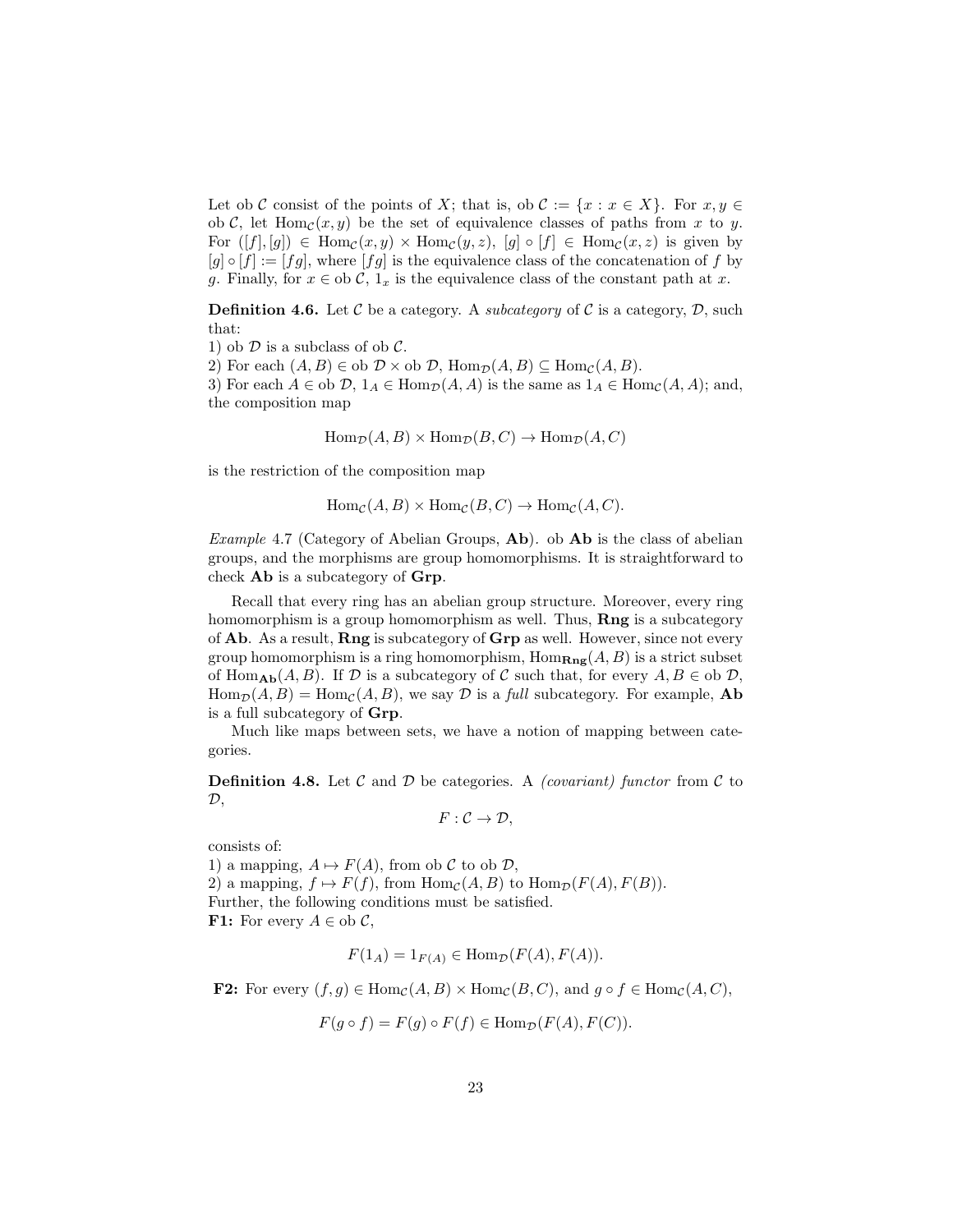We can also compose functors. Let C, D, and  $\mathcal E$  be categories with functors  $F: \mathcal{C} \to \mathcal{D}$  and  $G: \mathcal{D} \to \mathcal{E}$ . Then, we get a functor,  $G \circ F: \mathcal{C} \to \mathcal{E}$ , where  $G \circ F(A) = G(F(A))$  for each  $A \in ob \mathcal{C}$ , and  $G \circ F(f) = G(F(f))$  for each  $f \in \text{Hom}_{\mathcal{C}}(A, B).$ 

Example 4.9. For any category C, the indentity functor,  $1_c : \mathcal{C} \to \mathcal{C}$ , consists of: the identity mapping on ob C; the identity mapping on  $\text{Hom}_{\mathcal{C}}(A, B)$  for each  $A, B \in \text{ob } C.$ 

Example 4.10. Given a pointed topological space  $(X, x_0)$ , let  $\pi_1(X, x_0)$  denote the fundamental group of X with base point  $x_0$ . There is a functor  $F$ : **Top<sup>\*</sup>**  $\rightarrow$  **Grp** consisting of a map from ob **Top**<sup>\*</sup> to ob **Grp**, given by  $(X, x_0) \mapsto$  $\pi_1(X, x_0)$ , and a map from  $\mathrm{Hom}_{\mathbf{Top}^*}((X, x_0), (Y, y_0))$  to  $\mathrm{Hom}_{\mathbf{Grp}}(\pi_1(X, x_0), \pi_1(Y, y_0)),$ given by  $f \mapsto F(f)$  where  $F(f) : \pi_1(X, x_0) \to \pi_1(Y, y_0)$  is the group homomorphism given by  $[\gamma] \mapsto [f \circ \gamma]$ .

As we stated earlier, Morita equivalence is a statement regarding the equivalence of categories. We need the following definition in order to precisely say what an equivalence of categories is.

<span id="page-23-0"></span>**Definition 4.11.** Let C and D be categories, and  $F, G: \mathcal{C} \to \mathcal{D}$  functors. A natural transformation,  $\eta$ , from F to G is a map which assigns a morphism,  $\eta_A \in \text{Hom}_{\mathcal{D}}(F(A), G(A)),$  for each  $A \in$  ob C such that, given any two  $A, B \in$ ob C and  $f \in \text{Hom}_{\mathcal{C}}(A, B)$ , the following diagram commutes:



Given a morphism  $f \in \text{Hom}_{\mathcal{C}}(A, B)$ , f is an *isomorphism* if there exists a morphism  $g \in \text{Hom}_{\mathcal{C}}(B, A)$  such that  $g \circ f = 1_A$  and  $f \circ g = 1_B$ ; note this means g is an isomorphism as well. If  $\eta_A$  in Definition [4.11](#page-23-0) is an isomorphism for each  $A \in ob\mathcal{C}$ , we say  $\eta$  is a natural isomorphism. If  $F, G: \mathcal{C} \to \mathcal{D}$  are functors for which there is a natural isomorphism, we say they are naturally isomorphic, which we will denote this by writing " $F \simeq G$ ."

**Definition 4.12.** Two categories,  $\mathcal{C}$  and  $\mathcal{D}$ , are *equivalent* if there exist functors  $F: \mathcal{C} \to \mathcal{D}$  and  $G: \mathcal{D} \to \mathcal{C}$  such that  $G \circ F \simeq 1_{\mathcal{C}}$  and  $F \circ G \simeq 1_{\mathcal{D}}$ .

## 5 Morita Equivalence of Nonunital Rings

Morita equivalence of rings is the equivalence of module categories. The theory was first developed within the context of unital rings. If the reader wishes to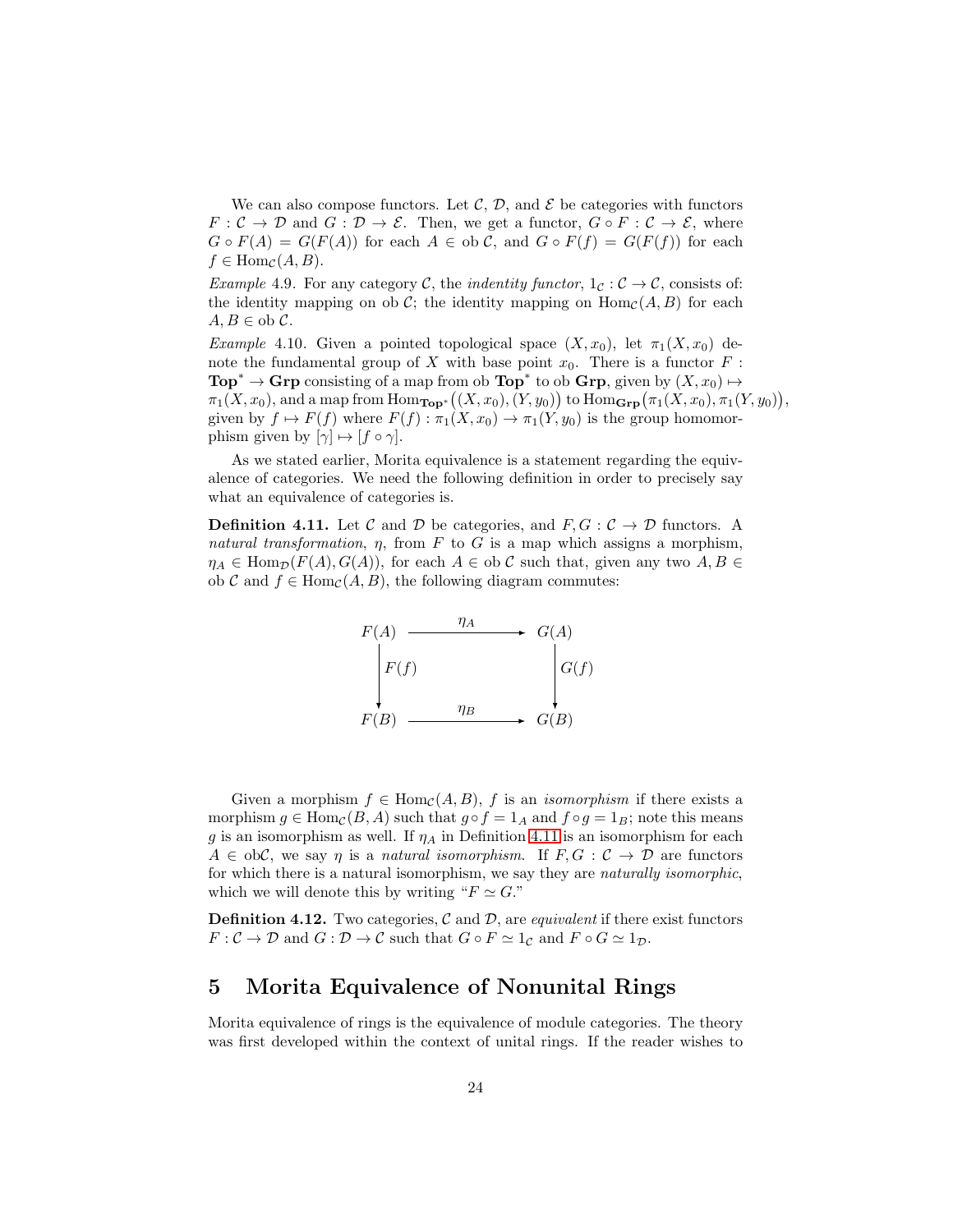learn more about Morita equivalence for unital rings, section 3.12 of Nathan Jacobson's Basic Algebra II, [\[17\]](#page-90-10), is an excellent source. The theory was then extended to certain nonunital rings by numerous mathematicians over several decades. In our discussion of Morita equivalence, we will solely rely on Jacobson, [\[1\]](#page-89-2), [\[5](#page-89-3)], and [\[12](#page-90-11)]. We will start our brief foray into this vast topic by laying the basic foundation.

<span id="page-24-0"></span>**Definition 5.1.** Let R be a ring. An abelian group, M, is a *left R-module* if there exists a map  $\cdot : R \times M \to M$  such that: 1)  $r \cdot (x + y) = r \cdot x + r \cdot y$  for all  $r \in R$  and all  $x, y \in M$ , 2)  $(r_1 + r_2) \cdot x = r_1 \cdot x + r_2 \cdot x$  for all  $r_1, r_2 \in R$  and for all  $x \in M$ , 3)  $(r_1r_2) \cdot x = r_1 \cdot (r_2 \cdot x)$  for all  $r_1, r_2 \in R$  and for all  $x \in M$ . If  $R$  is unital, then we also require 4)  $1 \cdot x = x$  for all  $x \in M$ .

<span id="page-24-1"></span>**Definition 5.2.** Let M and N be left R-modules. A map,  $f : M \to N$ , is a left R-module homomorphism if

$$
f(r_1 \cdot x + r_2 \cdot y) = r_1 \cdot f(x) + r_2 \cdot f(y)
$$

for all  $r_1, r_2 \in R$  and for all  $x, y \in M$ .

We denote the set of R-module homomorphisms from M to N by "Hom $_R(M, N)$ "," and "End<sub>R</sub> $(M)$ " denotes the set of R-modules endomorphisms of M. One can check  $\text{End}_R(M)$  is a ring under pointwise addition and with multiplication given by composition. Given a ring  $R$ , the category of left  $R$ -modules,  $\mathbf{R}\text{-}\mathbf{Mod}$ , consists of left R-modules as objects and R-module homomorphisms as morphisms.

We similarly define a *right R-module* to be an abelian group  $M$  equipped with a map

 $\cdot : M \times R \to M$ 

satisfying similar axioms to those in Definition [5.1,](#page-24-0) of course, the difference being elements of R are now acting on the right. A right R-module homomorphism is then a map,  $f: M \to N$ , where M and N are right R-modules such that

$$
f(x \cdot r_1 + y \cdot r_2) = f(x) \cdot r_1 + f(y) \cdot r_2 \text{ for all } r_1, r_2 \in R \text{ and for all } x, y \in M.
$$

Much like **R-Mod**, the category of right  $R$ -modules, **Mod-R**, consists of right R-modules as objects and right R-module homomorphisms as morphisms.

Throughout this paper, however, we will take R-modules to be left Rmodules unless specified otherwise. Further, given an  $R$ -module  $M$ , we will write " $rx$ " to denote  $r \cdot x$ .

*Example* 5.3. Let R be a ring. Then, R is a left, and right, R-module over itself where  $\cdot : R \times R \to R$  is given by the ring multiplication.

Example 5.4. A vector space,  $V$ , over a field,  $K$ , is just a  $K$ -module. In fact, modules are a generalization of vector spaces.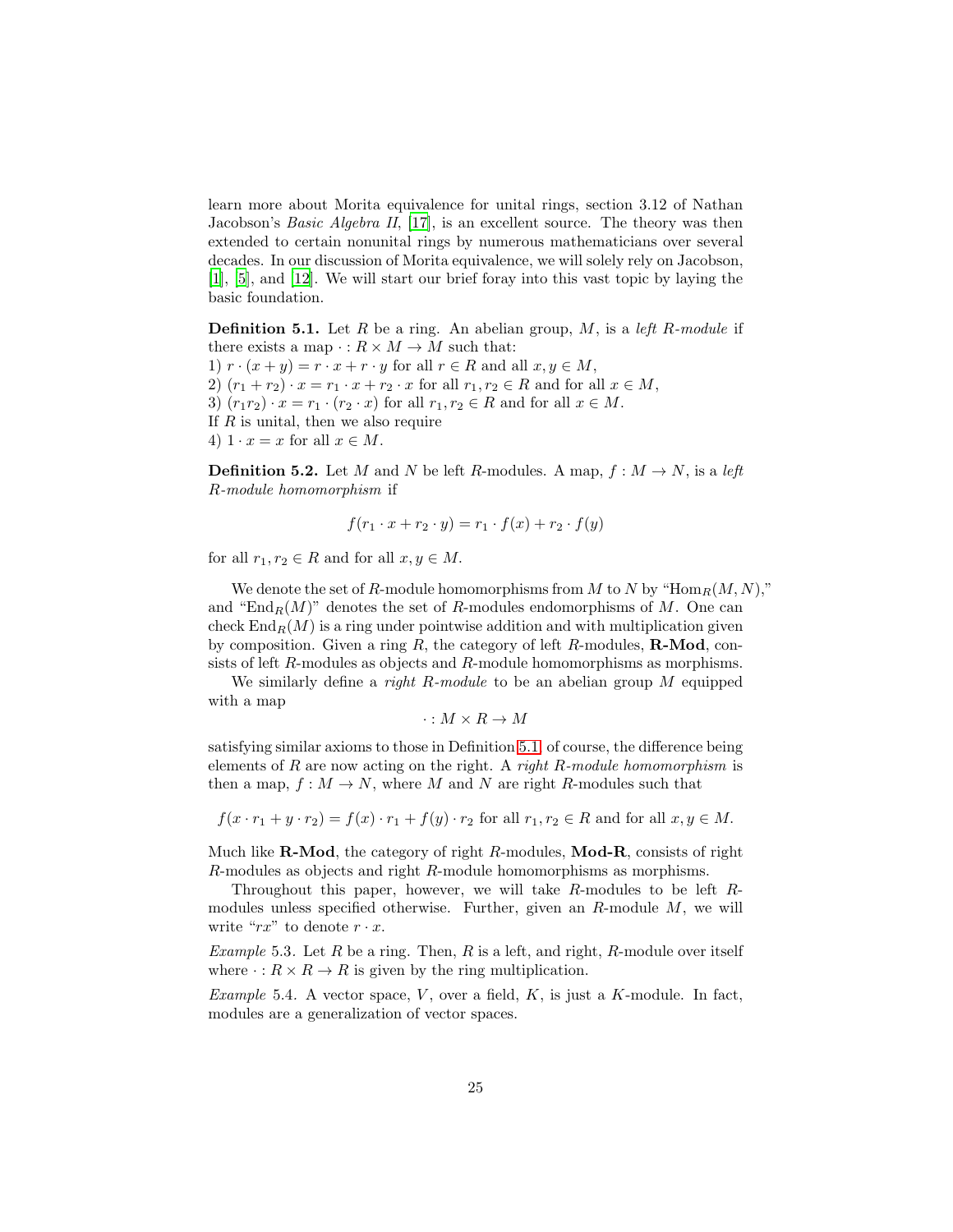*Example* 5.5. Let  $R = M_n(\mathbb{Z})$ , the ring of  $n \times n$  matrices over  $\mathbb{Z}$ , and let  $M = M_{n \times 1}(\mathbb{Z})$ , the group of  $n \times 1$  matrices over  $\mathbb{Z}$ . Then, M is a left Rmodule with  $\cdot : R \times M \to M$  given by matrix multiplication. Note that M is not a right R-module under matrix multiplication. In general, having a left Rmodule structure doesn't automatically give a right  $R$ -module structure. If  $R$  is a commutative ring, a left  $R$ -module  $M$  can be made into a right  $R$ -module but setting  $m \cdot r := rm$ ; this fails when R is noncommutative since 3) of Definition [5.1](#page-24-0) won't hold. However, taking  $m \cdot r := rm$  does give M a right  $R^{op}$ -module structure (see Definition [5.25](#page-32-0) for an explanation of " $R^{op}$ ").

If  $R$  is a unital ring, then 4) of Definition [5.1](#page-24-0) implies

$$
RM := \{ rx : r \in R, \ x \in M \} = M.
$$

If R is a nonunital ring, then it isn't always the case  $RM = M$ . The following simple example illustrates this point.

*Example* 5.6. Let  $R = 2\mathbb{Z}$ . Viewed as a 2 $\mathbb{Z}$ -module over itself,

$$
(2\mathbb{Z})(2\mathbb{Z}) = 4\mathbb{Z} \neq 2\mathbb{Z}.
$$

Moreover, 4) of Definition [5.1](#page-24-0) again implies that, in the unital case,

$$
Rx := \{ rx : r \in R \} = \{ 0 \} \implies x = 0;
$$

this also need not hold when R is nonunital (e.g., take  $R = 2\mathbb{Z}$ ,  $M = \mathbb{Z}/2\mathbb{Z}$ , and  $x = \overline{1}$ ).

For a nonunital ring R, an R-module M is said to be unital if  $RM = M$ ; it is said to be *nondegenerate* if for any  $x \in M$ ,  $Rx = \{0\} \implies x = 0$ . Throughout this paper,  $R - MOD$  denotes the full subcategory of R-Mod whose objects are unital nondegenrate left R-modules. Note if R is unital, then  $R - MOD$  is the same category as R-Mod. We define  $MOD - R$  in the same way. Now, finally,

**Definition 5.7.** Two rings, R and S, are Morita equivalent if  $R - MOD$  is equivalent to  $S-MOD$ . It can be shown, certainly in the cases we are interested in,  $R - MOD$  is equivalent to  $S - MOD$  if and only if  $MOD - R$  is equivalent to  $MOD - S$ , [\[5,](#page-89-3) Corollary 2.3]

There are several ways Morita equivalence can be characterized for certain types of rings. We are particularly interested in the case where  $R$  is a ring with local units.

**Definition 5.8.** R is a ring with local units if, for each finite subset  $S \subseteq R$ , there exists an idempotent  $e \in R$  such that  $S \subseteq eRe$ . Note that  $eRe$  is a subring of R.

It's worth clarifying that the results in [\[12\]](#page-90-11) are proved for idempotent rings; a ring is idempotent if

$$
R^2 := \{ rs : r, s \in R \} = R.
$$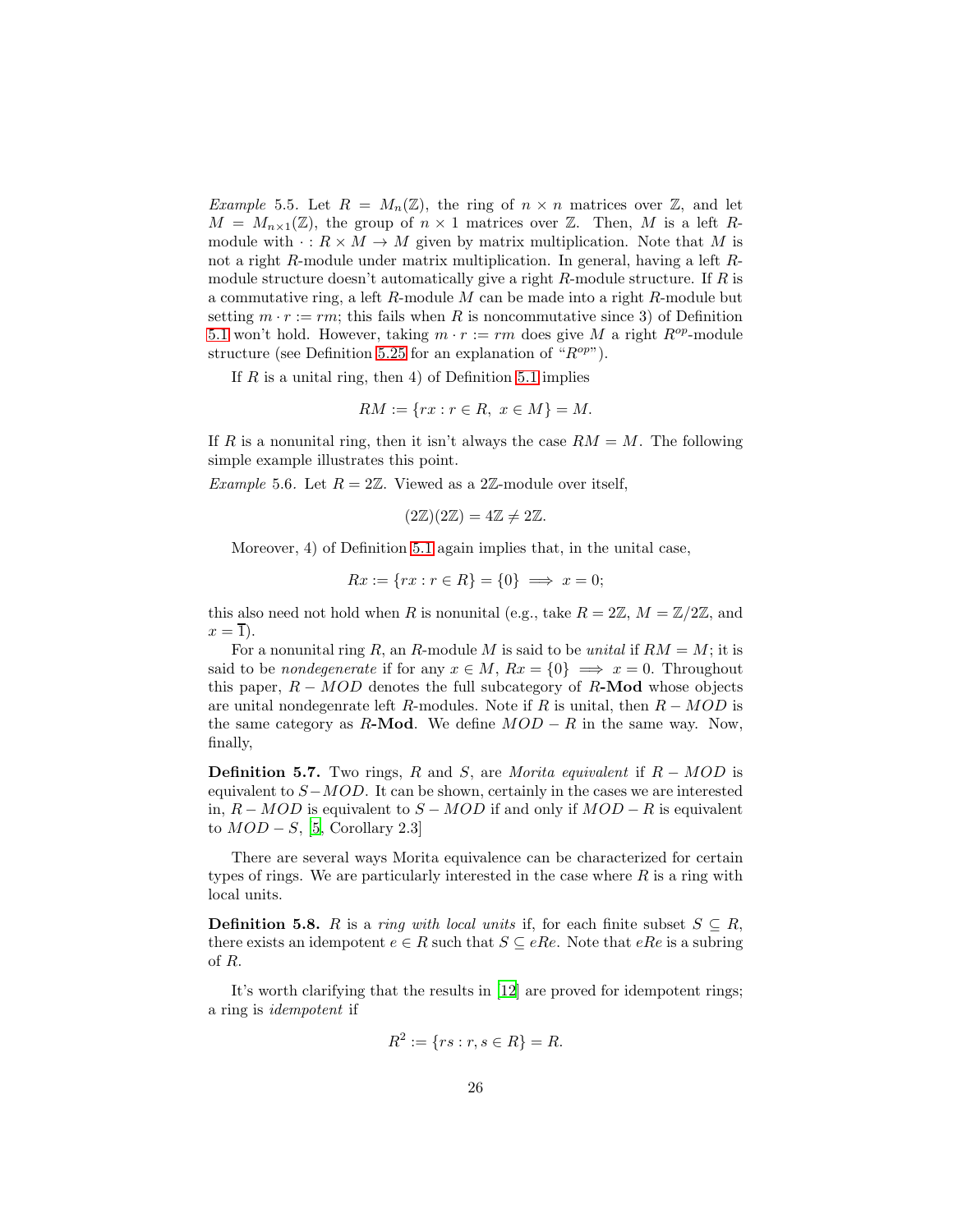It is straightforward to see that a ring with local units is also an idempotent ring. And so the results in [\[12\]](#page-90-11) apply to rings with local units as well. With that, we work toward the different characterizations of Morita equivalence.

**Definition 5.9.** Let  $R$  be a ring,  $M$  a right  $R$ -module, and  $N$  a left  $R$ -module. An R-balanced product of M and N is a pair,  $(P, f)$ , where P is an abelian group, and  $f : M \times N \to P$  a map such that:

1)  $f(x_1 + x_2, y) = f(x_1, y) + f(x_2, y)$  for all  $x_1, x_2 \in M$  and  $y \in N$ , 2)  $f(x, y_1 + y_2) = f(x, y_1) + f(x, y_2)$  for all  $x \in M$  and  $y_1, y_2 \in N$ , 3)  $f(xr, y) = f(x, ry)$  for all  $x \in M$ ,  $y \in N$ , and  $r \in R$ .

**Definition 5.10.** Let  $R$  be a ring,  $M$  a right  $R$ -module, and  $N$  a left  $R$ -module. The tensor product of M and N over R is an R-balanced product of M and N,

 $(M \otimes_R N, \otimes),$ 

such that, given any other R-balanced product,  $(P, f)$ , there exists a unique group homomorphism,  $\phi : M \otimes_R N \to P$ , making the following diagram commute:



To construct  $M \otimes_R N$ , we start with the *free abelian group on*  $M \times N$ , which we will denote by " $F_{ab}(M \times N)$ ." We can think of the elements of  $F_{ab}(M \times N)$ as commuting formal sums of the form

$$
\sum_{i=1}^{n} (x_i, y_i)
$$

where  $(x_i, y_i) \in M \times N$  for each i. Further,  $F_{ab}(M \times N)$  has the universal property that, given any abelian group, P, and a set map,  $f : M \times N \to P$ , there exists a unique group homomorphism  $\phi : F_{ab}(M \times N) \to P$  making the following diagram commute: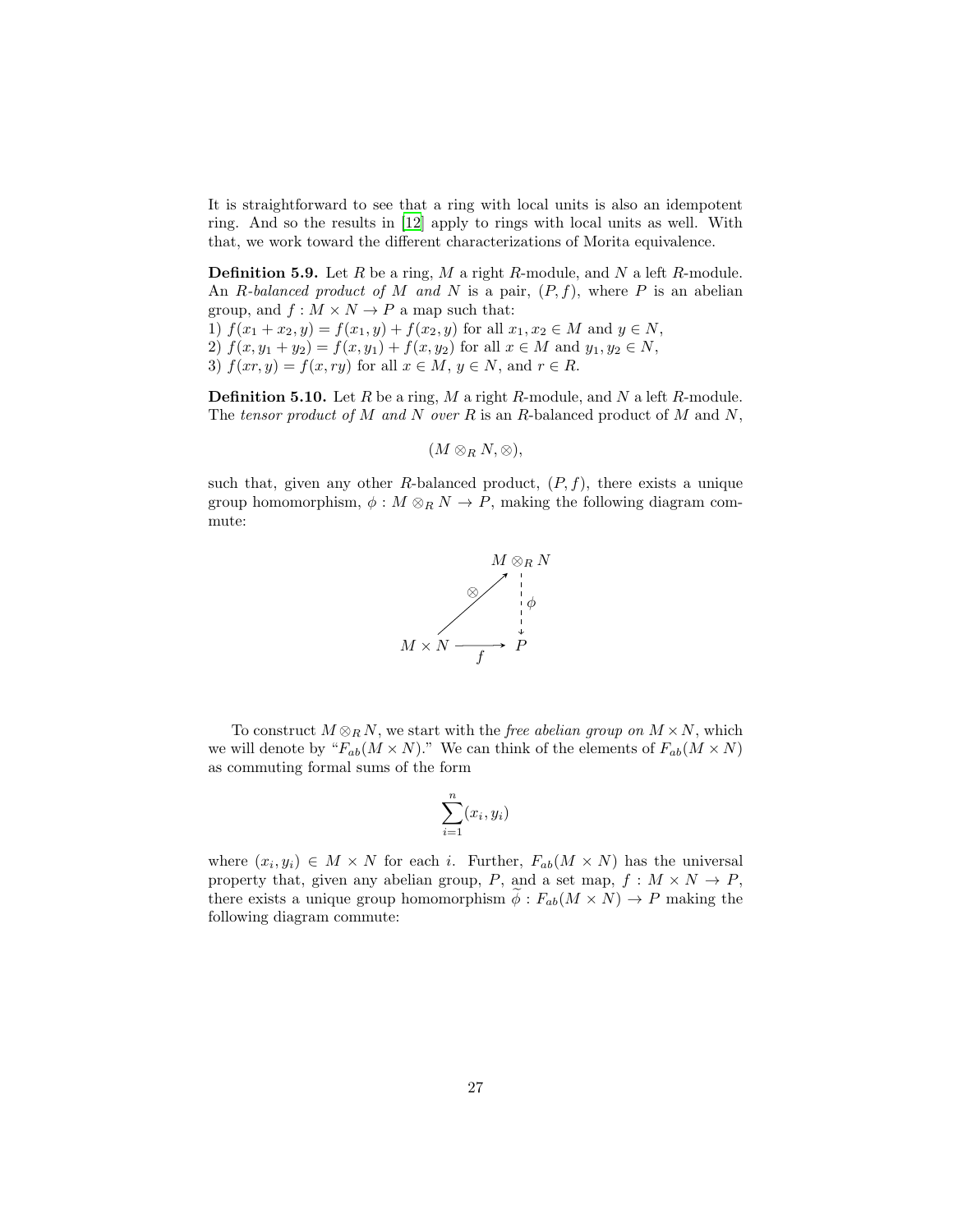

In the diagram above,  $i : M \times N \to F_{ab}(M \times N)$  is the inclusion of  $M \times N$ into  $F_{ab}(M \times N)$ . Taking G to be the subgroup of  $F_{ab}(M \times N)$  generated by elements of the form  $(x_1 + x_2, y) - (x_1, y) - (x_2, y), (x, y_1 + y_2) - (x, y_1) - (x, y_2),$ and  $(xr, y) - (x, ry)$ , where  $x_1, x_2 \in M$ ,  $y_1, y_2 \in N$ , and  $r \in R$ , we set  $M \otimes_R N :=$  $F_{ab}(M \times N)/G$ , and, given the projection  $p: F_{ab}(M \times N) \to M \otimes_R N$ , we set  $\otimes : M \times N \to M \otimes_R N$  to be the group homomorphism  $p \circ i$ . For  $(x, y) \in M \times N$ , we write " $x \otimes y$ " to denote  $\otimes (x, y)$ . Elements of the form  $x \otimes y$  are referred to as simple tensors. Each element of  $M \otimes_R N$  can be expressed as the sum of simple tensors; inconveniently, this expression need not be unique. From here on out, we will simply write " $M \otimes_R N$ " instead of " $(M \otimes_R N, \otimes)$ ." If it's clear which ring we are taking the tensor product over, we will simply write " $M \otimes N$ ."

While  $M \otimes_R N$  is an abelian group, it can be endowed with a module structure under certain circumstances.

**Definition 5.11.** Let R and S be rings. An  $R$ -S-bimodule is an abelian group M such that:

- 1)  $M$  is a left  $R$ -module,
- 2)  $M$  is a right  $S$ -module,
- 3)  $r(xs) = (rx)s$  for all  $r \in R$ ,  $s \in S$ , and  $x \in M$ .

M is unital if  $RM = MS = M$ . Further, given two R-S-bimodules M and N, a map  $f: M \to N$  is an R-S-bimodule homomorphism if it is simultaneously a left R-module homomorphism and a right S-module homomorphism. We have the following standard proposition relating tensor products, modules, and bimodules:

**Proposition 5.11.1.** Let R, S, and T be rings. Then: 1)  $M \otimes_R N$  is a left S-module, with  $s \cdot (x \otimes y) = (sx) \otimes y$  on simple tensors, if M is an S-R-bimodule, 2) M  $\otimes_R N$  is a right T-module, with  $(x \otimes y) \cdot t = x \otimes (yt)$  on simple tensors, if  $N$  is an  $R$ -T-bimodule.

The first different formulation of Morita equivalence we will give relies on the existence of a Morita context.

<span id="page-27-0"></span>**Definition 5.12.** A *Morita context* is a sextuple,  $(R, S, M, N, \tau, \mu)$ , where R and  $S$  are rings,  $M$  is a unital  $S-R$ -bimodule,  $N$  is a unital  $R-S$ -bimodule,  $\tau : N \otimes_S M \to R$  is an R-R-bimodule homomorphism, and  $\mu : M \otimes_R N \to S$  is an S-S-bimodule homomorphism such that:

1)  $\mu(x \otimes y)x' = x\tau(y \otimes x')$  for all  $x, x' \in M$  and  $y \in N$ ,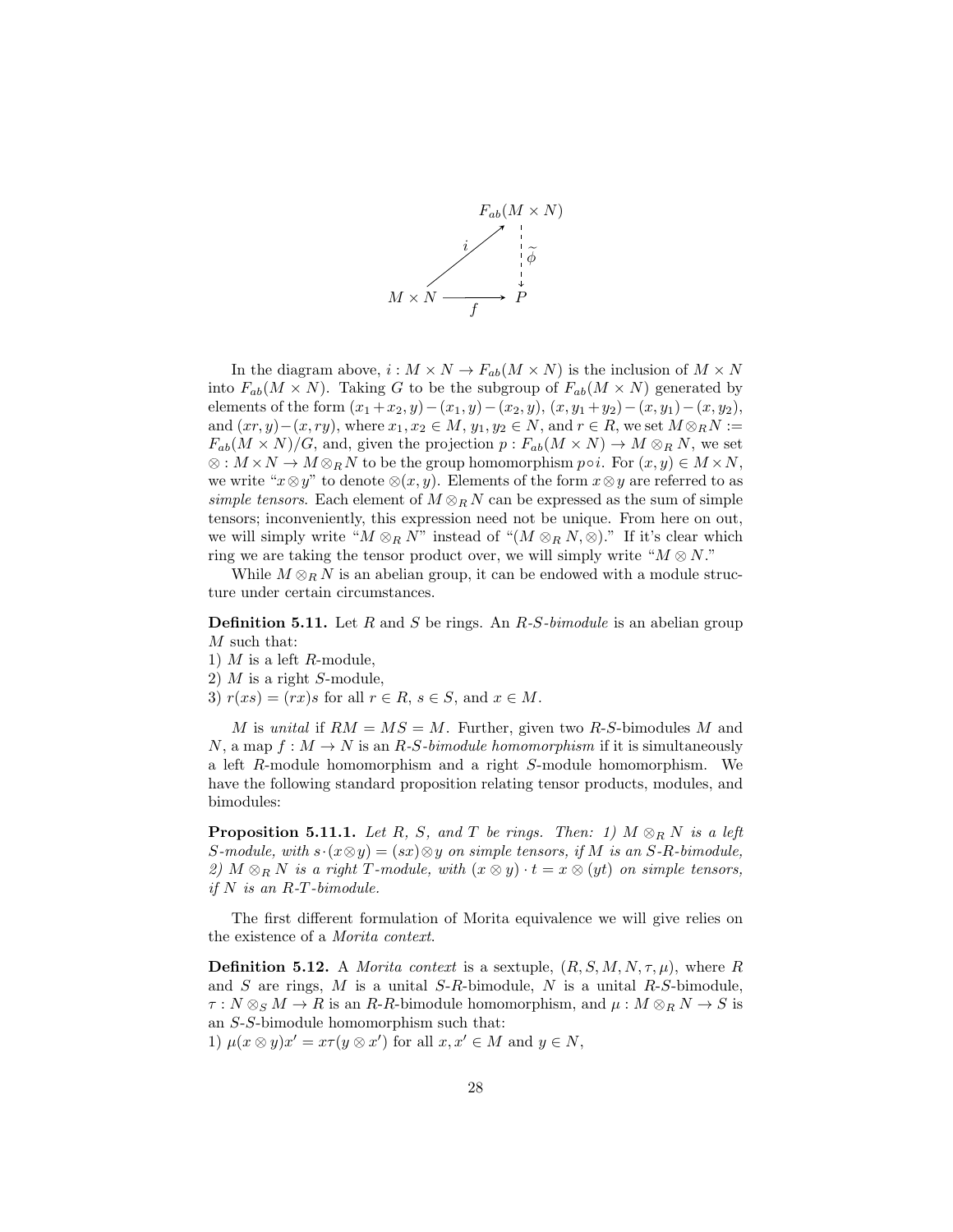2)  $y\mu(x\otimes y') = \tau(y\otimes x)y'$  for all  $x \in M$  and  $y, y' \in N$ .

A Morita context  $(R, S, M, N, \tau, \mu)$  is of particular interest when  $\tau$  and  $\mu$  are surjective; in fact, it isn't uncommon to find the surjectivity condition included in the definition of a Morita context.

<span id="page-28-0"></span>**Theorem 5.13.** Let  $R$  and  $S$  be idempotent rings. Then,  $R$  is Morita equivalent to S if and only if there exists a Morita context,  $(R, S, M, N, \tau, \mu)$ , with  $\tau$  and µ surjective.

Proof. [\[12,](#page-90-11) Propositions 2.5 and 2.7]

 $\Box$ 

Consider the following example, [\[17](#page-90-10)].

<span id="page-28-1"></span>*Example* 5.14. Consider a unital commutative ring R and  $M_n(R)$ . Under the usual rules of matrix multiplication, and multiplying matrices by scalars, we can see  $M_{n\times1}(R)$  is an  $M_n(R)$ -R-bimodule; likewise,  $M_{1\times n}(R)$  is an  $R$ - $M_n(R)$ bimodule. Now, define maps  $\mu$  :  $M_{n\times1}(R) \times M_{1\times n}(R) \to M_n(R)$  and  $\tau$  :  $M_{1\times n}(R) \times M_{n\times 1}(R) \to R$  by

$$
\left(\begin{bmatrix} x_1 \\ \vdots \\ x_n \end{bmatrix}, \begin{bmatrix} y_1 & \dots & y_n \end{bmatrix}\right) \mapsto \begin{bmatrix} x_1y_1 & \dots & x_1y_n \\ \vdots & \ddots & \vdots \\ x_ny_1 & \dots & x_ny_n \end{bmatrix},
$$

and

$$
([y_1 \quad \ldots \quad y_n], \begin{bmatrix} x_1 \\ \vdots \\ x_n \end{bmatrix}) \mapsto \sum_{i=1}^n x_i y_i.
$$

One can easily check  $(M_n(R), \mu)$  and  $(R, \tau)$  are R-balanced products with each map being surjective. So, by exploiting the universal mapping property of tensor products, we have surjective group homomorphisms

$$
\mu: M_{n\times 1}(R)\otimes_R M_{1\times n}(R) \to M_n(R)
$$
 and  $\tau: M_{1\times n}(R)\otimes_{M_n(R)} M_{n\times 1}(R) \to R$ .

In fact,  $\mu$  and  $\tau$  are, respectively,  $M_n(R)$ - $M_n(R)$  and  $R$ - $R$ -bimodule homomorphisms satisfying the conditions listed in Definition [5.12.](#page-27-0) Thus,

 $(R, M_n(R), M_{n \times 1}(R), M_{1 \times n}(R), \tau, \mu)$  is a Morita context with  $\mu$  and  $\tau$  surjec-tive; by Theorem [5.13,](#page-28-0) this means R and  $M_n(R)$  are Morita equivalent.

It may be tedious but it isn't difficult to show being isomorphic implies Morita equivalence—this can be done working directly from definitions, without having to establish a Morita context. On the other hand, Example [5.14](#page-28-1) illustrates Morita equivalence is strictly weaker than being isomorphic. Still, Morita equivalence is of interest in part because it preserves certain ideal structures.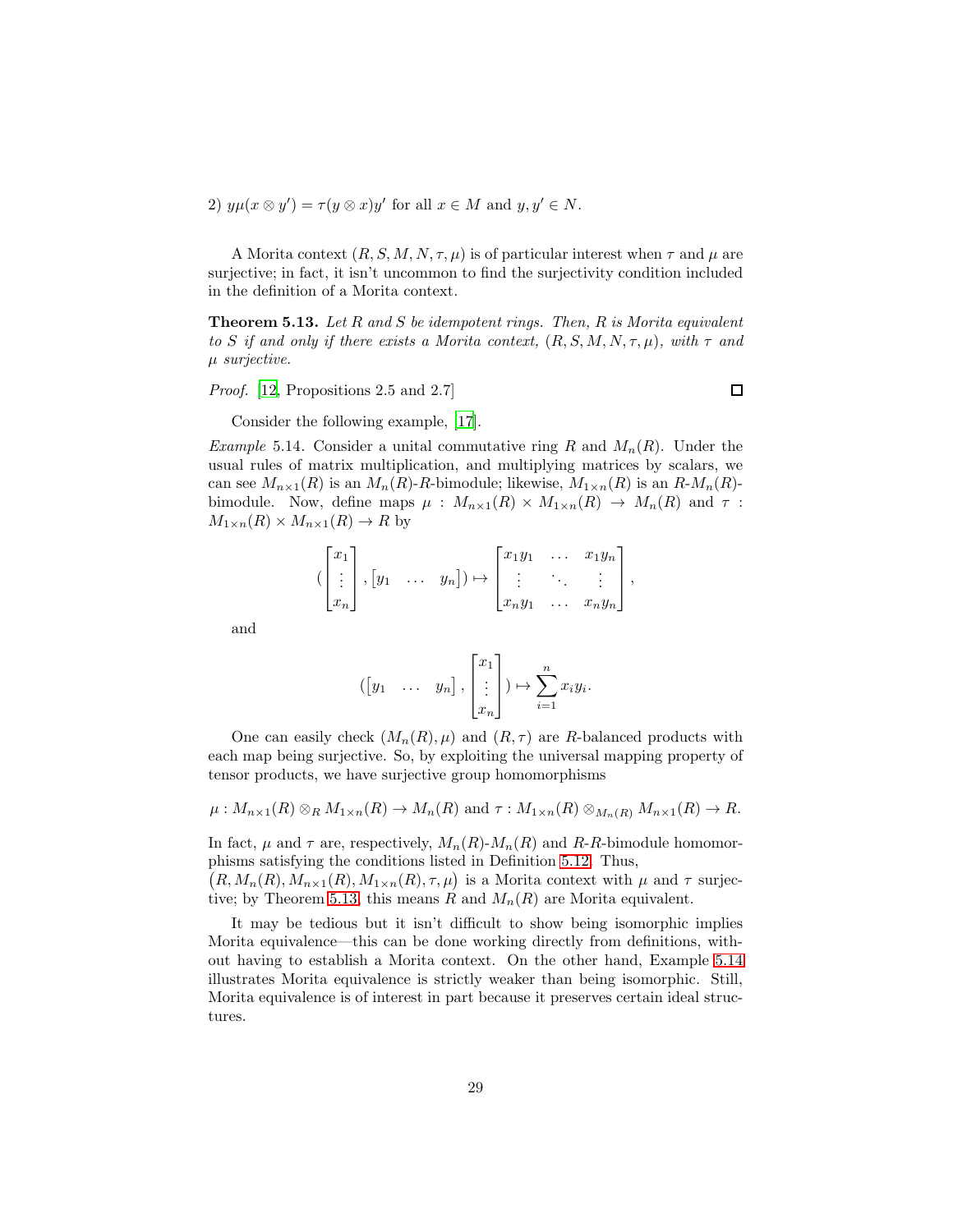<span id="page-29-0"></span>**Definition 5.15.** A partially ordered set,  $(P, \leq)$ , is a set, P, together with a binary relation,  $\leq$ , such that:

1)  $x \leq x$  for all  $x \in P$ ,

2) for all  $x, y \in P$ ,  $x \leq y$  and  $y \leq x \implies x = y$ ,

3) for all  $x, y, z \in P$ ,  $x \leq y$  and  $y \leq z \implies x \leq z$ .

Given two partially ordered sets,  $(P, \leq_p)$  and  $(Q, \leq_q)$ , a map  $f : P \to Q$  is order preserving if  $x \leq_p y \implies f(x) \leq_q f(y)$  for all  $x, y \in P$ . Let  $(P, \leq)$  be a partially ordered set and  $S \subseteq P$ . Then,  $x \in P$  is a *lower bound* of S if  $x \leq y$ for all  $y \in S$ ; x is the greatest lower bound if, for any other lower bound z of S,  $z \leq x$ . Similarly,  $x \in P$  is an upper bound of S if  $y \leq x$  for all  $y \in S$ ; it is the *least upper bound* if, for any other upper bound z of S,  $x \le z$ . Note that 2) of Definition [5.15](#page-29-0) implies least upper bounds, and greatest lower bounds, are unique should they exist.

**Definition 5.16.** A *lattice* is a partially ordered set,  $(P, \leq)$ , such that every twoelement subset,  $\{x, y\} \subseteq P$ , has a greatest lower bound and a least upper bound. A lattice homomorphism is an order preserving map between two lattices.

Let R be a ring and  $\mathcal{I} := \{I : I$  is an ideal of R $\}$ . Under inclusion,  $(\mathcal{I}, \subseteq)$  is a partially order set. Moreover, for any two  $I, J \in \mathcal{I}, I \cap J$  is the greatest lower bound, and  $I + J$  is the least upper bound, of  $\{I, J\}$ ;  $\mathcal I$  is the *lattice of ideals* of R.

<span id="page-29-1"></span>Proposition 5.16.1. Let R and S be two Morita equivalent rings, and let  $(R, S, M, N, \tau, \mu)$  be a Morita context. Set  $\mathcal{I}_R := \{I \lhd R : RIR = I\}$ , and  $\mathcal{I}_S := \{I \lhd S : SIS = I\}.$  Then, the map  $I \mapsto \mu(M I \otimes_R N)$  defines a lattice isomorphism from  $\mathcal{I}_R$  to  $\mathcal{I}_S$  with the inverse given by  $I \mapsto \tau(N I \otimes_S M)$ .

Proof. [\[31,](#page-91-1) Proposition 4.12]

 $\Box$ 

In Proposition [5.16.1,](#page-29-1)  $MI \otimes_R N := \text{span}_S\{xr \otimes_R y : r \in I \triangleleft R, x \in$ M, and  $y \in N$ ; similarly  $NI \otimes_S M := \text{span}_B \{ys \otimes_S x : s \in I \triangleleft S, x \in$ M, and  $y \in N$ . Also, note that if R is a ring with local units, every ideal I in R satisfies the condition  $RIR = I$ . While the study of Morita equivalence is extensive in its own right, we will conclude our discussion of Morita equivalence by setting up and stating one last characterization of it. A crucial component of our last characterization is the categorical notion of direct limits.

**Definition 5.17.** Let  $(I, \leq)$  be a partially ordered set, and let C be a category. A direct system in C over I is a set of objects,  $\{A_{\alpha}\}_{{\alpha}\in I} \subseteq$  ob C, and a set of morphisms,

$$
\{\varphi_{\alpha,\beta}:A_{\alpha}\to A_{\beta}\}_{\alpha,\beta\in I:\alpha\leq\beta},
$$

such that:

1)  $\varphi_{\alpha,\gamma} = \varphi_{\beta,\gamma} \circ \varphi_{\alpha,\beta}$  for all  $\alpha \leq \beta \leq \gamma$ , 2)  $\varphi_{\alpha,\alpha} = 1_{A_{\alpha}}$  for each  $\alpha$ . We will write " $\langle A_{\alpha}, \varphi_{\alpha, \beta} \rangle$ " to denote direct systems.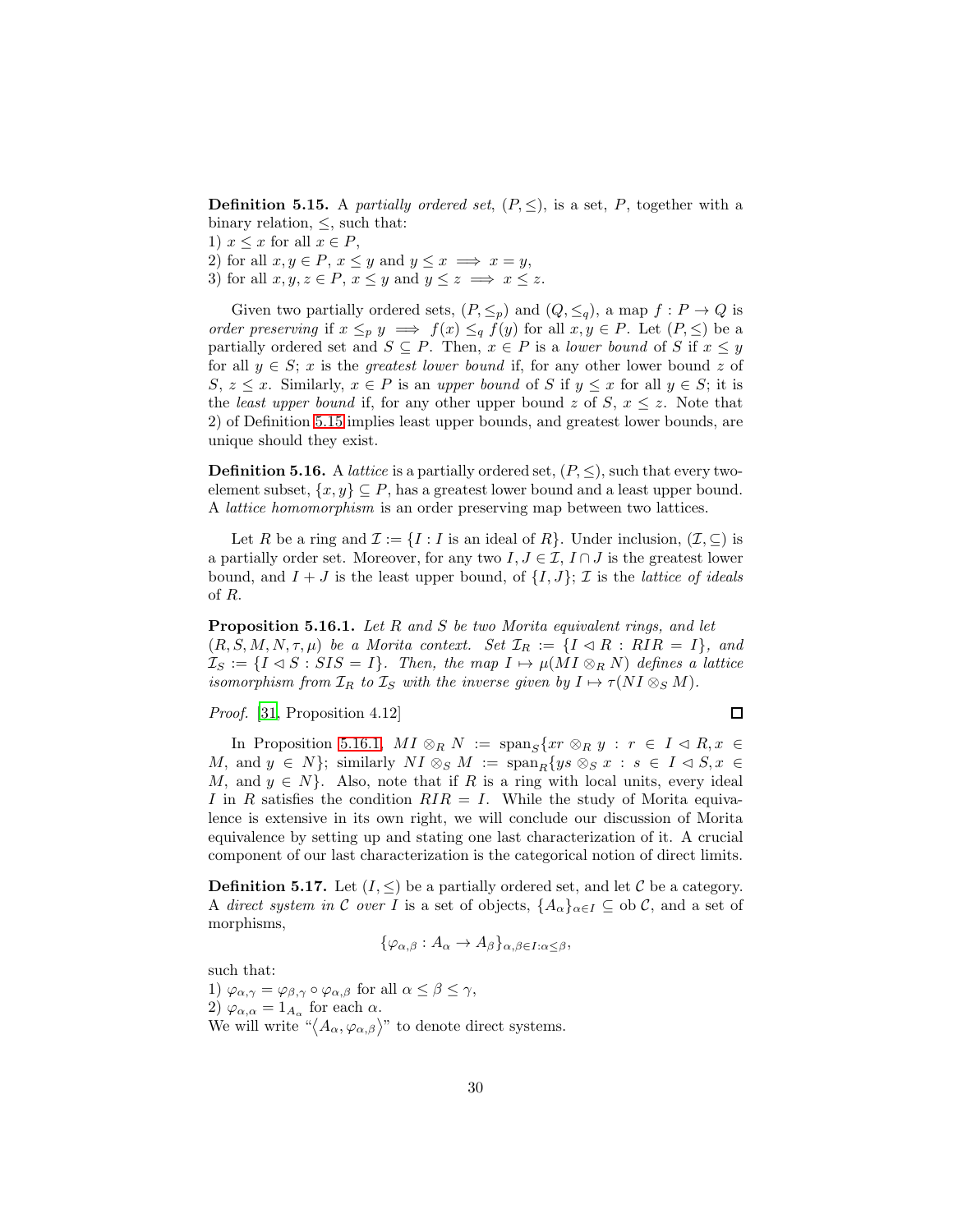<span id="page-30-0"></span>**Definition 5.18.** Let  $(I, \leq)$  be a partially ordered set, and let C be a category. Given a direct system,  $\langle A_{\alpha}, \varphi_{\alpha, \beta} \rangle$ , its *direct limit*, should it exist, is an object,  $\lim_{\alpha} A_{\alpha} \in$  ob C, together with a set of morphisms,  $\alpha \in I$ 

$$
\{\eta_\alpha: A_\alpha \to \varinjlim_{\alpha \in I} A_\alpha\}_{\alpha \in I},
$$

such that:

1)  $\eta_{\alpha} = \eta_{\beta} \circ \varphi_{\alpha,\beta}$  for all  $\alpha \leq \beta$ ,

2) Given any object  $B \in$  ob C and a set of morphisms  $\{\zeta_\alpha : A_\alpha \to B\}_{\alpha \in I}$ satisfying  $\zeta_{\alpha} = \zeta_{\beta} \circ \varphi_{\alpha,\beta}$  for all  $\alpha \leq \beta$ , there exists a unique morphism

$$
\theta: \varinjlim_{\alpha \in I} A_\alpha \to B
$$

such that  $\zeta_{\alpha} = \theta \circ \eta_{\alpha}$  for all  $\alpha$ .

Part 2) of Definition [5.18](#page-30-0) ensures that, when it exists,  $\varinjlim_{\alpha \in I} A_{\alpha}$  is unique up to isomorphism. Fortunately for us, the direct limit always exists in the categories we will consider.

**Definition 5.19.** Let  $(I, \leq)$  be a partially ordered set, and let C be a category. A compatible set in C over I,  $\{A_{\alpha}, \varphi_{\alpha,\beta}, \psi_{\beta,\alpha}, I\}$ , consists of a set of objects,  ${A_{\alpha}}_{\alpha\in I}$ , and a set of morphisms,

$$
\{\varphi_{\alpha,\beta}:A_{\alpha}\to A_{\beta},\ \psi_{\beta,\alpha}:A_{\beta}\to A_{\alpha}\}_{\alpha,\beta\in I},
$$

such that:

1)  $\varphi_{\alpha,\alpha} = \psi_{\alpha,\alpha} = 1_{A_\alpha}$  for all  $\alpha$ , 2)  $\varphi_{\beta,\gamma} \circ \varphi_{\alpha,\beta} = \varphi_{\alpha,\gamma}$  and  $\psi_{\beta,\alpha} \circ \psi_{\gamma,\beta} = \psi_{\gamma,\alpha}$  for all  $\alpha \leq \beta \leq \gamma$ , 3)  $\psi_{\beta,\alpha} \circ \varphi_{\alpha,\beta} = 1_{A_{\alpha}}$  for all  $\alpha \leq \beta$ , 4) For all  $\alpha, \beta, \gamma \in I$  such that  $\alpha, \beta \leq \gamma$ ,

$$
\varphi_{\beta,\gamma} \circ \psi_{\gamma,\beta} \circ \varphi_{\alpha,\gamma} \circ \psi_{\gamma,\alpha} = \varphi_{\alpha,\gamma} \circ \psi_{\gamma,\alpha} \circ \varphi_{\beta,\gamma} \circ \psi_{\gamma,\beta}.
$$

Note that, given a compatible set  $\{A_\alpha, \varphi_{\alpha,\beta}, \psi_{\beta,\alpha}, I\}, \langle A_\alpha, \varphi_{\alpha,\beta} \rangle$  forms a direct system. Our next, and last, formulation of Morita equivalence relies on the existence of certain direct limits and compatible sets.

**Definition 5.20.** Let  $R$  be a ring. An  $R$ -module,  $M$ , is a finitely generated module if there exists a finite set,  $X \subseteq M$ , such that

$$
M = \text{span}\{rx : r \in R, \ x \in X\}.
$$

**Definition 5.21.** An  $R$ -module,  $P$ , is projective if for every surjective  $R$ -module homomorphism,  $f: N \to M$ , and any R-module homomorphism,  $q: P \to M$ , there exists an R-module homomorphism,  $h : P \to N$  making the diagram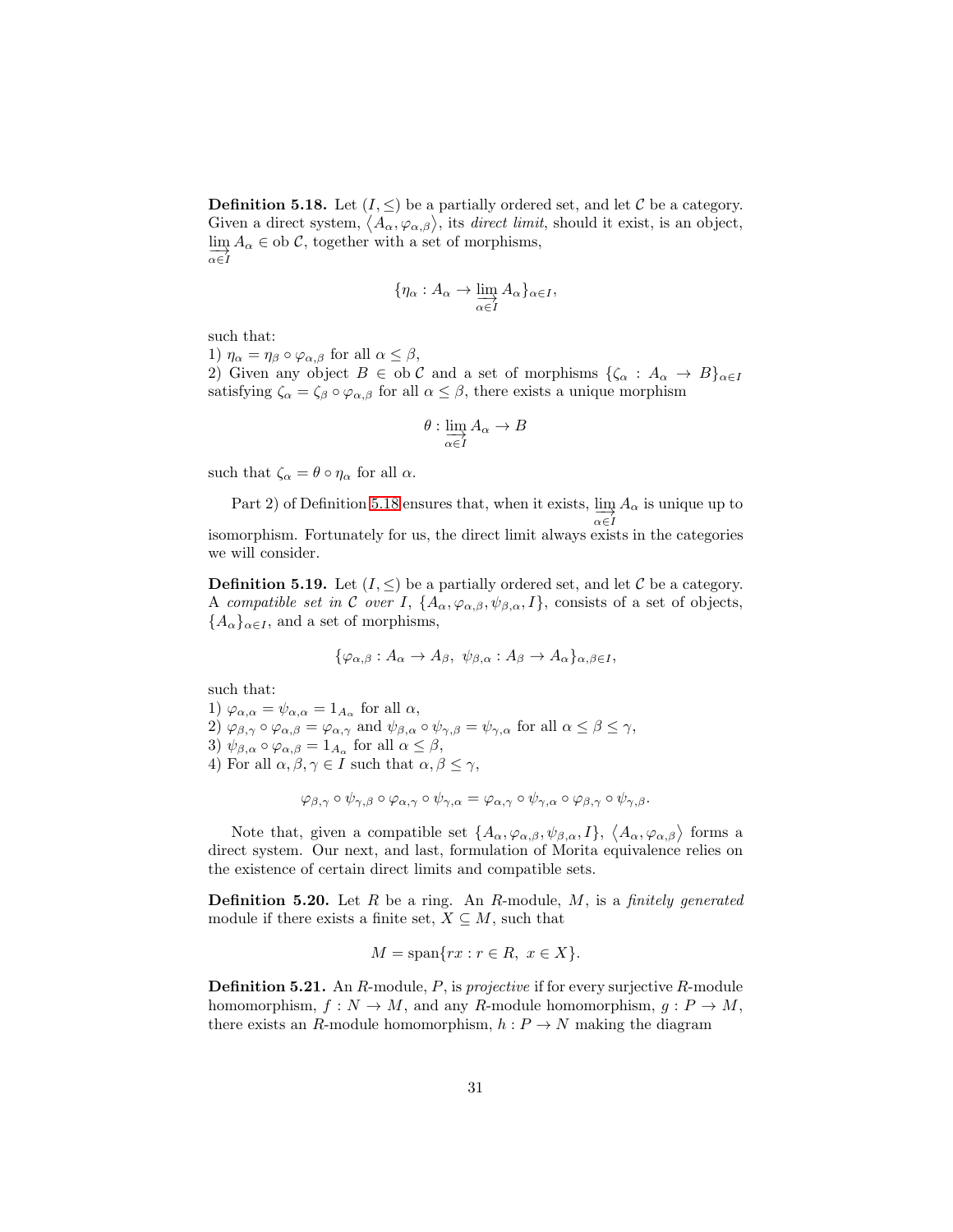

commute.

<span id="page-31-0"></span>**Definition 5.22.** An R-module, M, is a generator of  $R - MOD$ , if for any  $R$ -module,  $N$ , there exists a set  $I$  and a surjective  $R$ -module homomorphism

$$
\rho:\bigoplus_{i\in I}M\to N.
$$

The notion of a generator is actually categorical. Given a category  $\mathcal{C}$ , we say  $G \in$  ob C is a generator of C if, for any  $f, g \in \text{Hom}_{\mathcal{C}}(A, B)$  with  $f \neq g$ , there exists  $h \in \text{Hom}_{\mathcal{C}}(G, A)$  such that  $f \circ h \neq g \circ h$ . Generators may not exist within a category in general. However, for *abelian* categories (see Definition 6.2) in Jacobson's Basic Algebra II), which admit products and coproducts, not only do generators exist, but one finds the following equivalent definition: let  $\mathcal C$  be an abelian category, then  $G \in ob \mathcal{C}$  is a *generator of*  $\mathcal{C}$  if, given any  $A \in ob \mathcal{C}$ , there exists a set I such that the coproduct,  $\bigoplus$ i∈I G, admits an epimorphism

$$
\rho: \bigoplus_{i \in I} G \to A;
$$

which is to say, the morphism  $\rho \in \text{Hom}_{\mathcal{C}}(\bigoplus$ i∈I  $(G, A)$  is such that, given any  $f, g \in \text{Hom}_{\mathcal{C}}(A, B),$ 

$$
f \circ \rho = g \circ \rho \implies f = g.
$$

Since, as a Grothendieck category,  $R - MOD$  is abelian [\[12](#page-90-11)], Definition [5.22](#page-31-0) is appropriate. Because we will make use of the equivalence of the two definitions only once in this thesis, we will not go through the trouble of giving the rather laborious definition of an abelian category. We will, however, give a standard proof showing the equivalence of the two definitions. The following proof is from a lecture note posted online which the author cannot seem to relocate for proper citation.

*Claim* 5.23. Let C be an abelian category. For  $G \in ob \mathcal{C}$ , the following definitions are equivalent:

1) for any  $f, g \in \text{Hom}_{\mathcal{C}}(A, B)$  with  $f \neq g$ , there exists  $h \in \text{Hom}_{\mathcal{C}}(G, A)$  such that  $f \circ h \neq g \circ h$ ;

2) given any  $A \in$  ob C, there exists a set I with the coproduct,  $\bigoplus$ i∈I  $G$ , admitting

an epimorphism  $\rho : \bigoplus$ i∈I  $G \rightarrow A$ .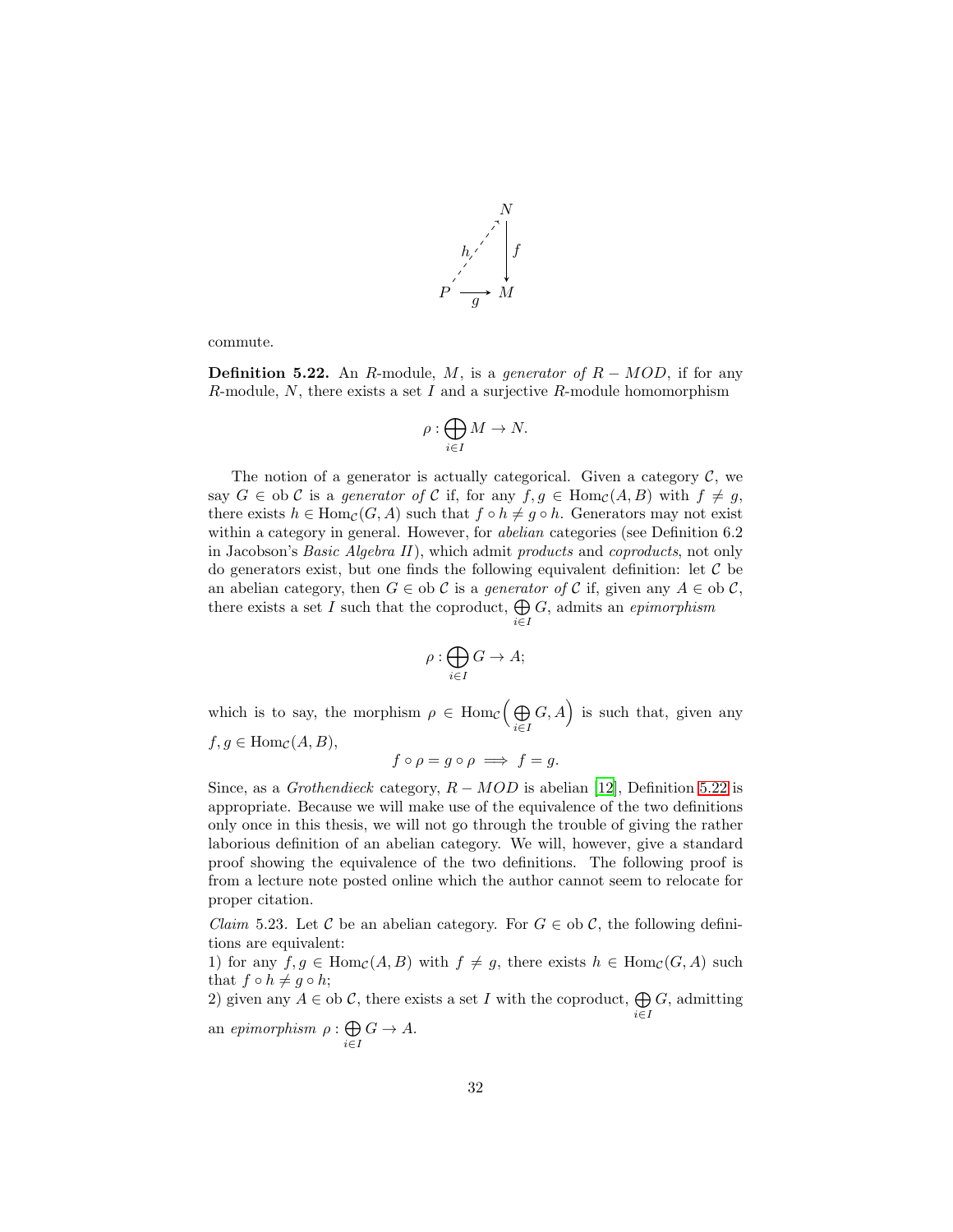*Proof.* 2)  $\Rightarrow$  1) Suppose  $G \in$  ob C is such that, for any  $A \in$  ob C, there exists a set I and an epimorphism  $\rho \in \text{Hom}_{\mathcal{C}}(\overline{\bigoplus})$ i∈I  $G, A$ . Let  $f, g \in \text{Hom}_{\mathcal{C}}(A, B)$  be such that  $f \neq g$ . Suppose  $f \circ \rho = g \circ \rho$ . Since we are in an abelian category, we can carry out the following calculations:  $f \circ \rho = g \circ \rho \implies (f - g) \circ \rho = 0 \circ \rho$ ; but, because  $\rho$  is an epimorphism,  $(f - g) \circ \rho = 0 \circ \rho \implies f - g = 0 \implies f = g. \implies$ Thus,  $f \circ \rho \neq q \circ \rho$ .

1)  $\Rightarrow$  2) On the other hand, suppose  $G \in$  ob C is such that, for any  $f, g \in$ Hom<sub>C</sub>(A, B), with  $f \neq g$ , there exists  $h \in \text{Hom}_{\mathcal{C}}(G, A)$  satisfying  $f \circ h \neq g \circ h$ . Let  $I := \text{Hom}_{\mathcal{C}}(G, A)$ . Since coproducts exist in abelian categories, we have a family of morphisms,  $\{\phi_j: G \to \bigoplus$  $\bigoplus_{i\in I} G\}_{j\in I}$ , and a morphism,  $\rho : \bigoplus_{i\in I}$  $G \rightarrow A,$ i∈I such that  $\rho \circ \phi_i = i$  for each  $i \in I$ . Now, suppose  $f, g \in \text{Hom}_{\mathcal{C}}(A, B)$  such that  $f \circ \rho = g \circ \rho$  but  $f \neq g$ . By our assumption, there exists  $h \in \text{Hom}_{\mathcal{C}}(G, A)$ with  $f \circ h \neq g \circ h$ . But,  $h = \rho \circ \phi_h$ , and so  $f \circ \rho = g \circ \rho \implies f \circ \rho \circ \phi_h =$  $g \circ \rho \circ \phi_h \implies f \circ h = g \circ h. \implies \text{Thus, } f \circ \rho = g \circ \rho \implies f = g$ , meaning  $\rho$  is an epimorphism. 口

**Definition 5.24.** An  $R$ -module,  $M$ , is locally projective if there exists a compatible set  $\{M_{\alpha}, \varphi_{\alpha,\beta}, \psi_{\beta,\alpha}, I\}$  in  $R - MOD$  such that each  $M_{\alpha}$  is a finitely generated, projective, R-module, and, for the direct system  $\langle M_{\alpha}, \varphi_{\alpha,\beta} \rangle$ ,  $M \cong \varinjlim_{\alpha \in I} M_{\alpha}$ .

<span id="page-32-1"></span>Proposition 5.24.1. Let M be a locally projective R-module. Define

$$
\overline{\varphi}_{\alpha,\beta}:End_R M_\alpha\to End_R M_\beta
$$

by  $\overline{\varphi}_{\alpha,\beta}(\phi) = \varphi_{\alpha,\beta} \circ \phi \circ \psi_{\beta,\alpha}$ . Then,  $\langle End_R M_\alpha, \overline{\varphi}_{\alpha,\beta} \rangle$  is a direct system over I in the category of rings.

Proof. [\[14,](#page-90-12) Proposition 2.5].

<span id="page-32-0"></span>**Definition 5.25.** Let R be a ring. Its *opposite ring*,  $R^{op}$ , is defined to be the ring where R and  $R^{op}$  are the same as abelian groups, with multiplication,  $\cdot$ , in  $R^{op}$  is given by  $r_1 \cdot r_2 := r_2 r_1$  for all  $r_1, r_2 \in R$ .

In both [\[1\]](#page-89-2) and [\[5\]](#page-89-3), " $\text{End}_R(M)$ " should be interpreted as " $(\text{End}_R(M))^{op}$ ." The reason for this is originally, in the case of two unital rings  $R$  and  $S$ , Morita equivalence is characterized by the existence of an "anti-isomorphism" from S onto End<sub>R</sub>P, where P is a projective generator of  $R - MOD$ ; but this is precisely equivalent to saying there is an isomorpshim from S onto  $(\text{End}_R P)^{op}$ . One of the main goals of both [\[1](#page-89-2)] and [\[5\]](#page-89-3) is to generalize this characterization. For reasons unclear to the author, instead of defining the opposite ring, elements of  $\text{End}_R(M)$  are thought of as "right operators" in the aforementioned papers. Further, it's worth noting Proposition [5.24.1](#page-32-1) still holds if we replace  $\left\langle \text{End}_{R} M_{\alpha}, \overline{\varphi}_{\alpha,\beta} \right\rangle$  with  $\left\langle \left( \text{End}_{R} M_{\alpha} \right)^{op}, \overline{\varphi}_{\alpha,\beta} \right\rangle$ .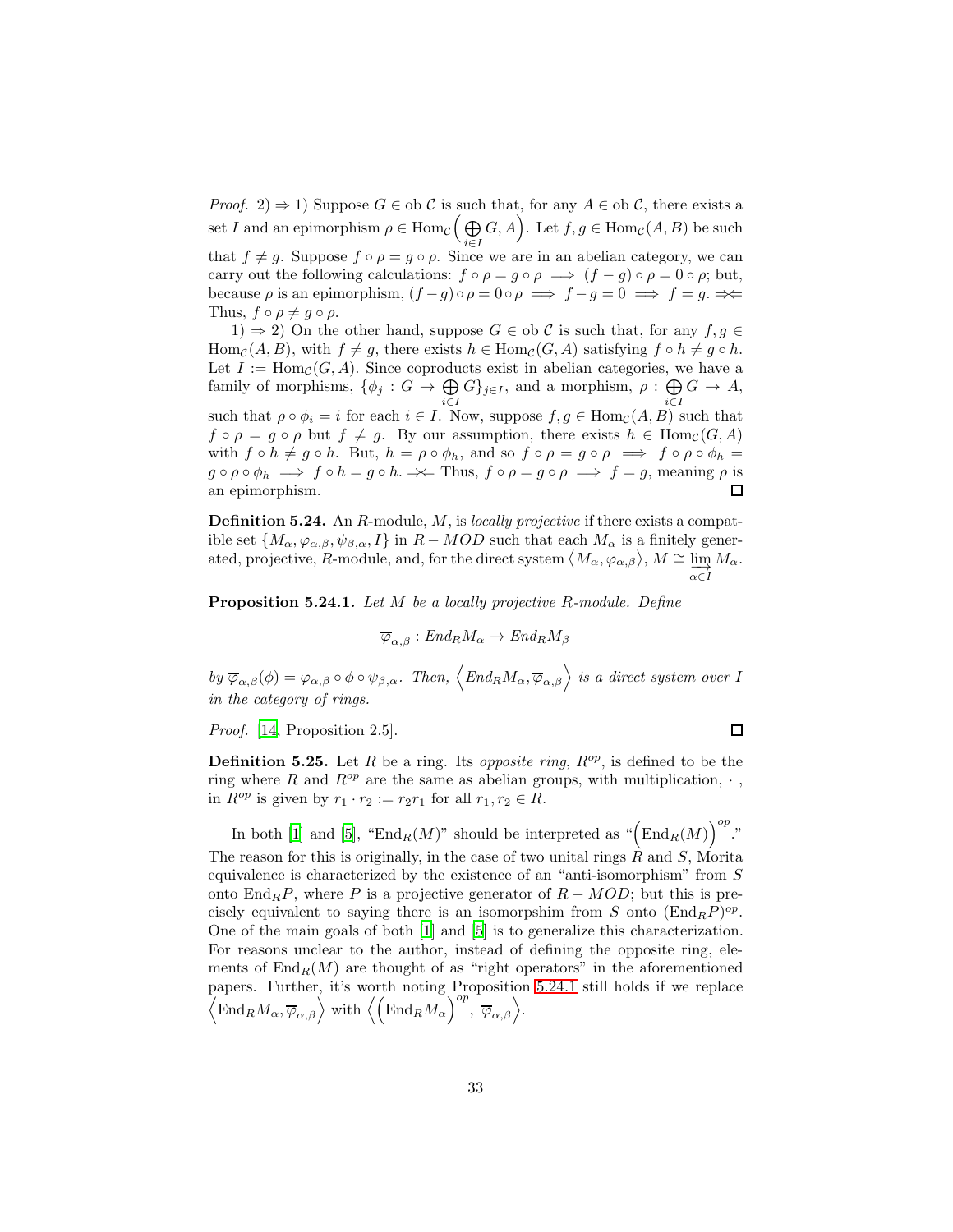Theorem 5.26. Two rings with local units, R, S, are Morita equivalent if and only if there exists a locally projective  $R$ -module,  $M$ , such that  $M$  is a generator of  $R - MOD$  and

$$
S \cong \varinjlim_{\alpha \in I} \left( \mathrm{End}_{R} M_{\alpha} \right)^{op}.
$$

*Proof.* [\[5,](#page-89-3) Theorem  $2.5$ ].

### 6 Morita Equivalence and Corner Rings

Recall, given an ultragraph,  $G$ ,  $E_G$  denotes the graph constructed from  $G$  as in Definition [2.9.](#page-6-0) In the case where  $\mathcal G$  doesn't have any singular vertices, the contents of this section are essential to establishing the Morita equivalence of  $L_R(\mathcal{G})$  and  $L_R(E_{\mathcal{G}})$ . The result we establish here need not hold in general, but it does hold for rings which share a certain property with Leavitt path algebras. As we have shown, Leavitt path algebras need not be unital. However, they do have "the next best thing."

**Definition 6.1.** A ring, R, is  $\sigma$ -unital if there exists a collections of elements  ${u_k}_{k\in\mathbb{N}} \subseteq R$  such that

$$
R = \bigcup_{k \in \mathbb{N}} u_k R u_k \qquad \text{and} \qquad u_k = u_k u_{k+1} = u_{k+1} u_k \text{ for all } k \ge 1.
$$

The collection  $\{u_k\}_{k\in\mathbb{N}}$  is called a  $\sigma$ -unit.

For any graph E with  $|E^0| = \infty$ , the set  $\{u_k\}_{k \in \mathbb{N}}$  from the proof of Lemma [3.10](#page-15-0) is a  $\sigma$ -unit for  $L_R(E)$ . Although it requires a bit more work, one can show that, for G with  $|G^0| = \infty$ ,  $L_R(G)$  is  $\sigma$ -unital; we will prove it later on. In [\[19\]](#page-90-7), the authors make use of multiplier algebras in order to show ultragraph  $C^*$ -algebras are Morita Equivalent to graph  $C^*$ -algebras. We will need to do something similar. But first, we need an algebraic analogue to the multiplier algebra found in [\[19\]](#page-90-7).

**Definition 6.2.** For a ring, R, let  $\mathcal{M}(R)$  denote the set of pairs  $(T, S)$  where  $T, S: R \to R$  are additive homomorphisms such that:

(i) 
$$
xT(y) = S(x)y
$$
, (ii)  $T(xy) = T(x)y$ , (iii)  $S(xy) = xS(y)$ 

for all  $x, y \in R$ .  $\mathcal{M}(R)$  is a ring with respect to the operations

$$
(T_1, S_1) + (T_2, S_2) := (T_1 + T_2, S_1 + S_2), and (T_1, S_1)(T_2, S_2) := (T_1 \circ T_2, S_2 \circ S_1);
$$

it is called the multiplier ring of R.

Given a ring R, for each  $x \in R$ , we can define additive homomorphisms,  $L_x$ ,  $R_x$ , by left and right multiplication by x, respectively; one can quickly verify  $(L_x, R_x) \in \mathcal{M}(R)$ . Further, it is straightforward to check the map given by  $x \mapsto (L_x, R_x)$  defines a ring homomorphism from R into  $\mathcal{M}(R)$ , the kernel of which is

$$
ann(R) := \{ x \in R : xR = Rx = 0 \}.
$$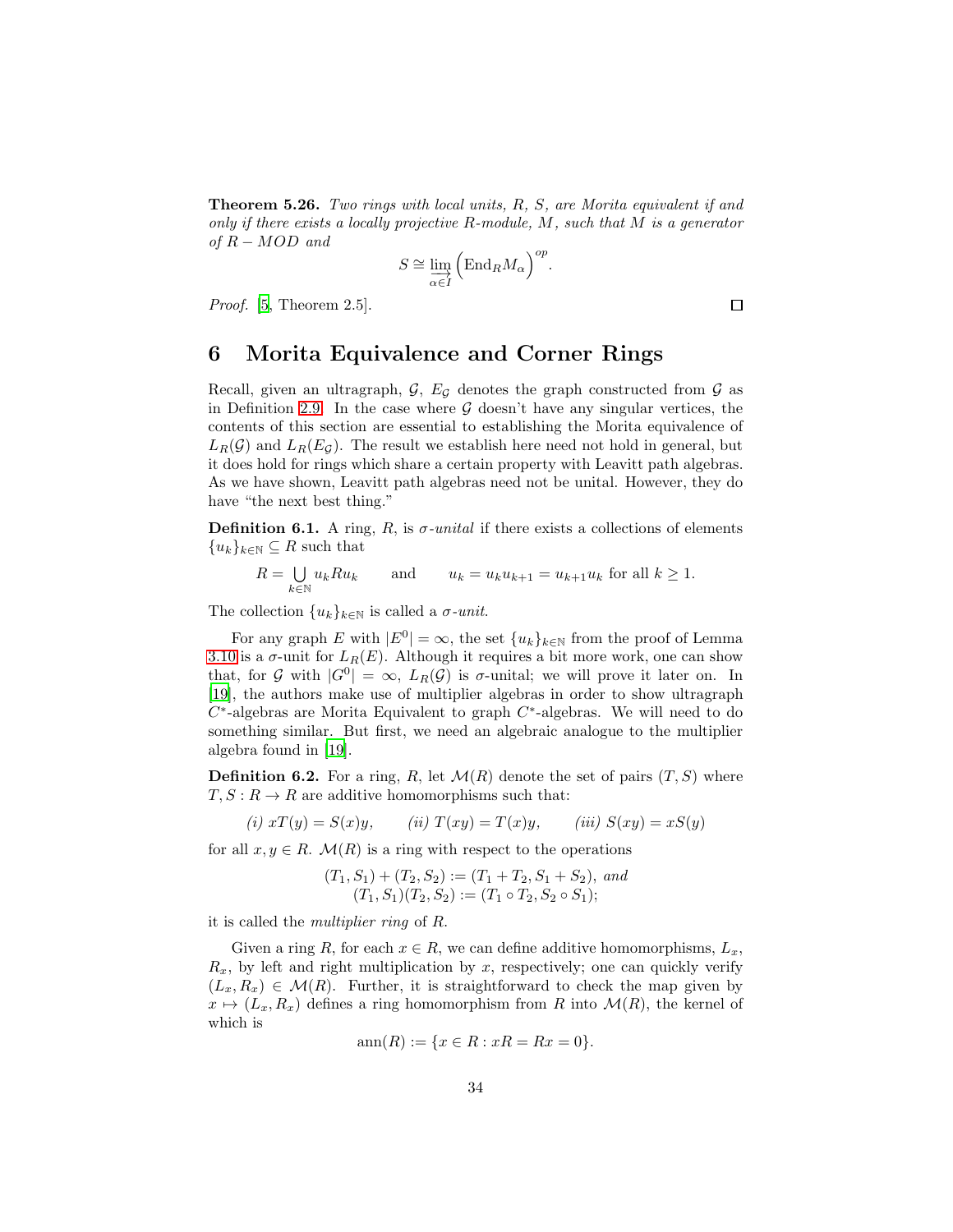**Definition 6.3.** Let R be a ring.  $I \triangleleft R$  is an essential ideal if, for all  $x \in R$ ,

$$
xI = Ix = 0 \implies x = 0.
$$

 $R$  is an *essential ring* if  $R$  is an essential ideal of itself.

If R is an essential ring, the ring homomorphism  $x \mapsto (L_x, R_x)$  gives an embedding of R into  $\mathcal{M}(R)$ ; in this case, we identify R with its image in  $\mathcal{M}(R)$ . How R behaves in  $\mathcal{M}(R)$  is of interest to us.

<span id="page-34-0"></span>**Proposition 6.3.1.** Let R be a  $\sigma$ -unital ring, and let  $i : R \to \mathcal{M}(R)$  be the ring homomorphism given by  $x \mapsto (L_x, R_x)$ . Then,

1)  $i(R)$  is an essential ideal in  $\mathcal{M}(R)$ ,

2) given a ring, S, and an injective ring homomorphism,  $\phi: R \to S$ , such that  $\phi(R)$  is as an ideal in S, there exists a ring homomorphism,  $\theta : S \to \mathcal{M}(R)$ , such that the following diagram commutes:



further, if  $\phi(R)$  is an essential ideal in S,  $\theta$  is injective.

Proof. [\[23,](#page-91-7) Theorem 7.1.4]

By 1) of Proposition [6.3.1,](#page-34-0) since  $L_R(E_{\mathcal{G}})$  is  $\sigma$ -unital, we can think of  $L_R(E_{\mathcal{G}})$ as an essential ideal in  $\mathcal{M}(L_R(E_G))$ . Following the blueprint set in [\[19\]](#page-90-7), our result rests on showing the existence of a *full idempotent* element,  $Q \in \mathcal{M}(L_R(E_{\mathcal{G}}))$ , such that  $QL_R(E_{\mathcal{G}})Q$  is Morita Equivalent to  $L_R(E_{\mathcal{G}})$ . From there, in later sections, we will show  $L_R(\mathcal{G}) \cong QL_R(E_{\mathcal{G}})Q$ , thereby establishing the Morita equivalence of  $L_R(\mathcal{G})$  and  $L_R(E_{\mathcal{G}})$ . To that end:

**Definition 6.4.** Let R be a ring and  $Q \in \mathcal{M}(R)$  an idempotent element. Q is a full idempotent if  $RQR = R$ .

The technique used in proving the following theorem is modeled on [\[1](#page-89-2), Corollary 4.3].

<span id="page-34-1"></span>**Theorem 6.5.** Let  $\{u_k\}_{k\in\mathbb{N}}$  be a  $\sigma$ -unit for R, and let  $Q \in \mathcal{M}(R)$  be a full idempotent element such that  $u_kQ = Qu_k$  for each k. Then, QRQ and R are Morita equivalent.

Before proving Theorem [6.5,](#page-34-1) we would like to first prove the following minor, but important, claim.

<span id="page-34-2"></span>*Claim* 6.6. Let R be a ring and  $e \in R$  an idempotent. Then,  $Re := \{re : r \in R\}$ is a projective R-module.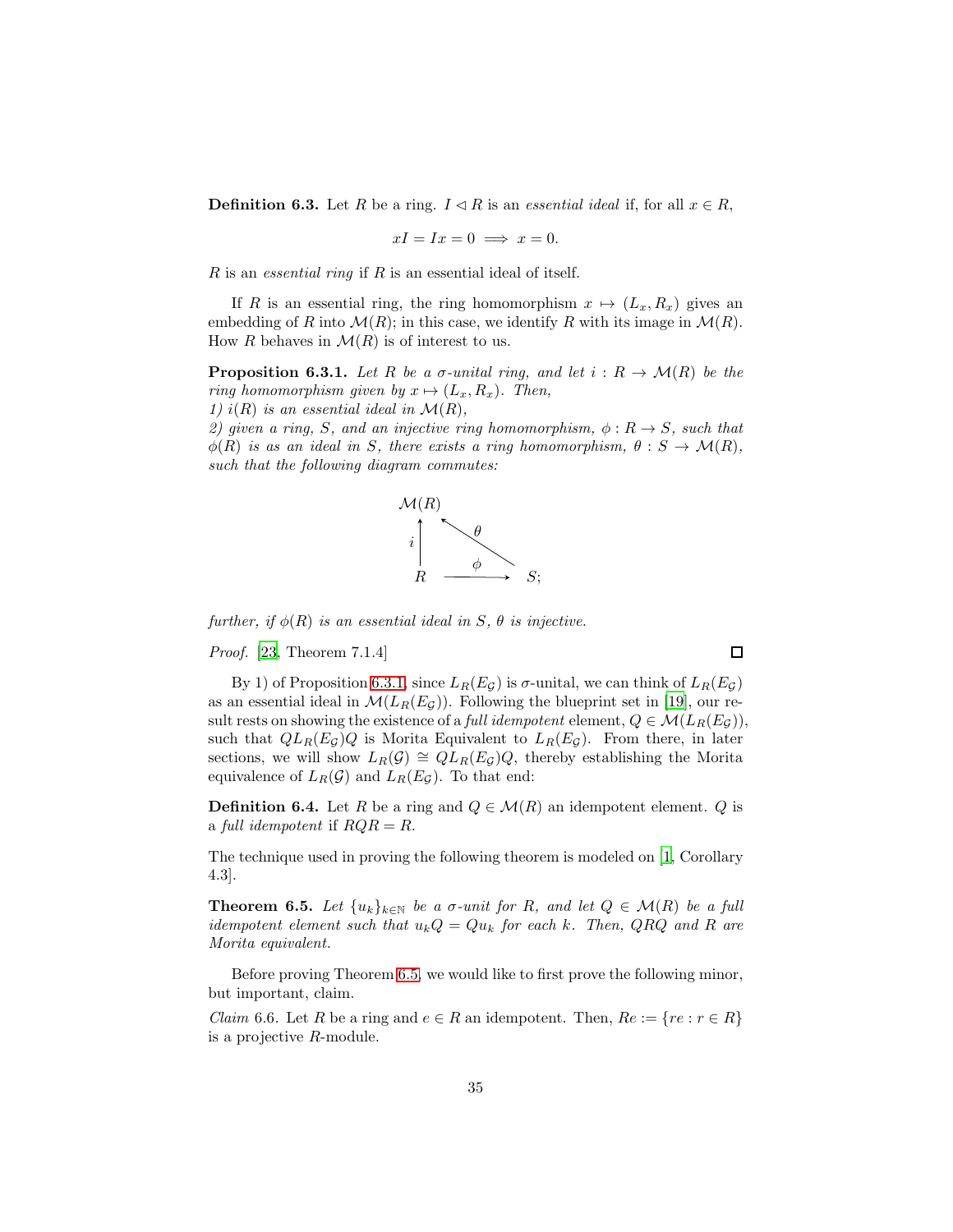*Proof.* Suppose  $f: Re \to M$  and  $g: N \to M$  are R-module homomorphisms. Since g is surjective, we can fix an element  $n \in N$  be such that  $g(n) = f(e)$ . Now, define  $h : Re \to N$  by  $h(re) = re \cdot n$ . It's easy enough to check h is an R-module map; moreover,  $g(h(re)) = g(re \cdot n) = re \cdot g(n) = re \cdot f(e) = f(re^2) = f(re);$ meaning the diagram below commutes:



Hence, Re is projective.

Proof of Theorem [6.5.](#page-34-1) Set  $M := RQ$ ,  $Q_k := u_k Q (= Q u_k)$ , and  $M_k := R Q_k$ . We will prove our result by showing M is a locally projective generator of  $R MOD$  such that  $\underline{\lim}$  End<sub>R</sub>( $M_k$ ) ≅ QRQ. To that end, recall from Proposition [6.3.1](#page-34-0) that

R a  $\sigma$ -unital ring  $\implies$  R sits in  $\mathcal{M}(R)$  as an essential ideal;

since  $Q_k$  is an idempotent element in R for each k, by Claim [6.6,](#page-34-2)  $M_k$  is a finitely generated, projective, R-module for each k. By the property of a  $\sigma$ -unit, for  $i \leq k$ , we have  $u_i u_k = u_i$ ; this, along with the fact the elements of the  $\sigma$ -unit of R commute with Q, implies  $M_i \subseteq M_k$ . Define  $\varphi_{i,k} : M_i \to M_k$  to be the inclusion map. One can quickly check  $\langle M_i, \varphi_{i,k} \rangle$  is a direct system of R-modules over  $\mathbb{N}$ , let  $\varinjlim M_i$  be its direct limit.

Consider now the R-module M together with the inclusion maps  $\{\Phi_i: M_i \to \Phi_i\}$  $M\}_{i\in\mathbb{N}}$ . Since  $\Phi_i = \Phi_k \circ \varphi_{i,k}$ , by the universal property of  $\lim_{n\to\infty} M_i$ , there exists a unique R-module homomorphism  $\theta$ :  $\lim_{n \to \infty} M_i \to M$  such that  $\Phi_i = \theta \circ \eta_i$ for each i. For  $\{u_k\}_{k\in\mathbb{N}}$  a  $\sigma$ -unit of R, we have  $R = \bigcup Ru_k$ , which in turn means  $M = \bigcup M_k$ . From this, along with the fact each  $\Phi_k$  is an inclusion map, we can conclude  $\theta$  is surjective, by [\[32,](#page-91-8) 24.3, 1) and 2],  $\theta$  is injective as well. Thus,  $\lim_{k \to \infty} Mi \cong M$ . Finally, for each  $i \leq k$ , define  $\psi_{k,i} : M_k \to M_i$  to be right multiplication by  $u_i$ . One can easily check  $\{M_i, \varphi_{i,k}, \psi_{k,i}, \mathbb{N}\}\$ is a compatible set, allowing us to conclude  $M$  is a locally projective  $R$ -module.

To see M is a generator of  $R - MOD$ , let N by any R-module. For each  $n \in N$ , define  $\rho_n : M \to N$  to be right multiplication by n; then, extend  $\rho_n$  to homomorphism from  $\bigoplus$ n∈N  $M$  to  $N$  in the usual way. After which, set

$$
\rho := \bigoplus_{n \in N} \rho_n : \bigoplus_{n \in N} M \to N,
$$

where the restriction of  $\rho$  to the *n*-coordinate is  $\rho_n$ . Since  $M = RQ$ , note  $\lim_{\rho} \rho = RQN$ . Moreover, because  $RN = N$ , recall we are assuming all modules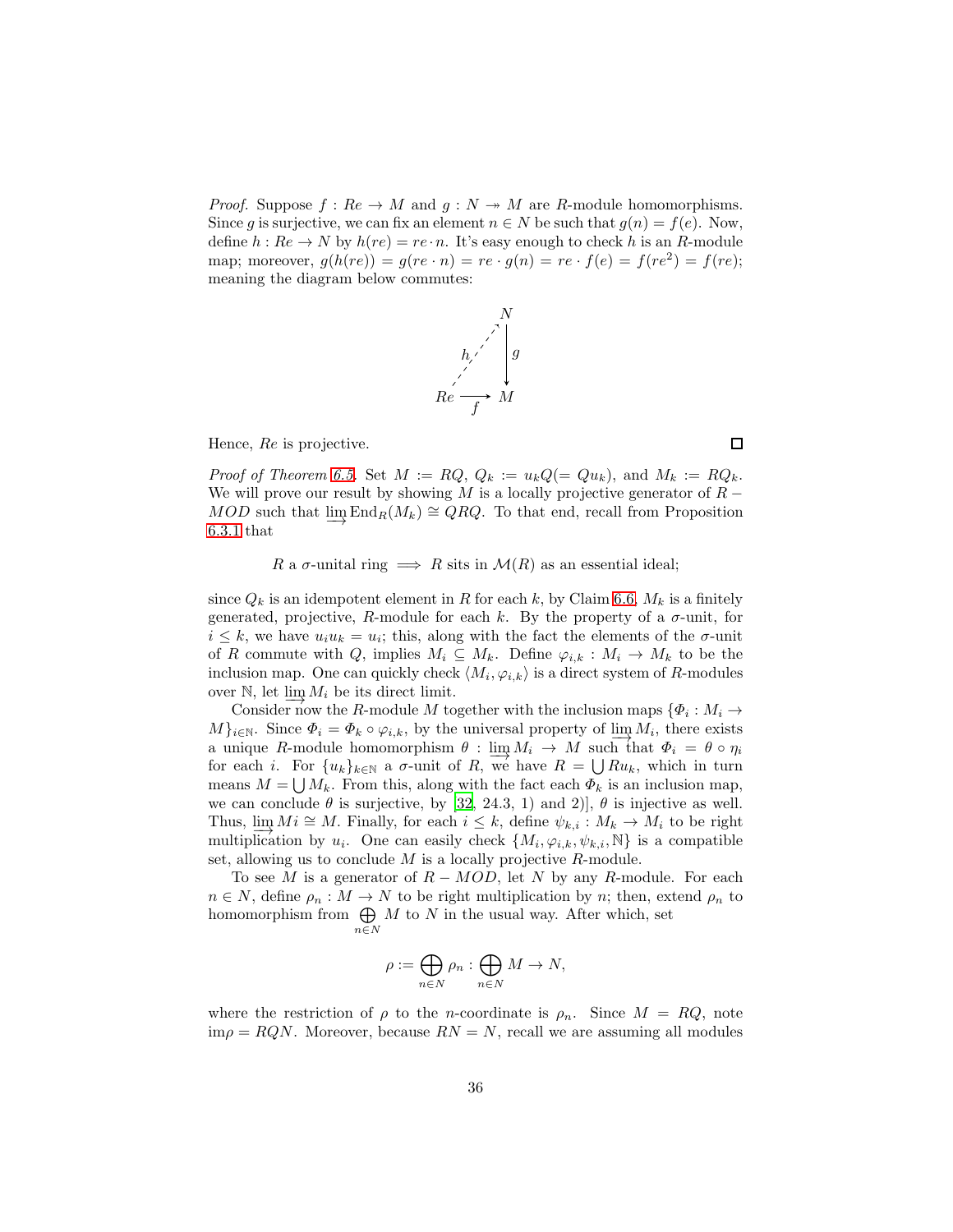to be unital, and  $Q$  is full, we have

$$
\text{im}\rho = RQN = RQRN = RN = N.
$$

Thus,  $\rho$  is surjective, implying M is a generator of  $R - Mod$ .

Now, for a fixed i, consider the R-module  $M_i$  and let  $\phi \in \text{End}_R M_i^{op}$ . For  $rQ_i \in M_i$ , note  $\phi(rQ_i) = \phi(rQ_i^2) = rQ_i\phi(Q_i)$ , and so  $\phi$  is just right multiplication by  $\phi(Q_i)$ ; moreover,  $\phi(Q_i) = \phi(Q_i^2) = Q_i \phi(Q_i)$  implies  $\phi(Q_i) \in$  $Q_iM_i := Q_iRQ_i \subseteq M_i$ . Let  $ev_{Q_i}$ :  $End_RM_i^{op} \longrightarrow Q_iRQ_i$ ; be the evaluation map at  $Q_i$  (i.e.,  $\phi \mapsto \phi(Q_i)$ ), it's straight forward to work out ev<sub>Q<sub>i</sub></sub> is a ring homomorphism. Since right multiplication by any element of  $Q_i R Q_i$ defines an element of  $\text{End}_R M_i$ , ev<sub>Qi</sub> is surjective. Further, if  $\phi(Q_i) = 0$ ,  $\lim \phi = \phi(RQ_i) = R\phi(Q_i) = \{0\};$  this means  $\phi = 0$ , and so ev<sub>Q<sub>i</sub></sub> is injective as well. Hence, we have  $\text{End}_R M_i^{op} \cong Q_i R Q_i$ . Lastly, the family of maps  $\{\mathrm{ev}_{Q_i}\}_{i\in\mathbb{N}}$  are such that the following diagram commutes for each  $i\leq k\in\mathbb{N}$ :



where the set  $\{\varphi_{i,k}: Q_i R Q_i \to Q_k R Q_k\}_{i,k \in \mathbb{N}}$  consists of inclusion maps, and the set

$$
\{\overline{\varphi}_{i,k}:\mathrm{End}_RM_i^{op}\to \mathrm{End}_RM_k^{op}\}_{i,k\in\mathbb{N}}
$$

consists of maps as in Proposition [5.24.1.](#page-32-0) By [\[32](#page-91-0), 24.4], the family of maps  $\{\text{ev}_{Q_i}\}_{i\in\mathbb{N}}$  induce a ring isomorphism  $\text{ev}_Q : \varinjlim \text{End}_R M_i^{op} \to \varinjlim Q_i R Q_i$ , thus,  $\lim_{i \to \infty} \text{End}_{R} M_i^{op} \cong \lim_{i \to \infty} Q_i R Q_i$ . Using the same argument as the one we used to show  $\lim_{i \to \infty} M_i \cong M$ , we can show  $\lim_{i \to \infty} Q_i R Q_i \cong QRQ$ , meaning  $\lim_{i \to \infty} \text{End}_R M_i^{op} \cong Q RQ$  $QRQ$ , and so, by

Theorem [5.26,](#page-33-0) R and QRQ are Morita equivalent.

At this juncture, we encourage the reader to see the paragraph preceding Lemma [2.7](#page-5-0) for the definitions of  $W_0$  and  $\Gamma_0$ . With that, we will proceed with using the machinery we have built up to establish an important result regarding graph Leavitt path algebras—the existence of an algebraic analog to the projection constructed just before [\[19](#page-90-0), Proposition 5.20].

<span id="page-36-0"></span>**Lemma 6.7.** There exists a full idempotent  $Q \in \mathcal{M}(L_R(E_{\mathcal{G}}))$  such that, for any  $t_{\alpha}t_{\beta^*} \in L_R(E_{\mathcal{G}})$ ,

$$
Qt_{\alpha}t_{\beta^*} = \begin{cases} t_{\alpha}t_{\beta^*} & if \quad s(\alpha) \in W_0 \sqcup \Gamma_0, \\ 0 & otherwise. \end{cases}
$$

口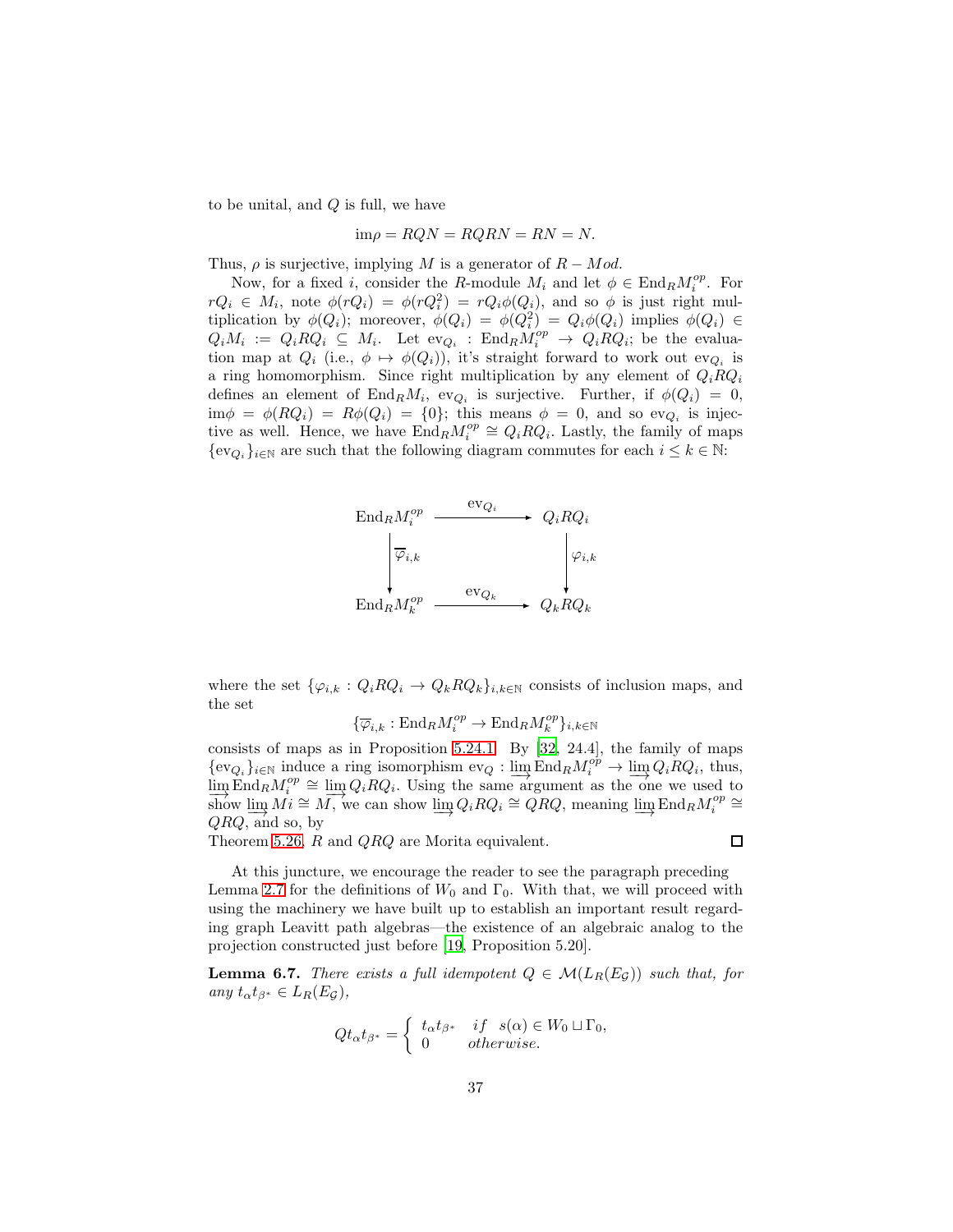*Proof.* Let  $X = W_0 \sqcup \Gamma_0$ . From [\[31,](#page-91-1) Proposition 3.4], we can deduce

$$
L_R(E_{\mathcal{G}}) \cong \left(\bigoplus_{v \in X} L_R(E_{\mathcal{G}})q_v\right) \bigoplus \left(\bigoplus_{v \in E_{\mathcal{G}}^0 \setminus X} L_R(E_{\mathcal{G}})q_v\right)
$$

$$
\cong \left(\bigoplus_{v \in X} q_v L_R(E_{\mathcal{G}})\right) \bigoplus \left(\bigoplus_{v \in E_{\mathcal{G}}^0 \setminus X} q_v L_R(E_{\mathcal{G}})\right)
$$

as abelian groups. Let  $_X P$  be the projection of  $L_R(E_G)$  onto  $\bigoplus_{v \in X} q_v L_R(E_G)$ , and let  $P_X$  be the projection onto  $\bigoplus_{v\in X} L_R(E_{\mathcal{G}})q_v$ , then set  $\tilde{Q} := (X P, P_X)$ .

Fix  $t_{\alpha}t_{\beta^*} \in L_R(E_{\mathcal{G}})$ . Since  $L_{t_{\alpha}t_{\beta^*}}$  is left multiplication by  $t_{\alpha}t_{\beta^*}$ , and  $\chi P$  is the projection of  $L_R(E_{\mathcal{G}})$  onto  $\bigoplus_{v\in X} q_v L_R(E_{\mathcal{G}})$ , we have

$$
{}_{X}P\circ L_{t_{\alpha}t_{\beta^*}} = \begin{cases} L_{t_{\alpha}t_{\beta^*}} & \text{if } s(\alpha) \in X, \\ 0 & \text{otherwise.} \end{cases}
$$

On the other hand, by LP1,  $R_{t_{\alpha}t_{\beta*}} = 0$  on

$$
\bigoplus_{\{v \in E_{\mathcal{G}}^0 : v \neq s(\alpha)\}} L_R(E_{\mathcal{G}}) q_v,
$$

and since  $P_X$  is the projection of  $L_R(E_{\mathcal{G}})$  onto  $\bigoplus_{v \in X} L_R(E_{\mathcal{G}}) q_v$ ,

$$
R_{t_{\alpha}t_{\beta^*}} \circ P_X = \begin{cases} R_{t_{\alpha}t_{\beta^*}} & \text{if } s(\alpha) \in X, \\ 0 & \text{otherwise.} \end{cases}
$$

In identifying  $L_R(E_{\mathcal{G}})$  with  $i(L_R(E_{\mathcal{G}}))$ , " $t_{\alpha}t_{\beta^*}$ " should be understood to mean

$$
(L_{t_{\alpha}t_{\beta^*}}, R_{t_{\alpha}t_{\beta^*}}) \in \mathcal{M}(L_R(E_{\mathcal{G}})).
$$

In which case, " $Qt_{\alpha}t_{\beta}$ <sup>\*</sup>" should be taken to mean

$$
({}_XP,P_X)(L_{t_\alpha t_{\beta^*}},R_{t_\alpha t_{\beta^*}}):=({}_XP\circ L_{t_\alpha t_{\beta^*}},R_{t_\alpha t_{\beta^*}}\circ P_X),
$$

which we have just shown is equal to  $(L_{t_{\alpha}t_{\beta*}}, R_{t_{\alpha}t_{\beta*}})$ . And so, by notational abuse and all, we have

$$
Qt_{\alpha}t_{\beta^*} = \begin{cases} t_{\alpha}t_{\beta^*} & \text{if } s(\alpha) \in X, \\ 0 & \text{otherwise.} \end{cases}
$$

The fact  $Q$  is idempotent follows directly from the fact  $_XP$  and  $P_X$  are projections. To see Q is full, fix  $t_{\alpha}t_{\beta^*} \in L_R(E_{\mathcal{G}})$ . By [\[19](#page-90-0), Lemma 4.6], there exists a path,  $\alpha'$ , such that  $s(\alpha') \in X$  and  $r(\alpha') = s(\alpha)$ . Note then  $t_{\alpha'} * t_{\alpha'} \alpha t_{\beta} = t_{\alpha} t_{\beta^*}$ , moreover, since  $s(\alpha') \in X$ ,  $Qt_{\alpha'\alpha}t_{\beta} = t_{\alpha'\alpha}t_{\beta}$ . And so we have  $t_{\alpha}t_{\beta^*} =$  $t_{\alpha'\ast}t_{\alpha'\alpha}t_{\beta} = t_{\alpha'\ast}Qt_{\alpha'\alpha}t_{\beta}$ . Since  $L_R(E_{\mathcal{G}})$  is the span of elements of the form  $t_{\alpha}t_{\beta^*}$ , we can conclude Q is full.  $\Box$ 

<span id="page-37-0"></span>**Corollary 6.8.** Let  $\mathcal G$  be an ultragraph,  $E_{\mathcal G}$  the graph as in Definition [2.9,](#page-6-0) and  $Q \in \mathcal{M}(L_R(E_{\mathcal{G}}))$  as in Lemma [6.7.](#page-36-0) Then,  $L_R(E_{\mathcal{G}})$  is Morita equivalent to  $QL_R(E_{\mathcal{G}})Q.$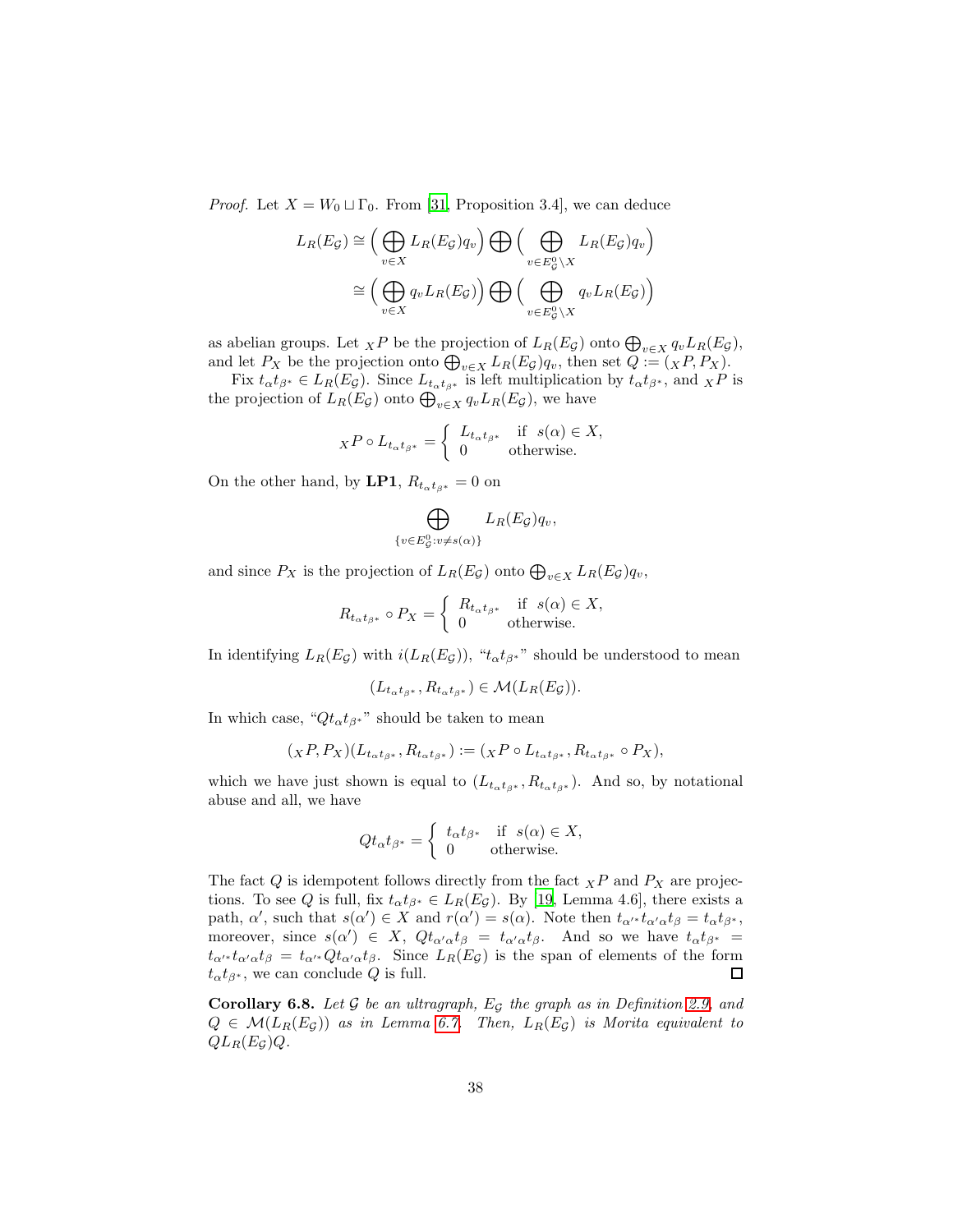*Proof.* We have  $\{u_k\}_{k\in\mathbb{N}}$ , as defined in Lemma [3.10,](#page-15-0) is a  $\sigma$ -unit for  $L_R(E_{\mathcal{G}})$ . Let  $Q \in \mathcal{M}(L_R(E_{\mathcal{G}}))$  be as in Lemma [6.7.](#page-36-0) For a given  $v \in E_{\mathcal{G}}^0$ , we have, by [6.7,](#page-36-0)

$$
Qq_v = \begin{cases} q_v & \text{if } v \in X, \\ 0 & \text{otherwise.} \end{cases}
$$

Further, a straight forward calculation shows

$$
(L_{q_v}, R_{q_v})(\chi P, P_X) := (L_{q_v} \circ \chi P, P_X \circ R_{q_v}) = \begin{cases} (L_{q_v}, R_{q_v}) & \text{if } v \in X, \\ 0 & \text{otherwise.} \end{cases}
$$

Which is to say,

$$
q_v Q = \begin{cases} q_v & \text{if } v \in X, \\ 0 & \text{otherwise.} \end{cases}
$$

Thus, it must be  $u_kQ = Qu_k$  for each  $k \in \mathbb{N}$ ; and so, by Theorem [6.5,](#page-34-0)  $L_R(E_{\mathcal{G}})$ is Morita equivalent to  $QL_R(E_G)Q$ . П

Let  $G$  be an ultragraph without any singular vertices and  $E_G$  its associated graph. The first major result of this chapter will be showing  $L_R(\mathcal{G})$  and  $L_R(E_{\mathcal{G}})$ are Morita equivalent. We will prove this fact by showing

$$
L_R(\mathcal{G}) \cong QL_R(E_{\mathcal{G}})Q,
$$

where  $Q$  is as in Lemma [6.7.](#page-36-0) We will later show that even in the case where G contains singular veritces,  $L_R(G)$  is still Morita equivalent to a graph Leavitt path algebra; in particular,  $L_R(\mathcal{G})$  is Morita equivalent to  $L_R(E_{\mathcal{F}})$ , where  $\mathcal F$  is the desingularization of G.

An important component of our endeavor is to define an algebraic analog to the Exel-Laca algebras defined in [\[18,](#page-90-1) Definition 3.3].

### 7 Algebraic Exel-Laca Algebras

For  $\lambda$ ,  $\mu$ , finite subsets of  $\mathcal{G}^1$ , let

$$
r(\lambda, \mu) := \bigcap_{e \in \lambda} r(e) \setminus \bigcup_{f \in \mu} r(f)
$$

<span id="page-38-0"></span>**Definition 7.1.** Let  $\mathcal G$  be an ultragraph and  $\mathcal A$  an  $R$ -algebra. A collection of idempotent elements  $\{P_v, Q_e : v \in G^0, e \in \mathcal{G}^1\}$  in A satisfy condition (EL) if: (EL1) the elements of  ${P_v}$  are mutually orthogonal,

(EL2) the elements of  $\{Q_e\}$  pairwise commute,

(EL3) 
$$
P_v Q_e = Q_e P_v = \begin{cases} P_v & \text{if } v \in r(e) \\ 0 & \text{if } v \notin r(e) \end{cases}
$$

 $(EL4)$   $\Pi$  $\prod_{e \in \lambda} \mathsf{Q}_e \prod_{f \in \mu}$  $\prod_{f \in \mu} (1 - Q_f) = \sum_{v \in r(\lambda, \mu)} P_v$  for all  $\lambda$ ,  $\mu$ , finite subsets of  $\mathcal{G}^1$  such that  $\lambda \cap \mu = \emptyset$ ,  $\lambda \neq \emptyset$ , and  $r(\lambda, \mu)$  is finite.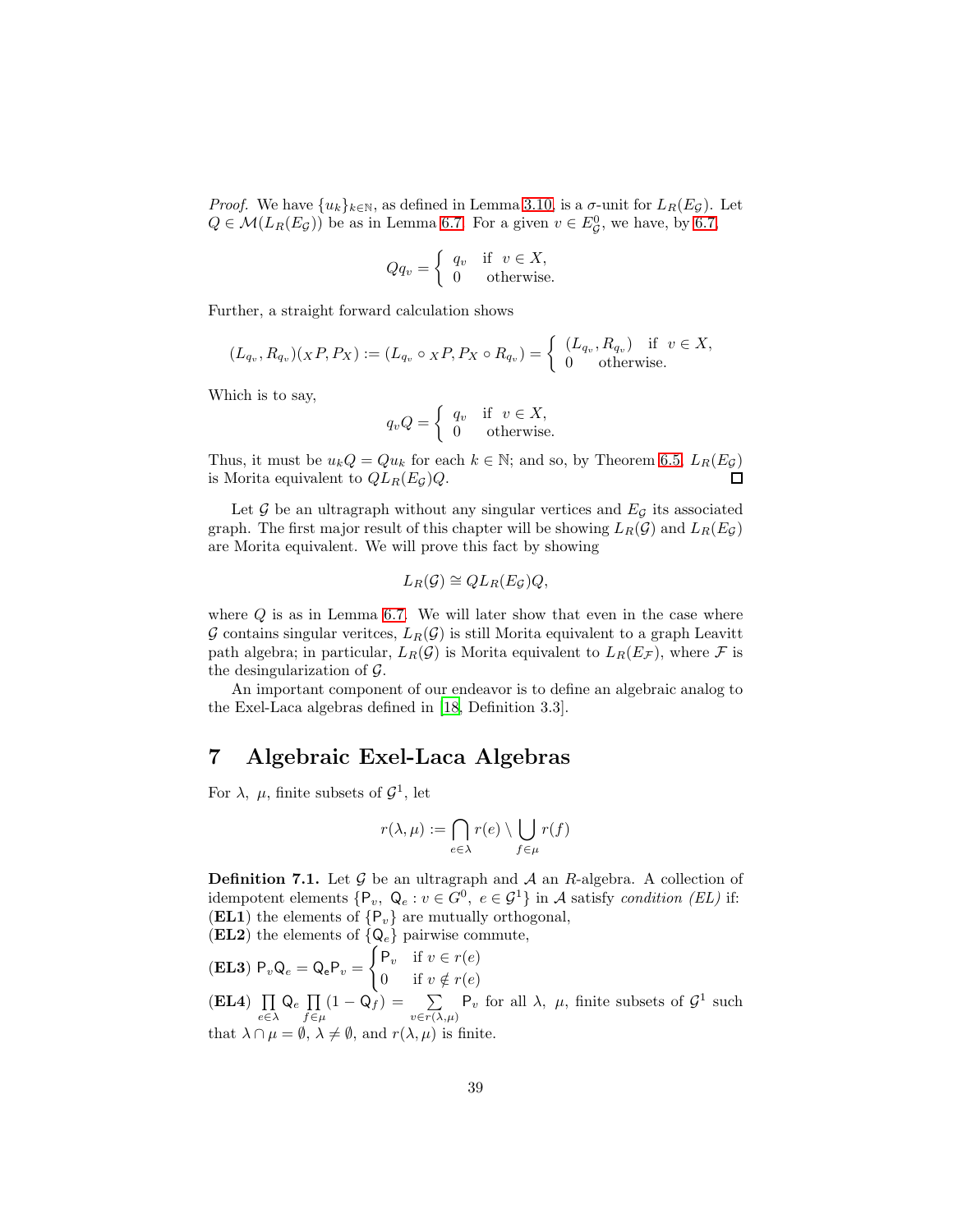If  $A$  is nonunital, we can take the identity in  $EL4$  to be the identity in  $\mathcal{A}^*$ . Here,  $\mathcal{A}^*$  is the *unitization* of  $\mathcal{A}$ . As an abelian group,  $\mathcal{A}^* = R \oplus \mathcal{A}$ ; multiplication is given by  $(r_1, a_1)(r_2, a_2) = (r_1r_2, r_1a_2 + r_2a_1 + a_1a_2);$  scalar multiplication is given by  $r(r_1, a_1) = (rr_1, ra_1)$ . It's easy enough to check  $A^*$  is an R-algebra. More importantly, since R is unital,  $\mathcal{A}^*$  is unital with unit  $(1,0)$ . It's also easy to check  $a \mapsto (0, a)$  embeds A into  $A^*$  as an ideal.

**Definition 7.2.** Let  $G$  be an ultragraph and  $A$  an  $R$ -algebra. An *Exel-Laca*  $\mathcal{G}$ -family in A is a collection of idempotent elements  $\{P_v\}_{v\in G^0}$ , and elements  $\{\mathsf S_e,\ \mathsf S_{e^*}\}_{e\in\mathcal{G}^1}$  such that: (ExL1) the collection of elements  $\{P_v\}_{v \in G^0} \cup \{S_{e^*}S_{e}\}_{e \in G^1}$  satisfy condition

 $(EL),$  $(\textbf{ExL2}) \; \mathsf{P}_{s(e)} \mathsf{S}_e = \mathsf{S}_e \mathsf{S}_{e^*} \mathsf{S}_e = \mathsf{S}_e \text{ and } \mathsf{S}_{e^*} \mathsf{S}_e \mathsf{S}_{e^*} = \mathsf{S}_{e^*} \mathsf{P}_{s(e)} = \mathsf{S}_{e^*} \text{ for all } e \in \mathcal{G}^1,$  $(\mathbf{ExL3})$   $\mathsf{S}_{f^*}\mathsf{S}_e = 0$  when  $e \neq f$ ,  $(ExL4) P_v = \sum$  $e \in s^{-1}(v)$  $\mathsf{S}_e \mathsf{S}_{e^*}$  for each  $v \in G^0$  such that  $0 < |s^{-1}(v)| < \infty$ .

<span id="page-39-1"></span>**Lemma 7.3.** Let A be an R-algebra. Given a Leavitt G-family  $\{P_A, S_e, S_e^*\}$ in A, the set  $\{P_v, S_e, S_e^*\}$  forms an Exel-Laca G-family in A.

Proof. The proof given here is the same as the first part of the proof of [\[18,](#page-90-1) Lemma 2.10]. Let  $\{P_A, S_e, S_e^*\}$  be a Leavitt G-family in A. The fact  $\{P_v, S_e, S_{e^*}\}\$  satisfies **ExL2**, **ExL3**, and **ExL4**, as well as the fact  $\{P_v, S_{e^*}S_e\}$  =  ${P_v, P_{r(e)}}$  satisfies **EL1**, **EL2**, and **EL3**, follows directly from the properties of a Leavitt G-family. By  $uLP4$ , we have

$$
\prod_{e \in r(\lambda)} P_{r(e)} \prod_{f \in \mu} (1 - P_{r(f)}) = P \underset{e \in r(\lambda)}{\bigcap} r(e) - P \underset{e \in r(\lambda)}{\bigcap} r(e) P \underset{f \in r(\mu)}{\bigcup} r(f)
$$
\n
$$
= P \underset{e \in r(\lambda)}{\bigcap} \bigvee_{f \in r(\mu)} \bigcup_{e \in r(\lambda, \mu)} = \sum_{v \in r(\lambda, \mu)} P_v;
$$

meaning EL4 is satisfied, which in turn means ExL1 is satisfied. Thus, the set  $\{P_v, S_e, S_e^*\}$  forms an Exel-Laca  $\mathcal{G}$ -family in  $\mathcal{A}$ .  $\Box$ 

<span id="page-39-0"></span>**Definition 7.4.** Given an ultragraph  $\mathcal{G}$ , we define the *Exel-Laca algebra of*  $\mathcal{G}$ ,  $\mathcal{EL}_R(\mathcal{G})$ , to be the R-algebra generated by an Exel-Laca  $\mathcal{G}$ -family  $\{\mathsf{p}_v,\,\mathsf{s}_e,\,\mathsf{s}_{e^*}\}\subseteq$  $\mathcal{EL}_R(\mathcal{G})$  such that, for any  $R$ -algebra  $\mathcal{A}$  and an Exel-Laca  $\mathcal{G}$ -family  $\{\mathsf{P}_v,\;\mathsf{S}_e,\;\mathsf{S}_{e^*}\}\subseteq$  $A$ , there exists an R-algebra homomorphism

$$
\phi:\mathcal{EL}_R(\mathcal{G})\to \mathcal{A}
$$

with  $\phi(\mathsf{p}_v) = \mathsf{P}_v, \ \phi_{\mathsf{s}_e} = \mathsf{S}_e, \ \phi(\mathsf{s}_{e^*}) = \mathsf{S}_{e^*}.$ 

#### 7.1 Constructing  $\mathcal{EL}_R(\mathcal{G})$

For  $X = G^0 \cup G^1 \cup (G^1)^*$ , let  $\mathbb{F}_R(w(X))$  be the nonunital, associative, free R-algebra as in Remark [3.6,](#page-11-0) and let  $I \lhd \mathbb{F}_R(w(X))$  be the ideal generated by the union of the sets: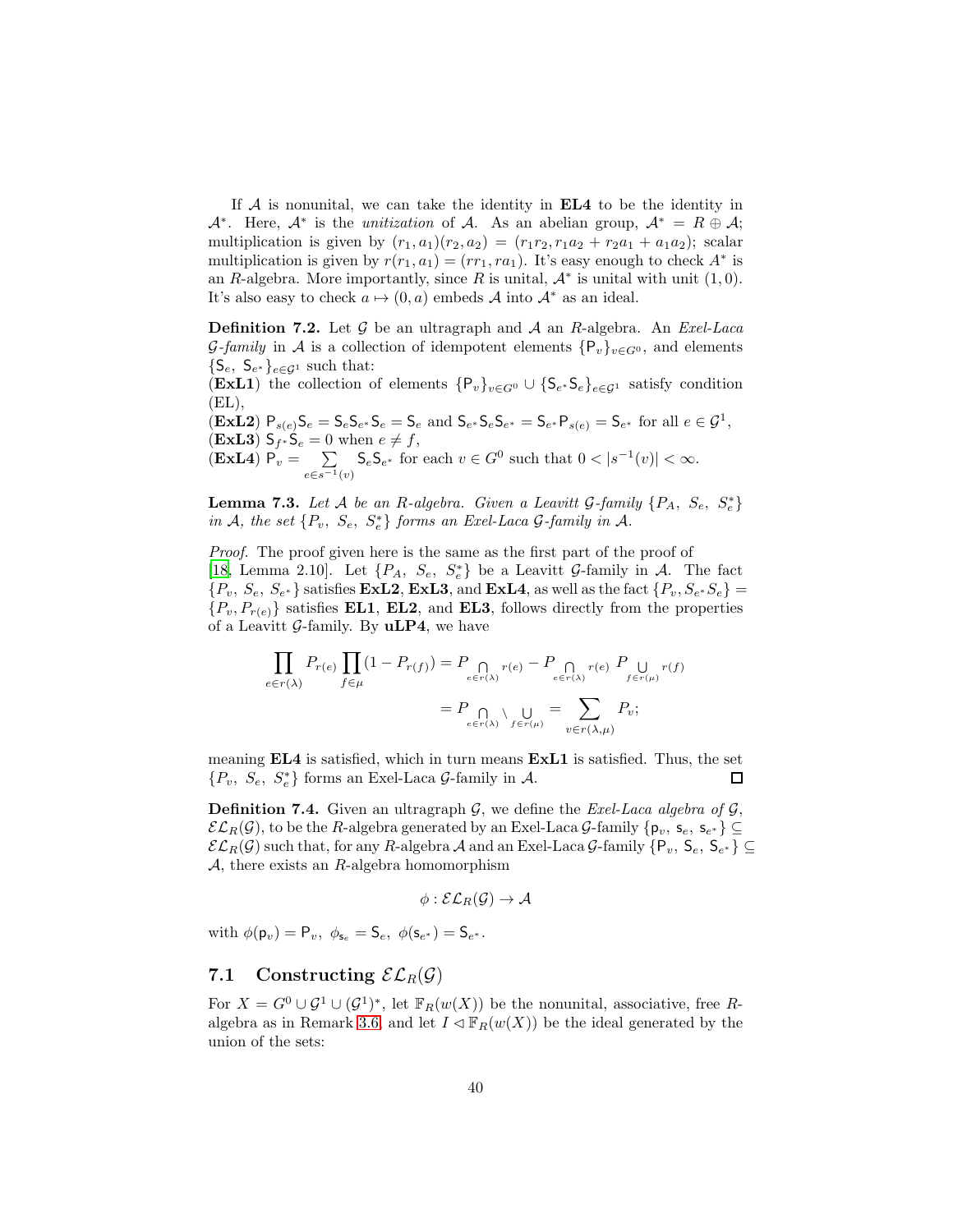- $\{vw \delta_{v,w}v : v, w \in G^0\}, \{e^*ef^*f f^*fe^*e : e, f \in \mathcal{G}^1\},\$
- { $ve^*e v, e^*ev v : v \in G^0, e \in \mathcal{G}^1$  such that  $v \in r(e)$ }, { $ve^*e, e^*ev : v \in G^0$ ,  $e \in \mathcal{G}^1$  such that  $v \notin r(e)$ ,
- $\bullet$  {  $\prod$ e∈λ  $e^*e \prod$  $f\!\in\!\mu$  $(1-f^*f)$  –  $\sum$  $v \in r(\lambda, \mu)$  $v: \lambda, \mu$  finite subsets of  $\mathcal{G}^1$ with  $\lambda \cap \mu = \emptyset, \lambda \neq \emptyset$ , and  $r(\lambda, \mu)$  is finite}. •  ${e^*f : e, f \in \mathcal{G}^1 \text{ such that } e \neq f}, {e - s(e)e, ee^*e - e, e^* - e^*s(e), e^*ee^* - e^* :}$
- $e \in \mathcal{G}^1$ ,  $\bullet$  {v -  $\sum$  $e \in s^{-1}(v)$  $ee^* : v \in G^0$  such that  $0 < |s^{-1}(v)| < \infty$ . Then,

$$
\mathcal{EL}_R(\mathcal{G}) := \mathbb{F}_R(w(X))/I;
$$

given the projection

$$
\pi: \mathbb{F}_R(w(X)) \to \mathbb{F}_R(w(X))/I,
$$

the Exel-Laca G-family,  $\{s_e, s_{e^*}, p_v\}$ , is taken to be the family  $\{\pi(e), \pi(e^*), \pi(v)\}.$ To see that  $\mathcal{EL}_R(\mathcal{G})$  and  $\{s_e, s_{e^*}, p_v\}$  have the desired univeral propery, let A be an R-algebra and  $\{P_v, S_e, S_{e^*}\}\$ an Exel-Laca G-family in A. By the univerisal mapping property of  $\mathbb{F}_R(w(X))$ , we have an R-algebra homomorphism

$$
\phi: \mathbb{F}_R(w(X)) \to \mathcal{A}
$$

such that  $\phi(v) = \mathsf{P}_v, \ \phi(e) = \mathsf{S}_e, \ \phi(e^*) = \mathsf{S}_{e^*}.$  Further, since  $\{\mathsf{P}_v, \mathsf{S}_e, \mathsf{S}_{e^*}\}\$  is an Exel-Laca G-family,  $I \subset \text{ker}\phi$ . Thus, there exists an R-algebra homomorphism

$$
\overline{\phi}:\mathbb{F}_R(w(X))/I\to \mathcal{A}
$$

such that  $\phi = \overline{\phi} \circ \pi$ . Put more desirably, there exists an R-algebra homomorphism

$$
\overline{\phi}: \mathcal{EL}_R(\mathcal{G}) \to \mathcal{A}
$$

such that  $\phi(\mathsf{p}_v) = \mathsf{P}_v$ ,  $\phi(\mathsf{s}_e) = \mathsf{S}_e$ ,  $\phi(\mathsf{s}_{e^*}) = \mathsf{S}_{e^*}$ .

Let  $A$  be an  $R$ -algebra with an Exel-Laca  $G$ -family satisfying the properties of Definition [7.4.](#page-39-0) Then, there exist  $R$ -homomorphims

$$
\varphi: \mathcal{A} \to \mathcal{EL}_R(\mathcal{G})
$$
 and  $\phi: \mathcal{EL}_R(\mathcal{G}) \to \mathcal{A}$ 

which are inverses of each other. Thus,  $\mathcal{EL}_R(\mathcal{G})$  is unique up to isomorphism.

## 8 Properties of  $\mathcal{EL}_R(\mathcal{G})$

<span id="page-40-0"></span>Lemma 8.1. There exists a surjective R-algebra homomorphism

$$
\varphi : \mathcal{EL}_R(\mathcal{G}) \to L_R(\mathcal{G})
$$

such that  $\varphi(\mathsf{p}_v) = p_v, \ \varphi(\mathsf{s}_e) = s_e, \ \varphi(\mathsf{s}_{e^*}) = s_{e^*}.$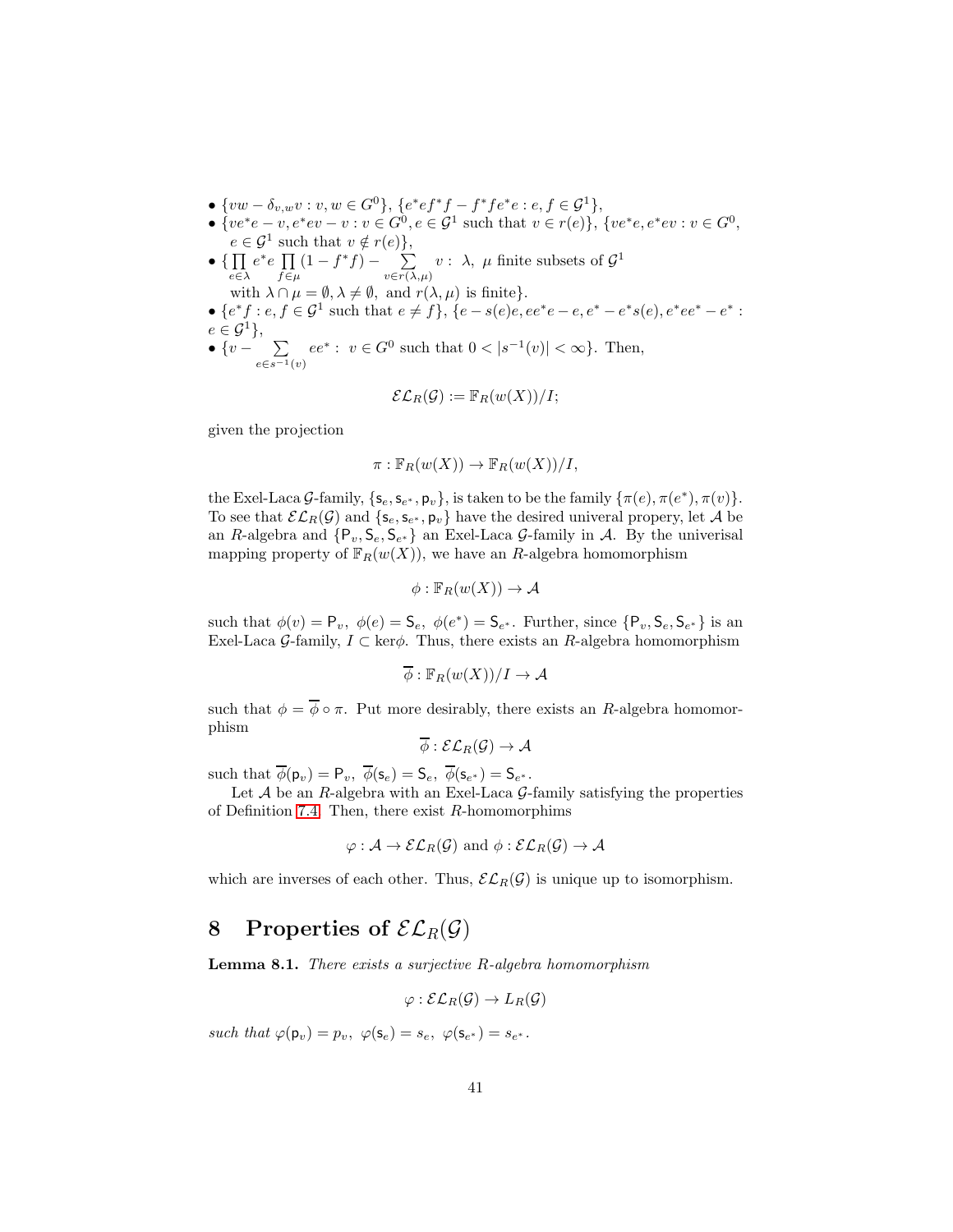*Proof.* By Lemma [7.3,](#page-39-1) the set  $\{p_v, s_e, s_{e^*}\}\)$  forms an Exel-Laca G-family in  $L_R(G)$ . And so by the universal property of  $\mathcal{EL}_R(G)$ , there exists an R-algebra homomorphism  $\varphi$  such that  $\varphi(\mathsf{p}_v) = p_v$ ,  $\varphi(\mathsf{s}_e) = s_e$ ,  $\varphi(\mathsf{s}_{e^*}) = s_{e^*}$ . Further, for each  $e \in \mathcal{G}^1$ ,  $p_{r(e)} \in \text{im}\varphi$  since  $p_{r(e)} = s_{e^*} s_e = \varphi(\mathbf{s}_{e^*} \mathbf{s}_e)$ ; which, by Theorem [3.19,](#page-18-0) means  $p_A \in \text{im}\varphi$  for each  $A \in \mathcal{G}^0$ . Since  $L_R(\mathcal{G})$  is the R-linear span of elements of the form  $s_{\alpha}p_A s_{\beta}^*$ , with  $r(\alpha) \cap A \cap r(\beta) \neq \emptyset$  [\[16,](#page-90-2) Theorem 2.5], it follows  $\varphi$  is surjective.  $\Box$ 

We now need to establish the injectivity of  $\varphi$ . This endeavor is a bit more involved. We will start by giving a useful characterization of  $\mathcal{EL}_R(\mathcal{G})$ . Firstly, for  $e, f \in \mathcal{G}^1$ , **Exl2** implies  $\mathsf{s}_e \mathsf{s}_f = (\mathsf{s}_e \mathsf{s}_{e^*} \mathsf{s}_e)(\mathsf{p}_{s(f)} \mathsf{s}_f)$ . But, by **EL3**, this means  $\mathsf{s}_e\mathsf{s}_f = \mathsf{s}_e(\mathsf{s}_{e^*}\mathsf{s}_e\mathsf{p}_{s(f)})\mathsf{s}_f = 0$  if  $s(f) \notin r(e)$ . Which is to say  $\mathsf{s}_e\mathsf{s}_f = 0$  unless  $ef$  is a path in G. A similar argument also shows  $s_{f^*} s_{e^*} = 0$  unless  $e f$  is a path. On the other hand, from the construction of  $\mathcal{EL}_R(\mathcal{G})$ , we can see

$$
ef \in \mathcal{G}^* \implies \mathsf{s}_e \mathsf{s}_f \neq 0, \ \mathsf{s}_{f^*} \mathsf{s}_{e^*} \neq 0.
$$

Thus, just as with  $L_R(\mathcal{G})$ ,

$$
\mathsf{s}_{e_1}\cdots \mathsf{s}_{e_n}\neq 0\iff e_1\cdots e_n\in \mathcal{G}^*
$$

.

In which case, for  $\alpha := e_1 \cdots e_n$ , we take  $\mathsf{s}_{\alpha} := \mathsf{s}_{e_1} \cdots \mathsf{s}_{e_n}$  and  $\mathsf{s}_{\alpha^*} := \mathsf{s}_{e_n^*} \cdots \mathsf{s}_{e_1^*}$ . Recall that each vertex v is considered a path of length 0; and so for  $\alpha = v$ , we take  $s_{\alpha} = s_{\alpha^*} = p_v$ .

The following useful lemma shows results of the form Theorem [3.19](#page-18-0) and Proposition [3.5](#page-11-1) hold for  $\mathcal{EL}_R(\mathcal{G})$ ; its method of proof is also similar to how one obtains the aforementioned results.

<span id="page-41-0"></span>**Lemma 8.2.** Let  $\mathcal G$  be an ultragraph. Then,

$$
\mathcal{EL}_R(\mathcal{G}) = span_R \Big\{ \{ \mathsf{s}_{\alpha}, \ \mathsf{s}_{\beta^*}, \ \mathsf{s}_{\alpha} \mathsf{p}_{v}, \ \mathsf{p}_{v} \mathsf{s}_{\beta^*} : \ v \in r(\alpha), \ v \in r(\beta) \} \cup \Big\{ \mathsf{s}_{\alpha} \mathsf{p}_{v} \mathsf{s}_{\beta^*} : \ v \in r(\alpha) \cap r(\beta) \} \cup \Big\{ \prod_{e \in S} \mathsf{s}_{e^*} \mathsf{s}_{e}, \ , \ \mathsf{s}_{\alpha} \big( \prod_{e \in S} \mathsf{s}_{e^*} \mathsf{s}_{e} \big) \mathsf{s}_{\beta^*} : \ S \ \text{is a finite subset of } \mathcal{G}^1, \\ r(\alpha) \cap r(\beta) \cap \big( \bigcap_{e \in S} r(e) \big) \neq \emptyset \Big\} \Big\}.
$$

*Proof.* We can see from its construction that  $\mathcal{EL}_R(\mathcal{G})$  is generated as an Ralgebra by the set  ${s_{\alpha}, s_{\beta^*}}_{\alpha,\beta \in \mathcal{G}^*}$ ; and so to prove our lemma, we only need to argue a non-zero product of elements in  $\{s_{\alpha}, s_{\beta^*}\}_{\alpha,\beta \in \mathcal{G}^*}$  can be reduced to one of the prescribed forms. To that end, suppose  $0 \neq x \in \mathcal{EL}_R(\mathcal{G})$  is such an element.

1) Suppose there is a term of the form  $s_{\alpha}s_{\alpha'}$  (similarly  $s_{\beta'}s_{\beta'}$ ) in the expression of x. If both  $\alpha$  and  $\alpha'$  have lengths larger than 0, then by our assumption  $x \neq 0$ , it must be  $\alpha \alpha' \in \mathcal{G}^*$  and  $\mathsf{s}_{\alpha} \mathsf{s}_{\alpha'} = \mathsf{s}_{\alpha \alpha'}$ . If  $|\alpha| = 0$ , then it must be that  $\alpha = s(\alpha')$  and  $\mathsf{s}_{\alpha}\mathsf{s}_{\alpha'} = \mathsf{p}_{s(\alpha')}\mathsf{s}_{\alpha'} = \mathsf{s}_{\alpha'}$ . Lastly, if  $|\alpha'| = 0$ , then we can conclude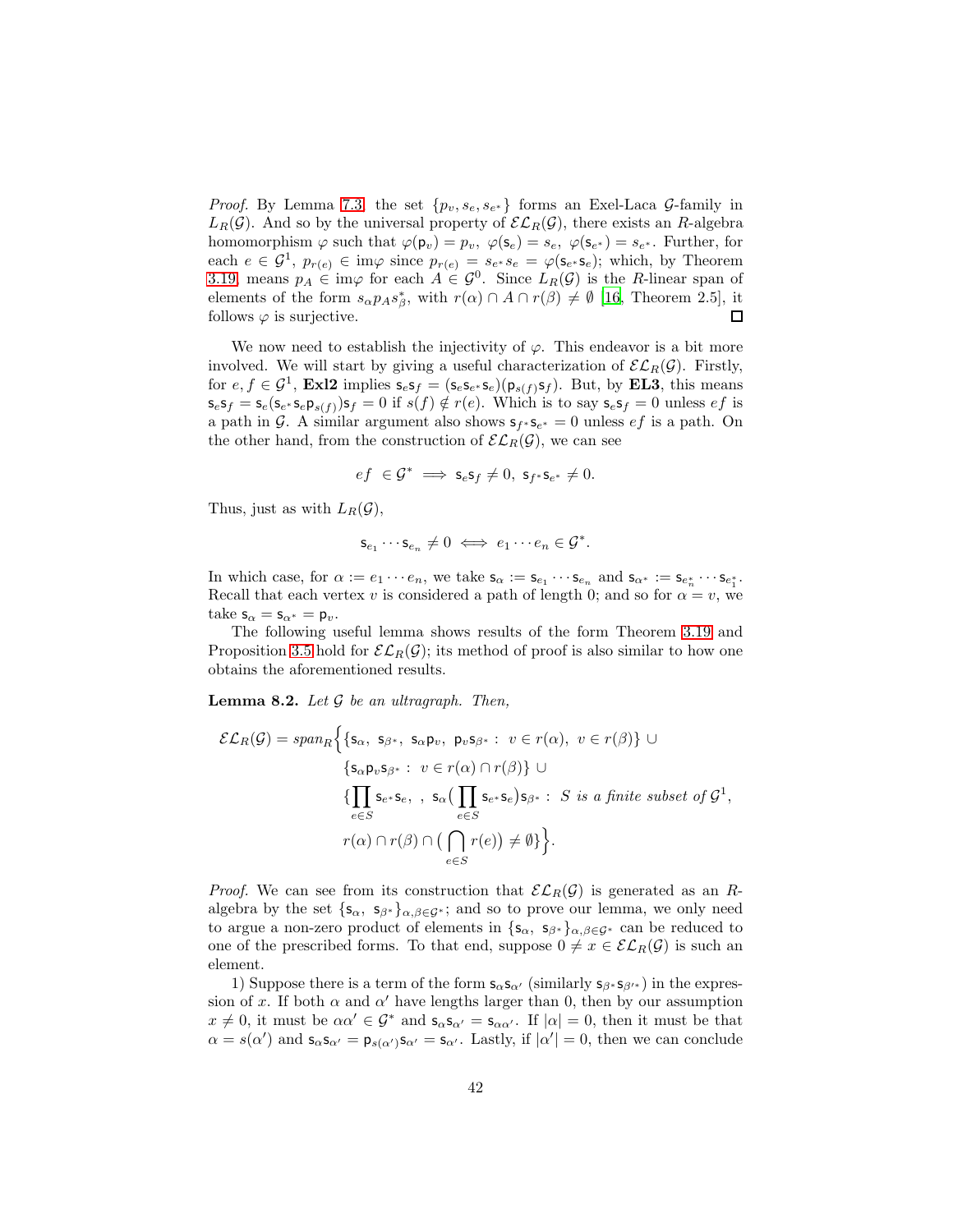$\alpha' = v \in r(\alpha)$  and  $s_{\alpha}s_{\alpha'} = s_{\alpha}p_v$ . We can similarly deduce that  $s_{\beta'}s_{\beta'}$  will be in one of the following forms:  $s_{(\beta'\beta)^*}$ ,  $s_{\beta*}$ , or  $p_v s_{\beta'^*}$  with  $v \in r(\beta')$ . Note that the result stated here comes as a direct consequence of EL3 and ExL2.

2) Suppose there is a term of the form  $s_{\alpha}s_{\beta*}$  in the expression of x. If  $|\alpha|=0$ , **EL3** and **ExL2** give us  $\mathbf{s}_{\alpha} \mathbf{s}_{\beta^*} = \mathbf{p}_v \mathbf{s}_{\beta^*}$ , where  $\alpha = v \in r(\beta)$ ; similarly, if  $|\beta| = 0$ , we get  $\mathsf{s}_{\alpha}\mathsf{s}_{\beta^*} = \mathsf{s}_{\alpha}\mathsf{p}_v$  where  $\beta = v \in r(\alpha)$ . Alternatively, if  $\alpha = e_1 \cdots e_n$  and  $\beta = f_1 \cdots f_m$ , with  $n, m > 0$ , **ExL2** implies

$$
\mathsf{s}_{\alpha}\mathsf{s}_{\beta^*}=\mathsf{s}_{\alpha}\big((\mathsf{s}_{e_n^*}\mathsf{s}_{e_n})(\mathsf{s}_{f_m^*}\mathsf{s}_{f_m})\big)\mathsf{s}_{\beta^*}.
$$

The fact  $x \neq 0$ , along with **EL3** and **ExL2**, implies  $r(e_n) \cap r(f_m) \neq \emptyset$ .

3) Finally, suppose  $\alpha = e_1 \cdots e_n$ ,  $\beta = f_1 \cdots f_m \in \mathcal{G}^*$ . Then,

$$
\mathsf{s}_{\beta^*}\mathsf{s}_{\alpha}:=(\mathsf{s}_{f_m^*}\cdots \mathsf{s}_{f_1^*})(\mathsf{s}_{e_1}\cdots \mathsf{s}_{e_n})=\mathsf{s}_{f_m^*}\cdots \mathsf{s}_{f_2^*}(\mathsf{s}_{f_1^*}\mathsf{s}_{e_1})\mathsf{s}_{e_2}\cdots \mathsf{s}_{e_n}.
$$

By **ExL3**,  $s_{f_1^*} s_{e_1} = 0$  if  $f_1 \neq e_1$ ; otherwise,  $s_{f_1^*} s_{e_1} = s_{e_1^*} s_{e_1}$ . Consequently, **EL3** and **Exl2** imply  $s_{e_1^*} s_{e_1} s_{e_2} = s_{e_1^*} s_{e_1} p_{s(e_2)} s_{e_2} = s_{e_2}$ . This means  $s_{f_m^*} \cdots s_{f_2^*} (s_{f_1^*} s_{e_1}) s_{e_2} \cdots s_{e_n} =$ 0 if  $f_1 \neq e_1$ , otherwise,

$$
\mathsf s_{f_m^*}\cdots \mathsf s_{f_2^*}(\mathsf s_{f_1^*}\mathsf s_{e_1})\mathsf s_{e_2}\cdots \mathsf s_{e_n}=\mathsf s_{f_m^*}\cdots \mathsf s_{f_2^*}\mathsf s_{e_2}\cdots \mathsf s_{e_n}.
$$

Continuing in this manner, we can see that:

$$
\mathbf{s}_{\beta^*} \mathbf{s}_{\alpha} = \begin{cases} \mathbf{s}_{e_n^*} \mathbf{s}_{e_n} & \text{if } \alpha = \beta, \\ \mathbf{s}_{\beta'^*} & \text{if } \beta = \alpha \beta', \text{ where } \beta' = f_{n+1} \cdots f_m, \\ \mathbf{s}_{\alpha'} & \text{if } \alpha = \beta \alpha', \text{ where } \alpha' = e_{m+1} \cdots e_n, \\ 0 & \text{otherwise.} \end{cases}
$$

Should  $|\beta| = 0$ , or  $|\alpha| = 0$ , note that **Exl2** implies the above formula still holds. By using 1), 2), and 3), as needed, we can reduce  $x$  to one of the desired forms.  $\Box$ 

An important component to showing the injectivity of  $\varphi$  from Lemma [8.1](#page-40-0) rests on the fact  $\mathcal{EL}_R(\mathcal{G})$  is a Z-graded ring.

<span id="page-42-0"></span>**Lemma 8.3.**  $\mathcal{EL}_R(\mathcal{G})$  is a  $\mathbb{Z}\text{-graded ring with } \mathcal{EL}_R(\mathcal{G}) \cong \bigoplus$  $\bigoplus_{i\in\mathbb{Z}}\mathcal{EL}_{R}(\mathcal{G})_i$ , where

$$
\mathcal{EL}_R(\mathcal{G})_i = span_R \Big\{ \{ \mathsf{s}_{\alpha}, \ \mathsf{s}_{\beta^*}, \ \mathsf{s}_{\alpha} \mathsf{p}_{v}, \ \mathsf{p}_{v} \mathsf{s}_{\beta^*} : \ v \in r(\alpha), \ v \in r(\beta), \ |\alpha| = |\beta| = i \} \cup \{ \mathsf{s}_{\alpha} \mathsf{p}_{v} \mathsf{s}_{\beta^*} : \ v \in r(\alpha) \cap r(\beta), \ |\alpha| - |\beta| = i \} \cup \{ \prod_{e \in S} \mathsf{s}_{e^*} \mathsf{s}_{e}, \ , \ \mathsf{s}_{\alpha} \big( \prod_{e \in S} \mathsf{s}_{e^*} \mathsf{s}_{e} \big) \mathsf{s}_{\beta^*} : \ S \ \text{is a finite subset of } \mathcal{G}^1, \ \bigcap_{e \in S} r(e) \neq \emptyset, \ r(\alpha) \cap r(\beta) \cap \big( \bigcap_{e \in S} r(e) \big) \neq \emptyset, \ |\alpha| - |\beta| = i \} \Big\}.
$$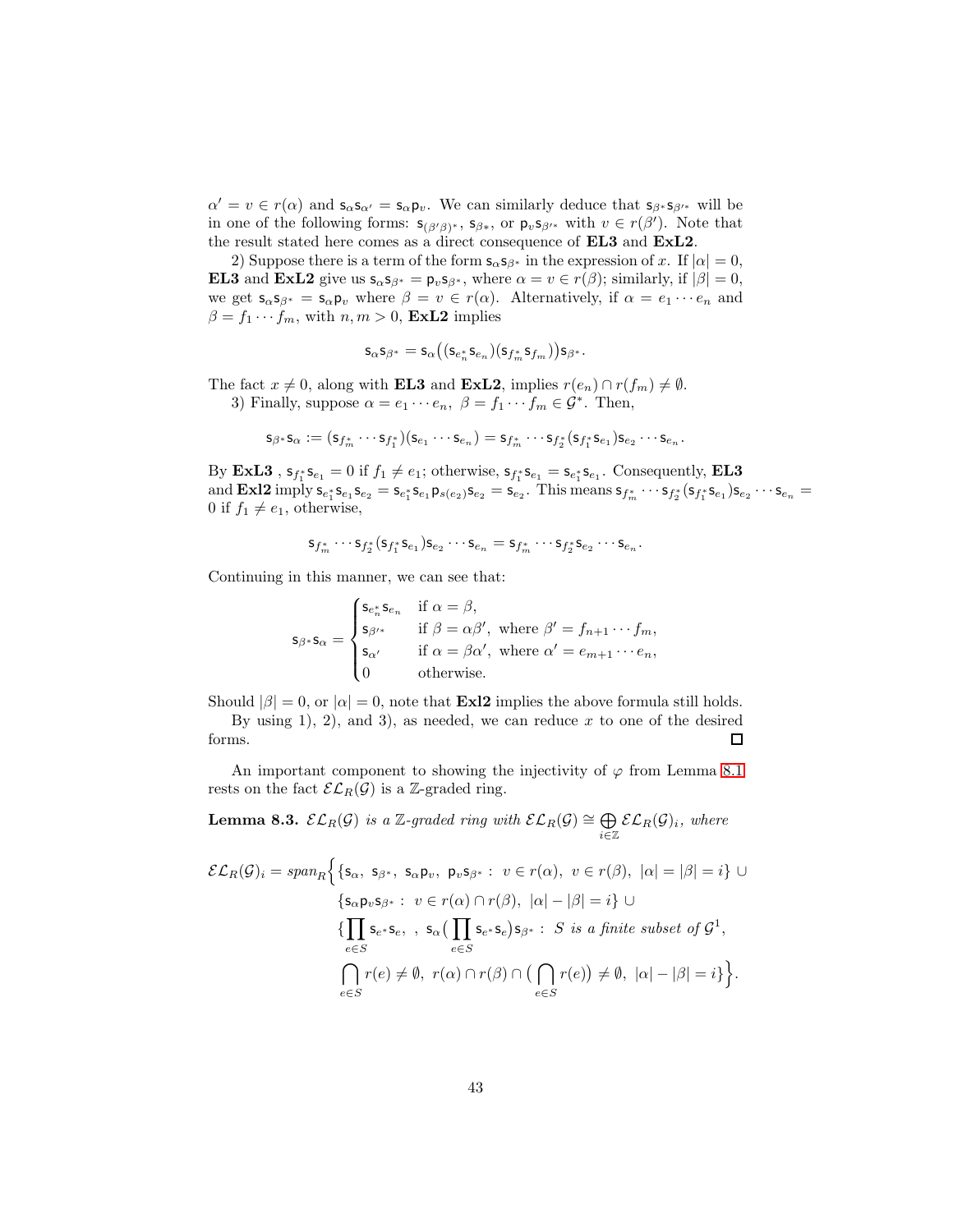*Proof.* Let  $X = G^0 \cup G^1 \cup (G^1)^*$  and let  $\mathbb{F}_R(w(X))$  be the free R-algebra on X. For each  $w \in w(X)$ , take

 $|w| := \{the \ number \ of \ elements \ in \ \mathcal{G}^1 \ which \ appear \ in \ w\}$ 

 $-$  {the number of elements in  $(G<sup>1</sup>)^*$  which appear in w}.

Since  $\mathbb{F}_R(w(X))$  is the free R-module on  $w(X)$ , we have

$$
\mathbb{F}_R(w(X)) = \bigoplus_{i \in \mathbb{Z}} \mathbb{F}_R(w(X))_i,
$$

where  $\mathbb{F}_R(w(X))_i := \text{span}_R\{w \in w(X) : |w| = i\}$ . Moreover, for  $w_1, w_2 \in w(X)$ , we have  $|w_1w_2| = |w_1| + |w_2|$ ; which means

$$
\mathbb{F}_R(w(X))_n \cdot \mathbb{F}_R(w(X))_m \subseteq \mathbb{F}_R(w(X))_{n+m}.
$$

Thus,  $\mathbb{F}_R(w(X))$  is a Z-graded ring with respect to the grading given above.

Now, recall  $\mathcal{EL}_R(\mathcal{G}) := \mathbb{F}_R(w(X))/I$ , where I is generated by the union of the sets:

- $\{vw, f^*e : v \neq w, e \neq f\}, \{e^*ef^*f f^*fe^*e\},\$
- $\{ve^*e-v,e^*ev-v: v \in r(e)\},\, \{ve^*e,e^*ev: v \notin r(e)\},\,$
- $\bullet$  {  $\Pi$ e∈λ  $e^*e \prod$  $f\!\in\!\mu$  $(1-f^*f)$  –  $\sum$  $v \in r(\lambda, \mu)$  $v: \lambda, \mu$  finite subsets of  $\mathcal{G}^1$
- with  $\lambda \cap \mu = \emptyset, \lambda \neq \emptyset$ , and  $r(\lambda, \mu)$  is finite}, • { $f^*e : e \neq f$ }, { $e - s(e)e, ee^*e - e, e^* - e^*s(e), e^*ee^* - e^*$ },
- $\bullet\ \{v \quad \sum$  $e \in s^{-1}(v)$  $ee^* : v \in G^0$  with  $0 < |s^{-1}(v)| < \infty$ .

Note that  $I$  is generated by homogeneous elements of degree 0; which means  $\mathcal{EL}_R(\mathcal{G}) := \mathbb{F}_R(w(X))/I$  is a Z-graded ring (see Remark [3.14\)](#page-16-0). In particular,

$$
\mathbb{F}_R(w(X))/I = \bigoplus_{i \in \mathbb{Z}} (\mathbb{F}_R(w(X))_i + I)/I
$$

as an internal direct sum. Since

$$
(\mathbb{F}_R(w(X))_i + I)/I = \mathrm{span}_R\{\overline{w} : w \in (\mathbb{F}_R(w(X))_i\},\
$$

Lemma [8.2](#page-41-0) implies

$$
\mathcal{EL}_R(\mathcal{G})_i := (\mathbb{F}_R(w(X))_i + I) / I
$$
  
\n
$$
= \text{span}_R \Big\{ \{s_\alpha, s_{\beta^*}, s_\alpha p_v, p_v s_{\beta^*} : v \in r(\alpha), v \in r(\beta), |\alpha| = |\beta| = i \} \cup
$$
  
\n
$$
\{s_\alpha p_v s_{\beta^*} : v \in r(\alpha) \cap r(\beta), |\alpha| - |\beta| = i \} \cup
$$
  
\n
$$
\{\prod_{e \in S} s_{e^*} s_e, s_\alpha (\prod_{e \in S} s_{e^*} s_e) s_{\beta^*} : S \text{ is a finite subset of } \mathcal{G}^1,
$$
  
\n
$$
\bigcap_{e \in S} r(e) \neq \emptyset, r(\alpha) \cap r(\beta) \cap (\bigcap_{e \in S} r(e)) \neq \emptyset, |\alpha| - |\beta| = i \} \Big\}.
$$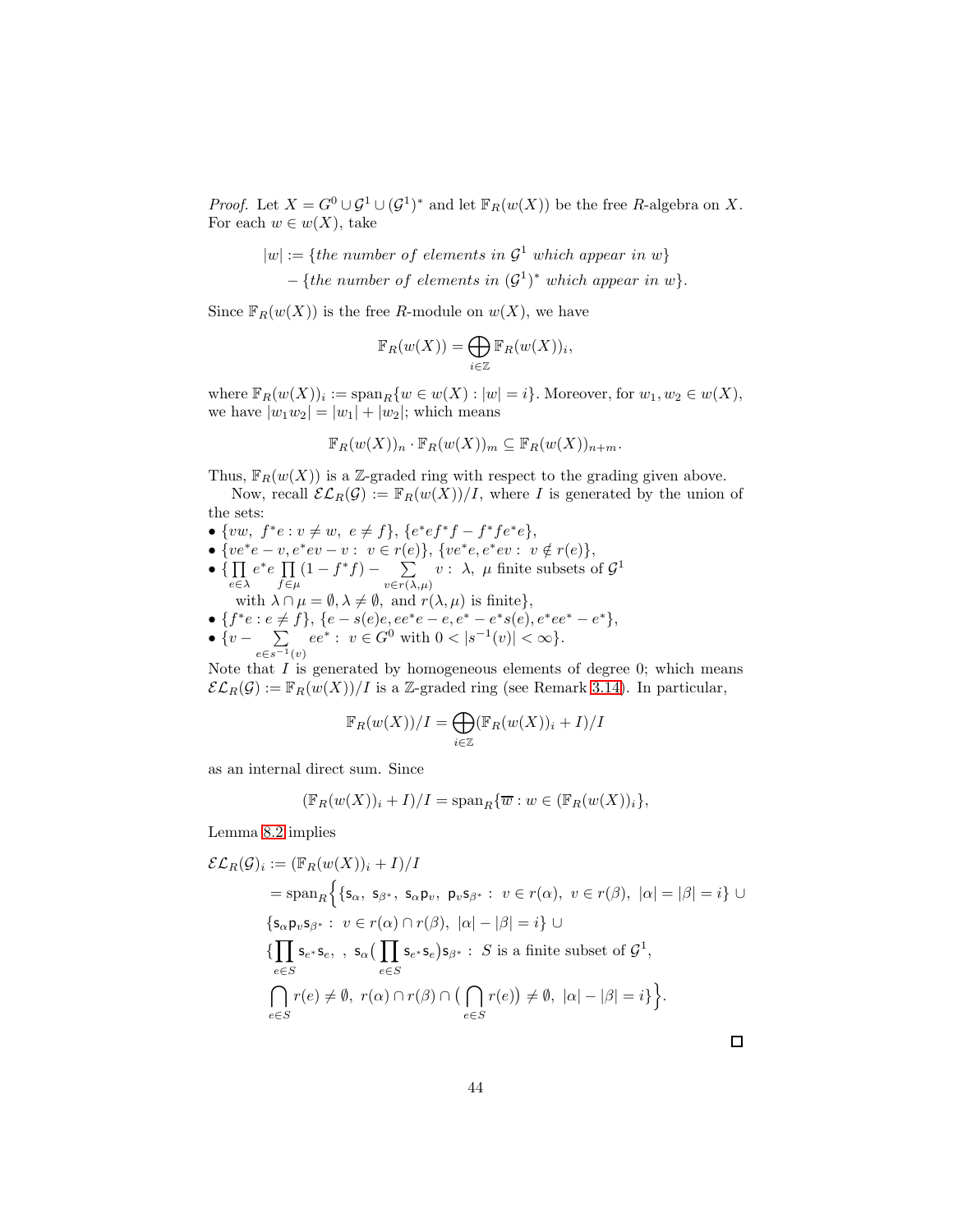The following theorem is analogous to Theorems [3.15](#page-16-1) and [3.20.](#page-19-0)

<span id="page-44-0"></span>**Theorem 8.4.** Suppose  $\mathcal G$  is an ultragraph with no singular vertices and  $S$  a Z-graded ring. Let

$$
\pi:\mathcal{EL}_R(\mathcal{G})\rightarrow S
$$

be a graded ring homomorphism such that  $\pi (rp_v) \neq 0$  and  $\pi (rs_{e^*} s_e) \neq 0$  for all  $v \in G^0$ ,  $e \in \mathcal{G}^1$ , and  $r \in R \setminus \{0\}$ ; then,  $\pi$  is injective.

We will prove Theorem [8.4](#page-44-0) using similar techniques employed by the aforementioned papers. Namely, we will "approximate"  $\mathcal{EL}_R(\mathcal{G})$  by the Leavitt path algebras of finite graphs. To that end, we will show how one defines a finite graph  $G_F$  from an ultragraph  $\mathcal G$ .

Let G be an ultragraph with no singular vertices, and let  $F \subseteq \mathcal{G}^1$  be finite. Recall that for  $\lambda$ ,  $\mu$ , finite subsets of  $\mathcal{G}^1$ ,  $r(\lambda, \mu) := \bigcap$  $e \in \lambda$  $r(e) \setminus \bigcup$  $f \in \mu$  $r(f)$ . With that, we will define the finite graph  ${\cal G}_F$  as follows:

 $G_F^0 := F \cup \{X : \emptyset \neq X \subseteq F \text{ for which } \{e \in \mathcal{G}^1 : s(e) \in r(X, F \setminus X)\} \nsubseteq F\},\$  $G_F^1 := \{(e, f) \in F \times F \ s(f) \in r(e)\} \cup \{(e, X) : e \in X\};$ 

with the range and source maps given by

$$
s_F((e, f)) = e, \quad s_F((e, X)) = e,
$$
  

$$
r_F((e, f)) = f, \quad r_F((e, X)) = X.
$$

In order to prove Theorem [8.4,](#page-44-0) we will need the following lemmas. They establish an analogous result to [\[16](#page-90-2), Lemma 3.1] for  $\mathcal{EL}_R(\mathcal{G})$ . We will also take this time to state that, in general, Leavitt path algebras and Exel-Laca algebras will not be unital, but we will still find ourselves referring to a unit. We can interpret "1" to be the unit in their respective unitizations (see the note in Definition [7.1\)](#page-38-0).

<span id="page-44-1"></span>**Lemma 8.5.** Let  $\{P_i\}_{i=1}^n$  be a set of commuting idempotent elements in a ring R. Then,

$$
\sum_{\emptyset \neq Y \subseteq \{1, \cdots, n\}} \left( \prod_{i \in Y} P_i \prod_{i \notin Y} (1 - P_i) \right) = 1 - \prod_{i \in \{1, \cdots, n\}} (1 - P_i).
$$

Note: If  $R$  is not unital, we again take 1 to be the identity in its unitization.

Proof. [\[30,](#page-91-2) Lemma 5.2] states

$$
\sum_{Y \subseteq \{1,\dots,n\}} \left( \prod_{i \in Y} P_i \prod_{i \notin Y} (1 - P_i) \right) = 1.
$$

Since  $\prod$  $\prod_{i\in Y} P_i \prod_{i\notin Y}$  $i{\notin}Y$  $(1 - P_i) = \prod$  $i \in \{1, \cdots, n\}$  $(1 - P_i)$  for  $Y = \emptyset$ , we have

$$
\sum_{\emptyset \neq Y \subseteq \{1, \cdots, n\}} \left( \prod_{i \in Y} P_i \prod_{i \notin Y} (1 - P_i) \right) = 1 - \prod_{i \in \{1, \cdots, n\}} (1 - P_i).
$$

 $\Box$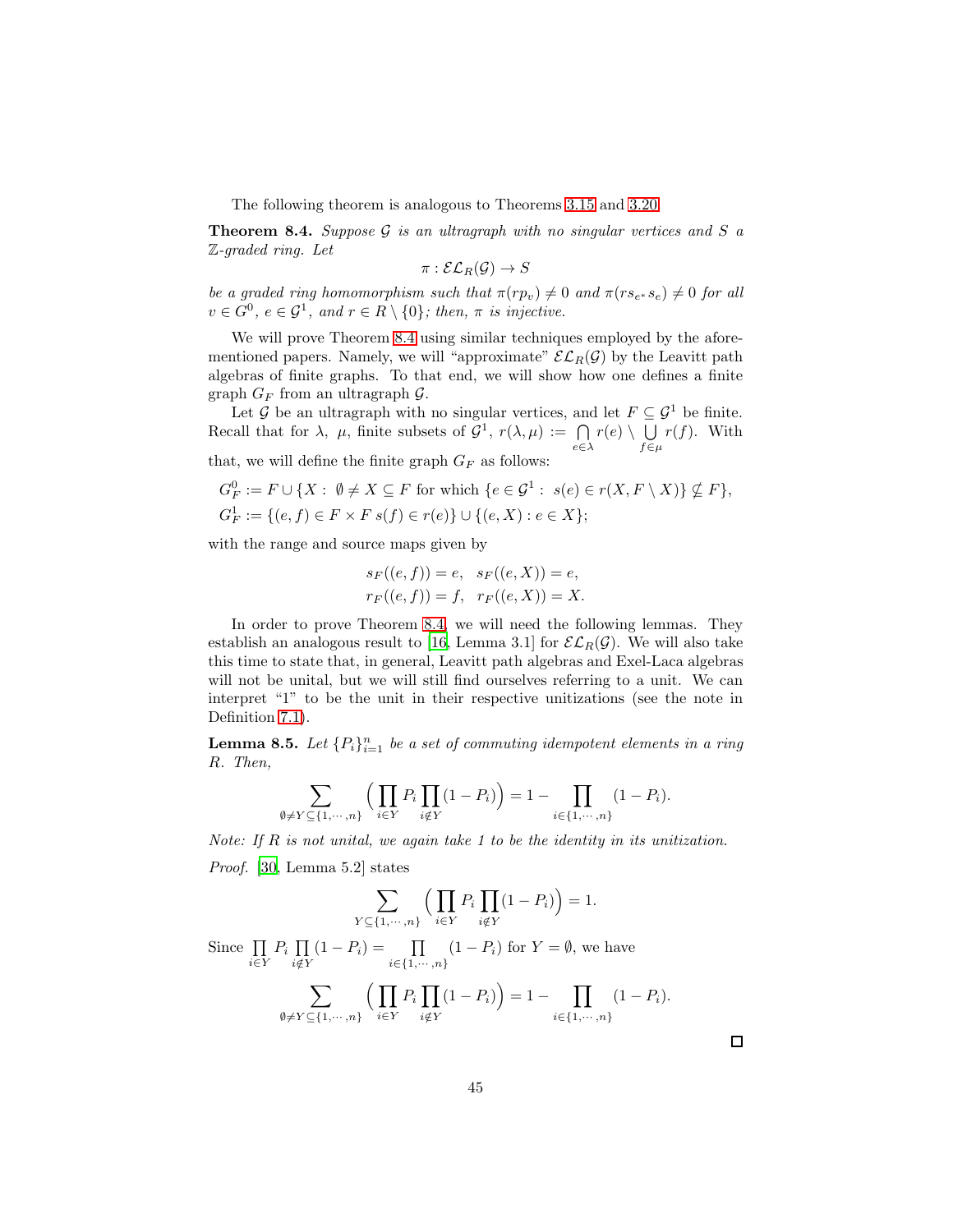<span id="page-45-0"></span>**Lemma 8.6.** Let G be an ultragraph with no singular vertices,  $F \subseteq \mathcal{G}^1$  finite, and  $G_F$  the associated finite graph as constructed above. Then,

$$
\begin{aligned} P_e&:=\mathsf{s}_e\mathsf{s}_{e^*},\qquad P_X:=\Big(\prod_{e\in X}\mathsf{s}_{e^*}\mathsf{s}_e\prod_{e'\in F\backslash X}(1-\mathsf{s}_{e'^*}\mathsf{s}_{e'})\Big)\Big(1-\sum_{f\in F}\mathsf{s}_f\mathsf{s}_{f^*}\Big),\\ S_{(e,f)}&:=\mathsf{s}_eP_f,\quad S_{(e,X)}:=\mathsf{s}_eP_X,\quad S_{(e,f)^*}:=P_f\mathsf{s}_{e^*},\quad S_{(e,X)^*}:=P_X\mathsf{s}_{e^*} \end{aligned}
$$

forms a Leavitt  $G_F$ -family in  $\mathcal{EL}_R(\mathcal{G})$ .

*Proof.* (LP1). We will first show that  $\{P_e, P_X\}$  forms a set of pairwise orthogonal idempotents. For  $e, f \in F$  such that  $e \neq f$ , we have

$$
P_eP_f=\mathsf{s}_e\mathsf{s}_{e^*}\mathsf{s}_f\mathsf{s}_{f^*}=\mathsf{s}_e(\mathsf{s}_{e^*}\mathsf{s}_f)\mathsf{s}_{f^*}=0
$$

since  $\mathbf{s}_{e^*}\mathbf{s}_f = 0$  by **ExL3**; further, by **ExL2**,  $P_e$  is an idempotent for each e. By EL4, we have

$$
\prod_{e\in X} \mathsf{s}_{e^*}\mathsf{s}_e \prod_{e'\in F\backslash X} (1-\mathsf{s}_{e'^*}\mathsf{s}_{e'})=\sum_{v\in r(X,F\backslash X)} \mathsf{p}_v.
$$

In particular, by applying ExL2, we can see that

$$
P_X = \Big(\sum_{v \in r(X,F \setminus X)} \mathsf{p}_v\Big) \Big(1 - \sum_{f \in F} \mathsf{s}_f \mathsf{s}_f \ast\Big) = \Big(\sum_{v \in r(X,F \setminus X)} \mathsf{p}_v - \sum_{\substack{f \in F: \\ s(f) \in r(X,F \setminus X)}} \mathsf{s}_f \mathsf{s}_f \ast\Big);
$$

using this fact, and exploiting  $\textbf{ExL2}$  again, we can work out  $P_X$  is an idempotent for each X.

Of particular utility in showing the pairwise orthogonality of the set  $\{P_e, P_X\}$ is the fact  $\mathsf{s}_{e^*} \mathsf{p}_v = \mathsf{s}_{e^*}$  if  $v = s(e)$ , and  $\mathsf{s}_{e^*} \mathsf{p}_v = 0$  otherwise. With this in mind, for  $e, X \in G_F^0$ , note that  $\mathsf{s}_e \mathsf{s}_{e^*}$   $\Big( \sum_{\sum_{i=1}^n}$  $\sum_{v \in r(X,F \setminus X)} \mathsf{p}_v = 0$  if  $s(e) \notin r(X, F \setminus X),$ meaning  $P_eP_X = 0$ ; if  $s(e) \in r(X, F \setminus X)$ , then by **ExL2** and **ExL3** we have

$$
\mathsf{s}_e \mathsf{s}_{e^*} \Big(\sum_{v \in r(X,F \backslash X)} \mathsf{p}_v\Big) = \mathsf{s}_e \mathsf{s}_{e^*} \text{ and } \mathsf{s}_e \mathsf{s}_{e^*} \Big(\sum_{\substack{f \in F:\\ s(f) \in r(X,F \backslash X)}} \mathsf{s}_f \mathsf{s}_{f^*} \Big) = \mathsf{s}_e \mathsf{s}_{e^*},
$$

which again gives us

$$
P_e P_X = \mathsf{s}_e \mathsf{s}_{e^*} \Big( \sum_{v \in r(X, F \backslash X)} \mathsf{p}_v - \sum_{\substack{f \in F: \\ s(f) \in r(X, F \backslash X)}} \mathsf{s}_f \mathsf{s}_{f^*} \Big) = 0.
$$

A similar argument shows  $P_X P_e = 0$  for each  $e, X \in G_F^0$ ; thus,  $P_e P_X = P_X P_e =$ 0 for each  $e, X \in G_F^0$ .

Now suppose  $X, Y \in G_F^0$  such that  $X \neq Y$ . WLOG, let  $e' \in X \setminus Y$ . This means

$$
r(X,F\setminus X):=\bigcap_{e\in X}r(e)\setminus\bigcup_{f\in F\setminus X}r(f)\subseteq r(e')
$$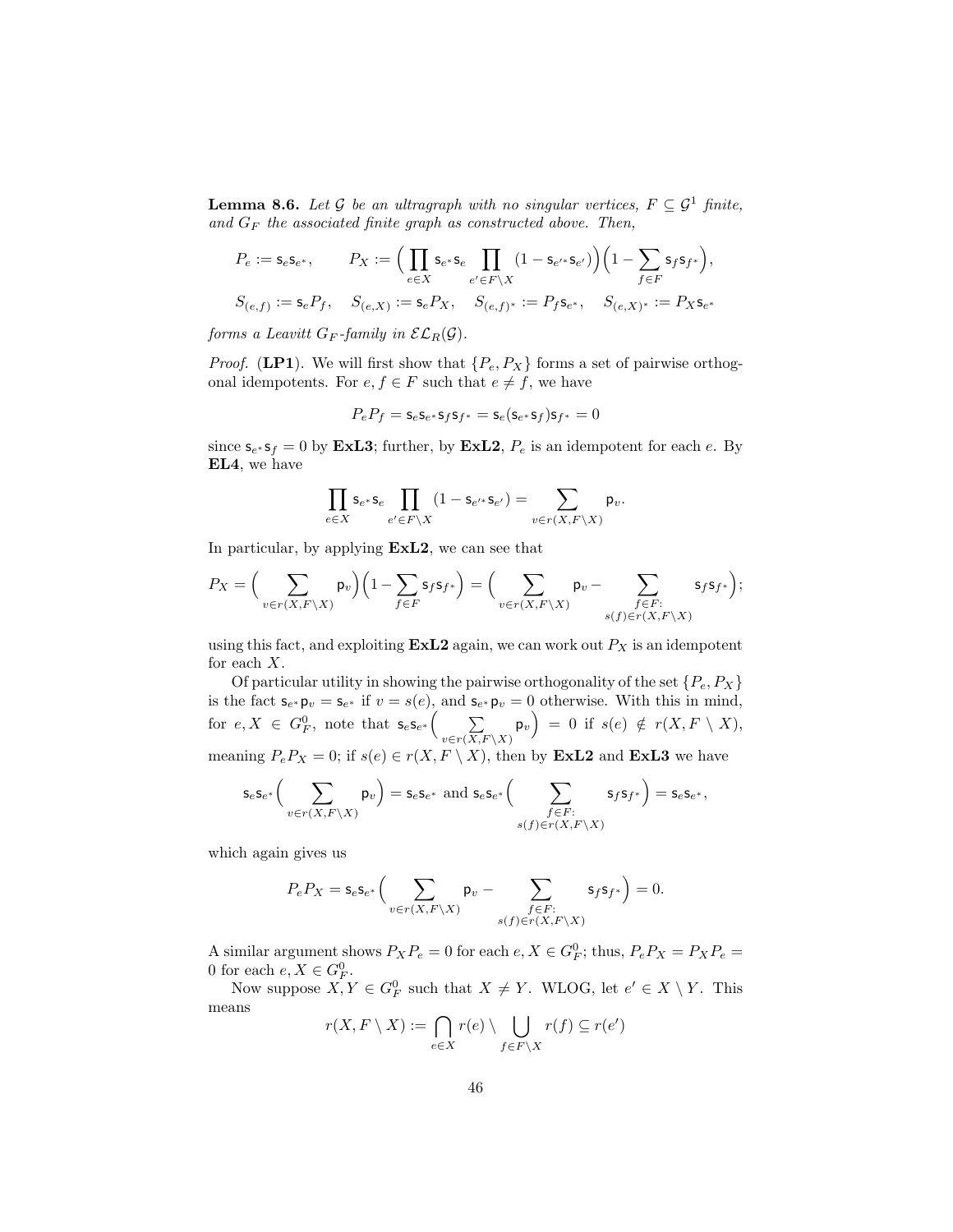since  $e' \in X$ ; and  $r(Y, F \setminus Y) \cap r(e') = \emptyset$  since  $e' \in F \setminus Y$ . And so we can conclude

$$
r(X, F \setminus X) \cap r(Y, F \setminus Y) = \emptyset.
$$

As a result, for

$$
P_X = \Big(\sum_{v \in r(X, F \setminus X)} \mathsf{p}_v - \sum_{\substack{f \in F: \\ s(f) \in r(X, F \setminus X)}} \mathsf{s}_f \mathsf{s}_{f^*}\Big) \text{ and } P_Y = \Big(\sum_{v \in r(Y, F \setminus Y)} \mathsf{p}_v - \sum_{\substack{f \in F: \\ s(f) \in r(Y, F \setminus Y)}} \mathsf{s}_f \mathsf{s}_{f^*}\Big),
$$

we have  $P_X P_Y = P_Y P_X = 0$ . Thus,  $\{P_e, P_X\}$  forms a set of pairwise orthogonal idempotents in  $\mathcal{EL}_R(\mathcal{G})$ .

(**LP2**). Recall  $G_F^1 := \{(e, f) \in F \times F \ s(f) \in r(e)\} \cup \{(e, X) : e \in X\}$ . With a straight forward application of ExL2, we can deduce

$$
\begin{aligned} &P_{s_F((e,f))}S_{(e,f)}=S_{(e,f)}P_{r_F((e,f))}=S_{(e,f)}, \quad P_{s_F((e,X))}S_{(e,X)}=S_{(e,X)}P_{r_F((e,X))}=S_{(e,X)}\\ &P_{r_F((e,f))}S_{(e,f)^*}=S_{(e,f)^*}P_{s_F((e,f))}=S_{(e,f)^*}, \text{ and } P_{r_F((e,X))}S_{(e,X)^*}=S_{(e,X)^*}P_{s_F((e,X))}=S_{(e,X)^*} \end{aligned}
$$

(LP3). By definition,  $S_{(e,f)^*}S_{(e',f')} = P_f s_{e^*} s_{e'} P_{f'}$ . If  $e \neq e'$ , then  $s_{e^*} s_{e'} = 0$ by **ExL2**, which in turn means  $S_{(e,f)} * S_{(e',f')} = 0$ . If  $e = e'$ , then  $P_f s_{e^*} s_{e'} P_{f'} =$  $P_f P_{f'}$  by **ExL2** and **EL3**. Moreover, by LP1,  $P_f P_{f'} = 0$  if  $f \neq f'$ . All in all, this means  $S_{(e,f)^*}S_{(e',f')}=0$  if  $(e,f) \neq (e'f')$ , and  $S_{(e,f)^*}S_{(e',f')}=P_f=$  $P_{r_F((e,f))}$  if  $(e,f) = (e',f')$ . Similarly,  $S_{(e,X)^*}S_{(e',X')} = P_X s_{e'} s_{e'} P_{X'}$ . As before, if  $e \neq e'$ , then  $S_{(e,X)^*}S_{(e',X')}=0$ . If  $e=e'$ , then for  $e \in X'$ , **EL2** implies

$$
\mathsf{s}_{e^*}\mathsf{s}_e\Big(\prod_{g\in X'}\mathsf{s}_{g^*}\mathsf{s}_g\Big)=\prod_{g\in X'}\mathsf{s}_{g^*}\mathsf{s}_g.
$$

And so

$$
\mathsf s_{e^*} \mathsf s_e P_{X'} = \mathsf s_{e^*} \mathsf s_e \Big(\prod_{g \in X'} \mathsf s_{g^*} \mathsf s_g \prod_{g' \in F \backslash X'} (1-\mathsf s_{g'^*} \mathsf s_{g'}) \Big) \Big(1-\sum_{f \in F} \mathsf s_f \mathsf s_f*\Big) = P_{X'}.
$$

Therefore, for  $e = e'$ , we have  $S_{(e,X)^*}S_{(e',X')} = P_X P_{X'}$ . Exploiting LP1 again, we have  $S_{(e,X)^*}S_{(e',X')}=0$  if  $(e,X) \neq (e'X')$ , and  $S_{(e,X)^*}S_{(e',X')}=P_X=$  $P_{r_F((e,X))}$  if  $(e, X) = (e', X')$ . Finally, for  $(e, f), (e', X') \in G_F^1$ , we can deduce  $S_{(e,f)^*}S_{(e',X')}=S_{(e',X')^*}S_{(e,f)}=0$  due to the fact  $P_fP_{X'}=P_{X'}P_f=0$ .

**(LP4).** Since  $X \in G_F^0$  is a sink, we only need to consider  $e \in F$ . To that end, suppose  $X \subseteq F$  such that  $X \notin G_F^0$ ; which is to say  $X \subseteq F$  for which

$$
\{e \in \mathcal{G}^1 : s(e) \in r(X, F \setminus X)\} \subseteq F.
$$

Then, by ExL4, we have

$$
\Big(\prod_{e \in X} \mathsf{s}_{e^*} \mathsf{s}_{e} \prod_{e' \in F \backslash X} (1 - \mathsf{s}_{e'^*} \mathsf{s}_{e'})\Big) \Big(1 - \sum_{f \in F} \mathsf{s}_f \mathsf{s}_f*\Big) = \Big(\sum_{v \in r(X, F \backslash X)} \mathsf{p}_v - \sum_{\{f \in F : s(f) \in r(X, F \backslash X)\}} \mathsf{s}_f \mathsf{s}_f*\Big) = \sum_{v \in r(X, F \backslash X)} \Big(\mathsf{p}_v - \sum_{\{f \in F : s(f) = v\}} \mathsf{s}_f \mathsf{s}_f*\Big) = 0.
$$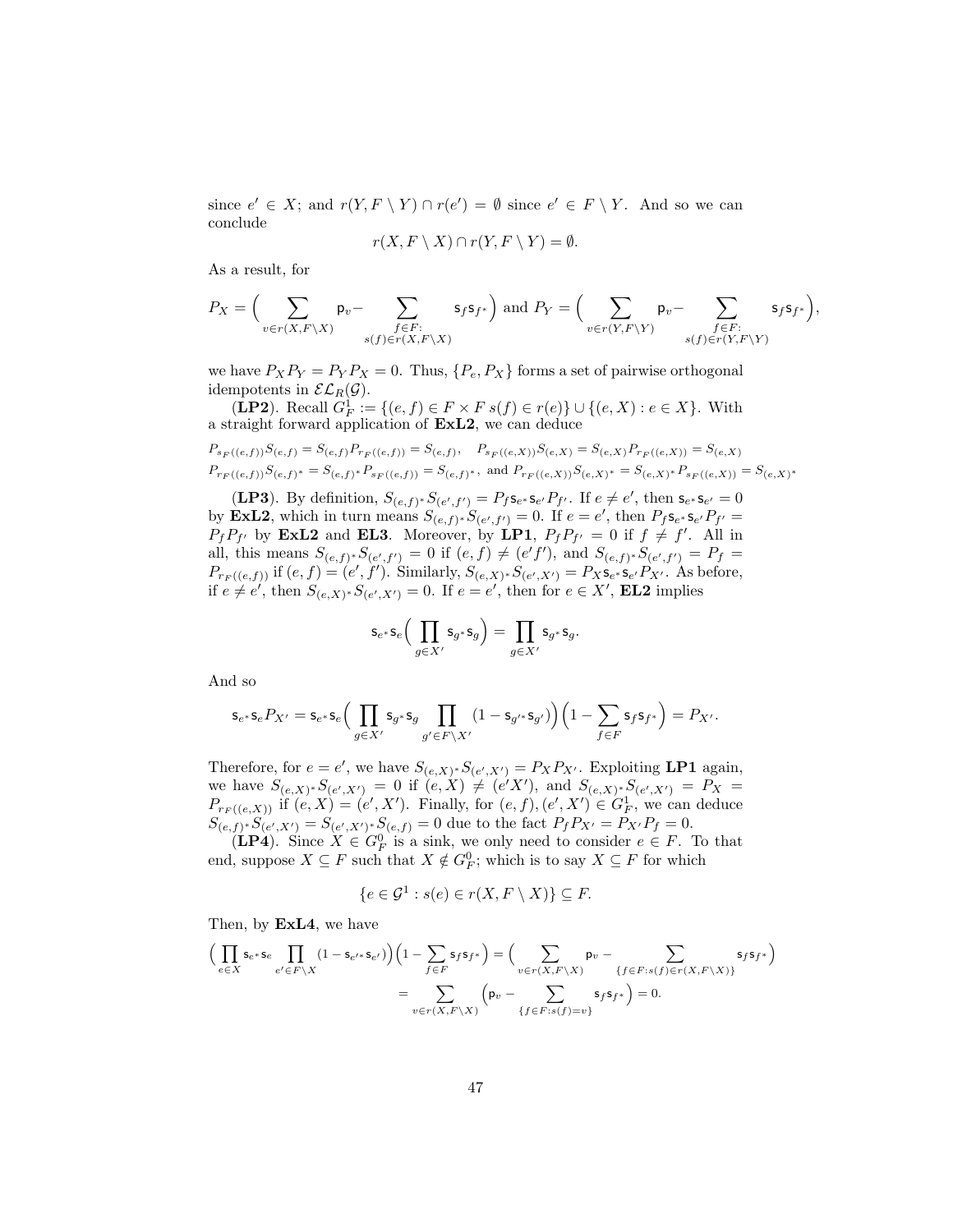On the other hand, for a fixed  $e \in F,$  and  $X \subseteq F$  such that  $e \notin X$  (and so  $e \in F \setminus X$ , **EL2** implies

$$
\begin{aligned} &\mathsf{s}_{e^*}\mathsf{s}_e\Big(\prod_{g\in X}\mathsf{s}_{g^*}\mathsf{s}_g\prod_{g'\in F\backslash X}(1-\mathsf{s}_{g'^*\mathsf{s}_{g'}})\Big)\Big(1-\sum_{f\in F}\mathsf{s}_f\mathsf{s}_f*\Big)\\ &=\mathsf{s}_{e^*}\mathsf{s}_e\big(1-\mathsf{s}_{e^*}\mathsf{s}_e\big)\Big(\prod_{g\in X}\mathsf{s}_{g^*\mathsf{s}_{g}}\prod_{g'\in F\backslash X,\ g'\neq e}\big(1-\mathsf{s}_{g'^*\mathsf{s}_{g'}}\big)\Big)\Big(1-\sum_{f\in F}\mathsf{s}_f\mathsf{s}_f*\Big)\\ &=0. \end{aligned}
$$

Combining the previous two calculations, we can deduce

$$
\mathsf{s}_{e^*}\mathsf{s}_e\Big(\sum_{X\in G_F^0:}\n P_X\Big) = \mathsf{s}_{e^*}\mathsf{s}_e\Bigg(\Big(\sum_{\emptyset\neq X\subseteq F}\Big(\prod_{g\in X}\mathsf{s}_{g^*}\mathsf{s}_g\prod_{g'\in F\setminus X}(1-\mathsf{s}_{g'^*}\mathsf{s}_{g'})\Big)\Big)\Big(1-\sum_{f\in F}\mathsf{s}_f\mathsf{s}_f*\Big)\Bigg),
$$
\nwhich by Lemma 8.5,  
\n
$$
= \mathsf{s}_{e^*}\mathsf{s}_e\Bigg(\Big(1-\prod_{g'\in F}(1-\mathsf{s}_{g'^*}\mathsf{s}_{g'})\Big)\Big(1-\sum_{f\in F}\mathsf{s}_f\mathsf{s}_f*\Big)\Bigg)
$$
\n
$$
= \Big(\mathsf{s}_{e^*}\mathsf{s}_e - \mathsf{s}_{e^*}\mathsf{s}_e(1-\mathsf{s}_{e^*}\mathsf{s}_e)\prod_{g'\in F,g'\neq e}(1-\mathsf{s}_{g'^*}\mathsf{s}_{g'})\Big)\Big(1-\sum_{f\in F}\mathsf{s}_f\mathsf{s}_f*\Big)
$$
\n
$$
= \mathsf{s}_{e^*}\mathsf{s}_e\Big(1-\sum_{f\in F}\mathsf{s}_f\mathsf{s}_f*\Big),
$$
\nand since  $\mathsf{s}_{e^*}\mathsf{s}_e\mathsf{s}_f\mathsf{s}_f\mathsf{s}_f=0$  if  $s(f)\notin r(e),$   
\n
$$
= \mathsf{s}_{e^*}\mathsf{s}_e\Big(1-\sum_{\{f:s(f)\in r(e)\}}\mathsf{s}_f\mathsf{s}_f*\Big) = \mathsf{s}_{e^*}\mathsf{s}_e\Big(1-\sum_{\{f:s(f)\in r(e)\}}P_f\Big).
$$

Note that, by ExL2,

$$
s_e\left(\sum_{\{X:e\in X\}} P_X\right) = s_e\left(s_{e^*} s_e\left(\sum_{\{X:e\in X\}} P_X\right)\right)
$$
  
= 
$$
s_e\left(s_{e^*} s_e\left(1-\sum_{\{f:s(f)\in r(e)\}} P_f\right)\right) = s_e\left(1-\sum_{\{f:s(f)\in r(e)\}} P_f\right)
$$

Thus,

$$
\sum_{\{f:s(f)\in r(e)\}} S_{(e,f)}S_{(e,f)} + \sum_{\{X:e\in X\}} S_{(e,X)}S_{(e,X)^*} = \sum_{\{f:s(f)\in r(e)\}} S_{(e,f)}S_{(e,f)^*} + \sum_{\{X:e\in X\}} S_{(e,X)}S_{(e,X)^*}
$$
\n
$$
= s_e \Big(\sum_{\{f:s(f)\in r(e)\}} P_f\Big)s_e + s_e \Big(\sum_{\{X:e\in X\}} P_X\Big)s_e*
$$
\n
$$
= s_e \Big(\sum_{\{f:s(f)\in r(e)\}} P_f\Big)s_e + s_e \Big(1 - \sum_{\{f:s(f)\in r(e)\}} P_f\Big)s_e*
$$
\n
$$
= s_e s_e + P_e.
$$

 $\Box$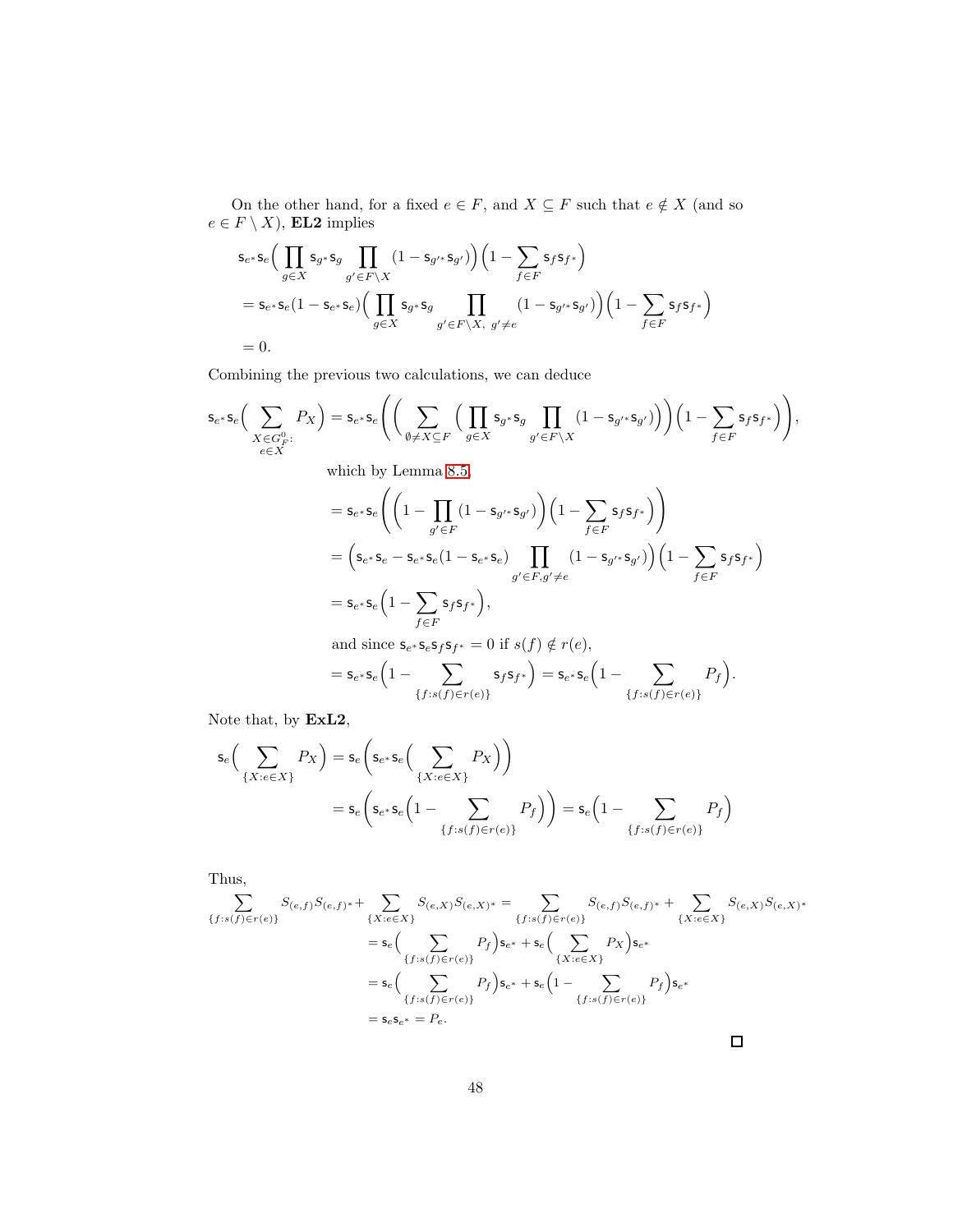<span id="page-48-0"></span>**Lemma 8.7.** Let G be an ultragraph with no singular vertices,  $F \subseteq \mathcal{G}^1$  finite, and  $G_F$  the associated finite graph. Then, there exists a  $\mathbb{Z}$ -graded injective Ralgebra homomorphism

$$
\pi_F: L_R(G_F) \to \mathcal{EL}_R(\mathcal{G})
$$

such that  $\pi_F(p_e) = P_e$ ,  $\pi_F(p_X) = P_X$ ,  $\pi_F(s_{(e,f)}) = S_{(e,f)}$ , and,  $\pi_F(s_{(e,X)}) =$  $S_{(e,X)}$ .

Proof. By [\[31](#page-91-1), Proposition 3.4], we have

$$
L_R(G_F) := L_R(s,p) = \mathrm{span}_R\{s_\alpha s_{\beta^*} : r(\alpha) = r(\beta)\};
$$

and is a Z-graded ring. Specifically,  $L_R(G_F) = \bigoplus_{i \in \mathbb{Z}} L_R(G_F)_i$ , where

$$
L_R(G_F)_i = \mathrm{span}_R\{s_\alpha s_{\beta^*} : r(\alpha) = r(\beta) \text{ and } |\alpha| - |\beta| = i\}.
$$

By Lemma [8.6,](#page-45-0) we have a Leavitt  $G_F$ -family  $\{P, S\} \subseteq \mathcal{EL}_R(\mathcal{G})$ ; and so by the universal mapping property of  $L_R(G_F)$ , we have an R-algebra homomorphism

$$
\pi_F: L_R(G_F) \to \mathcal{EL}_R(\mathcal{G})
$$

such that  $\pi_F(p_e) = P_e$ ,  $\pi_F(p_X) = P_X$ ,  $\pi_F(s_{(e,f)}) = S_{(e,f)}$ , and,  $\pi_F(s_{(e,X)}) =$  $S_{(e,X)}$ . Further, using Lemma [8.3](#page-42-0) and Tomforde's aforementioned result on the  $\mathbb{Z}\text{-}\mathrm{grading}$  of  $L_R(G_F)$ , we can deduce

$$
\pi_F(L_R(G_F)_i) \subseteq \mathcal{EL}_R(\mathcal{G})_i;
$$

thus,  $\pi_F$  is a graded homomorphism. Finally, Lemma [8.1](#page-40-0) and [\[16,](#page-90-2) Theorem 2.6] imply that, for  $r \neq 0$ :  $r\mathsf{p}_v \neq 0$ ,  $r\mathsf{s}_e \neq 0$ , and  $r\mathsf{s}_{e^*} \neq 0$ . This in turn implies that, for  $r \neq 0$ ,

$$
rP_e \neq 0
$$
,  $rP_X \neq 0$ ,  $rS_{(e,f)} \neq 0$ , and  $rS_{(e,X)} \neq 0$ .

And so, by Theorem [3.15,](#page-16-1)  $\pi_F$  is injective.

We are now ready to prove Theorem [8.4.](#page-44-0)

*Proof of Theorem [8.4.](#page-44-0)* Let  $F_1 \subseteq F_2 \subseteq \cdots \subseteq F_n \cdots$  be an increasing sequence of finite subsets of  $\mathcal{G}^1$  such that  $\bigcup$  $\bigcup_{n\in\mathbb{N}} F_n = \mathcal{G}^1$ . For each  $F_n$ , let  $G_{F_n}$  be the associated finite graph. By Lemma [8.7,](#page-48-0) for each  $n$ , there exists an injective R-algebra homomorphism

$$
\pi_{F_n}: L_R(G_{F_n}) \to \mathcal{EL}_R(\mathcal{G}).
$$

This in turn gives us a Z-graded ring homomorphism

$$
\pi \circ \pi_{F_n}: L_R(G_{F_n}) \to S
$$

for each *n*. By our assumption on  $\pi$ , Theorem [3.15,](#page-16-1) and Lemma [8.7,](#page-48-0)  $\pi \circ \pi_{F_n}$  is injective for each n.

 $\Box$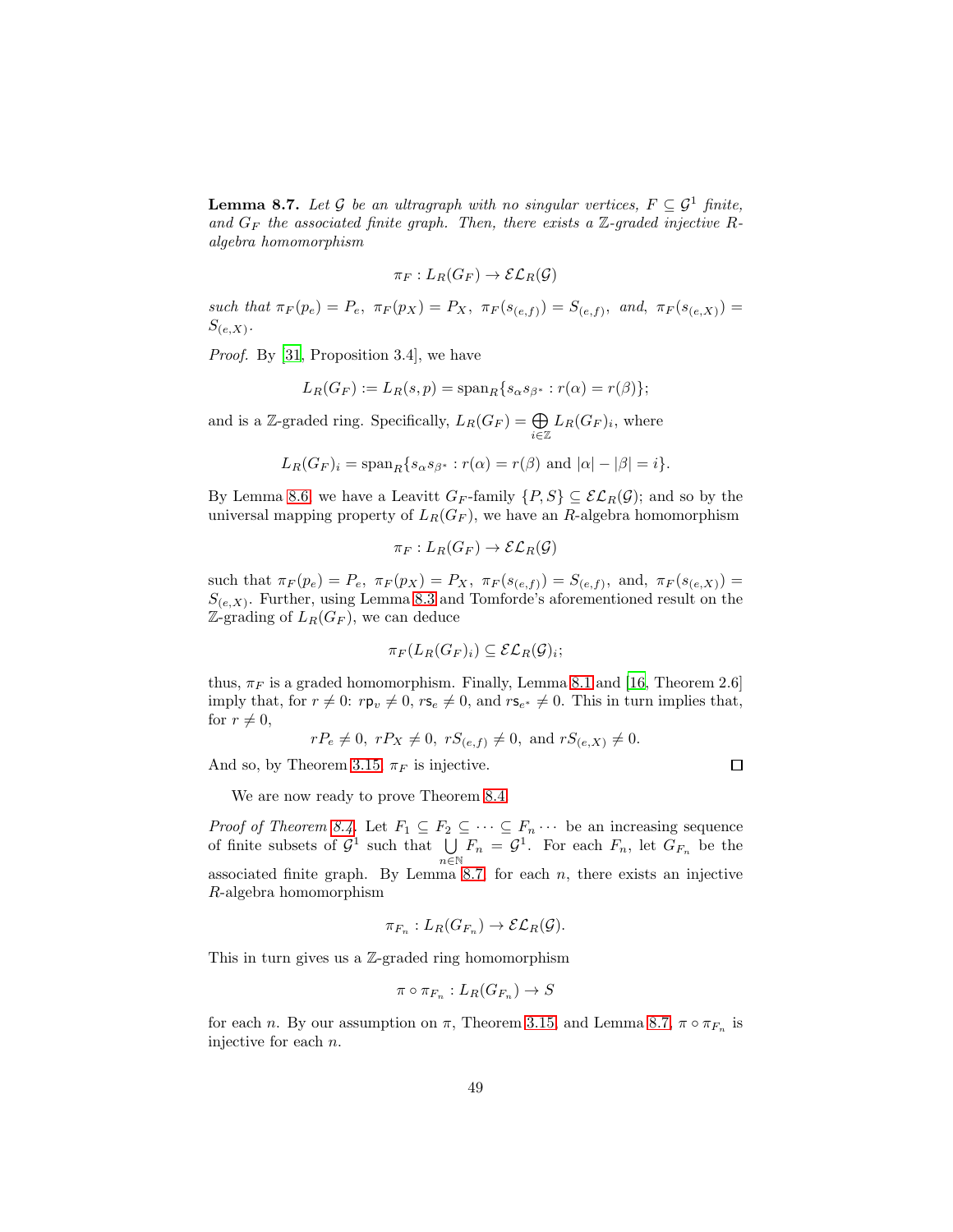Finally, let  $V \subseteq G^0$  and  $F \subseteq \mathcal{G}^1$  be finite, and  $s^{-1}(v) \subseteq F$  for each  $v \in V$ . Fix n large enough such that  $F \subseteq F_n$ . Since we are assuming G doesn't have any singular vertices, we have

$$
\mathsf{p}_v = \sum_{\{e: s(e) = v\}} \mathsf{s}_e \mathsf{s}_{e^*} = \sum_{\{e: s(e) = v\}} \pi_{F_n}(p_e)
$$

for each  $v \in V$ ; and so, for each  $v \in V$ ,  $\mathsf{p}_v \in \text{im}\pi_{F_n}$ . For  $e \in F \subseteq F_n$ , we have

$$
\sum_{\{f:s(f)\in r(e)\}} \pi_{F_n}(s_{(e,f)}) + \sum_{\{X:e\in X\}} \pi_{F_n}(s_{(e,X)}) =
$$

$$
\mathsf{s}_e\Big(\sum_{\{f:s(f)\in r(e)\}} P_f + (1 - \sum_{\{f:s(f)\in r(e)\}} P_f)\Big) = \mathsf{s}_e;
$$

we can similarly show

$$
\sum_{\{f: s(f) \in r(e)\}} \pi_{F_n}(s_{(e,f)^*}) + \sum_{\{X: e \in X\}} \pi_{F_n}(s_{(e,X)^*}) = \mathsf{s}_{e^*}.
$$

Thus, for each  $v \in V$  and  $e \in F$ , we have that  $p_v, s_e, s_{e^*} \in \text{im} \pi_{F_n}$ . That is, the R-algebra generated by  $\{p_v, s_e, s_{e^*}\}\$ is a subset of im $\pi_{F_n}$ . In turn, this implies

$$
\mathcal{EL}_R(\mathcal{G}) = \bigcup_{n \in \mathbb{N}} \operatorname{im} \pi_{F_n}.
$$

Combining this with the fact  $\pi \circ \pi_{F_n}$  is injective for each n, we can conclude  $\pi$ is injective as well.  $\Box$ 

<span id="page-49-0"></span>**Theorem 8.8.** If  $G$  is an ultragraph with no singular vertices, then

$$
\mathcal{EL}_R(\mathcal{G}) \cong L_R(\mathcal{G}).
$$

Proof. We have, by Theorem [3.19,](#page-18-0)

$$
L_R(\mathcal{G}) = \text{span}_R \{ s_\alpha p_A s_{\beta^*} : r(\alpha) \cap A \cap r(\beta) \neq \emptyset \}
$$

and is a Z-graded ring. Particularly,  $L_R(G) = \bigoplus_{i \in \mathbb{Z}} L_R(G)_i$  where

$$
L_R(\mathcal{G})_i = \operatorname{span}_R \{ s_\alpha p_A s_{\beta^*} : r(\alpha) \cap A \cap r(\beta) \neq \emptyset, \ |\alpha| - |\beta| = i \}.
$$

By Lemma [8.1,](#page-40-0) there exists a surjective map  $\varphi : \mathcal{EL}_R(\mathcal{G}) \to L_R(\mathcal{G})$  such that  $\varphi(\mathsf{p}_v) = p_v, \ \varphi(\mathsf{s}_e) = s_e, \ \varphi(\mathsf{s}_{e^*}) = s_{e^*}.$  It is straightforward to see  $\varphi(\mathcal{EL}_R(\mathcal{G})_i) \subseteq$  $L_R(\mathcal{G})_i$ , meaning  $\varphi$  is a Z-graded R-algebra homomorphism. By Theorem [3.19](#page-18-0) and Theorem [8.4,](#page-44-0)  $\varphi$  is also injective. Thus,  $\mathcal{EL}_R(\mathcal{G}) \cong L_R(\mathcal{G})$ .  $\Box$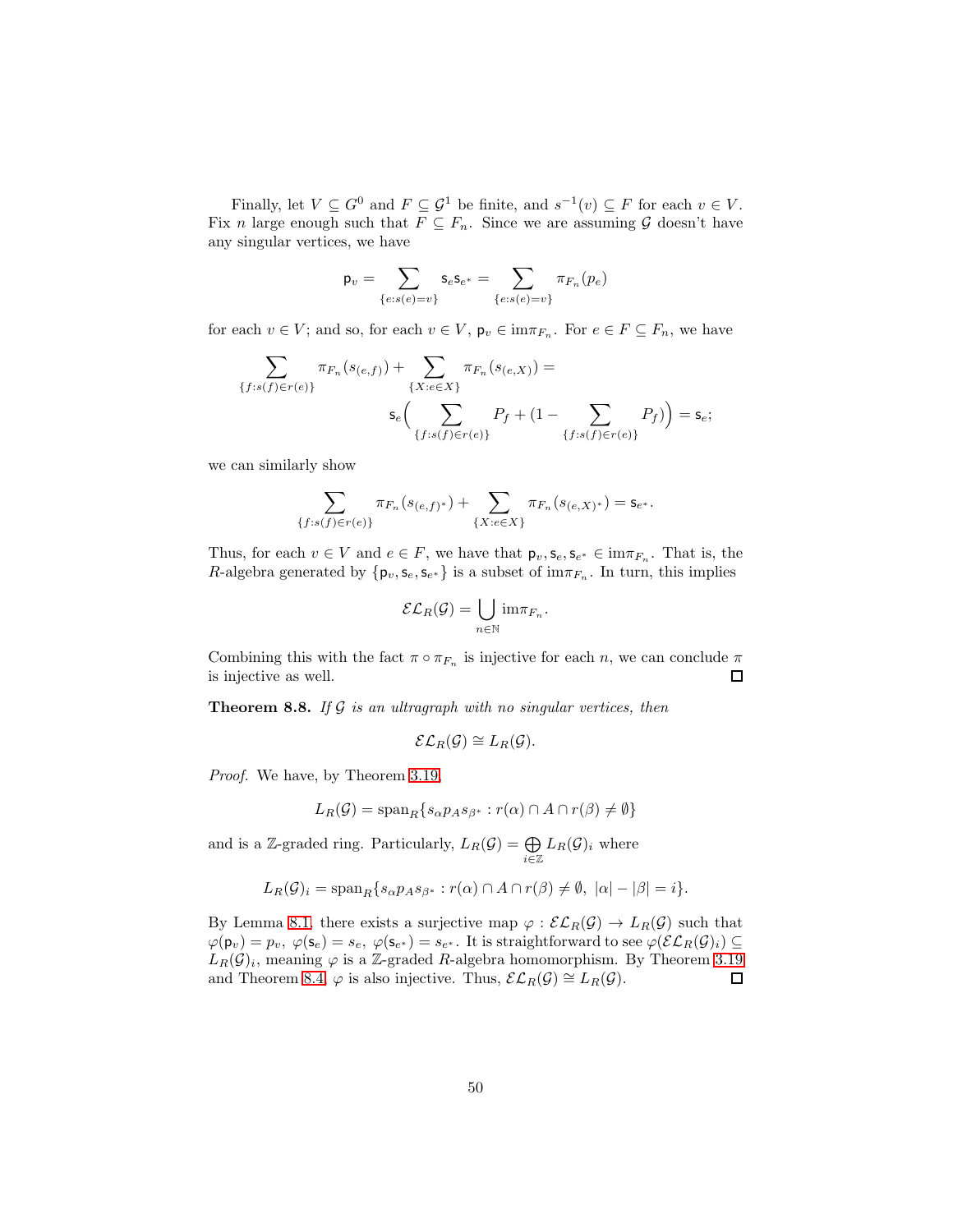# 9  $L_R(\mathcal{G}) \cong QL_R(E_{\mathcal{G}})Q$

Our next crucial step is to show  $L_R(\mathcal{G}) \cong QL_R(E_{\mathcal{G}})Q$ . But, before we do, there are some results we first need to establish analogous to [\[19](#page-90-0), Lemma 5.11, Proposition 5.15, Lemma 5.19, and Theorem 5.22]. By [\[19](#page-90-0), Lemma 4.6 and Definition 4,7, for each  $x \in E_{\mathcal{G}}^0$ , there exists a unique path  $\alpha_x$  in the subgraph F of E<sub>G</sub> such that  $r(\alpha_x) = x$  and  $s(\alpha_x) \in W_0 \sqcup \Gamma_0$  (see Remark [2.11\)](#page-6-1). Given the enumeration of  $\mathcal{G}^1$ , and identifying  $G^0$  as a subset of  $E^0_{\mathcal{G}}$ , let

$$
P_v := t_{\alpha_v} t_{\alpha_v^*} \text{ for } v \in G^0,
$$
  
\n
$$
S_{e_n} := \sum_{x \in X(e_n)} t_{\alpha_{s(e_n)}} t_{(e_n, x)} t_{\alpha_x^*}
$$
, and  
\n
$$
S_{e_n^*} := \sum_{x \in X(e_n)} t_{\alpha_x} t_{(e_n, x)^*} t_{\alpha_{s(e_n)}^*} \text{ for } e_n \in G^1
$$

.

 $\Box$ 

The following quick claim is useful:

<span id="page-50-0"></span>*Claim* 9.1. For  $e_n \in \mathcal{G}^1$ , let  $x, y \in X(e_n)$ . If  $x \neq y$ , then

$$
t_{\alpha_x^*} t_{\alpha_y} = 0.
$$

*Proof.* Note that  $t_{\alpha_x^*} t_{\alpha_y} \neq 0$  if and only if  $\alpha_x$  extends  $\alpha_y$ , or vice versa. If  $x, y \in \Delta_n$ , then [\[19,](#page-90-0) Lemma 4.6 (2)] implies  $t_{\alpha^*_x} t_{\alpha_y} = 0$ . If  $x, y \in G^0$ , then [19, Lemma 4.6 (1)] implies  $t_{\alpha_x^*} t_{\alpha_y} = 0$ .

Finally, WLOG, suppose  $x \in G^0$  and  $y \in \Delta_n$ . In this case, [\[19,](#page-90-0) Lemma 4.6] (1)] implies  $\alpha_y$  can't extend  $\alpha_x$ . And so the only option left is for  $\alpha_y$  to extend  $\alpha_x$ . But, for

$$
r'(y) := \{v \in G^0 : |\sigma(v)| \ge n, \ \sigma(v)|_n = y\}
$$
 and  $x \in G^0 \cap X(e_n)$ ,

[\[19,](#page-90-0) Lemma 4.6 (3)] implies  $t_{\alpha^*_x} t_{\alpha_y} = 0$ .

<span id="page-50-1"></span>**Lemma 9.2.** The set  $\{P_v, S_{e_n}, S_{e_n^*}\}$  forms an Exel-Laca  $\mathcal{G}$ -family in  $L_R(E_{\mathcal{G}})$  =  $L_R({t, q})$ .

*Proof.* (**ExL2**). Using the fact  $t_{\alpha_v} = t_{\alpha_v} t_{\alpha_v^*} t_{\alpha_v}$  (similarly,  $t_{\alpha_v^*} = t_{\alpha_v^*} t_{\alpha_v} t_{\alpha_v^*}$ ), a direct calculation shows

$$
P_{s(e_n)}S_{e_n} = S_{e_n}
$$
 and  $S_{e_n^*} = S_{e_n^*}P_{s(e_n)}$ .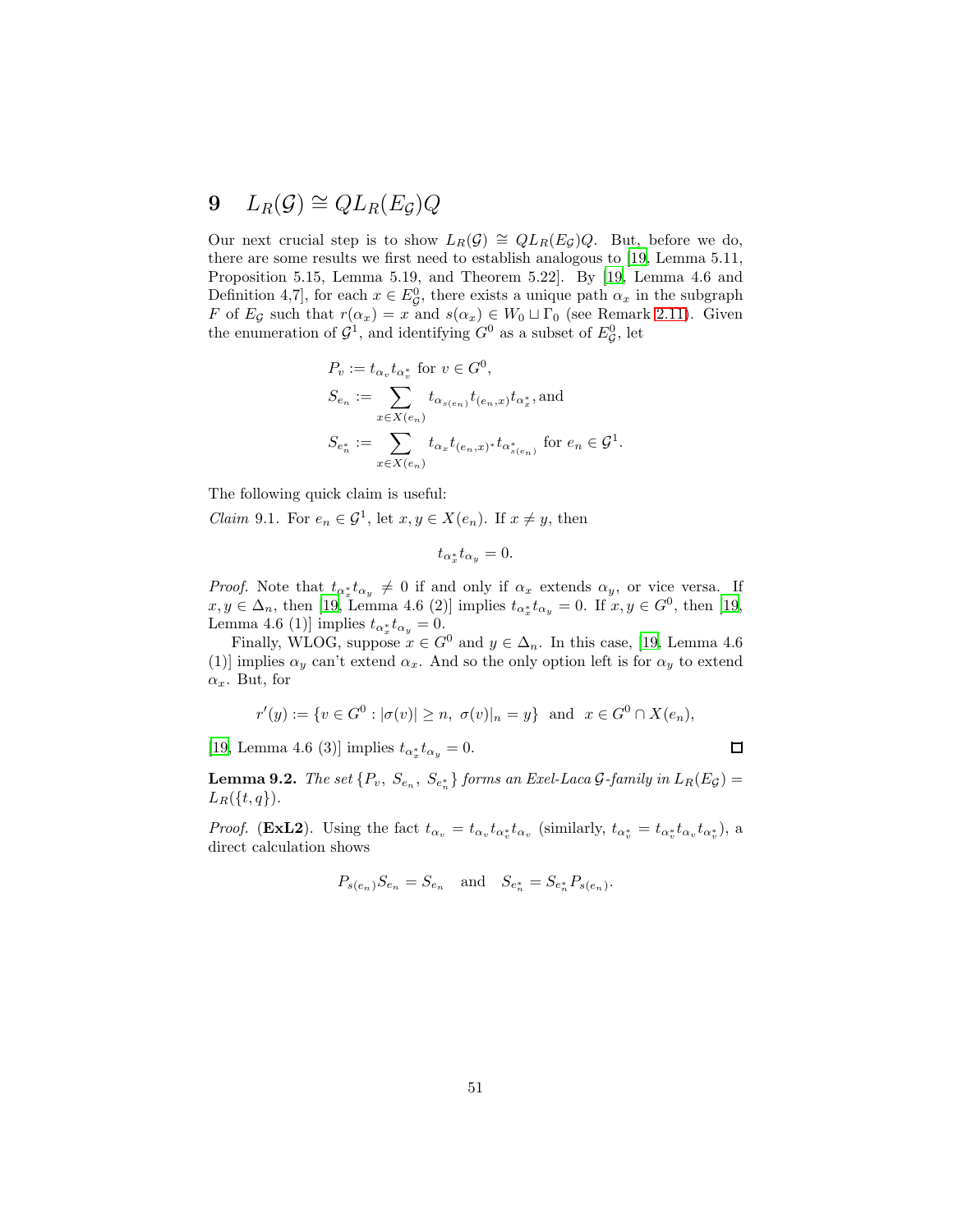Further, using the properties of a Leavitt  $E_{\mathcal{G}}$ -family, we can show

$$
S_{e_n} S_{e_n} S_{e_n} = \left(\sum_{x \in X(e_n)} t_{\alpha_{s(e_n)}} t_{(e_n, x)} t_{\alpha_x^*}\right) \left(\sum_{y \in X(e_n)} t_{\alpha_y} t_{(e_n, y)^*} t_{\alpha_{s(e_n)}^*}\right) \left(\sum_{z \in X(e_n)} t_{\alpha_{s(e_n)}} t_{(e_n, z)} t_{\alpha_x^*}\right)
$$
  
\n
$$
= \left(\sum_{x \in X(e_n)} t_{\alpha_{s(e_n)}} t_{(e_n, x)} t_{\alpha_x^*}\right) \left(\sum_{y \in X(e_n)} \sum_{z \in X(e_n)} t_{\alpha_y} t_{(e_n, y)^*} t_{\alpha_{s(e_n)}} t_{\alpha_{s(e_n)}} t_{(e_n, z)} t_{\alpha_x^*}\right)
$$
  
\n
$$
= \left(\sum_{x \in X(e_n)} t_{\alpha_{s(e_n)}} t_{(e_n, x)} t_{\alpha_x^*}\right) \left(\sum_{y \in X(e_n)} t_{\alpha_y} t_{\alpha_y^*}\right)
$$
  
\n
$$
= \sum_{x \in X(e_n)} \sum_{y \in X(e_n)} t_{\alpha_{s(e_n)}} t_{(e_n, x)} t_{\alpha_x^*} t_{\alpha_y} t_{\alpha_y^*}
$$
  
\n
$$
= \sum_{x \in X(e_n)} t_{\alpha_{s(e_n)}} t_{(e_n, x)} t_{\alpha_x^*} t_{\alpha_x} t_{\alpha_x^*} = \sum_{x \in X(e_n)} t_{\alpha_{s(e_n)}} t_{(e_n, x)} t_{\alpha_x^*} = S_{e_n};
$$

a similar argument shows  $S_{e_n^*} S_{e_n} S_{e_n^*} = S_{e_n^*}$ .

(ExL3). First, suppose  $n \neq m$ . We have,

$$
t_{\alpha_{s(e_n)}^*}t_{\alpha_{s(e_m)}} = \begin{cases} t_{\alpha} & \text{if } \alpha_{s(e_m)} = \alpha_{s(e_n)}\alpha\\ t_{\alpha'^*} & \text{if } \alpha_{s(e_n)} = \alpha_{s(e_m)}\alpha'\\ 0 & \text{otherwise.} \end{cases}
$$

If  $t_{\alpha_{s(e_n)}^*}t_{\alpha_{s(e_m)}}=0$ , we are done. Otherwise, suppose  $t_{\alpha_{s(e_n)}^*}t_{\alpha_{s(e_m)}}=t_\alpha$ . Then,

$$
S_{e_n^*} S_{e_m} = \sum_{x \in X(e_n)} \sum_{y \in X(e_m)} t_{\alpha_x} t_{(e_n, x)^*} t_{\alpha_{s(e_n)}^*} t_{\alpha_{s(e_m)}} t_{(e_m, y)} t_{\alpha_y^*}
$$
  
= 
$$
\sum_{x \in X(e_n)} \sum_{y \in X(e_m)} t_{\alpha_x} t_{(e_n, x)^*} t_{\alpha} t_{(e_m, y)} t_{\alpha_y^*}
$$
  
= 
$$
\sum_{x \in X(e_n)} \sum_{y \in X(e_m)} t_{\alpha_x} t_{(e_n, x)^*} q_{s(e_n)} t_{\alpha} t_{(e_m, y)} t_{\alpha_y^*}.
$$

Since  $s(e_n) \in G^0$ , [\[19,](#page-90-0) Lemma 4.6 (1)] implies  $|\alpha| = 0$  (i.e.,  $t_{\alpha} = q_{s(e_n)}$ ). Thus,

$$
S_{e_n^*} S_{e_m} = \sum_{x \in X(e_n)} \sum_{y \in X(e_m)} t_{\alpha_x} t_{(e_n, x)^*} q_{s(e_n)} t_{(e_m, y)} t_{\alpha_y^*}.
$$

If  $s(e_n) \neq s(e_m)$ , then  $q_{s(e_n)}q_{s(e_m)} = 0 \implies S_{e_n^*}S_{e_m} = 0$ . If  $s(e_n) = s(e_m)$ , then

$$
S_{e_n^*} S_{e_m} = \sum_{x \in X(e_n)} \sum_{y \in X(e_m)} t_{\alpha_x} t_{(e_n, x)^*} t_{(e_m, y)} t_{\alpha_y^*};
$$

by LP3, we have  $t_{(e_n,x)} * t_{(e_m,y)} = 0$  and so  $S_{e_n^*} S_{e_m} = 0$ . We can use a similar argument to show this conclusion still holds for the choice  $t_{\alpha_{s(e_n)}^*}t_{\alpha_{s(e_m)}}=t_{\alpha'^*}.$ 

(ExL4). For  $E_{\mathcal{G}} = (E^0, E^1, s_E, r_E)$ , note that, for each n,

$$
s_E^{-1}(s(e_n)) = \{(e_n, x) : x \in X(e_n)\}.
$$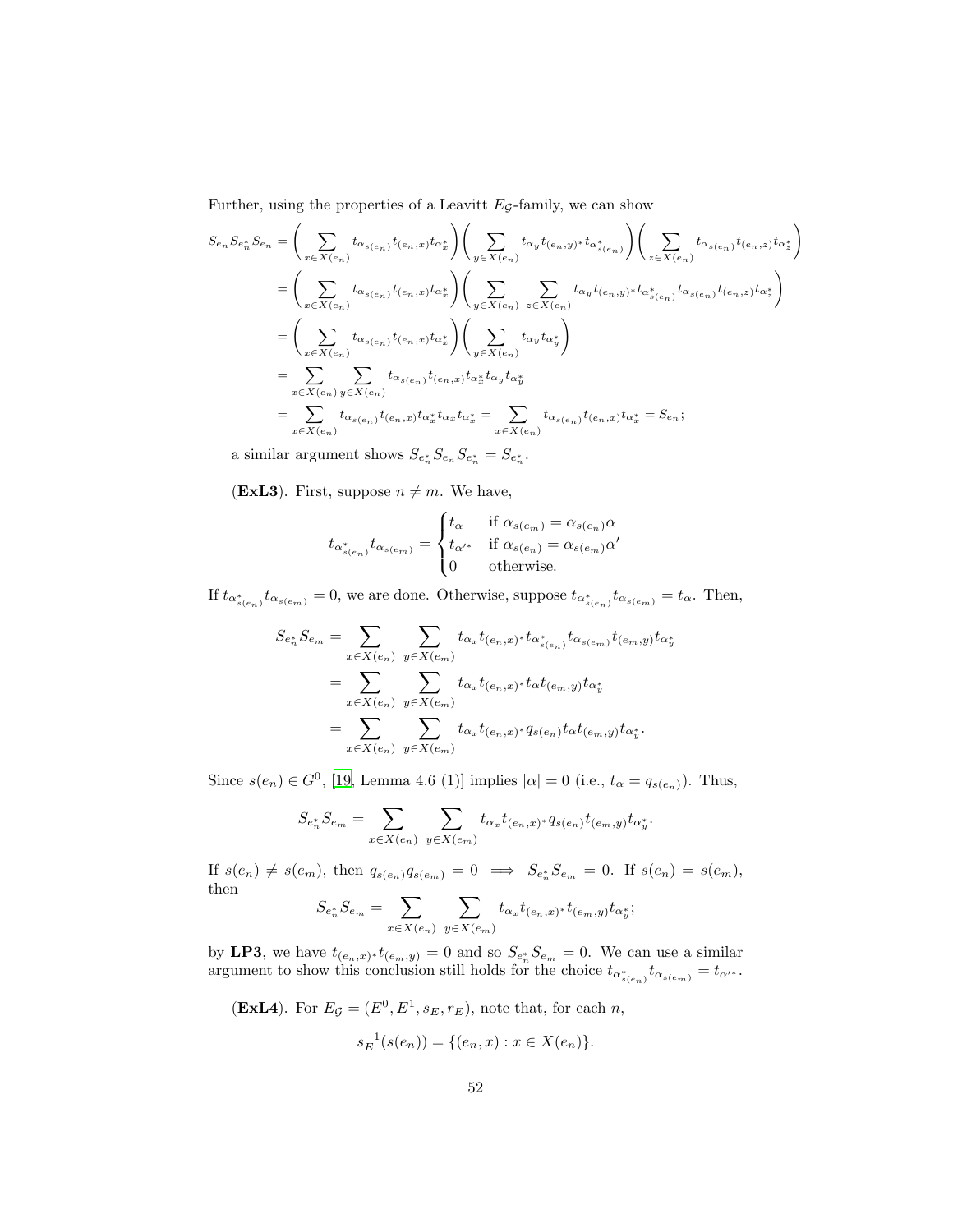And so,

$$
\sum_{v=s(e_n)} S_{e_n} S_{e_n^*} = \sum_{v=s(e_n)} \left( \sum_{x \in X(e_n)} \sum_{y \in X(e_n)} t_{\alpha_{s(e_n)}} t_{(e_n,x)} t_{\alpha_x^*} t_{\alpha_y} t_{(e_n,y)^*} t_{\alpha_{s(e_n)}} \right),
$$
  
by Claim 9.1,  $x \neq y \implies \alpha_x^* \alpha_y = 0$ , and so  

$$
= \sum_{v=s(e_n)} \sum_{x \in X(e_n)} t_{\alpha_{s(e_n)}} t_{(e_n,x)} t_{(e_n,x)^*} t_{\alpha_{s(e_n)}^*}
$$

$$
= t_{\alpha_{s(e_n)}} \left( \sum_{v=s(e_n)} \sum_{x \in X(e_n)} t_{(e_n,x)} t_{(e_n,x)^*} \right) t_{\alpha_{s(e_n)}^*},
$$
by **LP2**, for  $v = s(e_n)$ ,  

$$
= t_{\alpha_v}(q_v) t_{\alpha_v^*} = t_{\alpha_v} t_{\alpha_v^*} = P_v.
$$

(EL1 & EL2). For  $v, w \in G^0$ , utilizing [\[19](#page-90-0), Lemma 4.6 (1)], we have

$$
t_{\alpha_v^*} t_{\alpha_w} = \begin{cases} q_v & \text{if } v = w \\ 0 & \text{if } v \neq w. \end{cases}
$$

So, for  $P_v := t_{\alpha_v} t_{\alpha_v^*}$  and  $P_w := t_{\alpha_w} t_{\alpha_w^*}$ ,

$$
P_v P_w = \begin{cases} P_v & \text{if } v = w \\ 0 & \text{if } v \neq w; \end{cases}
$$

meaning, the set  $\{P_v\}_{v\in G^0}$  consists of pairwise orthogonal idempotent elements. In fact, elements of the form  $t_{\alpha_x} t_{\alpha_x^*}$  are idempotents which pairwise commute (see [\[31](#page-91-1), Equation 2.1]); since a calculation we've previously done (see the proof of ExL2) shows

$$
S_{e_n^*} S_{e_n} = \sum_{x \in X(e_n)} t_{\alpha_x} t_{\alpha_x^*},
$$

we can conclude  $\{S_{e_n^*}S_{e_n}\}_{e_n\in\mathcal{G}^1}$  is a set of pairwise commuting idempotents. (EL3). For  $n \in \mathbb{N}$  and  $\omega \in \{0,1\}^n \setminus \{0^n\}$ , set

$$
r'(\omega) := \{ v \in G^0 : |\sigma(v)| \ge n, \ \sigma(v)|_n = \omega \}.
$$

Further, let  $G_n^0$  denote  $X(e_n) \cap G^0$ . Note that for each  $\omega \in \{0,1\}^n \setminus \{0^n\}$ , we have

$$
r'(\omega) \cap G_n^0 = \emptyset
$$

since  $v \in G_n^0 \implies \sigma(\omega) < n$ . Given  $\omega, \omega' \in \{0,1\}^n \setminus \{0^n\}$  such that  $\omega \neq \omega'$ , we have

$$
r'(\omega) \cap r'(\omega') = \emptyset
$$

due to the fact  $v \in r'(\omega) \implies \sigma(\omega)|_n = \omega$ . Further, [\[19](#page-90-0), Lemma 4.4] states

$$
r(e_n) = G_n^0 \cup \left( \bigcup_{\{\omega \in \{0,1\}^n : \omega_n = 1\}} r'(\omega) \right).
$$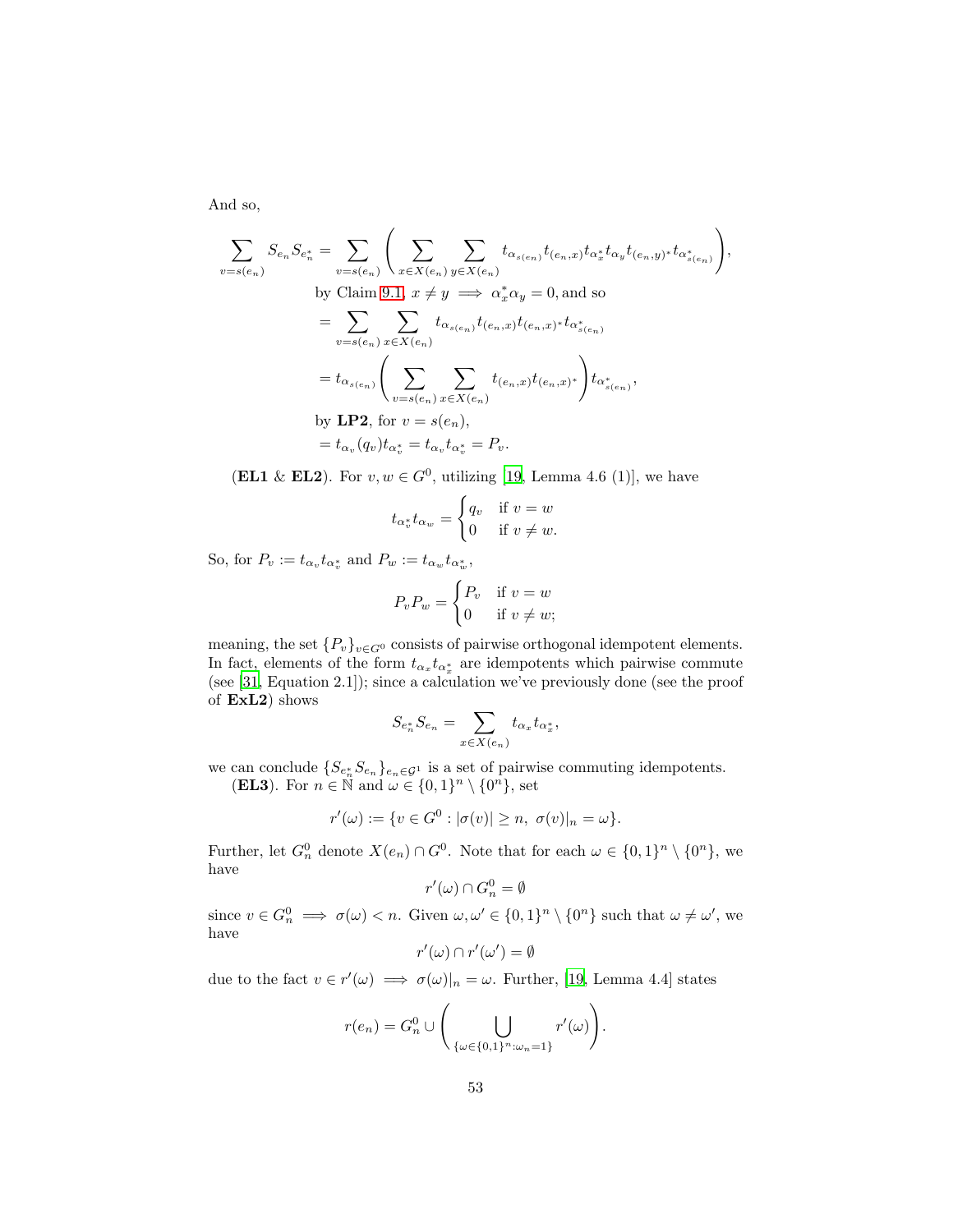This means, for each  $v \in r(e_n)$ , v belongs exclusively to  $G_n^0$ , or  $r'(\omega)$  for a unique  $\omega$ . Let  $X_{\Delta,n} := X(e_n) \cap \Delta$ . Then,

$$
S_{e_n^*}S_{e_n}P_v=\sum_{x\in X(e_n)}t_{\alpha_x}t_{\alpha_x^*}t_{\alpha_v}t_{\alpha_v^*}=\sum_{v'\in G_n^0}t_{\alpha_{v'}}t_{\alpha_{v'}^*}t_{\alpha_{v}}t_{\alpha_v^*}+\sum_{\omega\in X_{\Delta,n}}t_{\alpha_{\omega}}t_{\alpha_{\omega}^*}t_{\alpha_{v}}t_{\alpha_v^*}.
$$

Now,  $t_{\alpha^*_{\omega}}t_{\alpha_v}=0$  unless  $\alpha_v$  extends  $\alpha_{\omega}$ , or  $\alpha_{\omega}$  extends  $\alpha_v$ . However, since  $v \in G^0$ , [\[19](#page-90-0), Lemma 4.6 (1)] tells us  $\alpha_\omega$  can't extend  $\alpha_v$ . Moreover, [\[19,](#page-90-0) Lemma 4.6 (3)] tells us there exists a path in F from  $\omega \in \Delta$  to  $v \in G^0$  if and only if  $v \in r'(\omega)$ . And so if  $v \notin r(e_n)$ , then for  $\omega \in X_{\Delta,n}$ , we have  $t_{\alpha_\omega} t_{\alpha_\omega^*} t_{\alpha_v} t_{\alpha_v^*} = 0$ . By [\[19](#page-90-0), Lemma 4.6 (1)] and [\[31,](#page-91-1) Equation 2.1], for  $v \notin r(e_n)$  and  $v' \in G_n^0$ ,  $t_{\alpha_{v'}} t_{\alpha_{v'}^*} t_{\alpha_v} t_{\alpha_v^*} = 0$ . Thus,

$$
v \notin r(e_n) \implies S_{e_n^*} S_{e_n} P_v = 0.
$$

On the other hand, suppose  $v \in r(e_n)$ . If  $v \in G_n^0$ , it means  $v \notin r'(\omega)$  for any  $\omega \in X_{\Delta,n}$ . This gives us

$$
\sum_{\omega \in X_{\Delta,n}} t_{\alpha_{\omega}} t_{\alpha_{\omega}^*} t_{\alpha_v} t_{\alpha_v^*} = 0 \text{ and } \sum_{v' \in G_n^0} t_{\alpha_{v'}} t_{\alpha_{v'}} t_{\alpha_v} t_{\alpha_v^*} = t_{\alpha_v} t_{\alpha_v^*};
$$

that is,  $S_{e_n^*} S_{e_n} P_v = P_v$ . If  $v \notin G_n^0$ , then  $v \in r'(\omega')$  for a unique  $\omega' \in X_{\Delta,n}$ , which in turn means

$$
S_{e_n^*} S_{e_n} P_v = t_{\alpha_{\omega'}} t_{\alpha_{\omega'}} t_{\alpha_v} t_{\alpha_v^*}.
$$

Because  $\alpha_v$  must extend  $\alpha_{\omega'}$ ,  $t_{\alpha_{\omega'}}t_{\alpha_{\omega'}^*}t_{\alpha_v}t_{\alpha_v^*} = t_{\alpha_v}t_{\alpha_v^*}$ ; again, it must be  $S_{e_n^*}S_{e_n}P_v =$  $P_v$ . A similar argument can be used to show  $P_v S_{e_n} S_{e_n} = P_v$ . Thus,

$$
P_v S_{e_n^*} S_{e_n} = S_{e_n^*} S_{e_n} P_v = \begin{cases} P_v & \text{if } v \in r(e_n), \\ 0 & \text{otherwise.} \end{cases}
$$

(ExL1 & EL4). Finally, let  $N, M \subseteq \mathbb{N}$  be finite. Further, suppose  $N \neq \emptyset$ ,  $N \cap M = \emptyset$ , and

$$
r(N, M) := \bigcap_{n \in N} r(e_n) \setminus \bigcup_{m \in M} r(e_m)
$$

is finite. We want to show

$$
\prod_{n \in N} S_{e_n^*} S_{e_n} \prod_{m \in M} (1 - S_{e_m^*} S_{e_m}) = \sum_{v \in r(N,M)} P_v.
$$

We will use induction on  $|N \cup M| = k$ . To that end, for  $k = 1$ , we have  $r(N, M) = r(e_n)$  and

$$
\prod_{n \in N} S_{e_n^*} S_{e_n} \prod_{m \in M} (1 - S_{e_m^*} S_{e_m}) = S_{e_n^*} S_{e_n}.
$$

Note, by the definitions of  $\Delta$  and  $X(e_n)$ ,  $|r(e_n)| < \infty \implies X_{\Delta,n} = \emptyset \implies$  $r(e_n) = G_n^0$ . Thus,

$$
S_{e_n^*}S_{e_n}=\sum_{x\in X(e_n)}t_{\alpha_x}t_{\alpha_x^*}=\sum_{v\in G_n^0}t_{\alpha_v}t_{\alpha_v^*}+\sum_{\omega\in X_{\Delta,n}}t_{\alpha_\omega}t_{\alpha_\omega^*}=\sum_{v\in G_n^0}t_{\alpha_v}t_{\alpha_v^*}=\sum_{v\in r(e_n)}P_v,
$$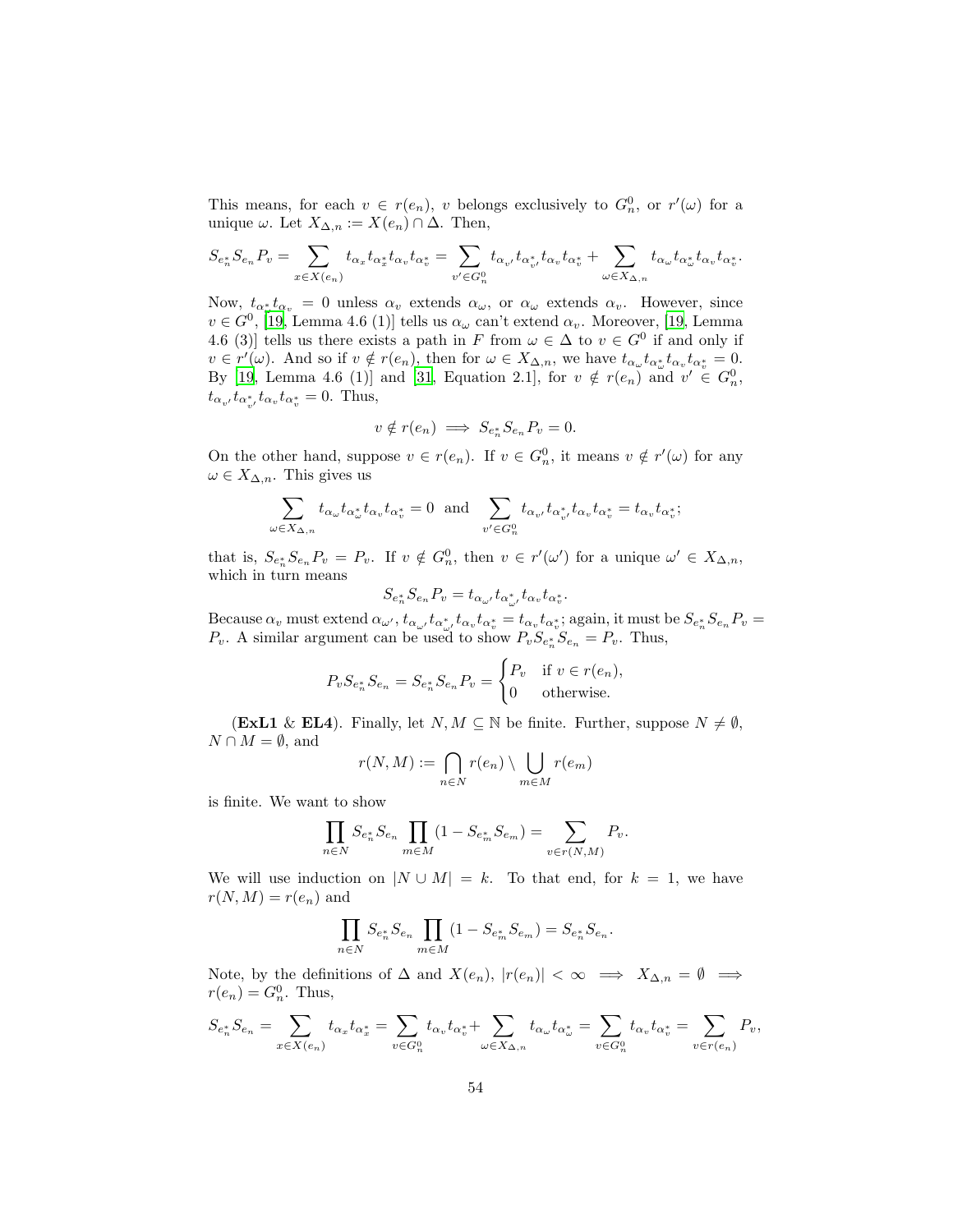completing the base case.

Now, suppose our assumption holds true for  $|N \cup M| \leq k$ . Let, N', M', be such that  $|N' \cup M'| = k + 1$ . There are two cases to consider.

Case 1:  $N' = \{n'\} \cup N$ . Note  $|r(N,M)| < \infty \implies |r(N,M')| <$  $\infty$  or  $|r(e_{n'})| < \infty$ . If  $|r(N, M')| < \infty$ , then by our inductive hypothesis, we have

$$
\prod_{n \in N} S_{e_n^*} S_{e_n} \prod_{m \in M'} (1 - S_{e_m^*} S_{e_m}) = \sum_{v \in r(N,M')} P_v.
$$

Using EL3, we can work out

$$
\prod_{n \in N'} S_{e_n^*} S_{e_n} \prod_{m \in M'} (1 - S_{e_m^*} S_{e_m}) = S_{e_{n'}^*} S_{e_{n'}} \prod_{n \in N} S_{e_n^*} S_{e_n} \prod_{m \in M'} (1 - S_{e_m^*} S_{e_m})
$$
\n
$$
= S_{e_n^*} S_{e_n} \sum_{v \in r(N, M')} P_v = \sum_{v \in r(N, M') \cap r(e_{n'})} P_v
$$
\n
$$
= \sum_{v \in r(N', M')} P_v.
$$

On the other hand, if  $|r(e_{n'})| < \infty$ , then

$$
\prod_{n \in N'} S_{e_n^*} S_{e_n} \prod_{m \in M'} (1 - S_{e_m^*} S_{e_m}) = S_{e_{n'}^*} S_{e_{n'}} \prod_{n \in N} S_{e_n^*} S_{e_n} \prod_{m \in M'} (1 - S_{e_m^*} S_{e_m})
$$
\n
$$
= \left( \sum_{v \in r(e_{n'})} P_v \right) \prod_{n \in N} S_{e_n^*} S_{e_n} \prod_{m \in M'} (1 - S_{e_m^*} S_{e_m})
$$
\n
$$
= \left( \sum_{v \in r(e_{n'})} \sum_{n \in N} P_v \right) \prod_{m \in M'} (1 - S_{e_m^*} S_{e_m})
$$
\n
$$
= \sum_{v \in r(e_{n'})} \sum_{n \in N} P_v - \sum_{v \in r(e_{n'})} \sum_{n \in N} P_v
$$
\n
$$
= \sum_{v \in r(N',M')} P_v.
$$
\n
$$
P_v
$$

Case 2:  $M' = \{m'\} \cup M$ . If  $|r(N', M)| < \infty$ , then by our inductive hypoth-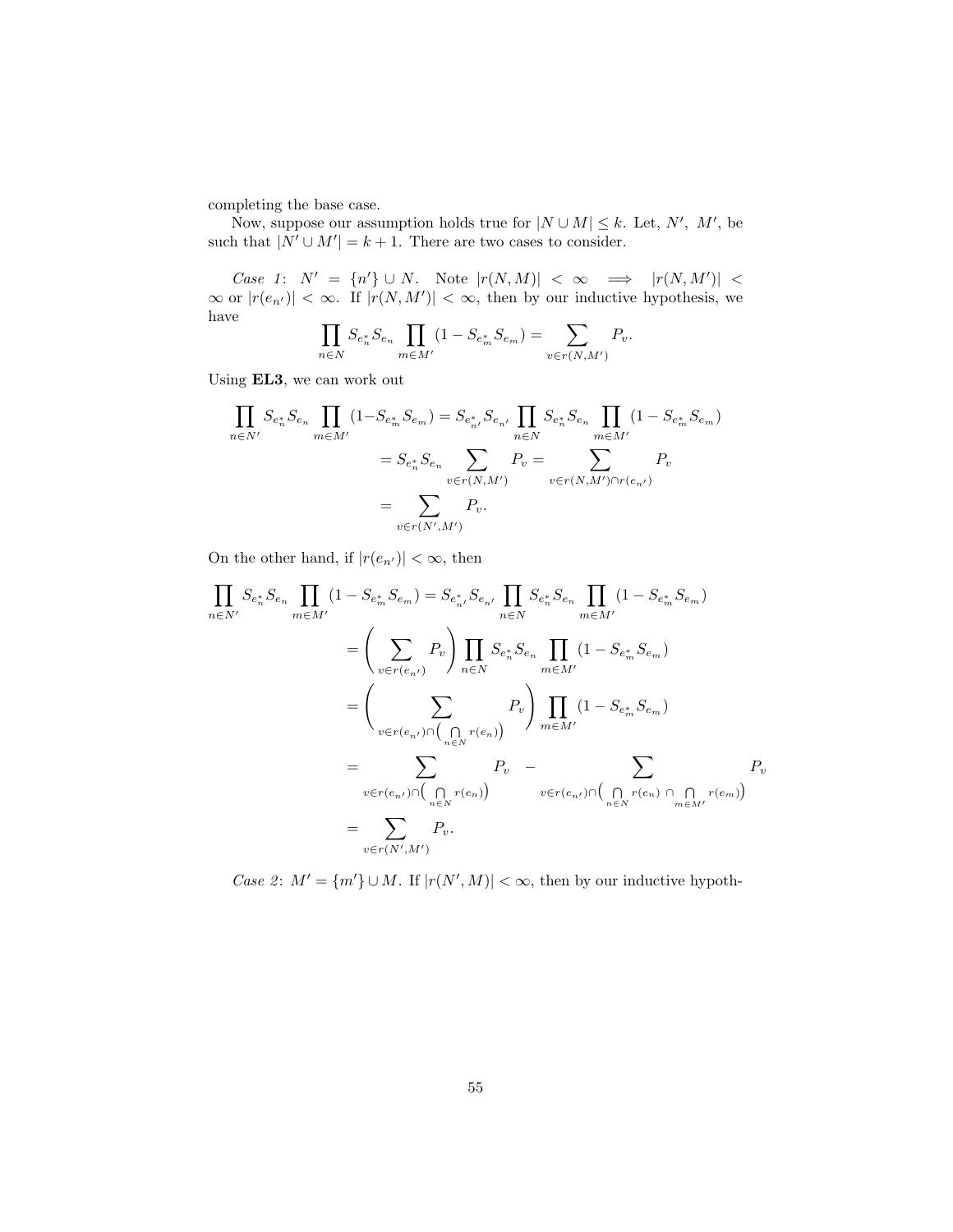esis,

$$
\prod_{n \in N'} S_{e_n^*} S_{e_n} \prod_{m \in M'} (1 - S_{e_m^*} S_{e_m}) = \left( \prod_{n \in N'} S_{e_n^*} S_{e_n} \prod_{m \in M} (1 - S_{e_m^*} S_{e_m}) \right) (1 - S_{e_{m'}^*} S_{e_{m'}})
$$
\n
$$
= \left( \sum_{v \in r(N',M)} P_v \right) (1 - S_{e_{m'}^*} S_{e_{m'}})
$$
\n
$$
= \sum_{v \in r(N',M)} P_v \quad - \sum_{v \in r(N',M) \cap r(e_{m'})} P_v
$$
\n
$$
= \sum_{v \in r(N',M) \setminus r(e_{m'})} P_v = \sum_{v \in r(N',M')} P_v.
$$

On the other hand, if  $|r(N',M)| = \infty$ , then the fact  $|r(N',M')| < \infty$  means  $|r(N', \{m'\})| < \infty$ . Applying our inductive hypothesis, we have

$$
\prod_{n \in N'} S_{e_n^*} S_{e_n} (1 - S_{e_{m'}^*} S_{e_{m'}}) = \sum_{v \in r(N', \{m'\})} P_v.
$$

And so, by also exploiting EL2 and EL3,

$$
\prod_{n \in N'} S_{e_n^*} S_{e_n} \prod_{m \in M'} (1 - S_{e_m^*} S_{e_m}) = \left( \prod_{n \in N'} S_{e_n^*} S_{e_n} \prod_{m \in M} (1 - S_{e_m^*} S_{e_m}) \right) (1 - S_{e_m^*} S_{e_{m'}})
$$
\n
$$
= \left( \prod_{n \in N'} S_{e_n^*} S_{e_n} (1 - S_{e_m^*} S_{e_{m'}}) \right) \prod_{m \in M} (1 - S_{e_m^*} S_{e_m})
$$
\n
$$
= \left( \sum_{v \in r(N', \{m'\})} P_v \right) \prod_{m \in M} (1 - S_{e_m^*} S_{e_m}),
$$
\nnote:  $v \in r(e_m) \implies P_v (1 - S_{e_m^*} S_{e_m}) = 0 \implies P_v \prod_{m \in M} (1 - S_{e_m^*} S_{e_m}) = 0,$ \nalternatively,  $v \in \bigcap_{m \in M} r(e_m)^c \implies P_v \prod_{m \in M} (1 - S_{e_m^*} S_{e_m}) = P_v$ , and so,\n
$$
= \sum_{v \in r(N', \{m'\})} P_v \qquad \sum_{v \in r(N', \{m'\}) \cap \bigcap_{m \in M} r(e_m)^c}
$$

$$
=\sum_{v\in r(N',M')}P_v.
$$

Thus, our lemma is proved.

 $\Box$ 

The following lemma closely follows [\[19,](#page-90-0) Lemma 5.11].

<span id="page-55-0"></span>**Lemma 9.3.** Let G be an ultragraph with no singular vertices. For each  $\omega \in$  $\Delta_k \subseteq E_{\mathcal{G}}^0$ , define

$$
N, M \subseteq \{1, 2, \ldots, k\}
$$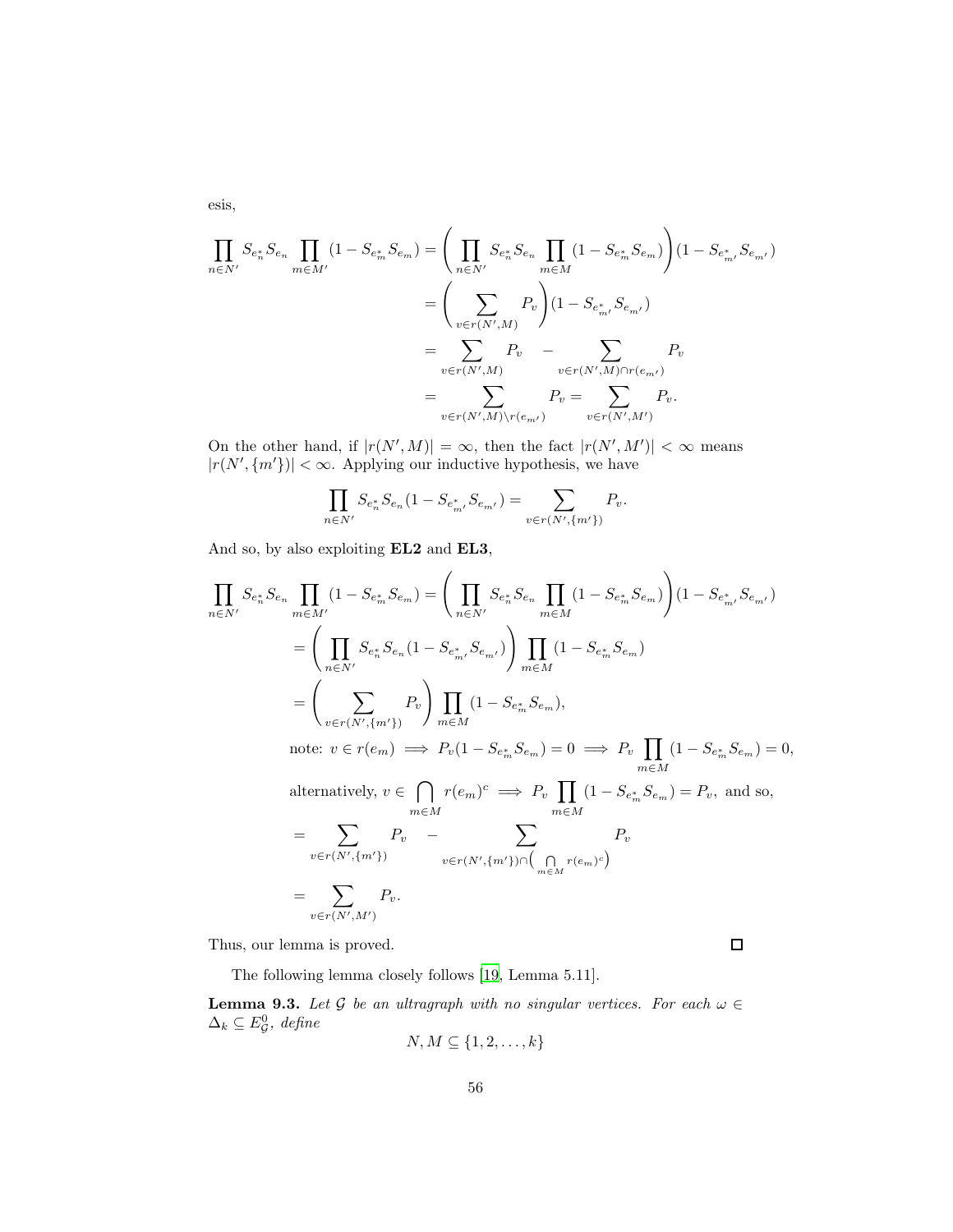such that for each  $n \in N$ ,  $\omega_n = 1$ , and for each  $m \in M$ ,  $\omega_m = 0$ . Then,

$$
\prod_{n\in N} S_{e_n^*} S_{e_n} \prod_{m\in M} (1 - S_{e_m^*} S_{e_m}) = t_{\alpha_\omega} t_{\alpha_\omega^*} + \sum_{\substack{v \in r(N,M) \\ |\sigma(v)| < k}} P_v.
$$

Note that  $M = \{1, 2, \ldots, k\} \setminus N$ .

*Proof.* We will show our result by induction on k. For  $k = 1$ , we have  $\omega = (1)$ and  $r(N, M) = r(e_1)$ , and so

$$
\prod_{n\in N} S_{e_n^*} S_{e_n} \prod_{m\in M} (1 - S_{e_m^*} S_{e_m}) = S_{e_1^*} S_{e_1}
$$
\n
$$
= \sum_{x \in X(e_1)} t_{\alpha_x} t_{\alpha_x^*} = \sum_{v \in G_1^0} t_{\alpha_v} t_{\alpha_v^*} + \sum_{\omega \in X_{\Delta,1}} t_{\alpha_\omega} t_{\alpha_\omega^*},
$$
\nsince  $|r(e_1)| = \infty \implies G_1^0 = \emptyset$ , and  $X_{\Delta,1} = \{\omega = (1)\},$ \n
$$
= t_{\alpha_\omega} t_{\alpha_\omega^*},
$$

completing our base case. Now, let  $\omega \in \Delta_k$ . There are three cases to consider. For the first two cases, we will set  $\omega' := \omega|_{k-1} \neq (0^{k-1})$ . Further, since  $r(\omega) \subseteq$  $r(\omega')$  (in particular,  $r(\omega) = r(\omega') \cap r(e_k)$  or  $r(\omega) = r(\omega') \setminus r(e_k)$ ),  $\omega \in \Delta_k \implies$  $\omega' \in \Delta_{k-1}.$ 

Case 1:  $\omega = (\omega', 1)$ . Let us set  $N' := N \setminus \{k\}$ , and note  $N', M \subseteq$  $\{1, 2, \ldots, k-1\}$ . With that, we have

$$
\prod_{n\in N}S_{e_n^*}S_{e_n}\prod_{m\in M}(1-S_{e_m^*}S_{e_m})=S_{e_k^*}S_{e_k}\Bigg(\prod_{n\in N'}S_{e_n^*}S_{e_n}\prod_{m\in M}(1-S_{e_m^*}S_{e_m})\Bigg),
$$

which, by our inductive hypothesis,

$$
= S_{e_k^*} S_{e_k} \left( t_{\alpha_{\omega'}} t_{\alpha_{\omega'}^*} + \sum_{\substack{v \in r(N',M) \\ |\sigma(v)| < k-1}} P_v \right)
$$
  

$$
= S_{e_k^*} S_{e_k} t_{\alpha_{\omega'}} t_{\alpha_{\omega'}^*} + \sum_{\substack{v \in r(N',M) \cap r(e_k) \\ |\sigma(v)| < k-1}} P_v
$$
  

$$
= S_{e_k^*} S_{e_k} t_{\alpha_{\omega'}} t_{\alpha_{\omega'}^*} + \sum_{\substack{v \in r(N,M) \\ |\sigma(v)| < k-1}} P_v.
$$

Further,

$$
\begin{split} S_{e_k^*}S_{e_k}t_{\alpha_{\omega'}}t_{\alpha_{\omega'}^*}&=\sum_{x\in X(e_k)}t_{\alpha_x}t_{\alpha_x^*}t_{\alpha_{\omega'}}t_{\alpha_{\omega'}^*}\\ &=\sum_{v\in G_k^0}t_{\alpha_v}t_{\alpha_v^*}t_{\alpha_{\omega'}}t_{\alpha_{\omega'}^*}+\sum_{\omega''\in X_{\Delta,k}}t_{\alpha_{\omega''}}t_{\alpha_{\omega'}^*}t_{\alpha_{\omega'}}t_{\alpha_{\omega'}^*}. \end{split}
$$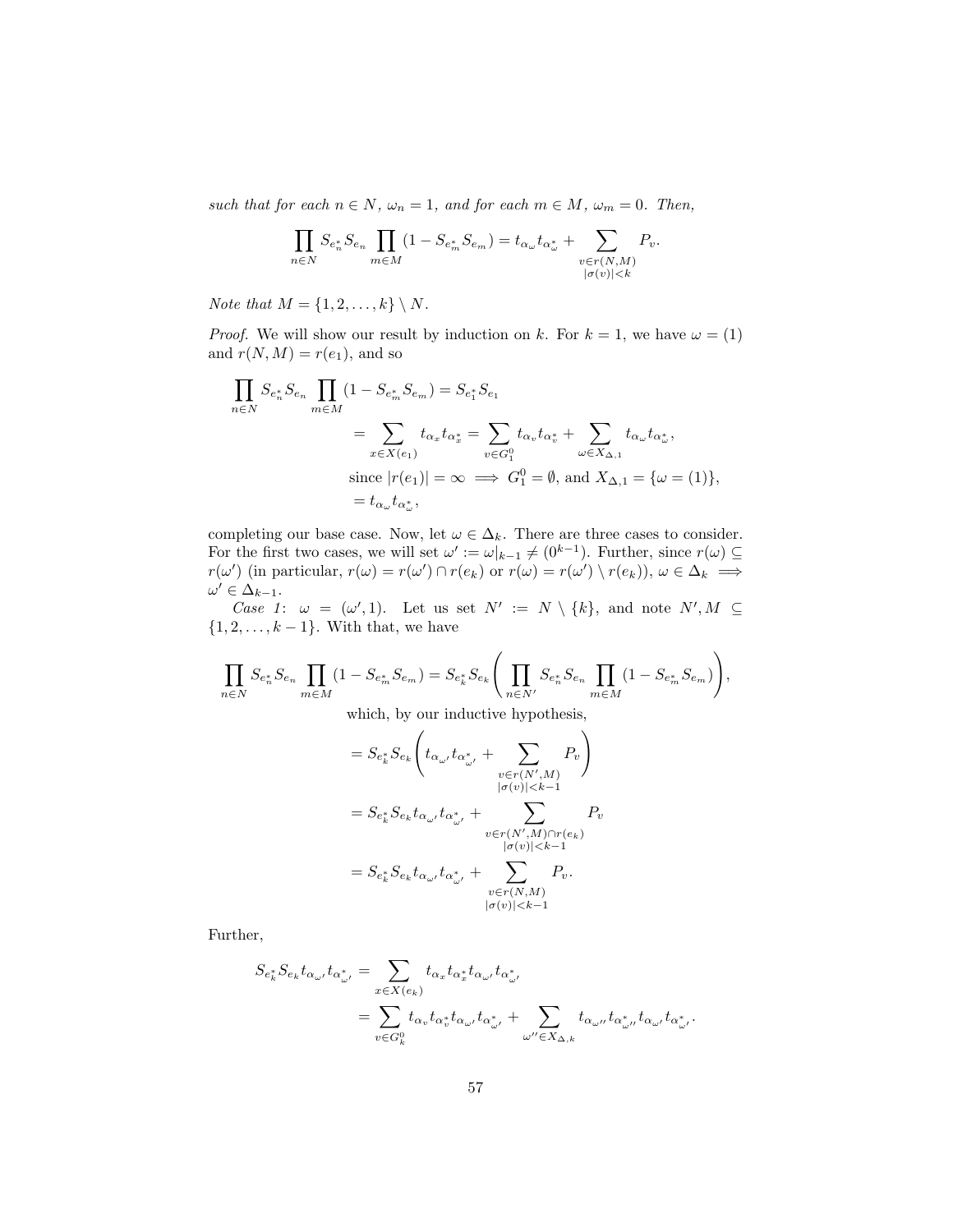Recall that  $t_{\alpha_x}t_{\alpha_y^*}t_{\alpha_y^*}\neq 0$  if and only if  $\alpha_x$  extends  $\alpha_y$ , or vice versa. Thus, by [\[19](#page-90-0), Lemma 4.6  $(2)$ ], we have

$$
\sum_{\omega''\in X_{\Delta,k}}t_{\alpha_{\omega''}}t_{\alpha_{\omega''}^*}t_{\alpha_{\omega'}}t_{\alpha_{\omega'}^*}=t_{\alpha_{\omega}}t_{\alpha_{\omega}^*}.
$$

Moreover, by [\[19,](#page-90-0) Lemma 4.6 (1)  $\&$  (3)], we have

$$
\sum_{v \in G_k^0} t_{\alpha_v} t_{\alpha_{\omega'}^*} t_{\alpha_{\omega'}'} t_{\alpha_{\omega'}^*} = \sum_{\substack{\{v \in G_k^0 : \ |\sigma(v)| \ge k-1, \\ \sigma(v)|_{k-1} = \omega'\}}} P_v.
$$

Also,  $v \in G_k^0 \implies v \in r(e_k) \implies |\sigma(v)| < k$ ; combining this with the fact  $|\sigma(v)| \geq k-1$  and  $\sigma(v)|_{k-1} = \omega'$ , we have  $\sigma(v) = \omega'$ . By [\[19](#page-90-0), Lemma 3.7],

$$
\sigma(v) = \omega' \implies v \in r(\omega') = r(N', M),
$$

which in turn means  $v \in r(N,M) = r(e_k) \cap r(N',M)$ . On the other hand, suppose  $v \in r(N, M)$  and  $|\sigma(v)| = k - 1$ . Well,  $v \in r(N, M) \implies v \in r(\omega')$ . By [\[19,](#page-90-0) Lemma 3.7], we also have  $v \in r(\sigma(v))$ . For  $|\omega'| = |\sigma(v)| = k - 1$ , we have  $\sigma(v) = \omega'$ . To see this, suppose  $\sigma(v) \neq \omega'$ . Since  $|\omega'| = |\sigma(v)| = k - 1$ ,  $\sigma(v) \neq \omega'$ implies there exists  $j \in \{1, 2, ..., k-1\}$  such that  $\omega'_j \neq \sigma(v)_j$ . WLOG, suppose  $\omega'_j = 1$  and  $\sigma(v)_j = 0$ ; this means  $r(\omega') \subseteq r(e_j)$  and  $r(\sigma(v)) \cap r(e_j) = \emptyset$  (i.e.,  $r(\omega') \cap r(\sigma(v)) = \emptyset$ ). $\Rightarrow$ Thus,

$$
v \in r(N,M) \text{ and } |\sigma(v)| = k-1 \implies v \in \{v \in G_k^0 : |\sigma(v)| \ge k-1, \sigma(v)|_{k-1} = \omega'\},
$$

which in turn means

$$
\sum_{\substack{\{v \in G_k^0: \ |\sigma(v)| \ge k-1, \\ \sigma(v)|_{k-1} = \omega'\}}} P_v = \sum_{\substack{v \in r(N,M) \\ |\sigma(v)| = k-1}} P_v.
$$

Putting it all together, we have

$$
\prod_{n\in N} S_{e_n^*} S_{e_n} \prod_{m\in M} (1 - S_{e_m^*} S_{e_m}) = t_{\alpha_\omega} t_{\alpha_\omega^*} + \sum_{\substack{v \in r(N,M) \\ |\sigma(v)| < k}} P_v.
$$

Case 2:  $\omega = (\omega', 0)$ . In this case, for  $M' := M \setminus \{k\},\$ 

$$
\prod_{n\in N} S_{e_n^*} S_{e_n} \prod_{m\in M} (1 - S_{e_m^*} S_{e_m}) = (1 - S_{e_k^*} S_{e_k}) \left( \prod_{n\in N} S_{e_n^*} S_{e_n} \prod_{m\in M'} (1 - S_{e_m^*} S_{e_m}) \right)
$$
\n
$$
= \prod_{n\in N} S_{e_n^*} S_{e_n} \prod_{m\in M'} (1 - S_{e_m^*} S_{e_m}) - S_{e_k^*} S_{e_k} \prod_{n\in N} S_{e_n^*} S_{e_n} \prod_{m\in M'} (1 - S_{e_m^*} S_{e_m}).
$$

By our inductive hypothesis, we have

$$
\prod_{n \in N} S_{e_n^*} S_{e_n} \prod_{m \in M'} (1 - S_{e_m^*} S_{e_m}) = t_{\alpha_{\omega'}} t_{\alpha_{\omega'}^*} + \sum_{\substack{v \in r(N,M') \\ |\sigma(v)| < k-1}} P_v.
$$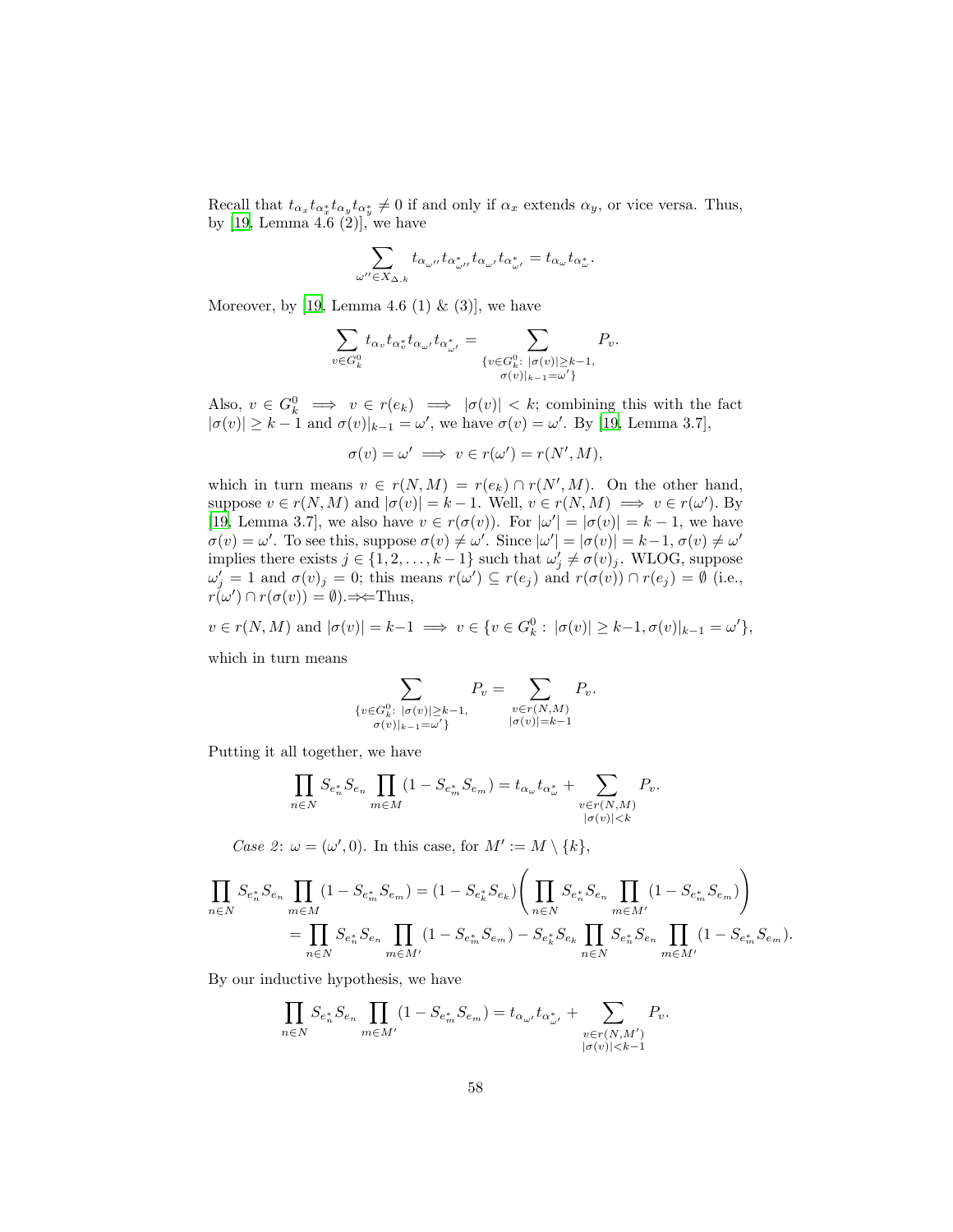Let us set  $\omega'':=(\omega',1)$  and  $N'':=N\cup\{k\}$ . Further, let us suppose  $\omega''\in\Delta_k$ . By case 1, we have

$$
S_{e_k^*} S_{e_k} \prod_{n \in N} S_{e_n^*} S_{e_n} \prod_{m \in M'} (1 - S_{e_m^*} S_{e_m}) = \prod_{n \in N''} S_{e_n^*} S_{e_n} \prod_{m \in M'} (1 - S_{e_m^*} S_{e_m})
$$
  
=  $t_{\alpha_{\omega''}} t_{\alpha_{\omega''}^*} + \sum_{\substack{v \in r(N'',M') \\ |\sigma(v)| < k}} P_v.$ 

Thus,

$$
\prod_{n\in N}S_{e_n^*}S_{e_n}\prod_{m\in M}(1-S_{e_m^*}S_{e_m})=\left(t_{\alpha_{\omega'}}t_{\alpha_{\omega'}^*}+\sum_{\substack{v\in r(N,M')\\|\sigma(v)|
$$

From [\[19,](#page-90-0) Proposition 3.14], and LP4, we can deduce

$$
q_{\omega'} = t_{\omega}t_{\omega^*} + t_{\omega''}t_{\omega''^*} + \sum_{\substack{\{v \in G^0:\\ \sigma(v) = \omega'\}}} P_v.
$$

We can use the same argument as in case 1) to show

$$
\{v \in G^0 : \sigma(v) = \omega'\} = \{v \in r(\omega') : |\sigma(v)| = k - 1\}.
$$

And so, for  $r(\omega') = r(N, M'),$ 

$$
q_{\omega'} = t_{\omega}t_{\omega^*} + t_{\omega''}t_{\omega''^*} + \sum_{\substack{v \in r(N,M') \\ |\sigma(v)| = k-1}} P_v.
$$

Applying [\[19,](#page-90-0) Lemma 4.6], we have

 $=$ 

$$
\begin{aligned} t_{\alpha_{\omega'}}t_{\alpha_{\omega'}^*}&=t_{\alpha_{\omega'}}q_{\omega'}t_{\alpha_{\omega'}^*}\\ &=t_{\alpha_{\omega'}}\bigg(t_{\omega}t_{\omega^*}+t_{\omega''}t_{\omega''^*}+\sum_{\substack{v\in r(N,M')\\|\sigma(v)|=k-1}}P_v\bigg)t_{\alpha_{\omega'}^*}\\ &=t_{\alpha_{\omega'}\omega}t_{(\alpha_{\omega'}\omega)^*}+t_{\alpha_{\omega'}\omega''}t_{(\alpha_{\omega'}\omega'')^*}+\sum_{\substack{v\in r(N,M')\\|\sigma(v)|=k-1}}P_v \end{aligned}
$$

which, by the uniqueness of  $\alpha_x$ ,

$$
t_{\alpha_{\omega}}t_{\alpha_{\omega}^*} + t_{\alpha_{\omega''}}t_{\alpha_{\omega''}^*} + \sum_{\substack{v \in r(N,M')\\|\sigma(v)|=k-1}} P_v.
$$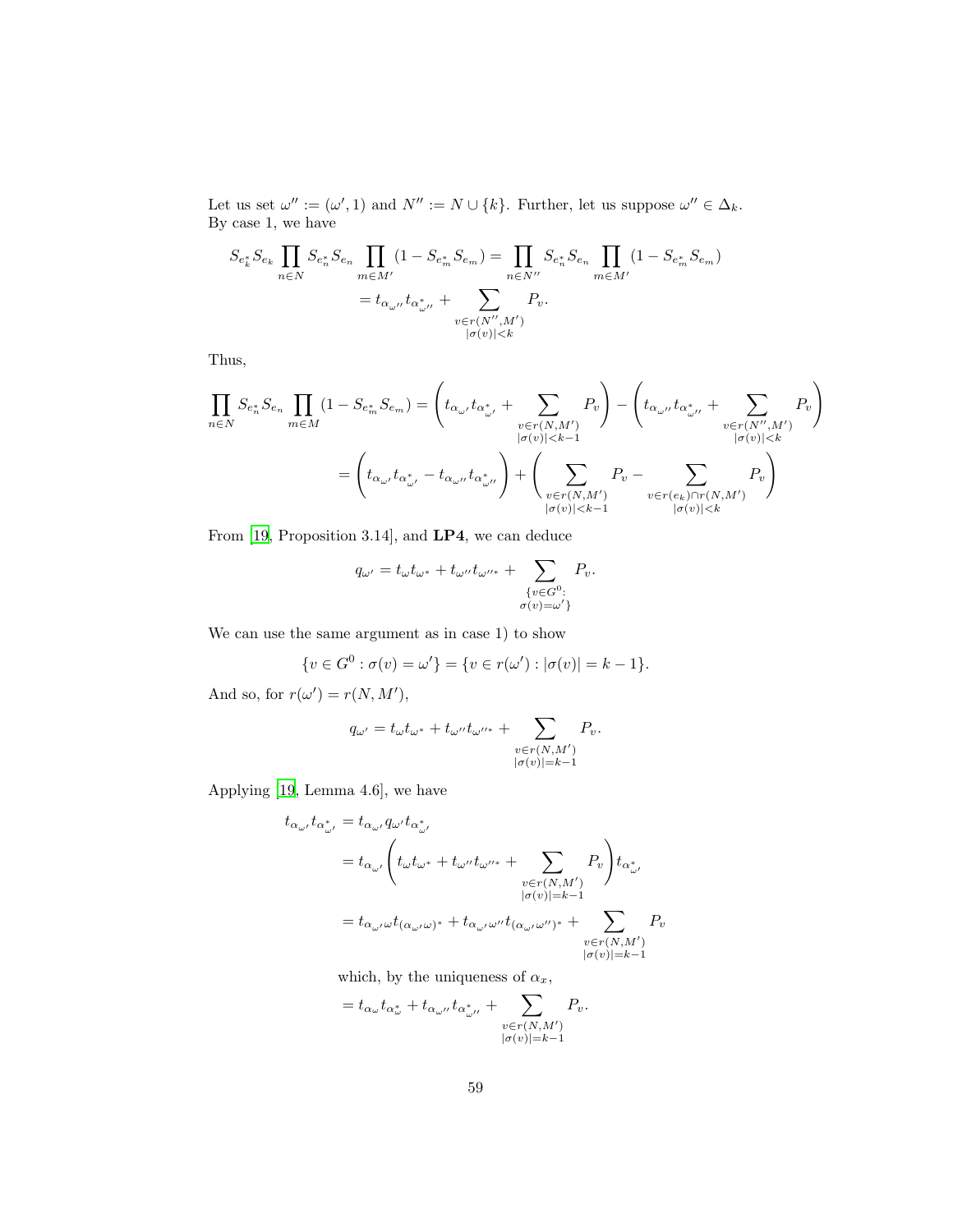In particular, this means

$$
\prod_{n\in N} S_{e_n^*} S_{e_n} \prod_{m\in M} (1 - S_{e_m^*} S_{e_m}) = \left( t_{\alpha_\omega} t_{\alpha_\omega^*} + \sum_{\substack{v \in r(N,M') \\ |\sigma(v)| = k-1}} P_v \right) + \left( \sum_{\substack{v \in r(N,M') \\ |\sigma(v)| \le k-1 \\ |\sigma(v)| < k-1}} P_v - \sum_{\substack{v \in r(e_k) \cap r(N,M') \\ |\sigma(v)| < k}} P_v \right)
$$
\n
$$
= t_{\alpha_\omega} t_{\alpha_\omega^*} + \sum_{\substack{|\sigma(v)| \le k \\ |\sigma(v)| \le k}} P_v
$$
\n
$$
= t_{\alpha_\omega} t_{\alpha_\omega^*} + \sum_{\substack{v \in r(N,M') \\ |\sigma(v)| \le k}} P_v.
$$

On the other hand, suppose  $|r(\omega'')| = |r(N'', M')| < \infty$ . By Lemma [9.2,](#page-50-1) we have

$$
\prod_{n \in N''} S_{e_n^*} S_{e_n} \prod_{m \in M'} (1 - S_{e_m^*} S_{e_m}) = \sum_{v \in r(N'',M')} P_v.
$$

Moreover, by [\[19,](#page-90-0) Lemma 4.3],

$$
r'(\omega'') := \{ v \in r(N'',M') : |\sigma(v)| \ge k \} = \emptyset;
$$

and so,

$$
\prod_{n \in N''} S_{e_n^*} S_{e_n} \prod_{m \in M'} (1 - S_{e_m^*} S_{e_m}) = \sum_{\substack{v \in r(N'',M') \\ |\sigma(v)| < k}} P_v.
$$

Also note that in this case

$$
q_{\omega'} = t_{\omega} t_{\omega^*} + \sum_{\substack{v \in r(N,M') \\ |\sigma(v)| = k - 1}} P_v \implies t_{\alpha_{\omega'}} t_{\alpha_{\omega'}^*} = t_{\alpha_{\omega}} t_{\alpha_{\omega}^*} + \sum_{\substack{v \in r(N,M') \\ |\sigma(v)| = k - 1}} P_v.
$$

Putting it all together, we have

$$
\prod_{n\in N} S_{e_n^*} S_{e_n} \prod_{m\in M} (1 - S_{e_m^*} S_{e_m}) = \left( t_{\alpha_{\omega'}} t_{\alpha_{\omega'}^*} + \sum_{\substack{v\in r(N,M')\\|\sigma(v)| < k-1}} P_v \right) - \left( \sum_{\substack{v\in r(N',M')\\|\sigma(v)| < k}} P_v \right)
$$
\n
$$
= \left( t_{\alpha_{\omega}} t_{\alpha_{\omega}^*} + \sum_{\substack{v\in r(N,M')\\|\sigma(v)| = k-1}} P_v \right) + \sum_{\substack{v\in r(N,M')\\|\sigma(v)| < k-1}} P_v - \sum_{\substack{v\in r(N',M')\\|\sigma(v)| < k}} P_v
$$
\n
$$
= t_{\alpha_{\omega}} t_{\alpha_{\omega}^*} + \sum_{\substack{v\in r(N,M)\\|\sigma(v)| < k}} P_v.
$$

Case 3:  $\omega = (0^{k-1}, 1)$ . By Lemma [8.5,](#page-44-1)

$$
1 = \sum_{N' \subseteq \{1, 2, \dots, k-1\}} \Bigg( \prod_{n \in N'} S_{e_n^*} S_{e_n} \prod_{m \in M'} (1 - S_{e_m^*} S_{e_m}) \Bigg),
$$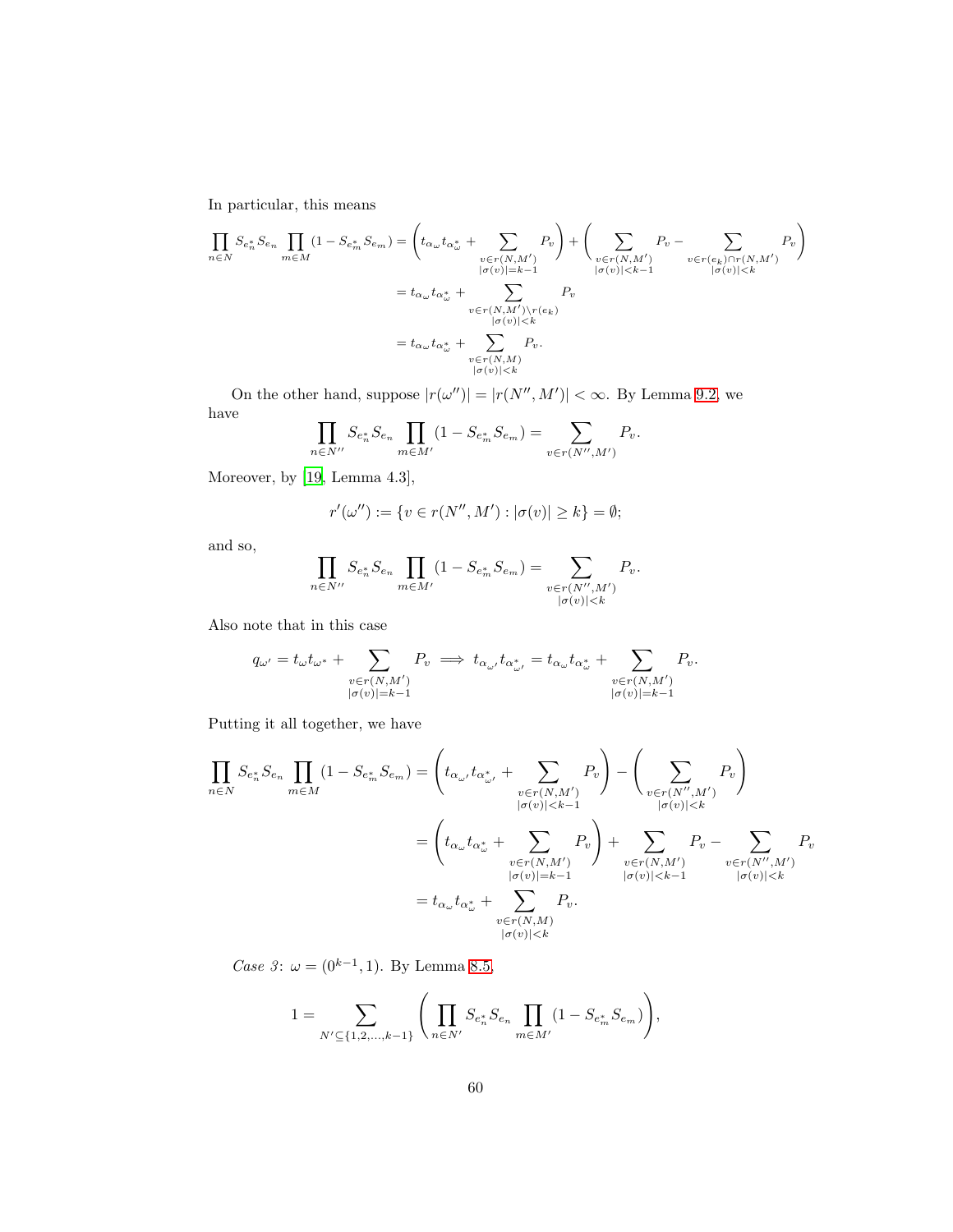in the unitization of  $L_R(E_{\mathcal{G}})$  (note,  $M' = \{1, 2, \ldots, k-1\} \setminus N'$ .); and so

$$
S_{e_k^*} S_{e_k} = S_{e_k^*} S_{e_k} \left( \sum_{N' \subseteq \{1, 2, ..., k-1\}} \left( \prod_{n \in N'} S_{e_n^*} S_{e_n} \prod_{m \in M'} (1 - S_{e_m^*} S_{e_m}) \right) \right)
$$
  
= 
$$
S_{e_k^*} S_{e_k} \left( \sum_{\emptyset \neq N' \subseteq \{1, 2, ..., k-1\}} \left( \prod_{n \in N'} S_{e_n^*} S_{e_n} \prod_{m \in M'} (1 - S_{e_m^*} S_{e_m}) \right) + \prod_{m \in \{1, 2, ..., k-1\}} (1 - S_{e_m^*} S_{e_m}) \right).
$$

Taking  $N = \{k\}$ , this means

$$
\prod_{n\in N} S_{e_n^*} S_{e_n} \prod_{m\in M} (1 - S_{e_m^*} S_{e_m}) = S_{e_k^*} S_{e_k} - \sum_{\emptyset \neq N' \subseteq \{1, 2, ..., k-1\}} S_{e_k^*} S_{e_k} \prod_{n\in N'} S_{e_n^*} S_{e_n} \prod_{m\in M'} (1 - S_{e_m^*} S_{e_m})
$$
\n
$$
= S_{e_k^*} S_{e_k} - \sum_{\substack{N''=N' \cup \{k\}:\\ \emptyset \neq N' \subseteq \{1, 2, ..., k-1\}}} \prod_{n\in N''} S_{e_n^*} S_{e_n} \prod_{m\in M'} (1 - S_{e_m^*} S_{e_m}),
$$
\nwhere  $M' = \{1, 2, ..., k\} \setminus N''$ .

Observe that

$$
S_{e_k^*}S_{e_k}=\sum_{v\in G_k^0}t_{\alpha_v}t_{\alpha_v^*}+\sum_{\omega''\in X_{\Delta,k}}t_{\alpha_{\omega''}}t_{\alpha_{\omega''}^*}=\sum_{\substack{v\in r(e_k):\\|\sigma(v)|
$$

On the other hand,

$$
\sum_{\substack{N''=N'\cup\{k\}:\\ \emptyset\neq N'\subseteq\{1,2,\ldots,k-1\}}} \prod_{n\in N''} S_{e_n^*} S_{e_n} \prod_{m\in M'} (1 - S_{e_m^*} S_{e_m})
$$
\n
$$
= \left( \sum_{\substack{N''=N'\cup\{k\}:\\ \emptyset\neq N'\subseteq\{1,2,\ldots,k-1\}\\ |r(N'',M')|=\infty}} \prod_{n\in N''} S_{e_n^*} S_{e_n} \prod_{m\in M'} (1 - S_{e_m^*} S_{e_m}) \right)
$$
\n
$$
+ \left( \sum_{\substack{N''=N'\cup\{k\}:\\ \emptyset\neq N'\subseteq\{1,2,\ldots,k-1\}\\ |r(N'',M')|<\infty}} \prod_{n\in N''} S_{e_n^*} S_{e_n} \prod_{m\in M'} (1 - S_{e_m^*} S_{e_m}) \right).
$$

It is worth noting the elements of  $\{r(N'', M')\}_{N'' \subseteq \{1, 2, ..., k\}}$  are pairwise disjoint sets. Now, consider the equation

$$
\sum_{\substack{N''=N'\cup\{k\}:\\ \emptyset\neq N'\subseteq\{1,2,\ldots,k-1\}\\ |r(N'',M')|=\infty}} \prod_{n\in N''} S_{e_n^*} S_{e_n} \prod_{m\in M'} (1-S_{e_m^*} S_{e_m}).
$$

Taking  $\omega'' \in \{0,1\}^k \setminus \{0^k\}$  to be such that  $\omega''_n = 1$  for  $n \in \mathbb{N}''$ , and  $\omega''_m = 0$  for  $m \in M'$ , note that  $|r(N'', M')| = \infty \implies \omega'' = (\omega', 1) \in \Delta_k$ , where  $\omega' \neq 0^{k-1}$ .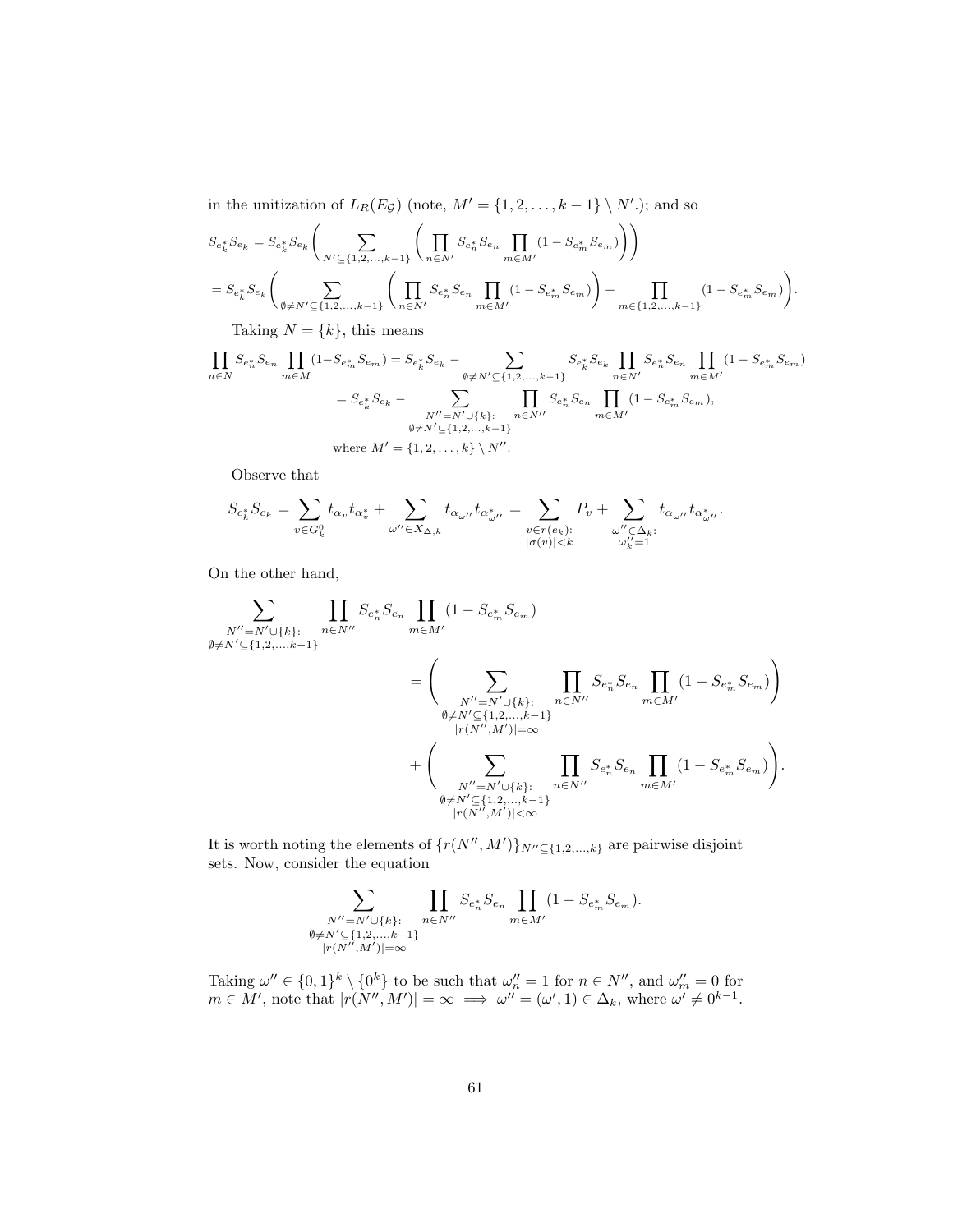More importantly, by case 1, we have

$$
\sum_{\substack{N''=N'\cup\{k\}:\\ |\tau(N'',M')|=\infty}}\prod_{n\in N''}S_{e_i^*}S_{e_i}\prod_{m\in M'}(1-S_{e_m^*}S_{e_m})=\sum_{\substack{\omega''\in\Delta_k:\\ |\omega''|=(\omega',1),\omega'\in\Delta_{k-1}\\ |\sigma(v)|
$$

Applying [\[19,](#page-90-0) Lemma 4.3] and Lemma [9.2,](#page-50-1) we can also deduce

$$
\sum_{\substack{N''=N'\cup\{k\}:\\ \emptyset\neq N'\subseteq\{1,2,\ldots,k-1\}\\ |r(N'',M')|<\infty}}\prod_{n\in N''}S_{e_i^*}S_{e_i}\prod_{m\in M'}(1-S_{e_m^*}S_{e_m})=\sum_{\substack{N''=N'\cup\{k\}:\\ \emptyset\neq N'\subseteq\{1,2,\ldots,k-1\}\\ |r(N'',M')|<\infty}}\sum_{v\in r(N'',M'):}P_v.
$$

So,

$$
\sum_{\substack{N''=N'\cup\{k\}:\\ \emptyset\neq N'\subseteq\{1,2,\ldots,k-1\}}} \prod_{n\in N''} S_{e_i^*} S_{e_i} \prod_{m\in M'} (1 - S_{e_m^*} S_{e_m})
$$
\n
$$
= \sum_{\substack{\omega''\in\Delta_k:\\ \omega''=(\omega',1),\omega'\in\Delta_{k-1}}} t_{\alpha_{\omega''}} t_{\alpha_{\omega''}^*} + \sum_{\substack{N''=N'\cup\{k\}:\\ \emptyset\neq N'\subseteq\{1,2,\ldots,k-1\}\\ |r(N'',M')|=\infty}} \sum_{\substack{|\sigma(v)|\n
$$
+ \sum_{\substack{N''=N'\cup\{k\}:\\ \emptyset\neq N'\subseteq\{1,2,\ldots,k-1\}\\ |r(N'',M')|<\infty}} P_v
$$
\n
$$
= \sum_{\substack{\omega''\in\Delta_k:\\ \omega''=(\omega',1),\omega'\in\Delta_{k-1}}} t_{\alpha_{\omega''}} t_{\alpha_{\omega''}^*} + \sum_{\substack{N''=N'\cup\{k\}:\\ \emptyset\neq N'\subseteq\{1,2,\ldots,k-1\}\\ \emptyset\neq N'\subseteq\{1,2,\ldots,k-1\}}} P_v
$$
$$

Lastly, for  $v' \in \left(\bigcup^{k-1} \mathcal{L} \right)$  $\bigcup_{i=1} r(e_i)$  $\setminus$  $\cap$   $r(e_k)$  such that  $|\sigma(v')| < k$ , let  $N'' := \{n \in$  $\{1, 2, \dots, k\} : v' \in r(e_n)\};$  then, we can see  $P_{v'}$  is a summand in

$$
\sum_{\substack{N''=N'\cup\{k\}:\\ \emptyset\neq N'\subseteq\{1,2,\ldots,k-1\}}}\sum_{\substack{v\in r(N'',M'):\\ |\sigma(v)|
$$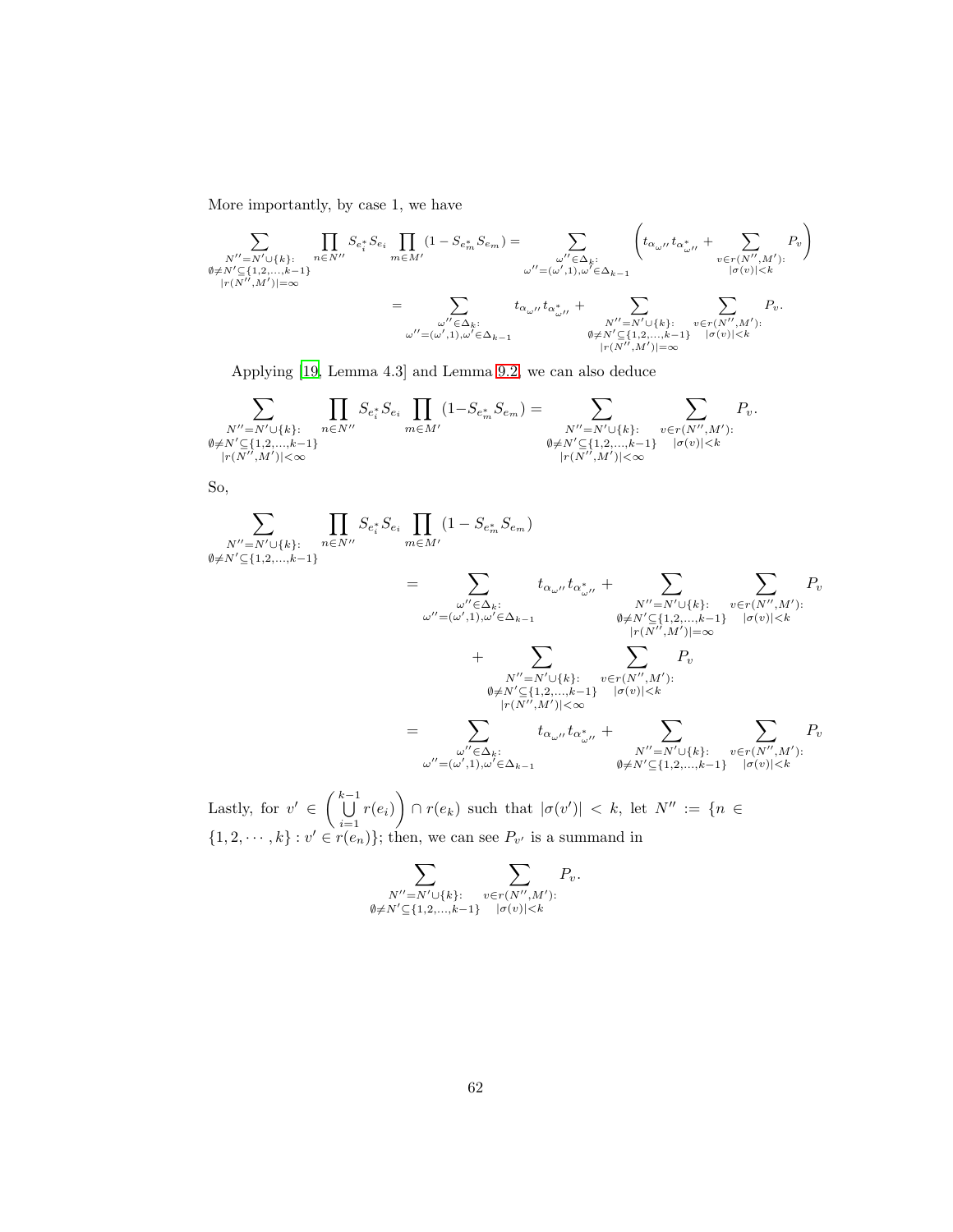$$
\prod_{n\in N} S_{e_n^*} S_{e_n} \prod_{m\in M} (1 - S_{e_m^*} S_{e_m}) = S_{e_k^*} S_{e_k} - \sum_{\substack{N''=N'\cup\{k\}:\\ \emptyset\neq N'\subseteq\{1,2,\ldots,k-1\}}} \prod_{n\in N''} S_{e_i^*} S_{e_i} \prod_{m\in M'} (1 - S_{e_m^*} S_{e_m})
$$
\n
$$
= \left( \sum_{\substack{v\in r(e_k):\\ |\sigma(v)|\n
$$
- \left( \sum_{\substack{\omega''\in\Delta_k:\\\ \omega''=(\omega',1),\omega'\in\Delta_{k-1}}} t_{\alpha_{\omega''}} t_{\alpha_{\omega''}^*} + \sum_{\substack{N''=N'\cup\{k\}:\\ \emptyset\neq N'\subseteq\{1,2,\ldots,k-1\}}} \sum_{\substack{v\in r(N'',M'):\\\ |\sigma(v)|\n
$$
= t_{\alpha_{\omega}} t_{\alpha_{\omega}^*} + \sum_{\substack{v\in r(N,M):\\\ |\sigma(v)|
$$
$$
$$

this completes case 3, thereby proving our lemma.

 $\Box$ 

The following lemma is essentially identical to [\[19,](#page-90-0) Lemma 5.19] in its statement and proof. Nonetheless, we will give it here.

<span id="page-62-0"></span>**Lemma 9.4.** Let  $\gamma$  be a path in E<sub>G</sub> such that  $s_E(\gamma) \in W_0 \sqcup \Gamma_0$  and,

$$
\gamma = g_0(e_{n_1}, x_1)g_1(e_{n_2}, x_2)g_2 \dots (e_{n_k}, x_k)g_k,
$$

as in  $(19, \text{ Lemma } 4.1).$  Then,

$$
t_{\gamma} = S_{e_{n_1}} S_{e_{n_2}} \dots S_{e_{n_k}} t_{\alpha_{r_E(\gamma)}}.
$$

It's worth noting the  $g_i$ 's can be elements in  $E^0_{\mathcal{G}}$ .

*Proof.* We will use induction on k. To that end, suppose  $k = 0$ ; which is to say,  $\gamma = g_0$ . For  $s_E(g_0) \in W_0 \sqcup \Gamma_0$ , and  $g_0$  a path in F, the uniqueness of  $\alpha_{r_E(g_0)}$ implies  $g_0 = \alpha_{r_E(g_0)}$ . Thus,  $t_{g_0} = t_{\alpha_{r_E(g_0)}}$ , completing our base case. Now, for

Thus,

$$
\gamma = g_0(e_{n_1}, x_1)g_1(e_{n_2}, x_2)g_2 \dots (e_{n_k}, x_i)g_k = \gamma'(e_{n_k}, x_k)g_k,
$$

we have by our inductive hypothesis,

$$
t_{\gamma} = S_{e_{n_1}} S_{e_{n_2}} \dots S_{e_{n_{k-1}}} t_{\alpha_{r_E(\gamma')}} t_{(e_{n_k}, x_k)} t_{g_k}.
$$

For  $r_E(\gamma) = r_E(g_k)$ , the uniqueness of  $\alpha_{r_E(\gamma)}$  implies  $\alpha_{r_E(\gamma)} = \alpha_{x_k} g_k$ , which in turn implies  $t_{\alpha_{r_E(\gamma)}} = t_{\alpha_{x_k}} t_{g_k}$ . And so

$$
S_{e_{n_k}} t_{\alpha_{r_E(\gamma)}} = S_{e_{n_k}} t_{\alpha_{x_k}} t_{g_k} = \sum_{x \in X(e_{n_k})} t_{\alpha_{s(e_{n_k})}} t_{(e_{n_k},x)} t_{\alpha_x^*} t_{\alpha_{x_k}} t_{g_k}
$$
, which, by Claim 9.1,  

$$
= t_{\alpha_{s(e_{n_k})}} t_{(e_{n_k},x_k)} t_{g_k}
$$
, and since  $r_E(\gamma') = s(e_{n_k})$ ,  

$$
= t_{\alpha_{r_E(\gamma')}} t_{(e_{n_k},x_k)} t_{g_k}.
$$

Hence,  $t_{\gamma} = S_{e_{n_1}} S_{e_{n_2}} \dots S_{e_{n_k}} t_{\alpha_{r_E(\gamma)}}$ .

 $\Box$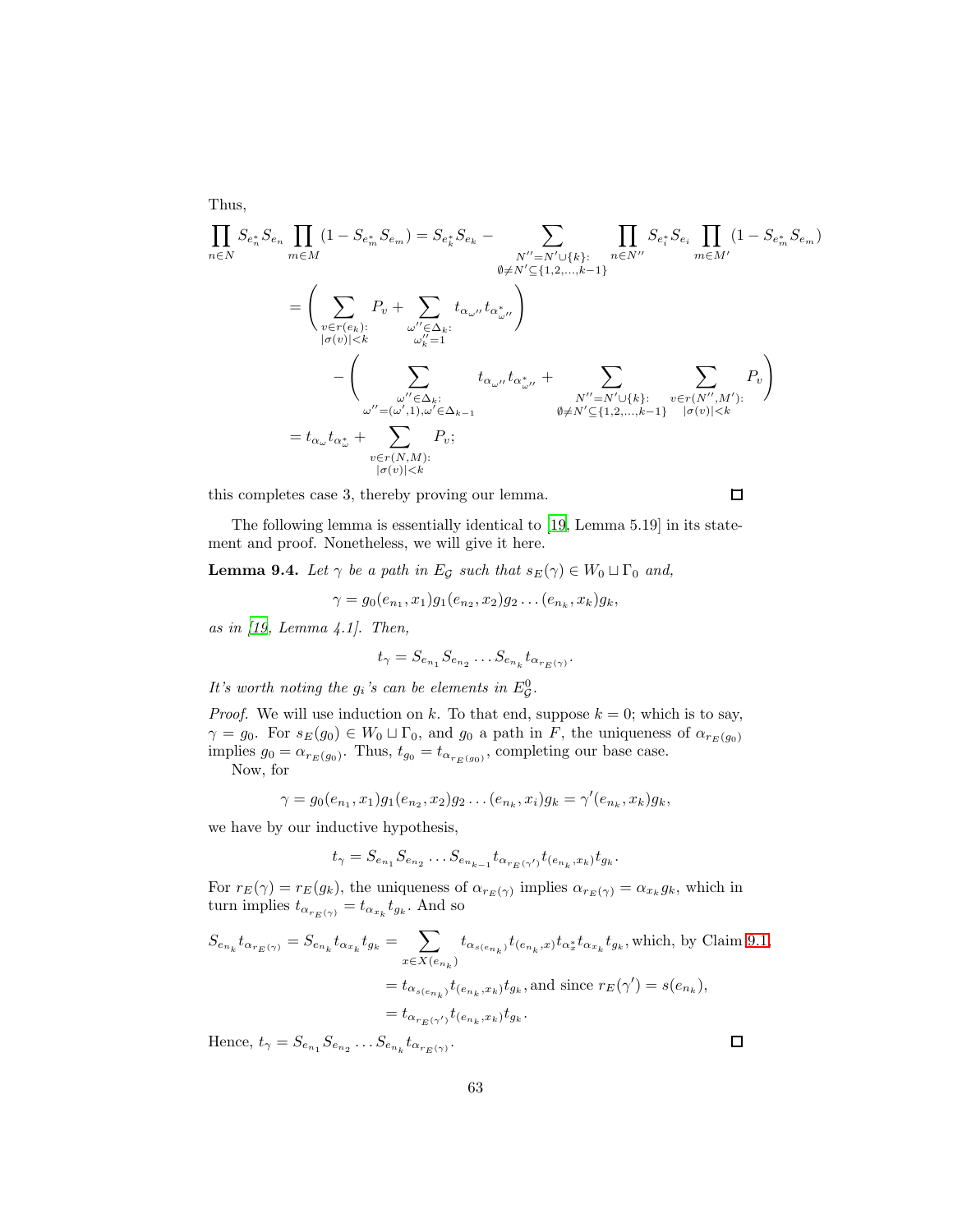We are now equipped to prove one of our main results.

<span id="page-63-0"></span>**Theorem 9.5.** Let  $\mathcal G$  be an ultragraph with no singular vertices, then

$$
L_R(\mathcal{G}) \cong QL_R(E_{\mathcal{G}})Q.
$$

*Proof.* By Theorem [8.8,](#page-49-0) it suffices to show  $\mathcal{EL}_R(\mathcal{G}) \cong QL_R(\mathcal{G})Q$ . To that end, we apply Lemma [9.2](#page-50-1) to get an Exel-Laca  $\mathcal{G}\text{-family } \{P_v, S_e, S_{e^*}\}\$ in  $L_R(E_\mathcal{G})$ . We know from Lemma [3.5](#page-11-1) and Proposition [3.14.1.](#page-16-2)

$$
L_R(E_{\mathcal{G}}) = \mathrm{span}_R\{t_{\alpha}t_{\beta^*}:\ r_E(\alpha) = r_E(\beta)\},\
$$

and has a Z-graded structure with

$$
L_R(E_{\mathcal{G}})_i = \operatorname{span}_R\{t_\alpha t_{\beta^*}:\ r_E(\alpha) = r_E(\beta), \ |\alpha| - |\beta| = i\}.
$$

Given  $Q \in \mathcal{M}(L_R(E_G))$ , it is straightforward to see

$$
QL_R(\mathcal{G})Q = \text{span}_R\{t_\alpha t_{\beta^*}: r_E(\alpha) = r_E(\beta)\}\
$$
 with  $s_E(\alpha), s_E(\beta) \in W_0 \sqcup \Gamma_0\}.$ 

Further, by the definition of  $\{P_v, S_e, S_{e^*}\}\$ , we can see  $\{P_v, S_e, S_{e^*}\}\subseteq QL_R(\mathcal{G})Q$ . And so, by Lemma [8.3](#page-42-0) and Theorem [8.4,](#page-44-0) we have an injective map  $\phi : \mathcal{EL}_R(\mathcal{G}) \to$  $(L_R(E_{\mathcal{G}}))$  such that im $\phi \subseteq QL_R(\mathcal{G})Q$ . Finally, by [\[19,](#page-90-0) Lemma 4.1], every path  $\alpha$  in  $E_{\mathcal{G}}$  can be expressed uniquely as

$$
\alpha = g_0(e_{n_1}, x_1)g_1(e_{n_2}, x_2)g_2 \dots (e_{n_k}, x_k)g_k,
$$

where each  $e_{n_i}$  is in  $\mathcal{G}^1$ , and each  $g_i$  is a path in F (possibly an element of  $E_{\mathcal{G}^0}$ ). Then, by Lemmas [9.3](#page-55-0) and [9.4,](#page-62-0) we have  $QL_R(\mathcal{G})Q \subseteq \text{im}\phi$ ; and so  $\phi$  is surjective as well. Thus,  $\mathcal{EL}_R(\mathcal{G}) \cong QL_R(E_{\mathcal{G}})Q$ .  $\Box$ 

<span id="page-63-1"></span>**Theorem 9.6.** Let  $\mathcal G$  be an ultragraph with no singular vertices. Then,

 $L_R(\mathcal{G})$  is Morita equivalent to  $L_R(E_G)$ .

Proof. This follows directly from Theorem [9.5](#page-63-0) and Corollary [6.8.](#page-37-0)

 $\Box$ 

## 10 Desingularization and Morita Equivalence

The goal of this section is mostly to extend Theorem [9.6](#page-63-1) to ultragraphs with singular vertices. That is, even in the case where  $\mathcal G$  may contain singular vertices,  $L_R(\mathcal{G})$  is Morita equivalent to the Leavitt path algebra of a graph. The techniques and ideas used here are from [\[4\]](#page-89-0), but modified to work for ultragraphs. We begin with the notion of desingularization, which was introduced for ultragraphs by Tomforde in  $[30]$ . To that end, let  $G$  be an ultragraph containing singular vertices. If  $v_0 \in G^0$  is a sink, we add a *tail* at  $v_0$  by introducing edges  $\{f_i\}_{i=1}^{\infty}$ , and vertices  $\{v_i\}_{i=1}^{\infty}$ , such that  $s(f_i) = v_{i-1}$  and  $r(f_i) = v_i$ .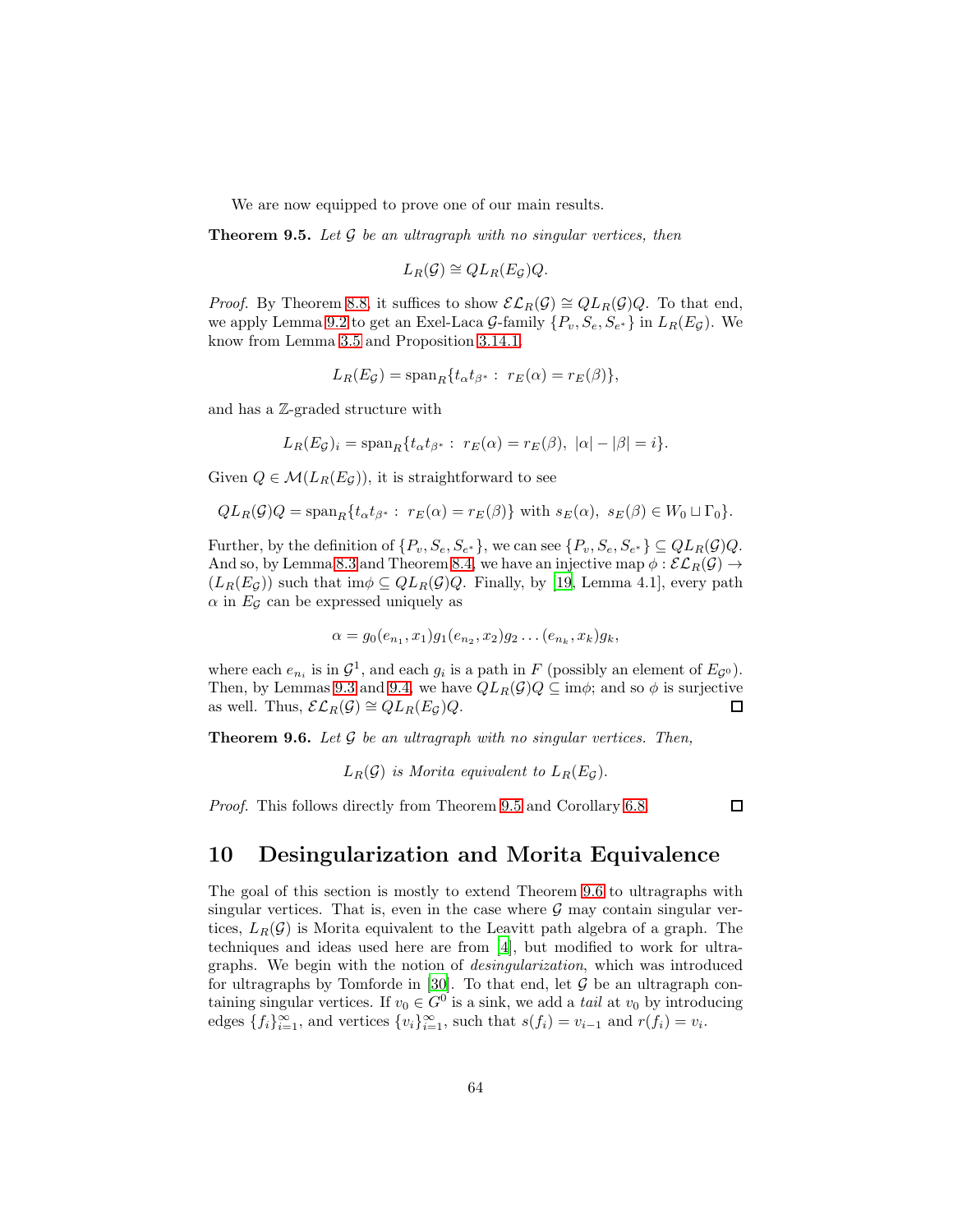

If  $v_0 \in G^0$  is an infinite emitter, let  $\{e_i\}_{i=1}^{\infty}$  be an enumeration of  $s^{-1}(v)$ . We add a tail starting at  $v_0$  by adding edges  $\{f_i, g_i\}_{i=1}^{\infty}$ , and vertices  $\{v_i\}_{i=1}^{\infty}$ , such that  $s(g_i) = s(f_i) = v_{i-1}, r(f_i) = v_i$ , and  $r(g_i) = r(e_i)$ .

The ultragraph,  $F$ , obtained by adding the appropriate tail to each singular vertex of G is called the *desingularization of* G. Our task now is to show  $L_R(\mathcal{G})$ is Morita equivalent to  $L_R(\mathcal{F})$ . In the case of a graph E, it is straightforward to show

$$
L_R(E) \cong \bigoplus_{v \in E^0} L_R(E) q_v
$$

as left  $L_R(E)$ -modules. In order for us to make use of the techniques available to us to prove our result, we need a similar fact to hold for ultragraphs. One can quickly check

$$
L_R(G) \ncong \bigoplus_{v \in G^0} L_R(G) p_v
$$
, and  $L_R(G) \ncong \bigoplus_{A \in G^0} L_R(G) p_A$ ,

as left  $L_R(\mathcal{G})$ -modules. And so we need something a little different.

<span id="page-64-0"></span>**Lemma 10.1.** Let  $\mathcal G$  be an ultragraph. Then, 1)  $\mathcal{G}^0$  is countable,

2) there exists a collection of sets  $\{A_i\}_{i\in\mathbb{N}}\subseteq \mathcal{G}^0$  such that  $A_i\cap A_j=\emptyset$  when  $i\neq j$ , and each  $A \in \mathcal{G}^0$  is contained in the union of finitely many  $A_i$ 's.

*Proof.* 1) Let  $\{A'_i\}_{i\in\mathbb{N}}$  be an enumeration of the set  $\{v \in G^0\} \cup \{r(e): e \in \mathcal{G}^1\}.$ The smallest lattice  $\mathcal L$  of  $\mathcal P(G^0)$  generated by  $\{A'_i\}_{i\in\mathbb N}$  is given by

$$
\mathcal{L} = \left\{ \bigcap_{i \in X_1} A'_i \cup \bigcap_{i \in X_2} A'_i \cup \cdots \cup \bigcap_{i \in X_n} A'_i : X_1, \dots, X_n \text{ are finite subsets of } \mathbb{N} \right\}
$$

[\[30,](#page-91-2) Lemma 2.12].

For a given set X, let  $\mathcal{P}_f(X)$  denote the subset of  $\mathcal{P}(X)$  consisting of finite subsets of X. It is an established fact that if X is countable,  $\mathcal{P}_f(X)$  is countable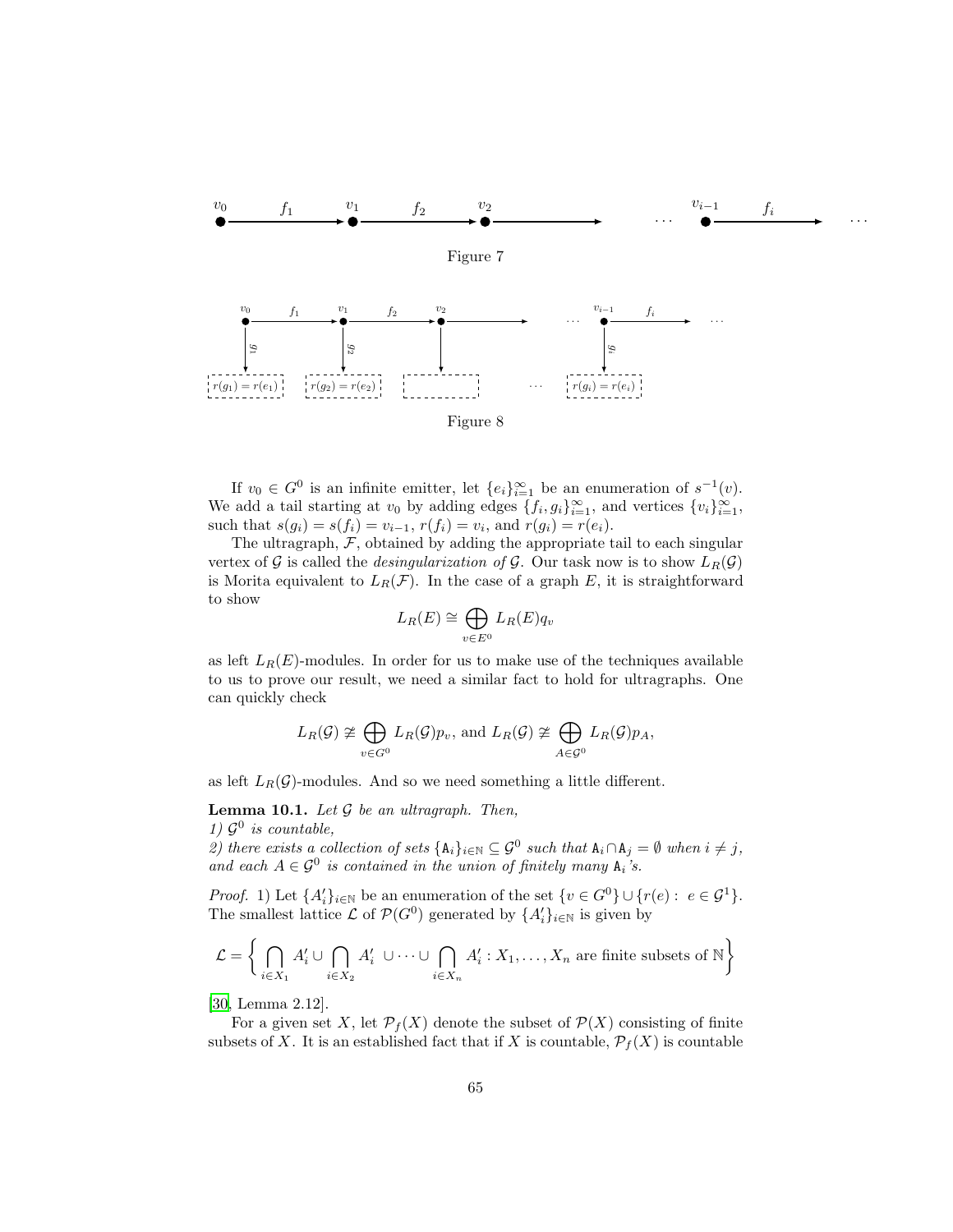as well. This in turn means  $\mathcal{P}_f(\mathcal{P}_f(X))$  is countable, and so on. Since there is a surjective map  $\mathcal{P}_f(\mathcal{P}_f(\mathbb{N})) \to \mathcal{L}$  given by

$$
\{X_1, X_2, \ldots, X_n\} \mapsto \bigcap_{i \in X_1} A'_i \cup \bigcap_{i \in X_2} A'_i \cup \cdots \cup \bigcap_{i \in X_n} A'_i,
$$

we can conclude  $\mathcal L$  is countable; as such, let  $\mathbf A_1, \mathbf A_2, \ldots$  be an enumeration of L.

Now, consider the set

$$
\bigg\{\bigcup_{k=1}^n (\mathbf{A}_i \backslash \mathbf{A}_j)_k: i,j,n \in \mathbb{N}\bigg\}.
$$

Using elementary properties of finite unions and intersections, relative complements, and the fact  $\mathcal L$  is a lattice, we can show the set given above is an algebra within  $\mathcal{P}(G^0)$ ; in fact, it is a subset of  $\mathcal{G}^0$ . Since, by definition,  $\mathcal{G}^0$  is the smallest algebra containing  $\{v \in G^0\} \cup \{r(e) : e \in \mathcal{G}^1\}$ , it must be that

$$
\mathcal{G}^0 = \bigg\{\bigcup_{k=1}^n (\mathbf{A}_i \backslash \mathbf{A}_j)_k: i, j, n \in \mathbb{N}\bigg\}.
$$

Since there is a surjective map  $\mathcal{P}_f(\mathbb{N} \times \mathbb{N}) \to \{\bigcup_{k=1}^n (\mathbf{A}_i \setminus \mathbf{A}_j)_k : i, j, n \in \mathbb{N}\}\$ given by

$$
\{(i,j)_1,(i,j)_2,\ldots,(i,j)_n\}\mapsto \bigcup_{k=1}^n (\mathbf{A}_i\backslash \mathbf{A}_j)_k,
$$

 $\mathcal{G}^0$  is countable.

2) Now that we have established  $\mathcal{G}^0$  is countable, let  $B_1, B_2, \ldots$  be an enumeration of  $\mathcal{G}^0$ . Let

$$
A_1 = B_1
$$
  
\n
$$
A_2 = B_2 \setminus B_1
$$
  
\n
$$
\vdots
$$
  
\n
$$
A_k = B_k \setminus \left(\bigcup_{i=1}^{k-1} B_i\right)
$$
  
\n
$$
\vdots
$$

For  $i \neq j$ , we have  $A_i \cap A_j = \emptyset$ ; moreover, for each  $k, B_k \subseteq \left(\bigcup_{i=1}^k A_i\right)$  $\bigcup_{i=1}^k \mathbf{A}_i \Big) = \Big(\bigcup_{i=1}^k$  $\bigcup_{i=1}^k B_i$ .

What we now want to show is  $L_R(\mathcal{G}) \cong \bigoplus$  $\bigoplus_{A \in \mathcal{G}^0} L_R(\mathcal{G}) p_A$  as left  $L_R(\mathcal{G})$ -modules. We will do this by first showing  $\{\mathbf{A}_i\}_{i\in\mathbb{N}}$  can be used to construct a  $\sigma$ -unit for  $L_R(\mathcal{G})$ .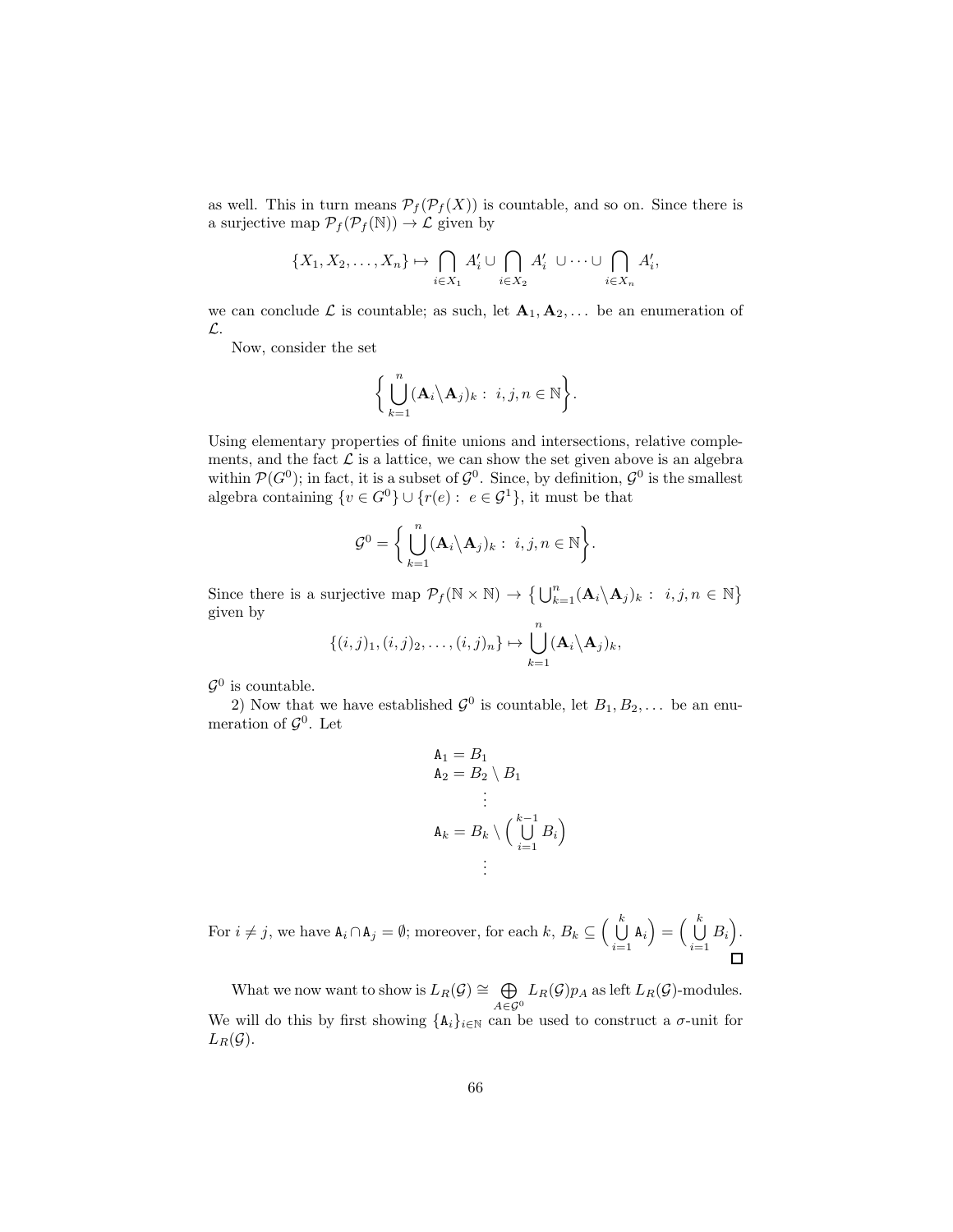<span id="page-66-0"></span>**Lemma 10.2.** Let  $\{A_i\}_{i\in\mathbb{N}}$  be as in Lemma [10.1.](#page-64-0) For  $k \in \mathbb{N}$ , let  $t_k := \sum_{i\leq k} p_{A_i}$ . Then,  $\{t_k\}_{k=1}^{\infty}$  is a  $\sigma$ -unit for  $L_R(G)$ . Hence,  $L_R(G)$  is a  $\sigma$ -unital ring.

*Proof.* We will start by showing  $t_k$  is an idempotent for each k. To that end, by **uLP1** and the fact  $A_i \cap A_j = \emptyset$  for  $i \neq j$ , we have

$$
t_k^2 = \Big(\sum_{i \leq k} p_{\mathbf{A}_i}\Big) \Big(\sum_{j \leq k} p_{\mathbf{A}_j}\Big) = \sum_{i \leq k} p_{\mathbf{A}_i}^2 = \sum_{i \leq k} p_{\mathbf{A}_i} = t_k.
$$

Now, suppose  $l, k \in \mathbb{N}$  with  $l \leq k$ . Then,

$$
t_kt_l = \Big(\sum_{i\leq k}p_{\mathbf{A}_i}\Big)\Big(\sum_{j\leq l}p_{\mathbf{A}_j}\Big) = \sum_{j\leq l}p_{\mathbf{A}_j}^2 = \sum_{j\leq l}p_{\mathbf{A}_j} = t_l.
$$

A similar argument shows  $t_l t_k = t_l$ ; and so it is certainly true  $t_k t_{k+1} = t_{k+1} t_k =$  $t_k$  for all k. Finally, to show  $\{t_k\}_{k=1}^{\infty}$  is a  $\sigma$ -unit, we need to show

$$
L_R(\mathcal{G}) = \bigcup_{k=1}^{\infty} t_k L_R(\mathcal{G}) t_k.
$$

So, let  $x = \sum^{n}$  $\sum_{j=1} r_j s_{\alpha_j} p_{A_j} s_{\beta_j^*} \in L_R(\mathcal{G})$ , and let

$$
V = \{ B \in \mathcal{G}^0 : B = s(\alpha_j), \text{ or } B = s(\beta_j), \text{ for } 1 \le j \le n \}.
$$

Take care to note  $B \in V$  can be a set consisting of multiple vertices. Since V is a finite set,  $A = \bigcup$ B∈V B is an element of  $\mathcal{G}^0$  as well. By Lemma [10.1,](#page-64-0) A is contained in the union of finitely many  $A_i$ 's. This in turn means there exists a k such that  $A \subseteq \bigcup$  $\bigcup_{i\leq k} A_i$ . Since the  $A_i$ 's are pairwise disjoint, **uLP1** gives us  $t_k = \sum$  $\sum_{i\leq k} p_{\mathbf{A}_i} = p_{\bigcup_{i\leq k} \mathbf{A}_i}$ ; then, **uLP1** and **uLP2** imply

$$
t_kx=\Big(p_{\bigcup\limits_{i\leq k}\mathbf{A}_i}\Big)\Big(\sum_{j=1}^nr_js_{\alpha_j}p_{A_j}s_{\beta_j^*}\Big)=\sum_{j=1}^nr_jp_{\bigcup\limits_{i\leq k}\mathbf{A}_i}s_{\alpha_j}p_{A_j}s_{\beta_j^*}=\sum_{j=1}^nr_js_{\alpha_j}p_{A_j}s_{\beta_j^*}=x.
$$

Similarly,

$$
xt_k=\sum_{j=1}^nr_js_{\alpha_j}p_{A_j}s_{\beta_j^*}p\underset{i\leq k}{\cup}\mathbf{a}_i=\sum_{j=1}^nr_js_{\alpha_j}p_{A_j}s_{\beta_j^*}=x.
$$

This gives us  $x = t_k x t_k$ . Thus,  $L_R(\mathcal{G}) = \bigcup_{k=1}^{\infty} t_k L_R(\mathcal{G}) t_k$ ; meaning  $\{t_k\}_{k=1}^{\infty}$  is a  $\sigma$ -unit of  $L_R(\mathcal{G})$ .  $\Box$ 

We have the following useful corollary.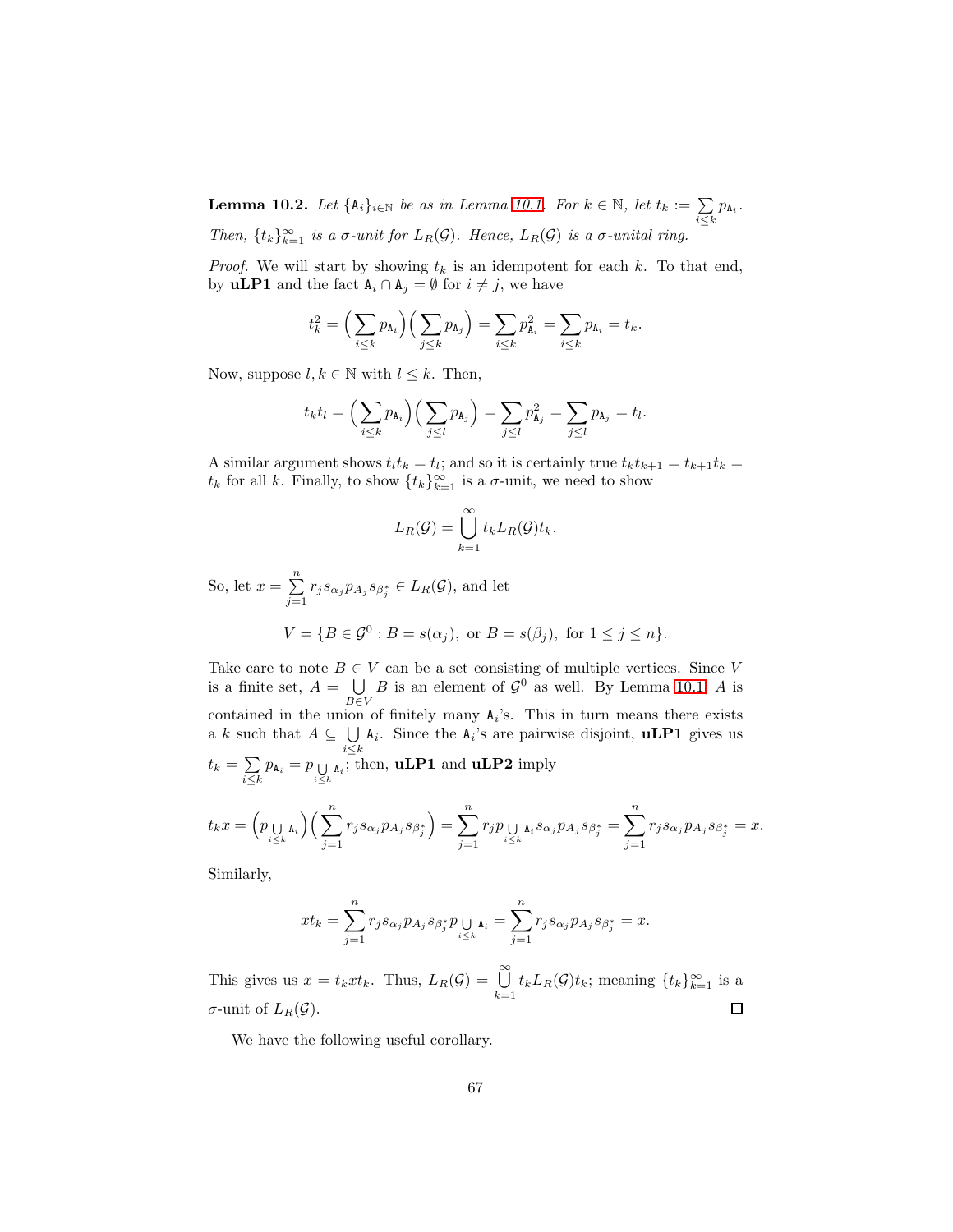Corollary 10.3. Let  ${A_i}_{i\in\mathbb{N}}$  be as in Lemma [10.1.](#page-64-0) Then,  $L_R(G) \cong \bigoplus$  $\bigoplus_{i\in\mathbb{N}}L_R(\mathcal{G})p_{\mathtt{A}_i}$ as left  $L_B(\mathcal{G})$  modules.

*Proof.* Since the  $A_i$ 's are pairwise disjoint, we have

$$
L_R(\mathcal{G})p_{\mathbf{A}_i} \cap L_R(\mathcal{G})p_{\mathbf{A}_j} = \{0\}
$$

for  $i \neq j$ . By Lemma [10.2,](#page-66-0) for any  $x \in L_R(G)$ , there exists a k such that  $x = \sum$  $\sum_{i\leq k} x p_{\mathbf{A}_i}$ . Thus,

$$
L_R(\mathcal{G}) \cong \bigoplus_{i \in \mathbb{N}} L_R(\mathcal{G}) p_{\mathtt{A}_i}
$$

as a left  $L_R(\mathcal{G})$ -module.

To make our intention explicit, the goal of this section is to prove  $L_R(\mathcal{G})$ is Morita equivalent to  $L_R(\mathcal{F})$ . Which, by Theorem [9.6,](#page-63-1) would mean  $L_R(\mathcal{G})$ is Morita equivalent to  $L_R(E_{\mathcal{F}})$ , thereby establishing our desired result. We will prove the Morita equivalence for  $L_R(\mathcal{G})$  and  $L_R(\mathcal{F})$  using the only tool available to us: Theorem [5.26;](#page-33-0) a key component we'll need to use this theorem is the existence of an injective  $R$ -algebra homomorphism

$$
\phi: L_R(\mathcal{G}) \to L_R(\mathcal{F})
$$

which commutes nicely with inclusion maps within the setting of direct limits that is what we will do in Proposition [10.4.1.](#page-74-0) In order to establish the existence of such a map  $\phi$ , we will need to first show that for any  $0 \neq x \in L_R(G)$ , there exist  $a, b \in L_R(\mathcal{G})$  such that:

1) 
$$
axb = rp_v
$$
, with  $r \in R \setminus \{0\}$ , or

2)  $axb = \sum_{n=1}^{n}$  $\sum_{i=1} r_i s_\alpha^i$ , for some cycle  $\alpha \in \mathcal{G}^*$ .

Note, case 2) is stating  $axb$  is a polynomial in  $s_\alpha$  over R for some cycle  $\alpha$ ; we will prove this assertion in Lemma [10.4.](#page-69-0) Finally, in order to prove Lemma [10.4,](#page-69-0) we will need to first show, given any  $0 \neq x \in L_R(G)$ , we can find  $v \in G^0$  such that  $xp_v \neq 0$ —this bit is straightforward in the case of graphs, not so much in the case of ultragraphs.

<span id="page-67-0"></span>**Proposition 10.3.1.** Let  $x \in L_R(G)$  such that  $x \neq 0$ . Then, there exists  $v \in G^0$ such that  $xp_v \neq 0$ .

*Proof.* Suppose  $x \neq 0$ . We will break up our proof into three cases. Before we start, recall x can be expressed as  $x = \sum_{n=1}^{\infty}$  $\sum_{i=1} r_i s_{\alpha_i} p_{A_i} s_{\beta_i^*}$  (see Theorem [3.19\)](#page-18-0). For our first case, we will consider the possibility where  $|s(\beta_i)| < \infty$  for each *i*. Again, we will reiterate the fact  $s(\beta_i)$  need not be a vertex when  $|\beta_i| = 0$  $(|\beta_i| = 0 \implies \beta_i = A \in \mathcal{G}^0$ , with  $s_{\beta_i^*} = p_A$ , in which case  $s(\beta_i) = A$ ). Case 1: Let  $x = \sum_{i=1}^{n} r_i s_{\alpha_i} p_{A_i} s_{\beta_i^*}$  with  $s(\beta_i)$  finite for each i. Set

Case 1: Let 
$$
x = \sum_{i=1} r_i s_{\alpha_i} p_{A_i} s_{\beta_i^*}
$$
 with  $s(\beta_i)$  finite for each *i*. Set  

$$
V = \{ v \in G^0 : v \in s(\beta_i) \text{ for } 1 \le i \le n \}.
$$

 $\Box$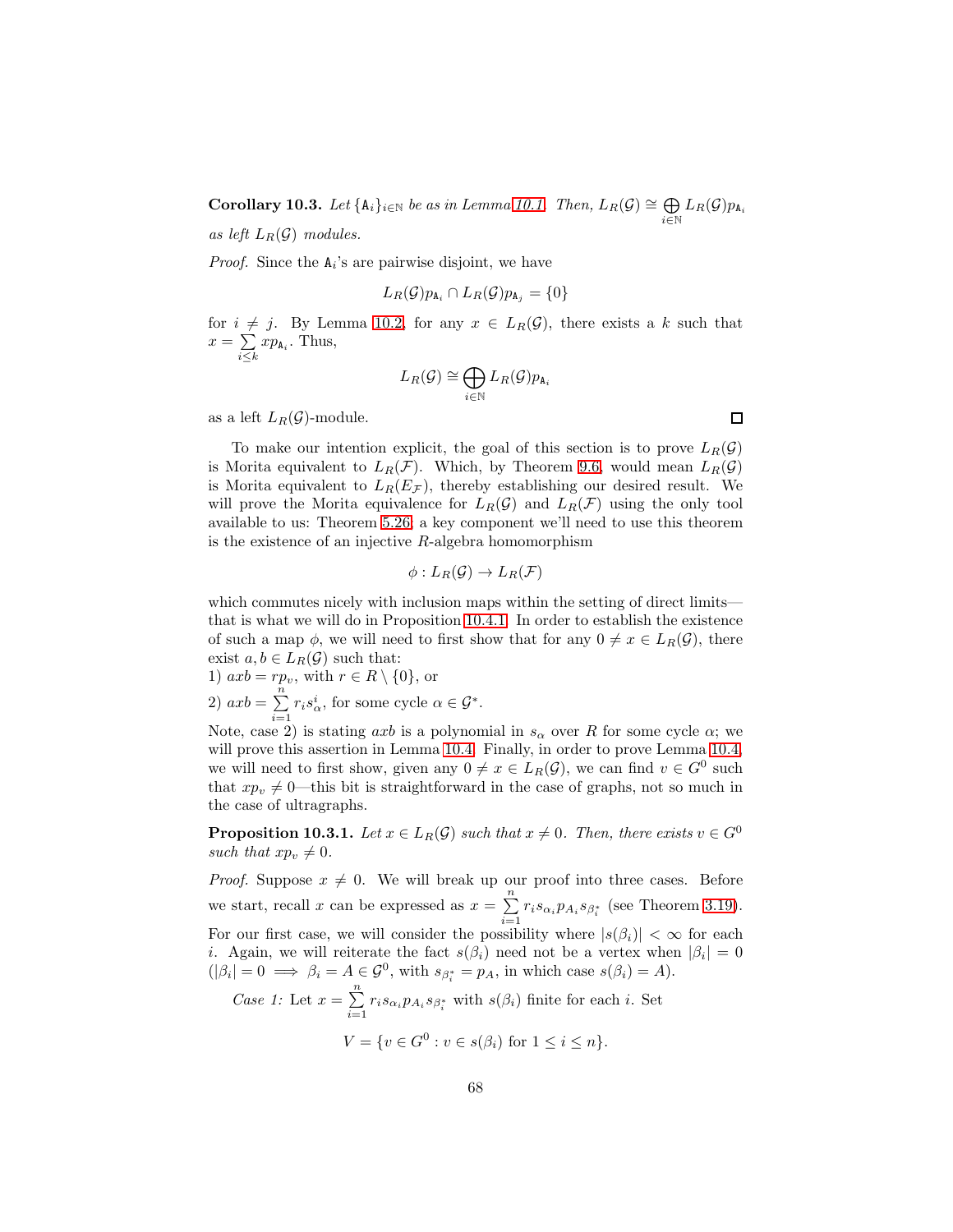Since each  $s(\beta_i)$  is finite, V must be finite as well. Suppose  $xp_v = 0$  for every  $v \in G^0$ ; because  $xp_V = \sum$  $\sum_{v \in V} x p_v$ , it must be  $x p_V = 0$ . But,

$$
xp_V = \sum_{i=1}^n r_i s_{\alpha_i} p_{A_i} s_{\beta_i^*} p_V = \sum_{i=1}^n r_i s_{\alpha_i} p_{A_i} s_{\beta_i^*} = x,
$$

which means  $x = 0$ .  $\Rightarrow$  Thus, there exists  $v \in G^0$  such that  $xp_v \neq 0$ .

Now, we must consider the possibility that not every  $s(\beta_i)$  is finite. Said more specifically, we must consider the possibility that, for some  $i, \beta_i = A \in \mathcal{G}^0$ , a countably infinite subset of  $G^0$ . We will prove it in the next case; to make things easier we will assume  $|\beta_i| = 0$  for all  $1 \le i \le n$ . This means, by exploiting **uLP1**, we can express x as  $x = \sum^{n}$  $\sum_{i=1} r_i s_{\alpha_i} p_{A_i}.$ 

Case 2: Let  $x = \sum_{n=1}^{\infty}$  $\sum_{i=1} r_i s_{\alpha_i} p_{A_i}$  with  $A_i$  possibly infinite. Pick a vertex  $v_1 \in$  $r(\alpha_1) \cap A_1$ . If  $xp_{v_1} = 0$ , we have, by applying **uLP1** and **uLP2**,

$$
xp_{v_1} = \sum_{i=1}^n r_i s_{\alpha_i} p_{A_i \cap v_1} = \sum_{\{i : v_1 \in r(\alpha_i) \cap A_i\}} r_i s_{\alpha_i} p_{v_1} = 0.
$$

The sum on the right-hand side has at least one term since  $v_1 \in r(\alpha_1) \cap A_1$ . Rewrite  $xp_{v_1}$  as  $\sum_k$  $\sum$  $\sum_{|\alpha_i|=k} r_i s_{\alpha_i} p_{v_1}$ . By the Z-grading on  $L_R(\mathcal{G})$  (see Theorem

[3.19\)](#page-18-0),

$$
\sum_{k} \sum_{|\alpha_i|=k} r_i s_{\alpha_i} p_{v_1} = 0 \iff \sum_{|\alpha_i|=k} r_i s_{\alpha_i} p_{v_1} = 0 \text{ for each } k.
$$

And so, for what follows, we may as well assume all the  $\alpha_i$ 's have the same length in the sum

$$
\sum_{:v_1 \in r(\alpha_i) \cap A_i} r_i s_{\alpha_i} p_{v_1}
$$

.

 $\{i$ 

Then, by **uLP3**, we have

$$
0 = s_{\alpha_1^*} x p_{v_1} = \sum_{\{i : v_1 \in r(\alpha_i)\}} r_i s_{\alpha_1^*} s_{\alpha_i} p_{v_1} = r_1 p_{v_1};
$$

but we know  $r_1p_{v_1} \neq 0$  (recall that  $rp_A \neq 0$  for  $A \in \mathcal{G}^0$  and  $r \in R \setminus \{0\}$ , see paragraph following Definition [3.18\)](#page-17-0).  $\Rightarrow$  Thus,  $xp_{v_1} \neq 0$ .

For our final, and most general, case, we will consider the possibility that not all  $s(\beta_i)$ 's are finite, and not all  $\beta_i$ 's have length 0. By grouping terms accordingly, we can express  $x$  as

$$
x = \sum_{i=1}^n r_i s_{\alpha_i} p_{A_i} + \sum_{j=1}^m r'_j s_{\alpha'_j} p_{A'_j} s_{\beta'_j}
$$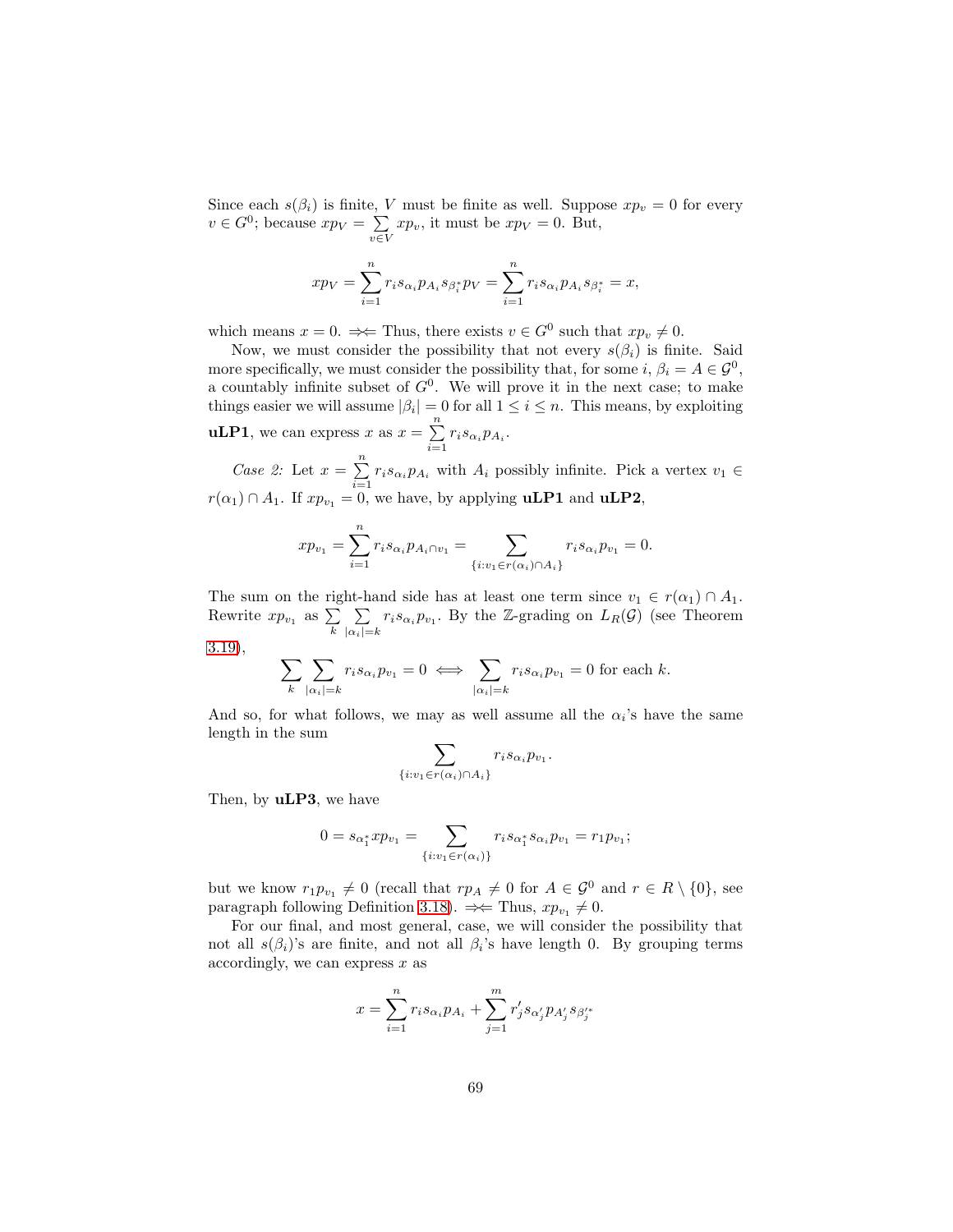where the  $A_i$ 's are infinite, and the  $s(\beta'_j)$ 's are finite. Moreover, by **uLP1** and uLP2, we have

$$
\sum_{i=1}^n r_i s_{\alpha_i} p_{A_i} = \sum_{i=1}^n r_i s_{\alpha_i} p_{r(\alpha_i)} p_{A_i} = \sum_{i=1}^n r_i s_{\alpha_i} p_{r(\alpha_i)} \cap A_i.
$$

Now, if  $r(\alpha_i) \cap A_i$  is finite for each i, then by replacing each  $A_i$  by  $r(\alpha_i) \cap A_i$ in our expression of x, and by our assumption each  $s(\beta_j')$  is finite, we reduce to case 1. Thus, for our final case, we may as well assume  $r(\alpha_i) \cap A_i$  is infinite for each i.

Case 3: Let  $x = \sum_{n=1}^{\infty}$  $\sum_{i=1}^{n} r_i s_{\alpha_i} p_{A_i} + \sum_{j=1}^{m}$  $j=1$  $r'_j s_{\alpha'_j} p_{A'_j} s_{\beta'^*_j}$  with  $r(\alpha_i) \cap A_i$  infinite for each *i* and  $s(\beta'_j)$  finite for each *j*. Let

$$
V = \{ v \in G^0 : v \in s(\beta'_j) \text{ for } 1 \le j \le m \}.
$$

V is a finite set, and since  $A_1$  is countably infinite, this means  $A_1 \setminus V \neq \emptyset$ . Further, since  $s(\beta'_j) \cap (A_1 \setminus V) = \emptyset$  for each j, we have

$$
xp_{A_1\backslash V}=\sum_{i=1}^nr_is_{\alpha_i}p_{A_i\cap (A_1\backslash V)}=\sum_{\{i:\ r(\alpha_i)\cap A_i\cap (A_1\backslash V)\neq\emptyset\}}r_is_{\alpha_i}p_{A_i\cap (A_1\backslash V)}.
$$

Since,  $r(\alpha_1) \cap A_1 \cap (A_1 \setminus V) \neq \emptyset$  (V is finite,  $r(\alpha_1) \cap A_1$  is not), the sum on the right has at least one term. Now, suppose

$$
\sum_{\{i: r(\alpha_i) \cap A_i \cap (A_1 \setminus V) \neq \emptyset\}} r_i s_{\alpha_i} p_{A_i \cap (A_1 \setminus V)} = 0.
$$

By the Z-grading on  $L_R(\mathcal{G})$ , we may assume the  $\alpha_i$ 's have the same length for each i in  $\{i : r(\alpha_i) \cap A_i \cap (A_1 \setminus V) \neq \emptyset\}$ . This means

$$
0 = s_{\alpha_1^*} x p_{A_1 \setminus V} = r_1 p_{r(\alpha_1) \cap A_1 \cap (A_1 \setminus V)} \implies.
$$

So,

$$
xp_{A_1\setminus V} = \sum_{\{i: \ r(\alpha_i)\cap A_i\cap (A_1\setminus V)\neq \emptyset\}} r_i s_{\alpha_i} p_{A_i\cap (A_1\setminus V)} \neq 0,
$$

reducing us to case 2; for which we know there exists a v such that  $xp_v \neq 0$ .

Since every  $x \in L_R(\mathcal{G})$  fits into one of the three cases, we have our desired  $\Box$ result.

With our previous result in hand, we are now ready to set the next stepping stone. We invite the reader to compare the following lemma with [\[24,](#page-91-3) Proposition 3.1].

<span id="page-69-0"></span>**Lemma 10.4.** Let  $x \in L_R(\mathcal{G})$  such that  $x \neq 0$ . Then, there exist  $a, b \in L_R(\mathcal{G})$ such that  $axb = rp_v$ , for some  $r \in R \setminus \{0\}$ , or  $axb = \sum_{n=1}^{n}$  $\sum_{i=0} r_i s_\alpha^i$  for some cycle  $\alpha\in{\mathcal G}^*.$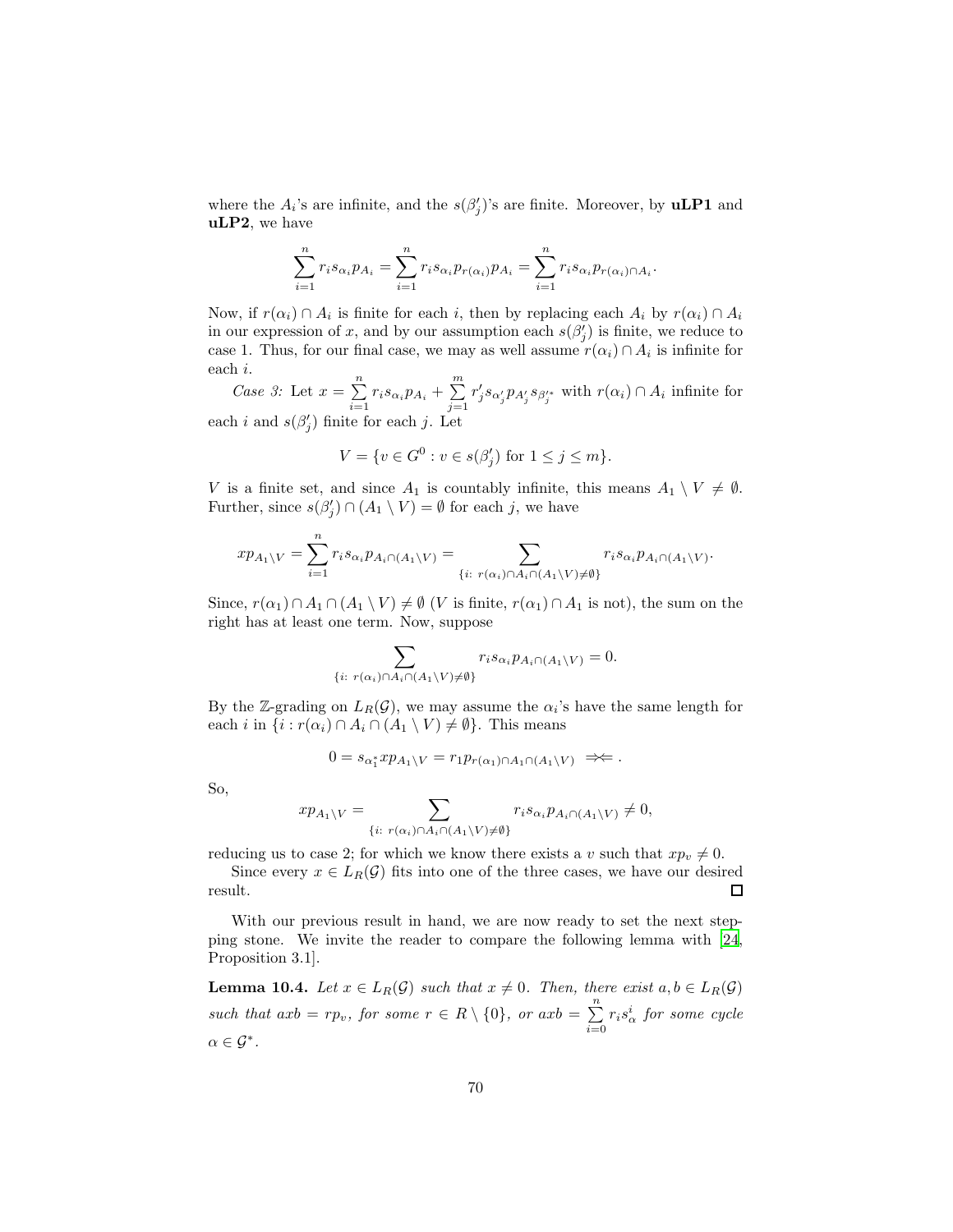*Proof.* Let  $x \in L_R(G)$  such that  $x \neq 0$ . Our first goal is to show that there exists  $\mu \in \mathcal{G}^*$  such that  $xs_\mu$  can be expressed entirely in real edges and is nonzero; put more succinctly,  $xs_{\mu}$  can be expressed as

$$
xs_{\mu} = \sum_{i=1}^{n} r_i s_{\alpha_i} p_{A_i} \neq 0.
$$

To that end, let  $v \in G^0$  such that  $xp_v \neq 0$ ; by Proposition [10.3.1,](#page-67-0) such a v must exist. By grouping terms based on the presence of ghost edges, we can write  $xp_v$  as

$$
xp_v = \sum_{i=1}^n r_i s_{\alpha_i} p_{A_i} s_{\beta_i^*} + \sum_{j=1}^m r'_j s_{\zeta_j} p_{B_j}
$$

with  $|\beta_i|\geq 1$  for each *i*; further, we may also assume the degree of  $\sum_{n=1}^{n}$  $\sum_{i=1} r_i s_{\alpha_i} p_{A_i} s_{\beta_i^*}$ in ghost edges is minimal. That is, given any other expression of  $xp_v$ ,

$$
xp_v = \sum_k r_k'' s_{\alpha_k''} p_{A_k} s_{\beta_k''^*},
$$

there exists some k such that  $|\beta_k''| \ge \max{\{|\beta_i|\}}$ . Note that

$$
xp_v = xp_v^2 = \sum_{i=1}^n r_i s_{\alpha_i} p_{A_i} s_{\beta_i^*} p_v + \sum_{j=1}^m r'_j s_{\zeta_j} p_{B_j} p_v.
$$

Since, by Lemma [3.17,](#page-16-3)

$$
r_i s_{\alpha_i} p_{A_i} s_{\beta_i^*} p_v = \begin{cases} r_i s_{\alpha_i} p_{A_i} s_{\beta_i^*} & \text{if } v = s(\beta_i), \\ 0 & \text{otherwise,} \end{cases}
$$

and

$$
r'_{j} s_{\zeta_{j}} p_{B_{j}} p_{v} = \begin{cases} r'_{j} s_{\zeta_{j}} p_{v} & \text{if } v \in r(\zeta_{j}) \cap B_{j}, \\ 0 & \text{otherwise,} \end{cases}
$$

we may express  $xp_v$  as

$$
xp_v = \sum_{i=1}^n r_i s_{\alpha_i} p_{A_i} s_{\beta_i^*} + \sum_{j=1}^m r'_j s_{\zeta_j} p_v
$$

where  $s(\beta_i) = v$  and  $v \in r(s_{\zeta_i})$  for each i, j; because multiplying an expression by  $p_v$  can't increase the degree in ghost edges, the expression  $xp_v =$  $\sum_{n=1}^{\infty}$  $\sum_{i=1}^{n} r_i s_{\alpha_i} p_{A_i} s_{\beta_i^*} + \sum_{j=1}^{m}$  $j=1$  $r'_j s_{\zeta_j} p_v$  is in minimal ghost edge degree as well. Letting  $e_1^i$ denote the first edge of  $\beta_i$ , and  $\beta'_i$  the path such that  $\beta_i = e_1^i \beta'_i$  (it's possible  $\beta_i = e_1^i$ , in which case we can take  $\beta'_i = p_{r(e_1^i)}$ , set  $Y_i = r_i s_{\alpha_i} p_{A_i} s_{\beta'_i}$  and  $Y = \sum_{i=1}^{m}$  $j=1$  $r'_j s_{\zeta_j} p_v$ , and so  $\overline{n}$ 

$$
xp_v = \sum_{i=1}^{n} Y_i s_{e_1^{i*}} + Y.
$$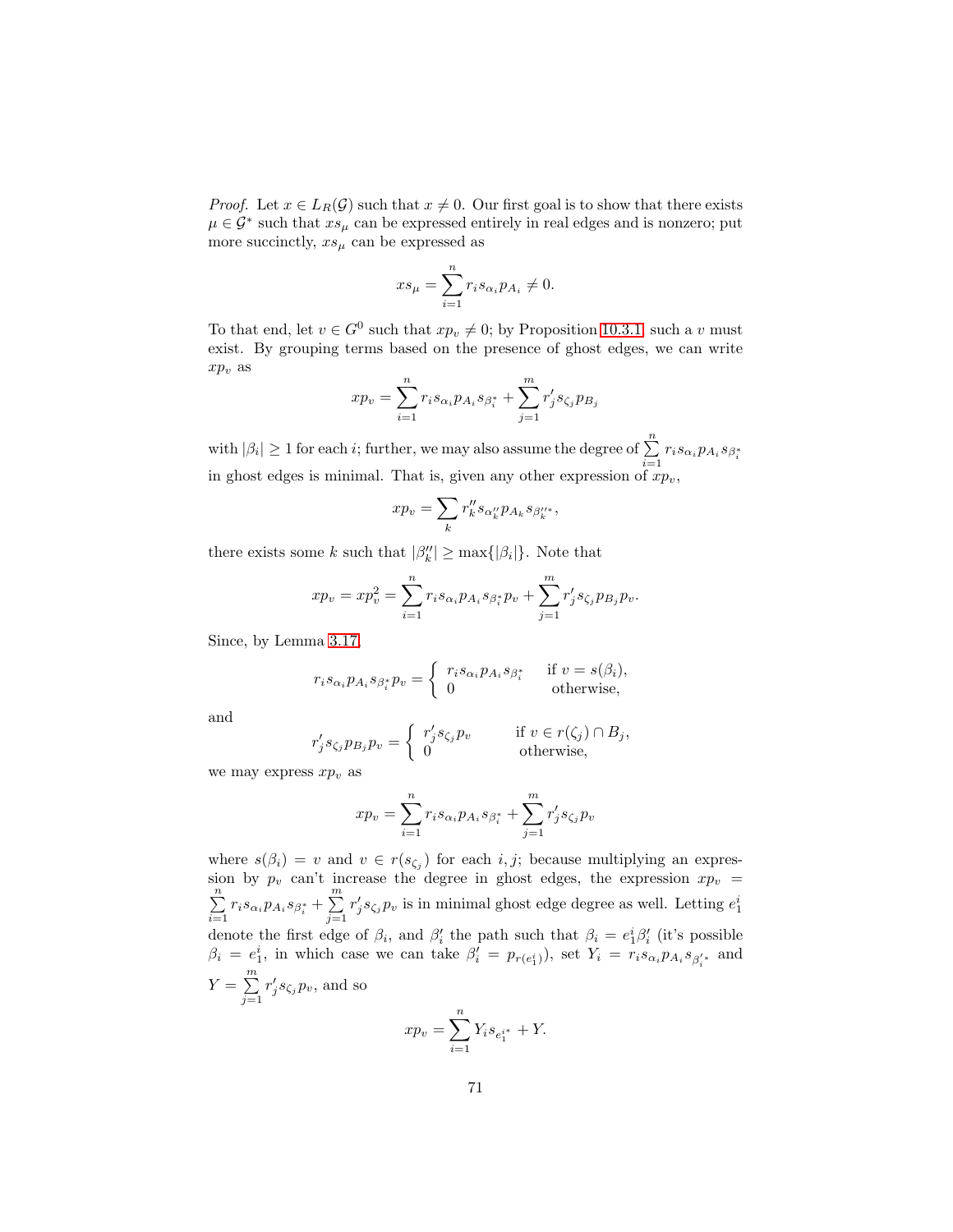If  $xp_{v}s_{e_1^i} = 0$  for each *i*, we have  $Y_i = -Ys_{e_1^i}$ . In which case,

$$
xp_v = \sum_{i=1}^n -Y s_{e_1^i} s_{e_1^{i*}} + Y = Y \left( \sum_{i=1}^n -s_{e_1^i} s_{e_1^{i*}} + p_v \right).
$$

Since  $xp_v \neq 0$ ,  $\sum_{i=1}^n -s_{e_1^i} s_{e_1^{i*}} + p_v \neq 0$ . By **uLP4**, there exists  $f \in \mathcal{G}^1$  such that  $s(f) = v$  and  $f \neq e_1^i$  for any *i*. It then follows

$$
xp_{v}s_{f} = xs_{f} = \sum_{i=1}^{n} -Y s_{e_{1}^{i}} s_{e_{1}^{i}} s_{f} + Y s_{f} = Y s_{f}.
$$

Suppose

$$
Ys_f = \sum_{j=1}^m r'_j s_{\zeta_j} p_v s_f = \sum_{j=1}^m r'_j s_{\zeta_j} s_f = \sum_{j=1}^m r'_j s_{\zeta_j} f = 0.
$$

By the Z-grading on  $L_R(\mathcal{G})$  (see case 2 in proof of Proposition [10.3.1\)](#page-67-0), we may assume  $|\zeta_i f|$  is the same for each j. We then have

$$
r'_{j_0}p_{r(f)}=r'_{j_0}s_{(\zeta_{j_0}f)^*}s_{\zeta_{j_0}f}=s_{(\zeta_{j_0}f)^*}\bigg(\sum_{j=1}^mr'_js_{\zeta_jf}\bigg)=0
$$

for each fixed  $j_0$ , which is only possible if  $r'_{j_0} = 0$ . This would then mean  $r'_j = 0$ for each j, implying  $Y = 0$ , which in turn would mean  $xp_v = 0$ .  $\Rightarrow$  Thus,  $Ys_f \neq 0$ , and setting  $\mu = s_f$ , we have our desired result in the case where  $x p_v s_{e_1^k} = 0$  for all *i*. On the other hand, there is the possibility  $x p_v s_{e_1^k} \neq 0$  for some  $1 \leq k \leq n$ . Which is to say,

$$
x p_v s_{e^k_1} = x s_{e^k_1} = \sum_{i=1}^n Y_i s_{e^{i*}_1} s_{e^k_1} + Y s_{e^k_1} = Y_k + Y s_{e^k_1} \neq 0.
$$

Notice that  $xs_{e_1^k}$  has a strictly less degree in ghost edges than  $xp_v$ . We can apply the same process to  $xs_{e_1^k}$  as we did to x; getting either an edge f such that  $xs_{e_1^k} s_f \neq 0$  and can be expressed using only real edges, or an edge  $e_1^{k''}$  such that  $xs_{e_1^k}^{e_1} s_{e_1^{k''}} \neq 0$  and has a degree in ghost edges which is strictly less than that of  $xs_{e_1^k}$ . Repeating this process a finite number of times, we will arrive at a  $\mu \in \mathcal{G}^*$  such that  $xs_{\mu}$  can be expressed using only real edges.

With that, we will show there exist  $a, b \in L_R(G)$  such that  $axb = rp_v$  for some  $v \in G^0$  and  $r \neq 0$ , or  $axb = \sum_{r=0}^{n}$  $\sum_{i=0} r_i s_\alpha^i$  for some cycle  $\alpha \in \mathcal{G}^*$ . To that end, let  $x \in L_R(G)$ . If x can be expressed in only real edges we are fine. If not, as we have shown above,  $x \neq 0$ , there exists  $\mu \in \mathcal{G}^*$  such that  $xs_{\mu}$  can be expressed using only real edges. Replacing x by  $xs_\mu$  if necessary, we may assume x can be expressed in solely in real edges. Which is to say,  $x$  can be expressed as

$$
x = \sum_{i=1}^{n} r_i s_{\alpha_i} p_{A_i}
$$

.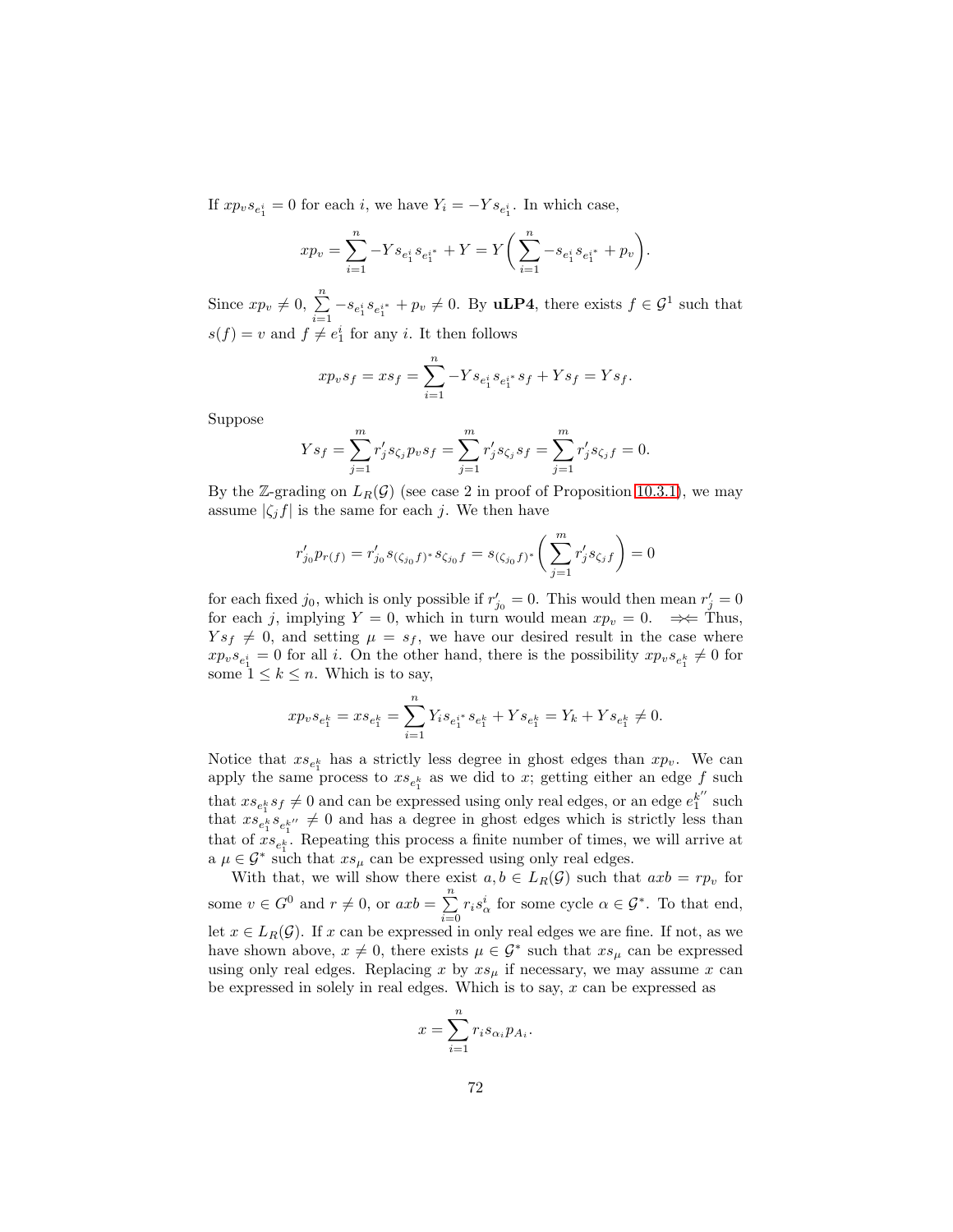Also, by Proposition [10.3.1,](#page-67-0) there exists  $v \in G^0$  such that  $xp_v \neq 0$ . Replacing  $x$  by  $xp_v$  if necessary, we may also assume

$$
x = \sum_{i=1}^{n} r_i s_{\alpha_i} p_v
$$

for some  $v \in G^0$ . We will prove our assertion by induction on n. For  $n = 1$ ,

$$
x=r_1s_{\alpha_1}p_v.
$$

In which case, taking  $a = s_{\alpha_1^*}$ , we have, by **uLP3**,

$$
ax = r_1 s_{\alpha_1^*} s_{\alpha_1} p_v = r_1 p_{r(\alpha_1)} p_v = r_1 p_v;
$$

setting  $b = p_v$ , we have concluded our base case.

Now, assuming our hypothesis holds for all numbers less than  $n$ , let

$$
x = \sum_{i=1}^{n} r_i s_{\alpha_i} p_v
$$

with the summands arranged such that  $|\alpha_j| \leq |\alpha_k|$  for all  $j, k$  with  $1 \leq j \leq k \leq$ *n*. Muliplying x on the left by  $s_{\alpha_1^*}$ , we have

$$
s_{\alpha_1^*} x = \sum_{i=1}^n r_i s_{\alpha_1^*} s_{\alpha_i} p_v = r_1 p_v + \sum_{i=2}^n r_i s_{\alpha_1^*} s_{\alpha_i} p_v,
$$

which is nonzero since. To see why, note that if  $|\alpha_j| = |\alpha_k|$ , for all j, k, **uLP3** implies  $s_{\alpha_1^*}x = r_1p_v \neq 0$ . Otherwise, by **uLP3**, there is some  $2 \leq k \leq n$  such that

$$
s_{\alpha_1^*}x = r_1p_v + \sum_{i=k}^n r_i s_{\alpha_1^*} s_{\alpha_i} p_v
$$

with  $|\alpha_1^*\alpha_i| \ge 1$  for all  $k \le i \le n$ ; meaning, given  $k \le i$ ,  $s_{\alpha_1^*} s_{\alpha_i} = 0$ , or  $s_{\alpha_1^*} s_{\alpha_i} \in L_R(\mathcal{G})_m$  for some  $m > 0$ . And so, by the Z-grading on  $L_R(\mathcal{G})$ , we again have  $s_{\alpha_1^*}x \neq 0$  (see case 2 in proof of Proposition [10.3.1\)](#page-67-0). Now, if  $s_{\alpha_1^*}s_{\alpha_k} = 0$ for some  $2 \leq k \leq n$ , we reduce to the case of less than n summands, and by our inductive hypothesis, we can find  $a, b$  such that  $axb$  is in one of the two desired forms. The only other possibility is  $s_{\alpha_i^*} s_{\alpha_i} \neq 0$  for all  $2 \leq i \leq n$ . In which case, there exists a path  $\beta_i$  for each  $2 \leq i \leq n$ , with  $|\beta_i| \geq 1$ , such that  $\alpha_i = \alpha_1 \beta_i$ . We then have

$$
s_{\alpha_1^*}x = \sum_{i=1}^n r_i s_{\alpha_1^*} s_{\alpha_i} p_v = r_1 p_v + \sum_{i=2}^n r_i s_{\beta_i} p_v;
$$

multiplying  $s_{\alpha_1^*}$  by  $p_v$  on the left, we have

$$
p_{v} s_{\alpha_1^*} x = r_1 p_v^2 + \sum_{i=2}^n r_i p_v s_{\beta_i} p_v = r_1 p_v + \sum_{i=2}^n r_i p_v s_{\beta_i} p_v \neq 0.
$$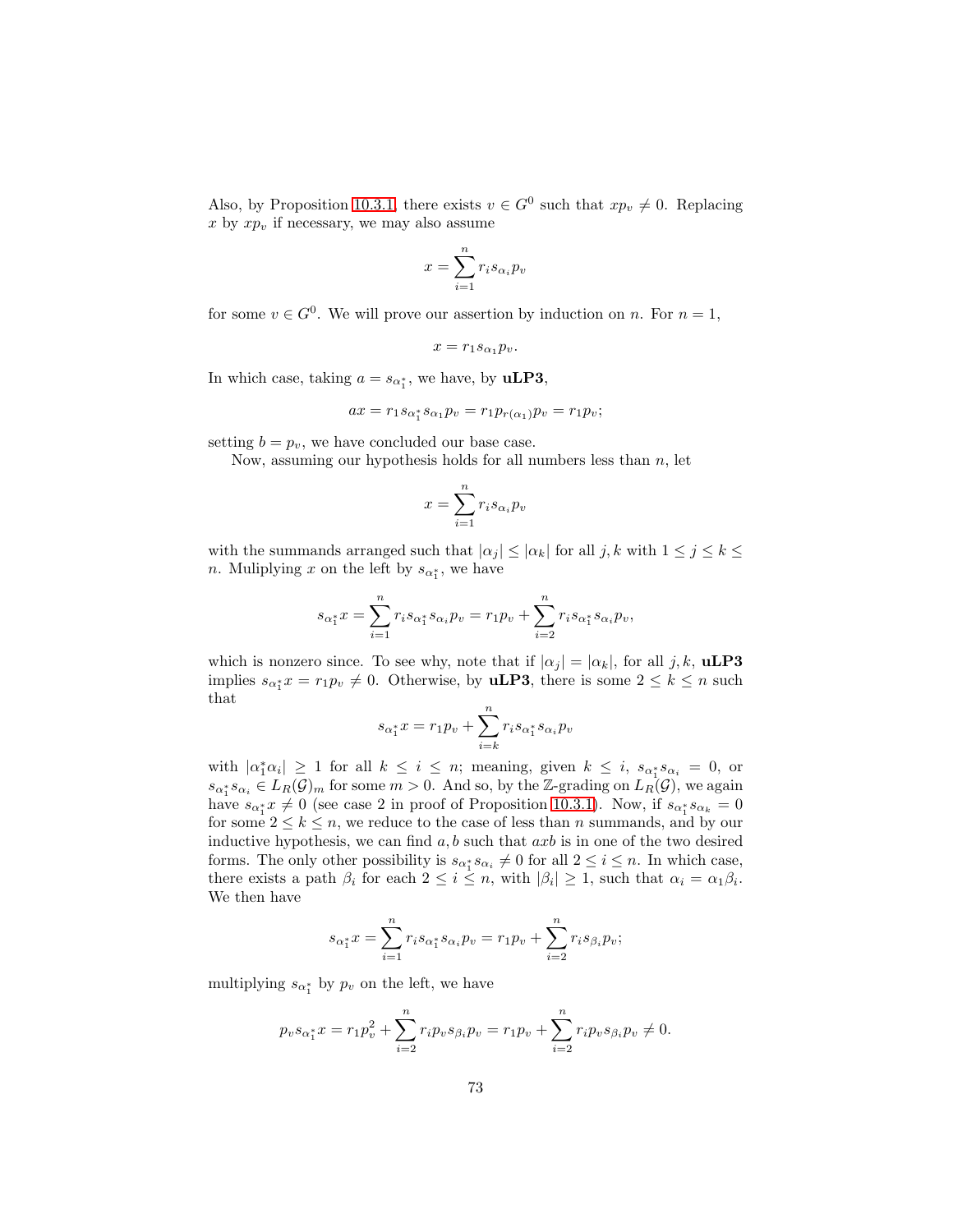If  $p_v s_{\beta_k} p_v = 0$  for some  $2 \leq k \leq n$ , we again reduce to less than n summands and we are done. Otherwise, we are left with the case

$$
s_{\alpha_1^*}x = r_1p_v + \sum_{i=2}^n r_i s_{\beta_i} p_v
$$

where  $s(\beta_i) = v$  for each i; which is to say,  $\beta_i$  is a cycle for each i. Up to this point, having started with an arbitrary  $x \in L_R(\mathcal{G})$ , we have have whittled our way down to showing our assertion holds for  $x$ , or

$$
s_{\alpha_1^*}x = r_1p_v + \sum_{i=2}^n r_i s_{\beta_i} p_v
$$

with each  $\beta_i$  a cycle. Now, for  $s_{\alpha_1^*}x = r_1p_v + \sum_{i=1}^n$  $\sum_{i=2} r_i s_{\beta_i} p_v$ , suppose there is a  $\nu \in \mathcal{G}^*$  such that  $s_{\nu^*} s_{\beta_k} = 0$  for some  $2 \leq k \leq n$  but not all such k. This means  $s(\nu) = v$  (otherwise  $s_{\nu^*} s_{\beta_i} = 0$  for all *i*). In turn, this implies

$$
s_{\nu^*}r_1p_{\nu}s_{\nu}=r_1p_{r(\nu)}\neq 0.
$$

Note,

$$
s_{\nu^*} s_{\alpha_1^*} x s_{\nu} = r_1 p_{r(\nu)} + \sum_{i=2}^n r_i s_{\nu^*} s_{\beta_i} s_{\nu}.
$$

And, by our assumption, there is at least one k such that  $s_{\nu^*} s_{\beta_k} s_{\nu} \neq 0$ , for which it must be  $\nu^*\beta_k \nu \in \mathcal{G}^*$ . Since  $|\nu^*\beta_k \nu| = |\beta_k| \geq 1$ , by the Z-grading of  $L_R(\mathcal{G})$ , we have

$$
s_{\nu^*} s_{\alpha_1^*} x s_{\nu} = r_1 p_{r(\nu)} + \sum_{i=2}^n r_i s_{\nu^*} s_{\beta_i} s_{\nu} \neq 0.
$$

Because we are assuming  $s_{\nu^*} s_{\beta_k} = 0$  for some, but not all,  $2 \leq k \leq n$  (and so some, but not all, the summands in the above expression are 0), our inductive hypothesis tells us there exist  $a', b'$  such that  $a's_{\nu^*} s_{\alpha_1^*} x s_{\nu} b'$  satisfies one of the specified forms. Setting  $a = a's_{\nu} * s_{\alpha_1^*}$  and  $b = s_{\nu} b'$ , we prove our assertion for x in the case  $s_{\nu^*} s_{\beta_k} = 0$  for some, but not all,  $2 \leq k \leq n$ . On the other hand, if  $\nu \in \mathcal{G}^*$  is such that  $s_{\nu^*} s_{\beta_k} = 0$  for some k, then it must be  $s_{\nu^*} s_{\beta_i} = 0$  for all *i*. In particular, this means  $s_{\beta_j^*} s_{\beta_k} \neq 0$  for all *j*, *k* (since  $s_{\beta_j^*} s_{\beta_j} \neq 0$ ), from which we can deduce  $|\beta_j| < |\beta_k|$  for  $j < k$ , since  $|\beta_j| = |\beta_k|$  and  $\beta_j \neq \beta_k$  implies  $s_{\beta_j^*} s_{\beta_k} = 0$ . Moreover, since all the  $\beta_i$ 's are cycles, this means for  $j < k$  there exists a cycle  $\tau$ , with  $|\tau| \geq 1$ , such that  $\beta_k = \beta_j \tau$ .

There is an important fact we should note about cycles: for  $\beta \in \mathcal{G}^*$  a cycle, we have

$$
\beta=\gamma_1...\gamma_m
$$

where each  $\gamma_i = e_1^i...e_k^i$  is a cycle with  $s(e_1^i) \notin r(e_j^i)$  for  $j < k$ ; we will call such cycles *simple cycles*. To see this, let  $\beta = e_1...e_n$  be a cycle and let *i* be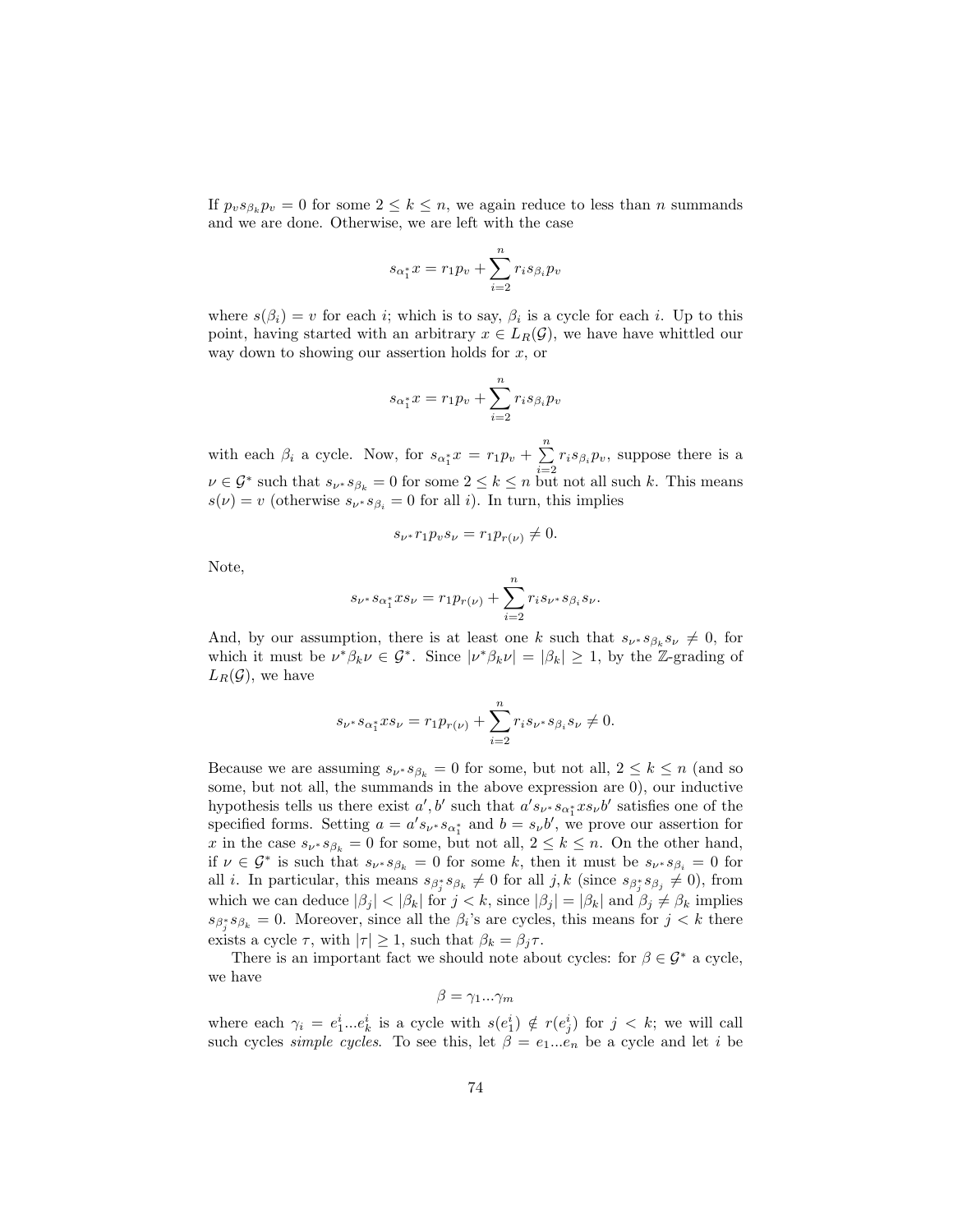the smallest number such that  $s(e_1) \in r(e_i)$ . If  $i = n$ , we are done. Otherwise, letting  $\gamma_1 = e_1...e_i$ , we have  $\beta = \gamma_1 \beta'$  where  $\beta'$  is also a cycle with  $|\beta'| < |\beta|$ . Taking  $\beta'$  and applying the same process a finite number of times, we will eventually have  $\beta = \gamma_1...\gamma_m$  where each  $\gamma_i$  has the desired property.

So, by the observation made in the previous paragraph, and the fact  $\beta_k =$  $\beta_j \tau$ , for some cycle  $\tau$ , when  $j < k$ , we can express the  $\beta_i$ 's, for  $2 \leq i \leq n$ , as follows. We first express  $\beta_2$  as

$$
\beta_2=\gamma_1^2...\gamma_{m_2}^2
$$

where each of the  $\gamma$ 's are simple cycles. To clear up any confusion, the superscripts in the expression above are purely for indexing purposes and not to suggest exponentiation. Now, since  $\beta_3 = \beta_2 \tau$  for some cycle  $\tau$ , and  $\tau$  in turn can be expressed as  $\tau = \gamma_1^3...\gamma_{m_3}^3$ , we have

$$
\beta_3 = \gamma_1^2...\gamma_{m_2}^2 \gamma_1^3...\gamma_{m_3}^3
$$

where the  $\gamma$ 's are again simple cycles. Continuing in this manner, we may express  $\beta_n$  as

$$
\beta_n = \gamma_1^2 \dots \gamma_{m_2}^2 \gamma_1^3 \dots \gamma_{m_3}^3 \dots \gamma_1^n \dots \gamma_{m_n}^n
$$

in simple cycles. Thus,

$$
s_{\alpha_1^*}x = r_1p_v + \sum_{i=2}^n r_i s_{\beta_i} p_v
$$
  
=  $r_1p_v + r_2s_{\gamma_1^2...\gamma_{m_2}^2} p_v + r_3s_{\gamma_1^2...\gamma_{m_2}^2}\gamma_1^3...\gamma_{m_3}^3} p_v + \cdots + r_ns_{\gamma_1^2...\gamma_{m_2}^2}\gamma_1^3...\gamma_{m_3}^3...\gamma_1^n...\gamma_{m_n}^n} p_v.$ 

Now, if the  $\gamma$ 's aren't all the same cycle, it must be  $\gamma_1^2 \neq \gamma_k^j$  for some  $j, k$ . Since all the  $\gamma$ 's are simple cycles starting at v, it must then be  $s_{\gamma_k^{j*}} s_{\gamma_1^2} = 0$  and so

$$
s_{\gamma_{j_k}^*} s_{\alpha_1^*} x s_{\gamma_{j_k}} = r_1 p_v;
$$

setting  $a = s_{\gamma_k^{j*}} s_{\alpha_1^*}$  and  $b = s_{\gamma_k^j}$ , we have  $axb = r_1 p_v$ . If, on the other hand, the  $\gamma$ 's are the same simple cycle, setting  $\alpha = \gamma_1^2$ ,  $a = s_{\alpha_1^*}$ , and  $b = p_v$ , we have an expression of  $axb$  as a polynomial in  $s_{\alpha}$ .  $\Box$ 

Armed with Lemma [10.4,](#page-69-0) we are now ready to establish the last key piece we need in order to prove the main result of this section. From here on out we will denote the source and range maps of G by  $s_G$  and  $r_G$ , and of F by  $s_F$  and  $r_F$ , when necessary. Otherwise, we will simply use r and s to avoid cluttered notation and hope it's clear which is which from context.

<span id="page-74-0"></span>**Proposition 10.4.1.** Let  $\mathcal G$  be an ultragraph and  $\mathcal F$  its desingularization. There exists an injective R-algebra homomorphism  $\phi: L_R(G) \to L_R(F)$ . (See [\[4,](#page-89-0) Proposition 5.5])

*Proof.* We will prove our assertion by constructing a Leavitt G-family,  $\{P_A, S_e, S_e^*\},$ in  $L_R(\mathcal{F})$ . Then, by the universal mapping property of  $L_R(\mathcal{G})$ , we will have an R-algebra homomorphism

$$
\phi: L_R(\mathcal{G}) \to L_R(\mathcal{F}).
$$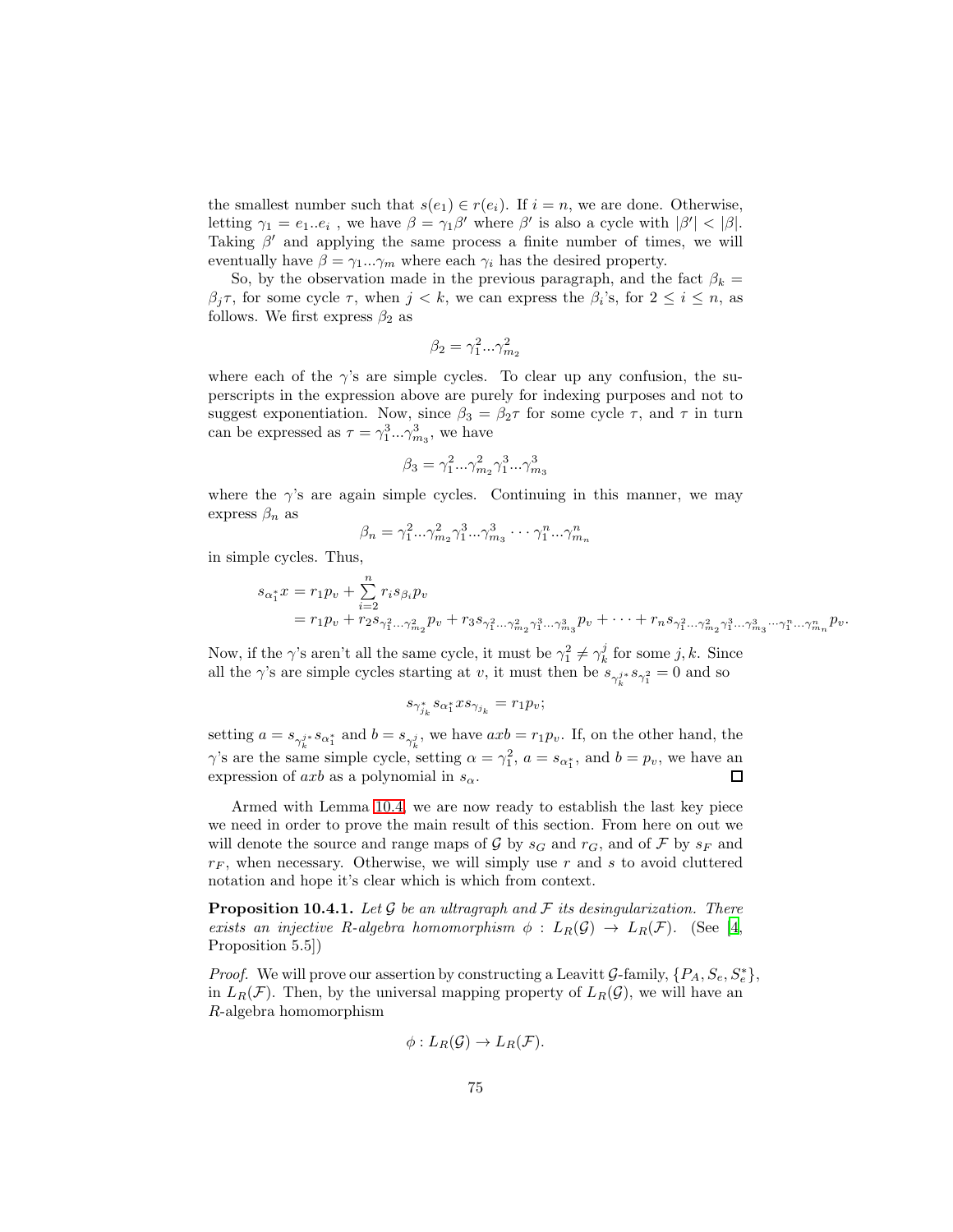Note, if  $e \in \mathcal{G}^1$  is such that  $s(e)$  is an infinite emitter, we will write " $e_i$ " for  $e$ to indicate it is the *i*-th edge in the enumeration of  $s^{-1}(s(e))$ . To that end, for  $L_R(\mathcal{F}) = L_R(\lbrace q, t \rbrace)$  (i.e.,  $L_R(\mathcal{F})$  is generated by a universal Leavitt F-family  $\{q_A, t_e, t_e^*\}$ , define  $\{P_A, S_e, S_e^*\} \subseteq L_R(\mathcal{F})$  by:

$$
P_A := q_A, \qquad \text{for } A \in \mathcal{G}^0,
$$
  
\n
$$
S_e := t_e, S_{e^*} := t_{e^*}, \qquad \text{for } e \in \mathcal{G}^1 \text{ such that } s(e) \text{ is not an infinite emitter,}
$$
  
\n
$$
S_{e_i} := t_\alpha, S_{e_i^*} := t_{\alpha^*}, \qquad \text{for } s(e_i) \text{ an infinite emitter, where } \alpha = f_1 f_2...f_{i-1} g_i
$$
  
\nis a portion of the tail added to  $s(e_i)$  (see Figure 8).

We will show  $\{P_A, S_e, S_e^*\}$  is indeed a Leavitt G-family in  $L_R(\mathcal{F})$ .

(**uLP1.**) The fact  $\{P_A, S_e, S_e^*\}$  satisfies **uLP1** follows immediately from the fact  $\{q_A, t_e, t_e^*\}$  satisfies **uLP1**.

(**uLP2.**) Suppose  $e \in \mathcal{G}^1$  such that  $|s^{-1}(s(e))| < \infty$ . Then, the fact

$$
P_{s(e)}S_e = S_e P_{r(e)} = S_e
$$
 and  $P_{r(e)}S_{e^*} = S_{e^*} = S_{e^*}$ 

follows directly from the fact  $\{q_A, t_e, t_e^*\}$  satisfies **uLP2**. On the other hand, suppose  $e_i \in \mathcal{G}^1$  with  $|s^{-1}(s(e_i))| = \infty$ . For  $S_{e_i} := t_{\alpha}$ , and  $S_{e_i^*} := t_{\alpha^*}$ , where  $\alpha = f_1 f_2 ... f_{i-1} g_i$  is a portion of the tail added to  $s(e_i)$ , we have, by again exploiting the fact  $\{q_A, t_e, t_e^*\}$  satisfies **uLP2**,

$$
P_{s(e_i)}S_{e_i} = q_{s(e_i)}t_{\alpha} = q_{s(f_1)}t_{\alpha} = t_{\alpha} = S_{e_i}
$$

and

$$
S_{e_i}P_{r(e_i)} = t_{\alpha}q_{r(e_i)} = t_{\alpha}q_{r(g_i)} = t_{\alpha} = S_{e_i}.
$$

We can similarly show,  $P_{r(e_i)} S_{e_i^*} = S_{e_i^*} P_{s(e_i)} = S_{e_i^*}$ .

(**uLP3.**) First, suppose  $e, e' \in \mathcal{G}^{\mathcal{I}}$  such that  $|s^{-1}(s(e))|, |s^{-1}(s(e'))| < \infty$ . Then, for  $S_e := t_e$  and  $S_{e'} := t_{e'}$  the fact  $S_{e^*} S_e = \delta_{e,e'} P_{r(e)}$  follows directly from the fact  $\{q_A, t_e, t_e^*\}$  satisfies **uLP3**. Second, suppose  $e_i, e \in \mathcal{G}^1$  are such that  $|s^{-1}(s(e))| < \infty$  and  $|s^{-1}(s(e_i))| = \infty$ . Since it is then the case  $e_i \neq e$ , it suffices to show  $S_{e^*}S_{e_i} = S_{e_i^*}S_e = 0$ . To that end, for  $S_{e_i^*} := t_{\alpha^*} = t_{g_i^*}t_{f_{i-1}^*}...t_{f_1^*}$ , we have

$$
S_{e_i^*} S_e = t_{g_i^*} t_{f_{i-1}^*} ... t_{f_1^*} t_e.
$$

Since  $f_1 \neq e$ , and  $\{q_A, t_e, t_e^*\}$  satisfies **uLP3**,  $t_{f_1^*} t_e = 0$ ; and so  $S_{e_i^*} S_e = 0$ . A similar argument shows  $S_{e^*}S_{e_i} = 0$ . Lastly, suppose  $e_i, e_j \in \mathcal{G}^1$  such that  $|s^{-1}(s(e_i))| = |s^{-1}(s(e_j))| = \infty$ ; and so  $S_{e_i} := t_{\alpha}$ ,  $S_{e_j} := t_{\alpha'}$ , with  $\alpha =$  $f_1f_2...f_{i-1}g_i$  and  $\alpha' = f'_1f'_2...f'_{j-1}g'_j$ . Now, if  $e_i = e_j$ , it must be, by construction,  $\alpha = \alpha'$ . In which case, we have

$$
S_{e_i^*} S_{e_i} = t_{\alpha^*} t_{\alpha} = q_{r(g_i)} = q_{r(e_i)} = P_{r(e_i)}.
$$

It remains to show  $S_{e_i^*} S_{e_j} = S_{e_j^*} S_{e_i} = 0$  when  $e_i \neq e_j$ . To that end, suppose  $e_i \neq e_j$ . Consider first the case when  $s(e_i) \neq s(e_j)$ . Then  $f_1 \neq f'_1$ , and so we have

$$
S_{e_i^*}S_{e_j}=t_{\alpha^*}t_{\alpha'}=t_{g_i^*}t_{f_{i-1}^*}...(t_{f_1^*}t_{f_1'})...t_{f_{j-1}'}t_{g_j'}=t_{g_i^*}t_{f_{i-1}^*}...t_{f_2^*}0t_{f_2'}...t_{f_{j-1}'}t_{g_j'}=0.
$$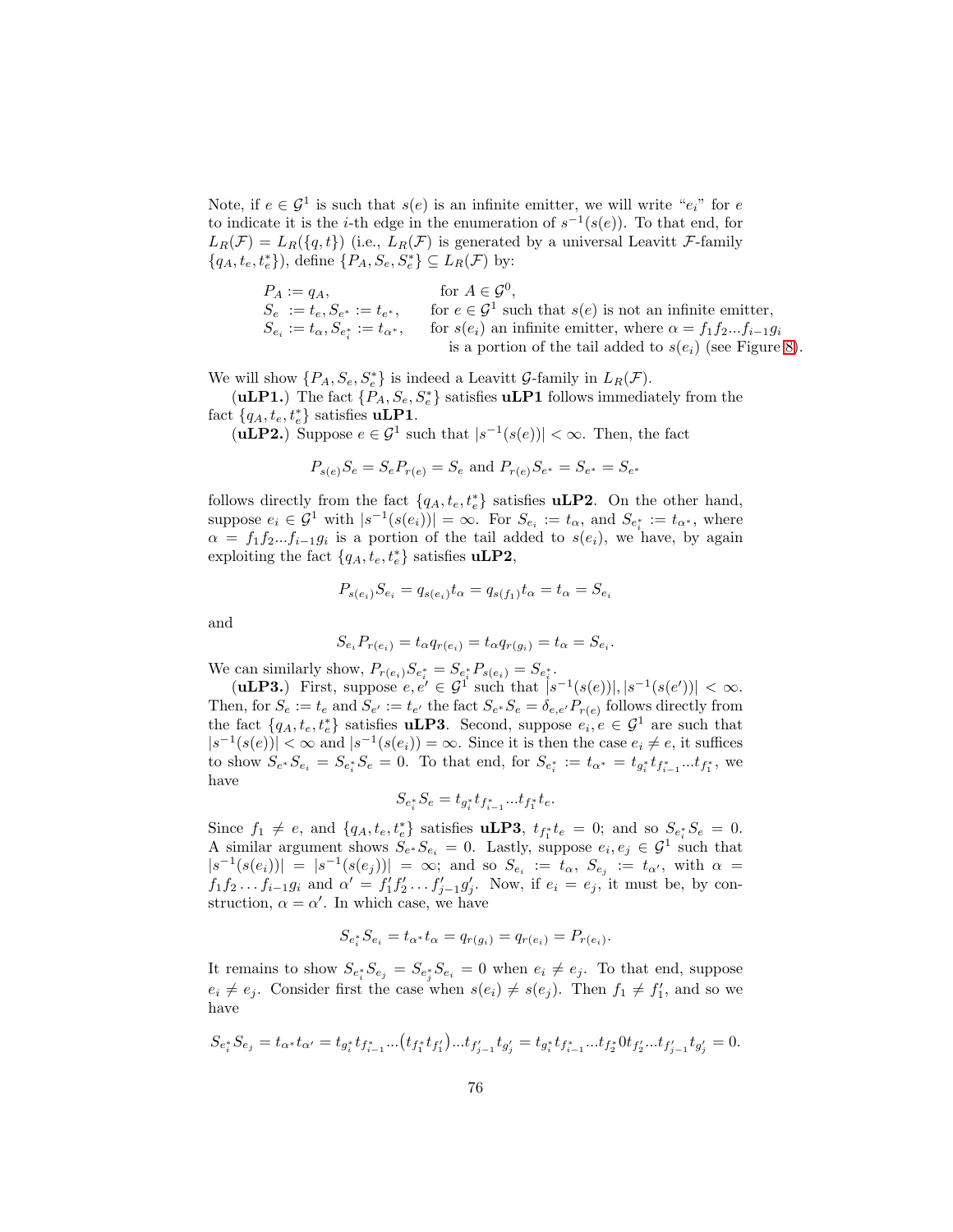On the other hand, should  $s(e_i) = s(e_j)$ ,  $e_i \neq e_j$  implies  $i \neq j$ . WLOG, let  $j < i$ . In which case we have  $f_k = f'_k$  for  $k \in \{1, \ldots, j-1\}$ , but  $g'_j \neq f_j$ , and so  $S_{e_i^*} S_{e_j} = t_{\alpha^*} t_{\alpha'} = 0$ . These same arguments also show  $S_{e_j^*} S_{e_i} = 0$ . Thus,  $S_{e_i^*} S_{e_j} = S_{e_j^*} S_{e_i} = 0$  when  $e_i \neq e_j$ . Putting it all together, we have  $\{P_A, S_e, S_e^*\}$ satisfies uLP3.

(**uLP4.**) Suppose  $v \in G^0$  such that  $|s^{-1}(v)| < \infty$ . Then, for each  $e \in s^{-1}(v)$ , we have  $S_e = t_e$  and  $S_{e^*} = t_{e^*}$ ; also note that in this case  $s_G^{-1}(v) = s_F^{-1}(v)$  $(s_G^{-1}(v) \neq s_F^{-1}(v)$  if and only if v is an infinite emitter in  $\mathcal{G}$ ). Since  $\{q_A, t_e, t_e^*\}$ satisfies uLP4, we have

$$
P_v:=q_v=\sum_{e\in s_F^{-1}(v)}t_e t_{e^*}=\sum_{e\in s_G^{-1}(v)}t_e t_{e^*}=\sum_{e\in s_G^{-1}(v)}S_e S_{e^*}.
$$

And so  $\{P_A, S_e, S_e^*\}$  satisfies **uLP4** as well.

Now that we have established  $\{P_A, S_e, S_e^*\}$  is a Leavitt G-family in  $L_R(\mathcal{F})$ , for  $L_R(\mathcal{G}) = L_R(\lbrace p, s \rbrace)$ , the universal mapping property of  $L_R(\mathcal{G})$  give an Ralgebra homomorphism

$$
\phi: L_R(\mathcal{G}) \to L_R(\mathcal{F})
$$

such that  $\phi(p_A) = P_A$ ,  $\phi(s_e) = S_e$ , and  $\phi(s_{e^*}) = S_{e^*}$  for all  $A \in \mathcal{G}^0$  and  $e \in \mathcal{G}^1$ . Our goal now is to show  $\phi$  is injective. Up to this point, we have exclusively relied on Theorem [3.20](#page-19-0) to show a map out of a Leavitt path algebra is injective. However, for  $s(e_i)$  an infinite emitter in G, the fact  $S_{e_i} = t_\alpha$  with  $|\alpha| = i$  means  $\phi$  is not a Z-graded homomorphism. This means we will have to show injectivity by a different manner. To that end, suppose  $0 \neq x \in \text{ker } \phi$ . By Lemma [10.4,](#page-69-0) there exist  $a, b \in L_R(\mathcal{G})$  such that

1) 
$$
0 \neq axb = rp_v
$$
 for some  $v \in G^0$  and  $r \in R \setminus \{0\}$ , or  
\n2)  $0 \neq axb = \sum_{i=0}^{n} r_i s^i_\alpha$  for some cycle  $\alpha \in G^*$ .  
\nAnd, certainly,  $x \in \text{ker}\phi \implies axb \in \text{ker}\phi$ . Now, if  $axb = rp_v$ , we have

$$
0 = \phi(axb) = \phi(rp_v) = rP_v = rq_v.
$$

But, as we have previously seen,  $rq_v \neq 0$  for  $r \in R \setminus \{0\}$ .  $\Rightarrow$  The remaining alternative is

$$
0 = \phi(axb) = \phi\left(\sum_{i=0}^{n} r_i s_{\alpha}^i\right) = \sum_{i=0}^{n} r_i \phi(s_{\alpha})^i = \sum_{i=0}^{n} r_i S_{\alpha}^i,
$$

for some cycle  $\alpha \in \mathcal{G}^*$ . At this point, we call the reader's attention to the fact, due to how  $\{P_A, S_e, S_{e^*}\}\$ is defined,

$$
S_{\alpha} = t_{\alpha'} \text{ for some cycle } \alpha' \in \mathcal{F}^*;
$$

and, since  $L_R(\mathcal{F}) = L_R(\{q, t\}), r t_{\alpha'} = 0 \iff r = 0$  (to see this, simply note  $rt_{\alpha'}$ <sup>\*</sup> $t_{\alpha'} = rq_{r(\alpha')}$ ). So, we have

$$
0 = \sum_{i=0}^{n} r_i S_{\alpha}^i = \sum_{i=0}^{n} r_i t_{\alpha'}^i.
$$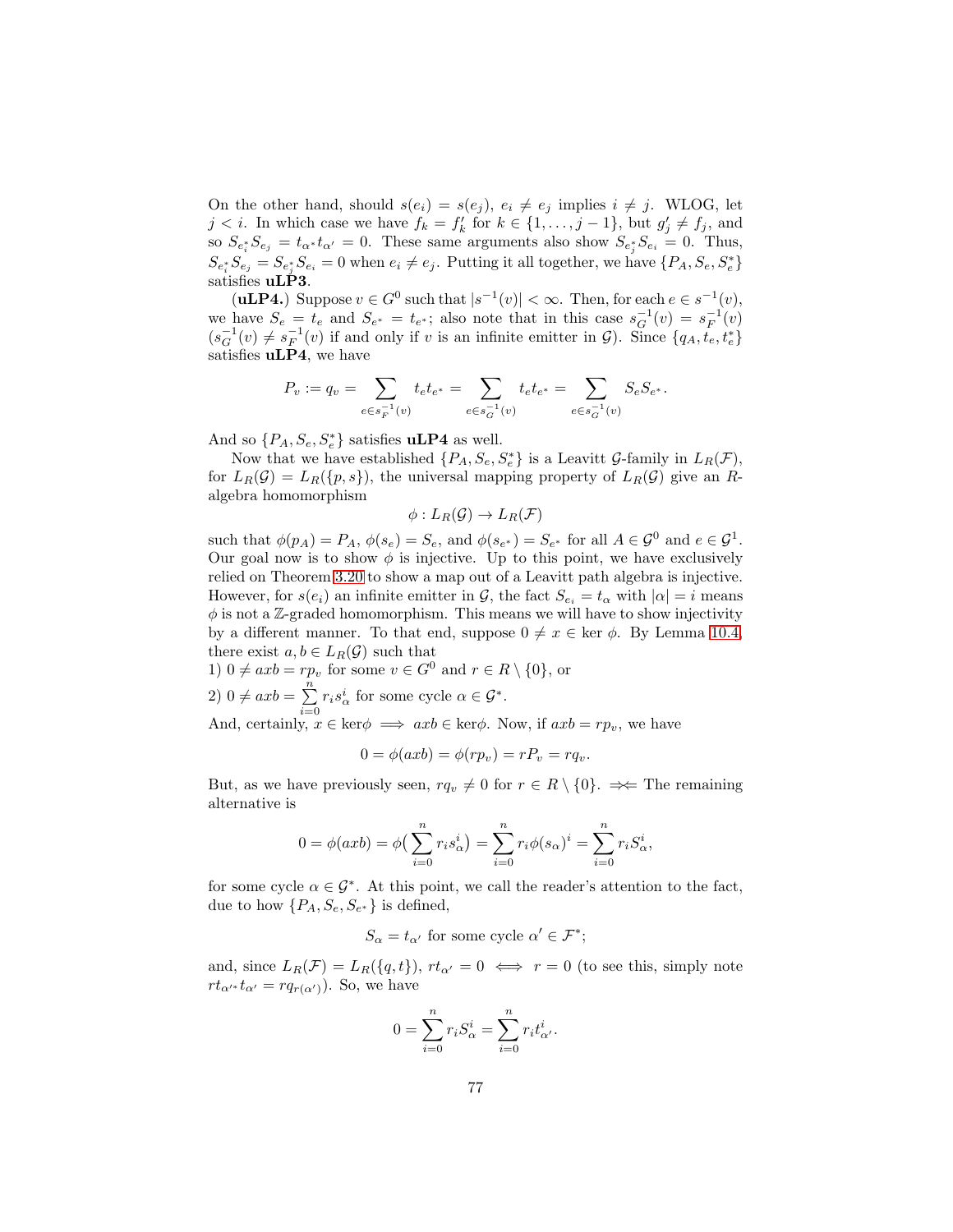Since  $axb \neq 0$ , all the  $r_i$ 's can't be zero in the expression  $\sum_{i=1}^{n}$  $\sum_{i=0} r_i t_{\alpha'}^i$ ; moreover, a summand  $r_i t_{\alpha'}^i$  with  $r_i \neq 0$  uniquely belongs in  $L_R(\mathcal{F})_{i\cdot|\alpha'|}$  (with respect to the Z-grading on  $L_R(\mathcal{F})$ . But then, as we have seen before, the Z-grading on  $L_R(\mathcal{F})$  implies

$$
\sum_{i=0}^n r_i t^i_{\alpha'} \neq 0. \Rightarrow \Leftarrow
$$

Thus, there can't exist  $0 \neq x \in \text{ker}\phi$ , so  $\phi$  is injective.

We are now ready to prove the main result of this section. As the proof is long, we will outline the main idea before proceeding. As mentioned before, we wish to leverage Theorem [5.26.](#page-33-0) Toward that goal, we'll take  $\{A_i\}_{i\in\mathbb{N}}\subseteq \mathcal{G}^0\subseteq \mathcal{F}^0$ to be as in Lemma [10.1.](#page-64-1) Then, for  $L_R(\mathcal{G}) = L_R(\{p, s\}), L_R(\mathcal{F}) = L_R(\{q, t\}),$ and  $k\in\mathbb{N}$  we set

$$
t_k := \sum_{i \leq k} p_{\mathbf{A}_i} \text{ and } t'_k := \sum_{i \leq k} q_{\mathbf{A}_i}.
$$

We will first show the injective map from Proposition [10.4.1](#page-74-0) restricts to an isomorphism from  $t_k L_R(\mathcal{G}) t_k$  onto  $t'_k L_R(\mathcal{F}) t'_k$  for each k, a fact we will use to show

$$
\varinjlim_{k \in \mathbb{N}} t'_{k} L_{R}(\mathcal{F}) t'_{k} \cong \varinjlim_{k \in \mathbb{N}} t_{k} L_{R}(\mathcal{G}) t_{k}.
$$

Having established the isomorphism of the direct limits above, we will show

$$
L_R(\mathcal{G}) \cong \varinjlim_{k \in \mathbb{N}} t_k L_R(\mathcal{G}) t_k.
$$

Finally, for  $L_R(\mathcal{F})t'_{k}$  (a finitely generated, projective, left  $L_R(\mathcal{F})$ -module) we Finally, for  $L_R(\mathcal{F})t_k$  (a limitely generated, projective, left  $L_R(\mathcal{F})t_k$ )-inoduction-<br>will show the existence of a compatible set  $\{L_R(\mathcal{F})t_k', \varphi, \psi, \mathbb{N}\}$  such that  $\lim_{k \in \mathbb{N}}$  $L_R(\mathcal{F}) t'_k$ 

is a generator of  $L_R(\mathcal{F}) - MOD$  and

$$
\varinjlim_{k \in \mathbb{N}} \left( \mathrm{End}_{L_R(\mathcal{F})} (L_R(\mathcal{F}) t'_k) \right)^{op} \cong \varinjlim_{k \in \mathbb{N}} t'_k L_R(\mathcal{F}) t'_k.
$$

And so, for

$$
\varinjlim_{k\in\mathbb{N}}\left(\mathrm{End}_{L_R(\mathcal{F})}(L_R(\mathcal{F})t_k')\right)^{op}\cong \varinjlim_{k\in\mathbb{N}}t_k'L_R(\mathcal{F})t_k'\cong \varinjlim_{k\in\mathbb{N}}t_kL_R(\mathcal{G})t_k\cong L_R(\mathcal{G}),
$$

Theorem [5.26](#page-33-0) establishes the Morita equivalence of  $L_R(\mathcal{F})$  and  $L_R(\mathcal{G})$ . Now, on to showing what we have outlined. The proof is essentially that of [\[4,](#page-89-0) Theorem 5.6], but modified to work in the case of ultragraph Leavitt path algebras.

<span id="page-77-0"></span>**Theorem 10.5.** Let  $G$  be an ultragraph and  $F$  its desingularization. Then,  $L_R(\mathcal{G})$  and  $L_R(\mathcal{F})$  are Morita equivalent.

 $\Box$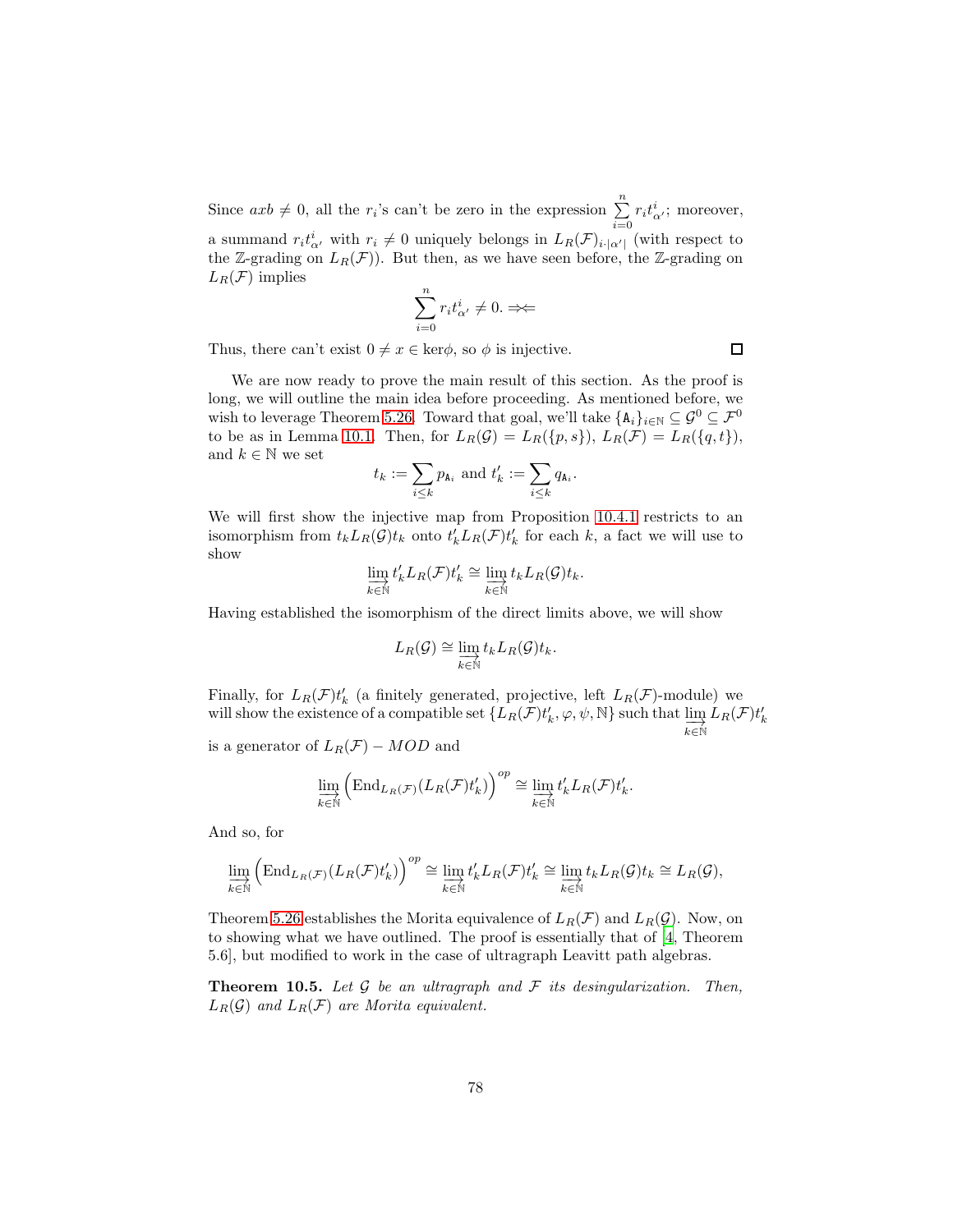*Proof.* Let  $\{A_i\}_{i\in\mathbb{N}} \subseteq \mathcal{G}^0 \subseteq \mathcal{F}^0$  be as in Lemma [10.1,](#page-64-1) and set

$$
t_k := \sum_{i \leq k} p_{\mathbf{A}_i} \text{ and } t'_k := \sum_{i \leq k} q_{\mathbf{A}_i}.
$$

The first crucial step in our proof is establishing the fact the map  $\phi$  from Proposition [10.4.1](#page-74-0) restricts to an isomorphism from  $t_k L_R(G) t_k$  onto  $t'_k L_R(\mathcal{F}) t'_k$ for each k. Since  $\phi(t_k) = t'_k$ , it follows

$$
\mathrm{im}\phi|_{t_k L_R(\mathcal{G}) t_k} \subseteq t'_k L_R(\mathcal{F}) t'_k.
$$

That  $\phi$  is injective has already been established. What we need to show now is that it is surjective. To that end, we have

$$
t'_k L_R(\mathcal{F}) t'_k = \operatorname{span}_R \{ t_\alpha q_A t_{\beta^*} : \alpha, \beta \in \mathcal{F}^*, \ r_F(\alpha) \cap A \cap r_F(\beta) \neq \emptyset, \text{ and } s_F(\alpha), s_F(\beta) \subseteq \bigcup_{i \leq k} A_i \in \mathcal{G}^0 \},
$$

which follows primarily from Theorem [3.19.](#page-18-0) And so, to establish the surjectivity of  $\phi|_{t_kL_R(\mathcal{G})t_k}$ , we need only show

$$
t_{\alpha}q_{A}t_{\beta^*}\in \mathrm{im}\phi|_{t_{k}L_{R}(\mathcal{G})t_{k}}\text{ for }\alpha,\beta\in\mathcal{F}^*\text{ with }s_F(\alpha),s_F(\beta)\subseteq\bigcup_{i\leq k}\mathtt{A}_{i}.
$$

As one might guess, understanding what  $\alpha \in \mathcal{F}^*$ , with  $s_F(\alpha) \in \mathcal{G}^0$ , looks like is important to our endeavor. We will show such a path  $\alpha$  takes one of two forms: 1)  $\alpha = \alpha_1 \dots \alpha_n$ , where, for each i,  $\alpha_i \in \mathcal{G}^*$ , or  $\alpha_i = f_1...f_{j-1}g_j$  in some tail added to an infinite emitter in  $\mathcal{G}$ , or

2)  $\alpha = \alpha_1 \dots \alpha_n f_1 \dots f_m$ , where each  $\alpha_i$  satisfies one of the conditions listed above, and  $f_1 \ldots f_m$  is an initial segment in a tail added to a singular vertex (either a sink or an infinite emitter) in  $\mathcal{G}$ .

To see this, notice that the construction of  $\mathcal F$  makes it so that, for  $\alpha \in \mathcal F^*$ ,

$$
r_F(\alpha) \in \mathcal{G}^0
$$
, or  $r_F(\alpha) = r_F(f) \in F^0 \setminus G^0$ ,

where f is an edge along a tail added to some singular vertex. For  $\alpha$  such that  $s_F(\alpha) \in \mathcal{G}^0$ , consider first the case where  $r_F(\alpha) \in \mathcal{G}^0$ . Now, should  $\alpha \in \mathcal{G}^*$ , we are done. Otherwise,  $\alpha$  must contain an edge f in a tail added to a singular vertex, since  $s_F(\alpha) \in \mathcal{G}^0$ , this in turn means it contains an edge whose source is a singular vertex in  $\mathcal{G}$ . And so we can express  $\alpha$  as

$$
\alpha=\alpha_1\alpha'
$$

where  $\alpha_1$  is a path in G (possibly an element of  $\mathcal{G}^0$ ), and  $\alpha' \in \mathcal{F}^*$  such that  $s_F(\alpha')$  is a singular vertex in G. But then the fact  $r_F(\alpha') = r_F(\alpha) \in \mathcal{G}^0$  forces  $\alpha'$  to have an initial segment of the form  $f_1...f_{j-1}g_j$ ; i.e.,  $\alpha'$  can be expressed as

$$
\alpha' = \alpha_2 \alpha''
$$

where  $\alpha_2 = f_1...f_{j-1}g_j$  in a tail added to  $s_F(\alpha')$ . Notice  $\alpha'' \in \mathcal{F}^*$  is such that  $s_F(\alpha''), r_F(\alpha'') \in \mathcal{G}^0$ , just like  $\alpha$ . Applying the same argument to  $\alpha''$  as we did with  $\alpha$ , and so on, we have

$$
\alpha = \alpha_1 \dots \alpha_n
$$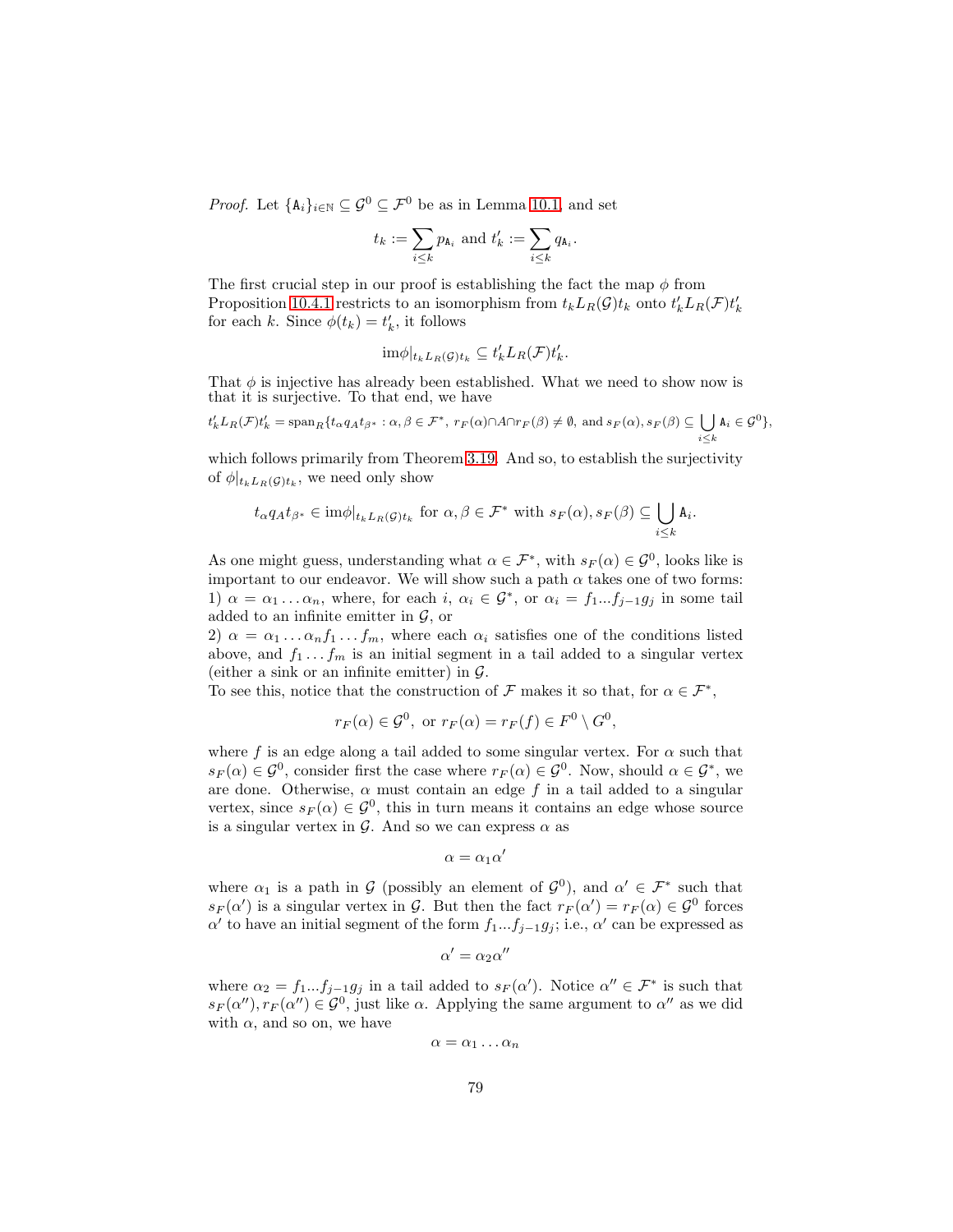such that, for each i,  $\alpha_i \in \mathcal{G}^*$ , or  $\alpha_i = f_1...f_{j-1}g_j$  in some tail added to an infinite emitter in G. Alternatively, suppose  $r_F(\alpha) = r_F(f) = v \in F^0 \setminus G^0$  for some edge f in a tail added to singular vertex. Since  $s_F(\alpha) \in \mathcal{G}^0$ , we can express  $\alpha$  as

$$
\alpha=\alpha'f_1...f_m
$$

where  $f_m = f$  and  $\alpha'$  is a path (possibly an element of  $\mathcal{G}^0$ ) such that  $s_F(\alpha') \in \mathcal{G}^0$ and  $s_F(f_1) \in r_F(\alpha') \in \mathcal{G}^0$ . But then, by what we have previously seen,

$$
\alpha = \alpha' f_1 \dots f_m = \alpha_1 \dots \alpha_n f_1 \dots f_m
$$

where each  $\alpha_i$  satisfies one of the given two conditions. In light of what we have just seen, consider again

$$
t'_k L_R(\mathcal{F}) t'_k = \text{span}_R \{ t_\alpha q_A t_{\beta^*} : \alpha, \beta \in \mathcal{F}^*, \ r_F(\alpha) \cap A \cap r_F(\beta) \neq \emptyset, \text{ and } s_F(\alpha), s_F(\beta) \subseteq \bigcup_{i \leq k} A_i \in \mathcal{G}^0 \}.
$$

For  $\alpha, \beta \in \mathcal{F}^*$  such that  $t_{\alpha} q_A t_{\beta^*} \in t'_k L_R(\mathcal{F}) t'_k$ , it must be  $\alpha = \alpha_1..\alpha_n$ , or  $\alpha = \alpha_1...\alpha_n f_1...f_m$ , and  $\beta = \beta_1...\beta_k$ , or  $\beta = \beta_1...\beta_k f'_1...f'_l$  as described above. There's more we can say, notice if  $\alpha = \alpha_1 \cdot \alpha_n f_1 \cdot \dots f_m$  and  $\beta = \beta_1 \cdot \dots \beta_k$  (similarly  $\alpha = \alpha_1..\alpha_n$  and  $\beta = \beta_1...\beta_k f'_1...f'_l$ ,  $t_{\alpha}q_{A}t_{\beta^*} = 0$  since  $r_F(\alpha) \cap r_F(\beta) = \emptyset$ . Therefore, we only need to consider  $t_{\alpha}q_{A}t_{\beta^*}$  where  $\alpha = \alpha_1..\alpha_n$  and  $\beta = \beta_1...\beta_k$ , or  $\alpha = \alpha_1 \cdot \alpha_n f_1 \cdot \dots f_m$  and  $\beta = \beta_1 \cdot \dots \beta_k f'_1 \cdot \dots f'_l$ .

In the case where  $\alpha$  and  $\beta$  are such that  $\alpha = \alpha_1..\alpha_n$  and  $\beta = \beta_1...\beta_k$ , we can see

$$
t_{\alpha}q_{A}t_{\beta^{*}} \in \mathrm{im}\phi|_{t_{k}L_{R}(\mathcal{G})t_{k}}
$$

based on how  $\phi$  is defined (see Proposition [10.4.1\)](#page-74-0). What's left is to show the same holds when  $\alpha = \alpha_1 \cdot \alpha_n f_1 \cdot \dots f_m$  and  $\beta = \beta_1 \cdot \beta_k f'_1 \cdot \dots f'_l$ . To that end, it suffices to show

$$
t_{f_1\ldots f_m} q_A t_{(f'_1\ldots f'_l)^*} \in \mathrm{im}\phi|_{t_k L_R(\mathcal{G})t_k}.
$$

Based on the construction of  $\mathcal{F}$ , and **uLP2**,

$$
t_{f_m}q_At_{(f'_l)^*}=t_{f_m}q_{r_F(f_m)}t_{(f'_l)^*}\neq 0\iff f_m=f'_l.
$$

This in turn means

$$
t_{f_1\ldots f_m}q_A t_{(f'_1\ldots f'_l)^*} \neq 0 \iff f_1\ldots f_m = f'_1\ldots f'_l,
$$

since  $f_m = f'_l$  implies  $m = l$ , and the fact  $t_{f_1...f_m}q_At_{(f'_1...f'_l)^*} \neq 0$  means  $f_i = f'_i$ for each  $1 \leq i \leq m$ . For  $t_{f_1...f_m} q_A t_{(f_1...f_m)^*} \in t'_k L_R(\mathcal{F}) t'_k$ , there are two cases to consider:  $s_F(f_1)$  is a sink, or  $s_F(f_1)$  is an infinite emitter in  $\mathcal G$ . In the case  $s_F(f_1)$  is a sink, a quick calculation shows

$$
t_{f_1...f_m} q_A t_{(f_1...f_m)^*} = q_{s_F(f_1)} = \phi(p_{s_F(f_1)}) \in \text{im}\phi|_{t_k} L_R(\mathcal{G})_{t_k}.
$$

On the other hand, suppose  $s_F(f_1)$  is an infinite emitter and let  $\{e_i\}_{i\in\mathbb{N}}$  and an enumeration of  $s_F^{-1}(s_F(f_1))$ . By **uLP4**, we have  $t_{f_m}t_{f_m^*} = q_{s_F(f_m)} - t_{g_m}t_{g_m^*}$ ,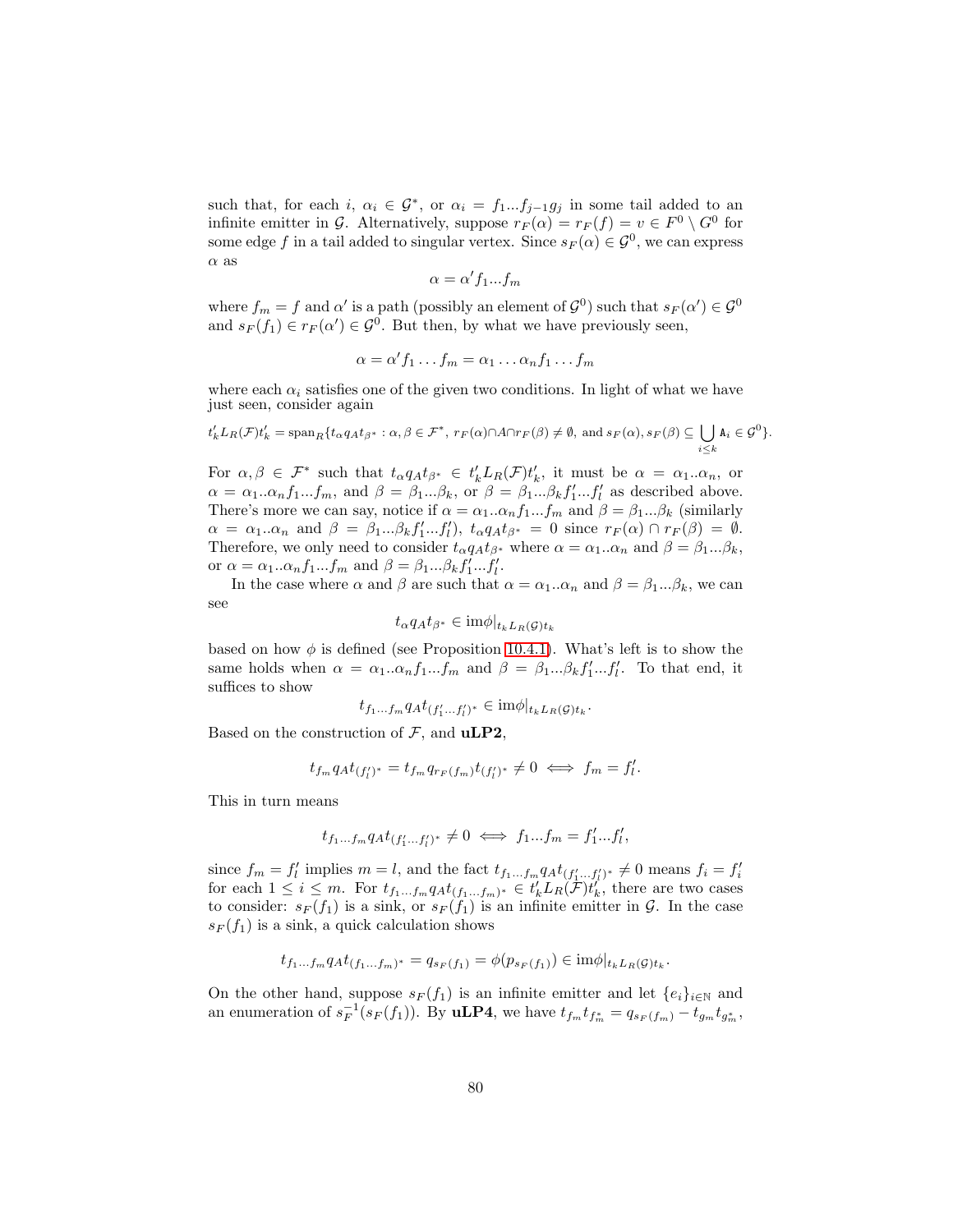and so

$$
t_{f_1...f_m} q_A t_{(f_1...f_m)^*} = t_{f_1...f_{m-1}} (q_{s_F(f_m)} - t_{g_m} t_{g_m^*}) t_{(f_1...f_{m-1})^*}
$$
  
\n
$$
= t_{f_1...f_{m-2}} (t_{f_{m-1}} t_{f_{m-1}^*}) t_{(f_1...f_{m-2})^*} - t_{f_1...f_{m-1}g_m} t_{(f_1...f_{m-1}g_m)^*},
$$
  
\napplying **uLP4** to  $t_{f_{m-1}} t_{f_{m-1}^*},$   
\n
$$
= t_{f_1...f_{m-2}} (q_{s_F(f_{m-1})} - t_{g_{m-1}} t_{g_{m-1}^*}) t_{(f_1...f_{m-2})^*} - t_{f_1...f_{m-1}g_m} t_{(f_1...f_{m-1}g_m)^*}
$$
  
\n
$$
= t_{f_1...f_{m-2}} t_{(f_1...f_{m-2})^*} - (t_{f_1...f_{m-2}g_{m-1}} t_{(f_1...f_{m-2}g_{m-1})^*}
$$
  
\n
$$
+ t_{f_1...f_{m-1}g_m} t_{(f_1...f_{m-1}g_m)^*}),
$$
  
\n
$$
= \text{subting } \mathbf{u} \mathbf{p} \mathbf{A} \mathbf{t} \mathbf{t} + \mathbf{t} \mathbf{t} \mathbf{t} \mathbf{t} + \mathbf{t} \mathbf{t} \mathbf{t} \mathbf{t} \mathbf{t} \mathbf{t} + \mathbf{t} \mathbf{t} \mathbf{t} \mathbf{t} \mathbf{t} \mathbf{t} \mathbf{t} \mathbf{t} \mathbf{t} \mathbf{t} \mathbf{t} \mathbf{t} \mathbf{t} \mathbf{t} \mathbf{t} \mathbf{t} \mathbf{t} \mathbf{t} \mathbf{t} \mathbf{t} \mathbf{t} \mathbf{t} \mathbf{t} \mathbf{t} \mathbf{t} \mathbf{t} \mathbf{t} \mathbf{t} \mathbf{t} \mathbf{t} \mathbf{t} \mathbf{t} \mathbf{t} \mathbf{t} \mathbf
$$

applying **uLP4** to  $t_{f_{m-2}}t_{f_{m-2}^*}$  and so on, we have

$$
= t_{f_1} t_{f_1^*} - \left(\sum_{i=1}^m t_{f_1...f_{i-1}g_i} t_{(f_1...f_{i-1}g_i)^*}\right)
$$
  
=  $(q_{s_F(f_1)} - t_{g_1} t_{g_1^*}) - \left(\sum_{i=1}^m t_{f_1...f_{i-1}g_i} t_{(f_1...f_{i-1}g_i)^*}\right)$   
=  $\phi(p_{s_F(f_1)}) - \phi(t_{e_1} t_{e_1^*}) - \left(\sum_{i=1}^m \phi(t_{e_i} t_{e_i^*})\right) \in \text{im}\phi|_{t_k L_R(G)t_k}.$ 

Thus,  $t'_k L_R(\mathcal{F}) t'_k \subseteq \text{im}\phi|_{t_kL_R(\mathcal{G})t_k}$ , and so, as desired,  $\phi|_{t_kL_R(\mathcal{G})t_k}$  is surjective. Now, for  $k \leq l$ , let  $\varphi_{k,l} : t_k L_R(\mathcal{G}) t_k \to t_l L_R(\mathcal{G}) t_l$  and  $\varphi'_{k,l} : t'_k L_R(\mathcal{F}) t'_k \to$  $t'_l L_R(\mathcal{F}) t'_l$  be the inclusion maps; one can then easily check  $\langle t_k L_R(\mathcal{G}) t_k, \varphi_{k,l} \rangle$ and  $\langle t'_k L_R(\mathcal{G}) t'_k, \varphi'_{k,l} \rangle$  are direct systems over N (note, we are taking the direct limit in the category of rings). Moreover, we have the following commuting diagram:

$$
t_{k}L_{R}(\mathcal{G})t_{k} \longrightarrow t'_{k}L_{R}(\mathcal{F})t'_{k}
$$
\n
$$
\downarrow \varphi_{k,k+1} \qquad \qquad t'_{k}L_{R}(\mathcal{F})t'_{k}
$$
\n
$$
t_{k+1}L_{R}(\mathcal{G})t_{k+1} \longrightarrow t'_{k+1}L_{R}(\mathcal{F})t'_{k+1}
$$
\n
$$
t_{k+1}L_{R}(\mathcal{F})t'_{k+1}
$$

Since  $\phi|_{t_kL_R(\mathcal{G})t_k}$  is an isomorphism for each k, we have

$$
\varinjlim_{k \in \mathbb{N}} t_k L_R(\mathcal{G}) t_k \cong \varinjlim_{k \in \mathbb{N}} t'_k L_R(\mathcal{F}) t'_k
$$

as rings. For verification of the stated isomorphism above see 24.4 in [\[32](#page-91-0)] where it is proved within the context of modules, but the argument remains unchanged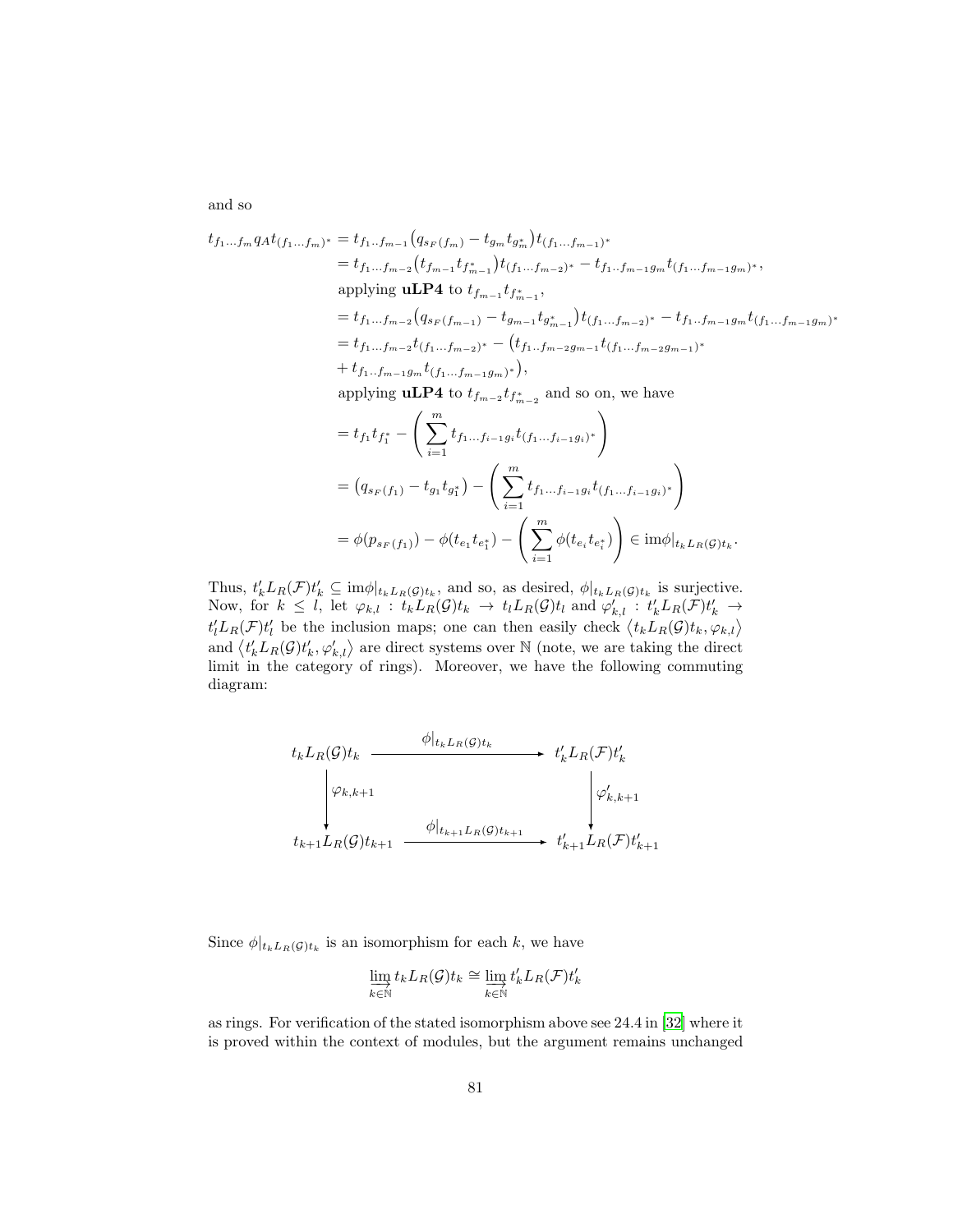for any category which admits direct limits. Further, let  $i_k : t_k L_R(\mathcal{G}) t_k \to$  $L_R(G)$  be the inclusion map for each k. For  $l \geq k$ , we have  $i_k = i_l \circ \varphi_{k,l}$ . By the universal mapping property of  $\lim_{t\to\infty} t_k L_R(\mathcal{G})t_k$ , there exists a ring homomorphism  $k \in \mathbb{N}$ 

$$
\Phi: \varinjlim_{k \in \mathbb{N}} t_k L_R(\mathcal{G}) t_k \to L_R(\mathcal{G}).
$$

Since  $\{t_k\}_{k\in\mathbb{N}}$  is a set of local units for  $L_R(\mathcal{G})$ ,  $\Phi$  is a surjective. Further, suppose  $\Phi(x) = 0$ . Since  $x = \eta_k(y)$ , where

$$
\eta_k: t_k L_R(\mathcal{G}) t_k \to \varinjlim_{k \in \mathbb{N}} t_k L_R(\mathcal{G}) t_k
$$

is as in the definition of a direct limit, we have  $\Phi \circ \eta_k(y) = 0$ . But, by the properties of a direct limit,  $i_k = \Phi \circ \eta_k$ , meaning

$$
\Phi \circ \eta_k(y) = i_k(y) = 0.
$$

Well,  $i_k$  is the inclusion map, so it must be  $y = 0$ , and so  $x = \eta_k(y) = 0$ . Thus,  $\Phi$  is injective. All in all, this means

$$
\varinjlim_{k \in \mathbb{N}} t_k L_R(\mathcal{G}) t_k \cong L_R(\mathcal{G}).
$$

We have established, up to this point

$$
\varinjlim_{k \in \mathbb{N}} t'_{k} L_{R}(\mathcal{F}) t'_{k} \cong \varinjlim_{k \in \mathbb{N}} t_{k} L_{R}(\mathcal{G}) t_{k} \cong L_{R}(\mathcal{G}).
$$

To complete our proof, it remains to show  $L_R(\mathcal{F})t'_k$  is a finitely generated, projective, left  $L_R(\mathcal{F})$ -module for each k, and that there exists a compatible set  ${L_R(\mathcal{F})}t'_{k}, \varphi, \psi, \mathbb{N}$  such that  $\varinjlim_{k \in \mathbb{N}}$  $L_R(\mathcal{F})t'_{k}$  is a generator of  $L_R(\mathcal{F}) - MOD$  and

$$
\varinjlim_{k \in \mathbb{N}} \left( \mathrm{End}_{L_R(\mathcal{F})}(L_R(\mathcal{F})t'_k) \right)^{op} \cong \varinjlim_{k \in \mathbb{N}} t'_k L_R(\mathcal{F})t'_k.
$$

To that end, first note that, for each k,  $L_R(\mathcal{F})t'_{k}$  is generated by  $t'_{k}$  as an  $L_R(\mathcal{F})$ module; thus, it is a finitely generated module. Further, by Claim [6.6,](#page-34-0) we have  $L_R(\mathcal{F})t'_k$  is projective. We now want to show  $\varinjlim_{k \in \mathbb{N}}$  $L_R(\mathcal{F})t'_k$  is a generator of  $L_R(\mathcal{F}) - MOD$ . As showing this fact is a bit convoluted, we will first sketch out the steps. We will first show  $L_R(\mathcal{F})$  is a generator of  $L_R(\mathcal{F}) - MOD;$ a fact which we will in turn leverage to show  $\bigoplus$  $\bigoplus_{i\in\mathbb{N}} L_R(\mathcal{F})q_{\mathbf{A}_i}$  is a generator of  $L_R(\mathcal{F}) - MOD$ . And, finally, we will establish

$$
\bigoplus_{i\in\mathbb{N}} L_R(\mathcal{F})q_{\mathtt{A}_i}\cong \varinjlim_{k\in\mathbb{N}} L_R(\mathcal{F})t_k',
$$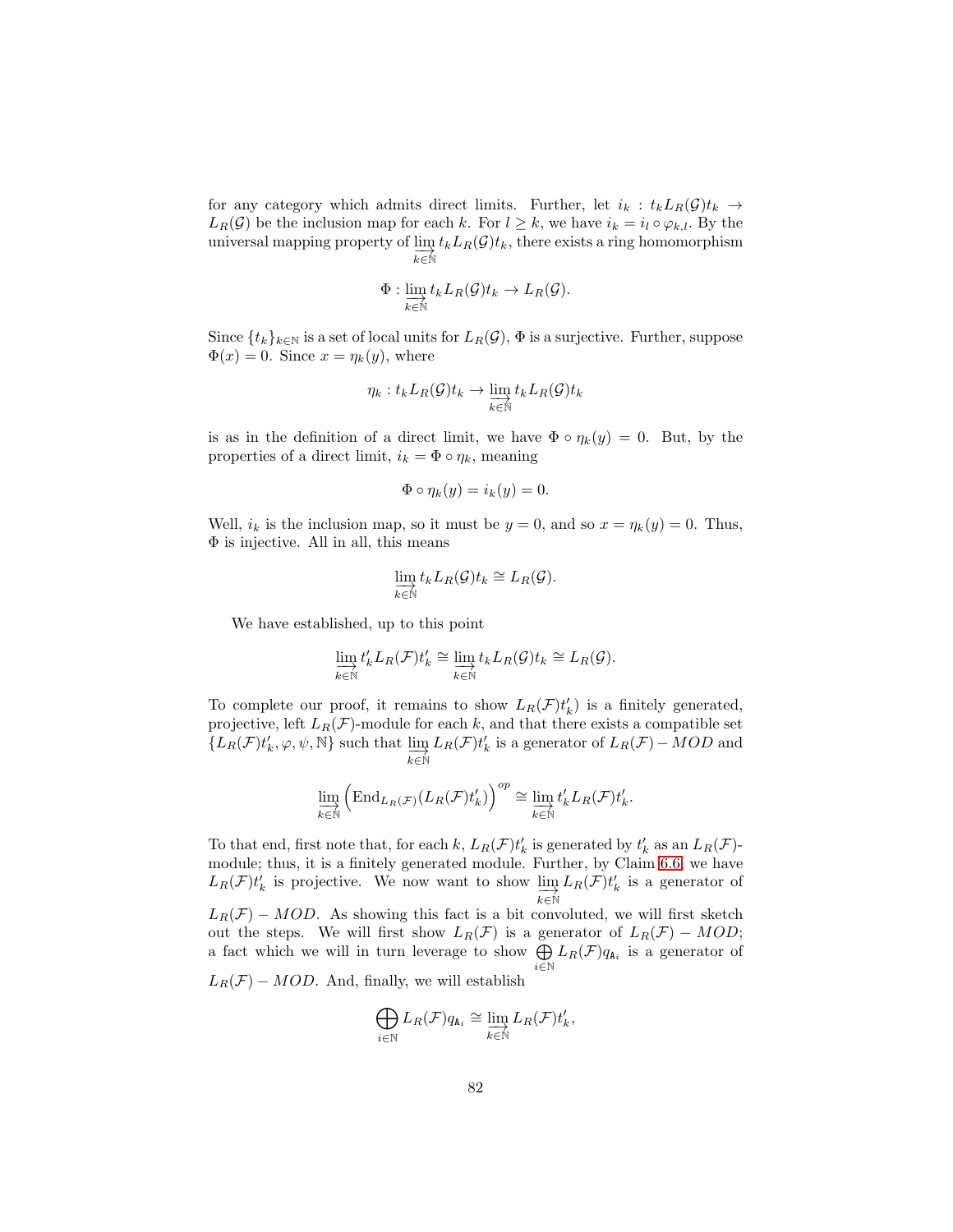thereby showing  $\lim_{k \in \mathbb{N}}$  $L_R(\mathcal{F})t'_k$  is a generator for  $L_R(\mathcal{F}) - MOD$ .

By Claim [5.23,](#page-31-0) to show  $L_R(\mathcal{F})$  is a generator of  $L_R(\mathcal{F}) - MOD$ , it suffices to show, for every non-zero  $L_R(\mathcal{F})$ -module homomorpshim  $f : M \to N$ , there exists an  $L_R(\mathcal{F})$ -module homomorpshim  $h: L_R(\mathcal{F}) \to M$  such that  $f \circ h \neq 0$ . To that end, let  $0 \neq f : M \to N$  be an  $L_R(\mathcal{F})$ -module homomorpshim. This means there exists  $m \in M$  such that  $f(m) \neq 0$ , and since  $M = L_R(\mathcal{F})M$ , there exists m' such that  $m = xm'$  for some  $x \in L_R(\mathcal{F})$ . Defining  $h: L_R(\mathcal{F}) \to M$ by  $x \mapsto xm'$ , we have have  $f \circ h \neq 0$ . Meaning,  $L_R(\mathcal{F})$  is a generator of  $L_R(\mathcal{F}) - MOD.$ 

Now, let  $\{A_i\}_{i\in\mathbb{N}}\subseteq\mathcal{G}^0\subseteq\mathcal{F}^0$  be as in Lemma [10.1.](#page-64-1) For any  $A\in\mathcal{F}^0$ , one can see  $A = A' \cup \{v_j\}_{j=1}^k$  for some  $A' \in \mathcal{G}^0$  and  $\{v_j\}_{j=1}^k \subseteq F^0 \setminus G^0$ . Since A' is contained in finitely many of the  $A_i$ 's, if after enumerating  $F^0 \setminus G^0$  we set

 $B_{2i} := A_i$  and  $B_{2i-1} := \{v_i\}, \text{ for } v_i \in F^0 \setminus G^0,$ 

we can check  $\{B_i\}_{i\in\mathbb{N}}$  satisfies the hypothesis stated in Lemma [10.1.](#page-64-1) Thus, by Corollary [10.3,](#page-67-1)

$$
L_R(\mathcal{F}) \cong \bigoplus_{i \in \mathbb{N}} L_R(\mathcal{F})q_{\mathtt{B}_i} \cong \bigg(\bigoplus_{i \in \mathbb{N}} L_R(\mathcal{F})q_{\mathtt{A}_i}\bigg) \bigoplus \bigg(\bigoplus_{v \in F^0 \backslash G^0} L_R(\mathcal{F})q_v\bigg).
$$

Our next task is to use the fact established above to show, for some set  $S$ , there is a surjective module homomorphism

$$
\rho: \bigoplus_{s\in S}\bigg(\bigoplus_{i\in\mathbb{N}}L_R(\mathcal{F})q_{\mathtt{A}_i}\bigg)\to L_R(\mathcal{F}),
$$

thereby establishing  $\bigoplus$  $\bigoplus_{i\in\mathbb{N}} L_R(\mathcal{F})q_{A_i}$  is a generator of  $L_R(\mathcal{F})-MOD$  as well. With this in mind, suppose  $v_0$  is a singular vertex in  $\mathcal{G}$ , and  $v_j \in F^0 \setminus G^0$  is a vertex along a portion of a tail,  $\alpha = f_1...f_j$ , added at  $v_0$  (see figure below).

v<sup>0</sup> v<sup>1</sup> v<sup>2</sup> <sup>v</sup>j−<sup>1</sup> <sup>v</sup><sup>j</sup> <sup>f</sup><sup>1</sup> <sup>f</sup><sup>2</sup> . . . fj

Figure 9

We can define a module homomorphism,

$$
\rho_j^*: L_R(\mathcal{F})q_{v_j} \to L_R(\mathcal{F})q_{v_0},
$$

by  $\rho_j^*(y) = y\alpha^*$ ; similarly, we can define

$$
\rho_j: L_R(\mathcal{F})q_{v_0} \to L_R(\mathcal{F})q_{v_j}
$$

by  $\rho_j(x) = x\alpha$ . Since  $\alpha^*\alpha = v_j$ , we can conclude  $\rho_j \circ \rho_j^* = \mathrm{Id}_{L_R(\mathcal{F})q_{v_j}}$ , which in turn means  $\rho_j$  is surjective. Suppose now  $v_0 \in A_{i_0}$ . For

$$
L_R(\mathcal{F})q_{\mathbf{A}_{i_0}} \cong L_R(\mathcal{F})q_{\mathbf{A}_{i_0}\backslash\{v_0\}} \bigoplus L_R(\mathcal{F})q_{v_0},
$$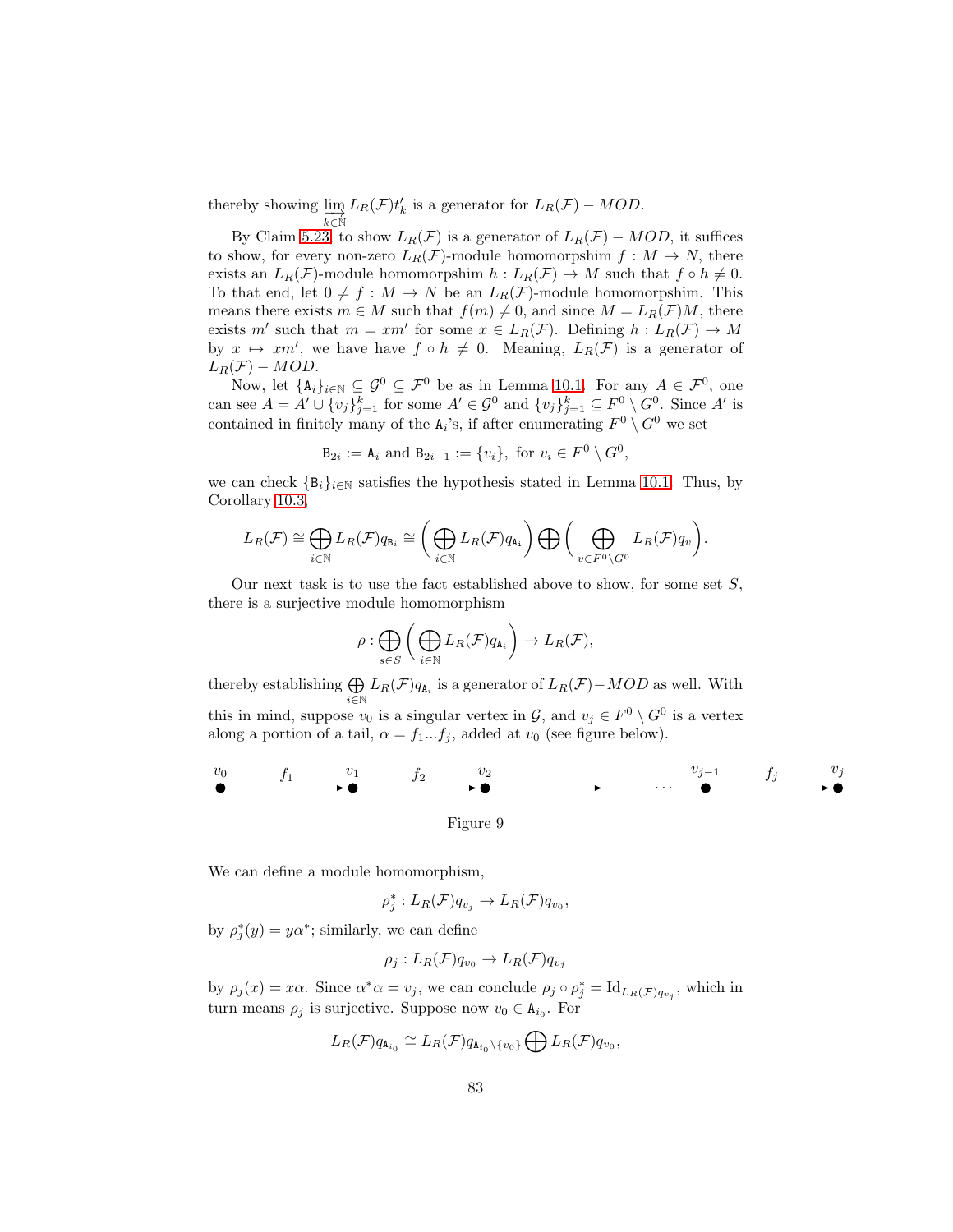we can take the projection onto  $L_R(\mathcal{F})q_{v_0}$ , and by composing with  $\rho_j$ , we have a surjective homomorphsim from  $L_R(\mathcal{F})q_{A_{i_0}}$  onto  $L_R(\mathcal{F})q_{v_j}$ . In turn, by composing with the projection of  $\bigoplus$  $\bigoplus_{i\in\mathbb{N}}L_R(\mathcal{F})q_{A_i}$  onto  $L_R(\mathcal{F})q_{A_{i_0}},$  we can conclude  $L_R(\mathcal{F})q_{v_j}$  is the homomorphic image of  $\bigoplus$  $\bigoplus_{i\in\mathbb{N}} L_R(\mathcal{F})q_{A_i}$  for each  $v_j \in F^0 \setminus G^0$ . Thus, defining homomorphisms corrdinate wise, we get a surjective homomorphism

$$
\bigoplus_{v_j\in F^0\backslash G^0}\bigg(\bigoplus_{i\in\mathbb{N}}L_R(\mathcal{F})q_{\mathtt{A}_i}\bigg)\to \bigoplus_{v_j\in F^0\backslash G^0}L_R(\mathcal{F})q_{v_j},
$$

giving us a surjective homomorphism

$$
\left(\bigoplus_{i\in\mathbb{N}} L_R(\mathcal{F})q_{\mathtt{A}_i}\right) \oplus \left(\bigoplus_{v_j\in F^0\backslash G^0} \left(\bigoplus_{i\in\mathbb{N}} L_R(\mathcal{F})q_{\mathtt{A}_i}\right)\right) \to \left(\bigoplus_{i\in\mathbb{N}} L_R(\mathcal{F})q_{\mathtt{A}_i}\right) \oplus \left(\bigoplus_{v_j\in F^0\backslash G^0} L_R(\mathcal{F})q_{v_j}\right)
$$
  
Thus, for 
$$
L_R(\mathcal{F}) \cong \left(\bigoplus_{i\in\mathbb{N}} L_R(\mathcal{F})q_{\mathtt{A}_i}\right) \bigoplus \left(\bigoplus_{v\in F^0\backslash G^0} L_R(\mathcal{F})q_v\right)
$$
, we have a set  $S$ 

.

and a surjective homomorphism

$$
\rho : \bigoplus_{s \in S} \bigg( \bigoplus_{i \in \mathbb{N}} L_R(\mathcal{F}) q_{\mathtt{A}_i} \bigg) \to L_R(\mathcal{F}),
$$

and since  $L_R(\mathcal{F})$  is a generator of  $L_R(\mathcal{F}) - MOD$ , this means  $\bigoplus_{i \in \mathbb{N}} L_R(\mathcal{F}) q_{A_i}$  is a generator of  $L_R(\mathcal{F}) - MOD$  as well.

For  $k \leq l$ , let  $\varphi'_{k,l} : L_R(\mathcal{F})t'_k \to L_R(\mathcal{F})t'_l$  be the inclusion map and consider

the direct system of  $L_R(\mathcal{F})$ -modules,  $\langle L_R(\mathcal{F})t'_k, \varphi'_{k,l} \rangle$ , over N. First, notice the map given by

$$
x \mapsto (xq_{\mathtt{A}_1},...,xq_{\mathtt{A}_k})
$$

defines an isomorphism from  $L_R(\mathcal{F})t'_k$  onto  $\bigoplus$  $\bigoplus_{i\leq k} L_R(\mathcal{F})q_{\mathbf{A}_i}$ ; then, by composing with the inclusion map from  $\bigoplus$  $\bigoplus_{i\leq k} L_R(\mathcal{F})q_{\mathtt{A}_i}$  into  $\bigoplus_{i\in\mathbb{N}}$  $\bigoplus_{i\in\mathbb{N}} L_R(\mathcal{F})q_{\mathtt{A}_i}$ , we get an injective map,

$$
i_k: L_R(\mathcal{F}) t_k' \to \bigoplus_{i \in \mathbb{N}} L_R(\mathcal{F}) q_{\mathtt{A}_i},
$$

such that  $i_k = i_l \circ \varphi'_{k,l}$  for each  $k \leq l$ . And so, by the universal mapping property of direct limits, we have an  $L_R(\mathcal{F})$ -module homomorphism

$$
\theta: \varinjlim_{k \in \mathbb{N}} L_R(\mathcal{F}) t_k' \to \bigoplus_{i \in \mathbb{N}} L_R(\mathcal{F}) q_{\mathtt{A}_i}
$$

such that  $i_k = \theta \circ i_k$  for each k. Since for each  $y \in \bigoplus$  $\bigoplus_{i\in\mathbb{N}} L_R(\mathcal{F})q_{\mathbf{A}_i}$ , there exists a k and  $x \in L_R(\mathcal{F})t'_{k}$  such that  $i_k(x) = y, \theta$  is surjective. Moreover, since, being the inclusion map,  $\varphi'_{k,l}$  is injective for each  $k \leq l, \theta$  is injective as well (see [\[32,](#page-91-0)  $(24.3, 1)$  and  $(2)]$ ). Thus,

$$
\varinjlim_{k\in\mathbb{N}} L_R(\mathcal{F}) t'_k \cong \bigoplus_{i\in\mathbb{N}} L_R(\mathcal{F}) q_{\mathtt{A}_i},
$$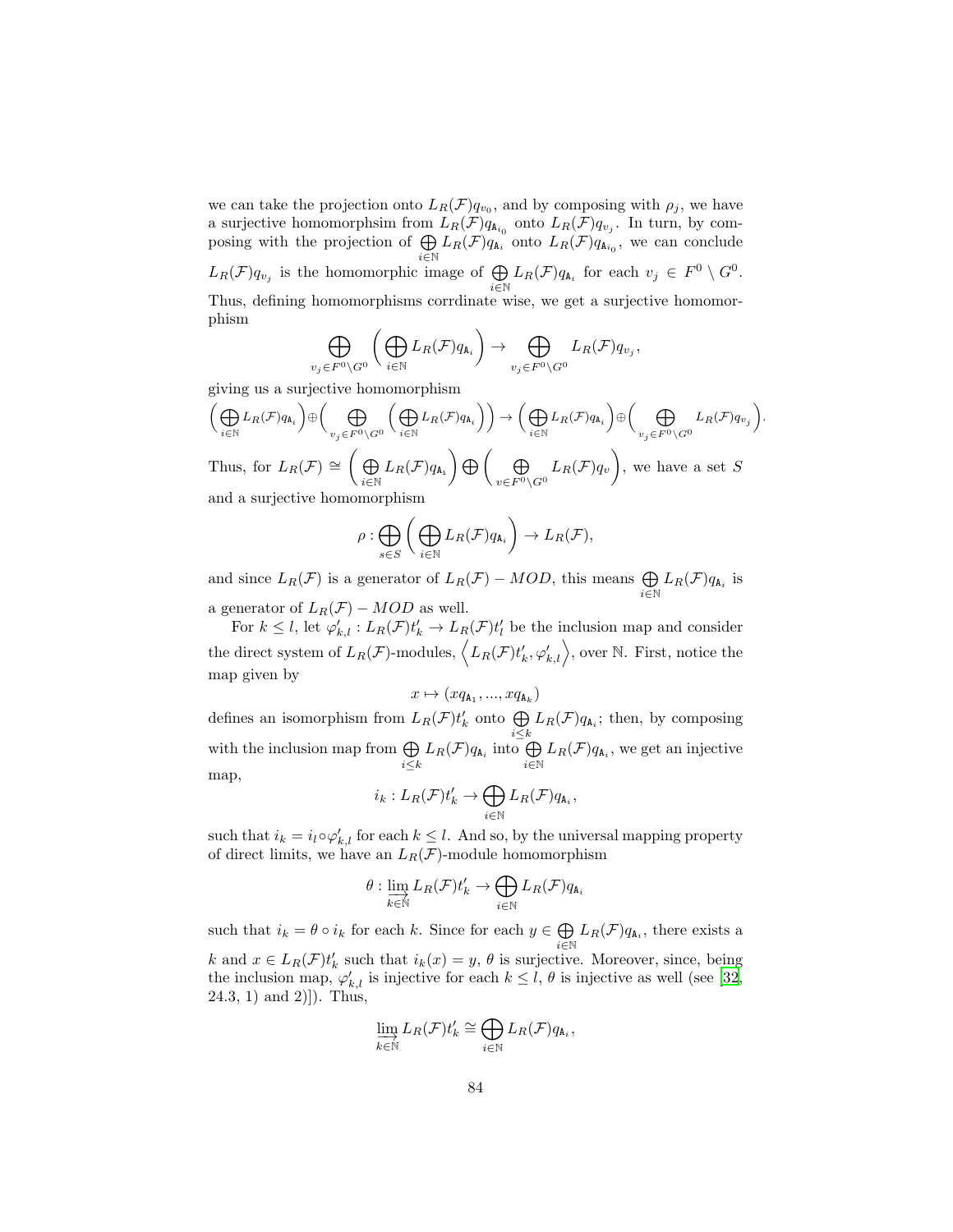meaning  $\lim_{k \in \mathbb{N}}$  $L_R(\mathcal{F})t'_k$  is a generator of  $L_R(\mathcal{F})$  – MOD as well. Finally, to complete our proof, we need to show

$$
\varinjlim_{k \in \mathbb{N}} \left( \mathrm{End}_{L_R(\mathcal{F})} (L_R(\mathcal{F}) t'_k) \right)^{op} \cong \varinjlim_{k \in \mathbb{N}} t'_k L_R(\mathcal{F}) t'_k.
$$

To that end, let  $\phi \in \text{End}_{L_R(\mathcal{F})}(L_R(\mathcal{F})t'_k)$ . Since  $\phi$  is an  $L_R(\mathcal{F})$ -module homomorphism, note  $\phi(xt'_k) = x\phi(t'_k)$ . Moreover,  $t'_k\phi(t'_k) = \phi((t'_k)^2) = \phi(t'_k)$ , and since  $\phi(t'_k)$  is already an element of  $L_R(\mathcal{F})t'_k$ , this means  $\phi(t'_k) \in t'_k L_R(\mathcal{F})t'_k$ . Thus, we can conclude  $\phi$  is given by right multiplication by an element of  $t'_{k}L_{R}(\mathcal{F})t'_{k}$ . Define, then, a map

$$
\Phi_k: t'_k L_R(\mathcal{F}) t'_k \to \text{End}_{L_R(\mathcal{F})}(L_R(\mathcal{F}) t'_k)
$$

where  $\Phi_k(x) \in \text{End}_{L_R(\mathcal{F})}(L_R(\mathcal{F})t'_k)$  is right multiplication by x; since every element of  $\text{End}_{L_R(\mathcal{F})}(L_R(\mathcal{F})t'_k)$  arises this way,  $\Phi_k$  is surjective. Also,  $L_R(\mathcal{F})$ is a ring with local units (meaning  $xy = 0$  for all x if and only if  $y = 0$ ), and so  $\Phi_k$  is injective as well. Lastly, we can easily check  $\Phi_k(xy) = \Phi_k(y) \circ \Phi_k(x)$ , which means  $\Phi_k$  is an anti-isomorphism; put differently,

$$
t'_{k}L_{R}(\mathcal{F})t'_{k} \cong \left(\text{End}_{L_{R}(\mathcal{F})}(L_{R}(\mathcal{F})t'_{k})\right)^{op}.
$$

By Proposition [5.24.1,](#page-32-0)

$$
\left\langle \left(\mathrm{End}_{L_R(\mathcal{F})} (L_R(\mathcal{F}) t_k')\right)^{op}, \overline{\varphi'}_{k,l}\right\rangle
$$

is a direct system of rings over N. For  $k \leq l$ , one can check the following diagram commutes: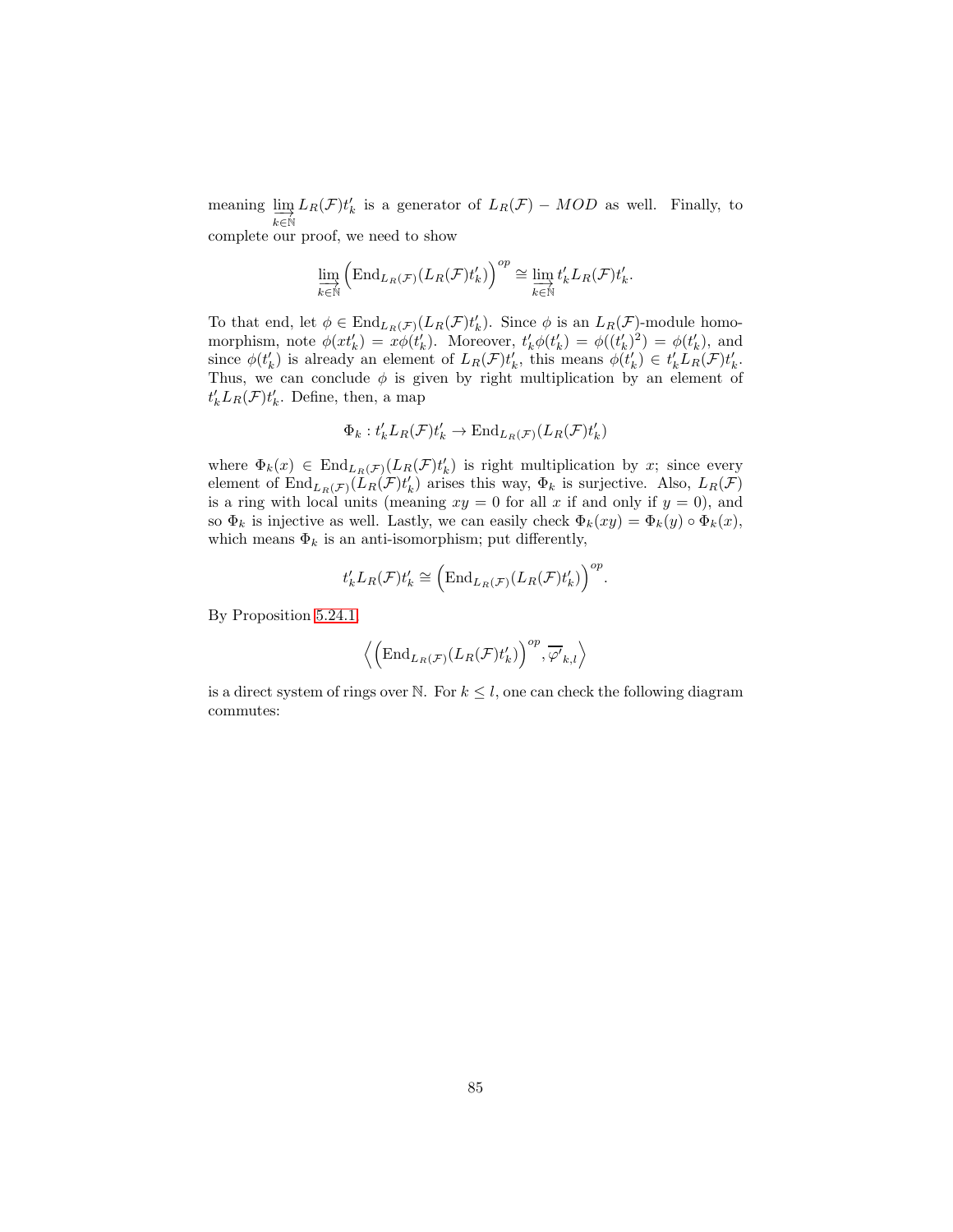$$
t'_{k}L_{R}(\mathcal{F})t'_{k} \longrightarrow \left(\text{End}_{L_{R}(\mathcal{F})}(L_{R}(\mathcal{F})t'_{k})\right)^{op}
$$
  

$$
\downarrow \varphi'_{k,l}
$$
  

$$
t'_{l}L_{R}(\mathcal{F})t'_{l} \longrightarrow \left(\text{End}_{L_{R}(\mathcal{F})}(L_{R}(\mathcal{F})t'_{l})\right)^{op}
$$

Since each  $\Phi_k$  is an isomorphism, we have

$$
\varinjlim_{k \in \mathbb{N}} \left( \mathrm{End}_{L_R(\mathcal{F})}(L_R(\mathcal{F})t'_k) \right)^{op} \cong \varinjlim_{k \in \mathbb{N}} t'_k L_R(\mathcal{F})t'_k \cong L_R(\mathcal{G}).
$$

Thus, by Theorem [5.26,](#page-33-0)  $L_R(\mathcal{G})$  and  $L_R(\mathcal{F})$  are Morita equivalent.

 $\Box$ 

Theorems [10.5](#page-77-0) and [9.6](#page-63-0) allow us to concisely state the main result of this thesis:

**Theorem 10.6.** Let  $\mathcal G$  be any ultragraph and let  $R$  be any commutative unital ring. Then, there exists a graph E such that  $L_R(\mathcal{G})$  is Morita equivalent to  $L_R(E)$ .

## 11 Simplicity conditions for  $L_R(G)$

In  $[3]$ , Abrams and Pino give conditions on a row-finite graph E which will guarantee  $L_K(E)$  is a simple algebra, where K is a field—a graph is row-finite if  $\{v \in E^0 : |s_E^{-1}(v)| = \infty\} = \emptyset$ . We will extend their result to ultragraph Leavitt path algebras using Morita equivalence. It's worth noting the result we will prove has already been shown in [\[13\]](#page-90-0); however, the authors achieve their result relying on entirely different techniques. Moreover, we will show, unlike the case with graphs, we need not impose the row-finite condition. Tomforde proves an analogous result for ultragraph  $C^*$ -algebras in [\[29\]](#page-91-1).

To begin, recall that a cycle in an ultragraph G is a path  $\alpha = e_1 \dots e_n$ such that  $s(\alpha) \in r(\alpha)$ ; an edge e is an exit for  $\alpha$  if there exists an i such that  $s(e) = s(e_i)$  with  $e \neq e_i$ . An ultragraph G satisfies Condition (L) if every cycle  $\alpha = e_1 \dots e_n$  in G has an exit, or there is an i such that  $r(e_i)$  contains a sink. Similarly, for a graph E, a cycle is a path  $\alpha = e_1 \dots e_n$  in E such that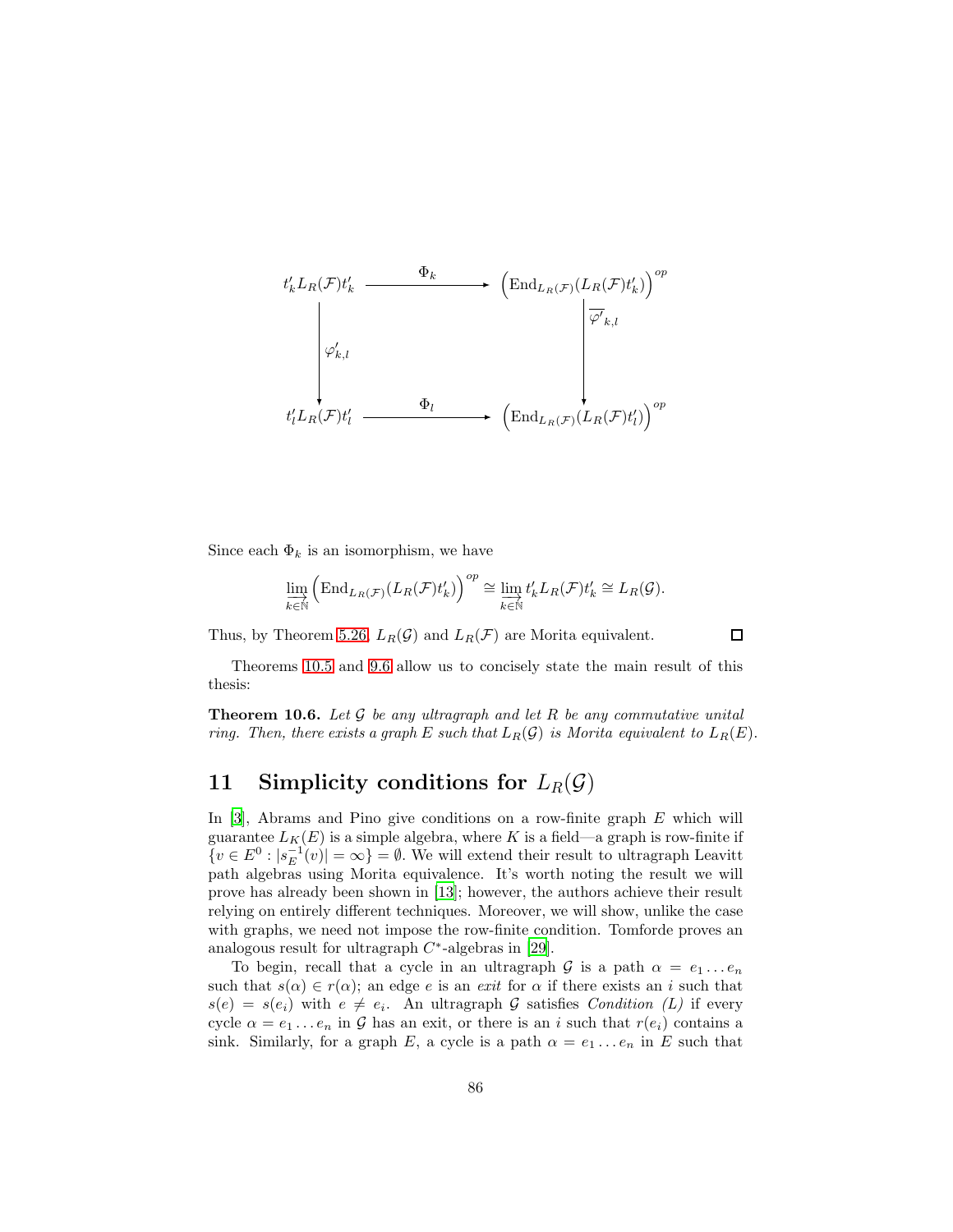$r_E(\alpha) = s_E(\alpha)$ ; an edge e is an exit for  $\alpha$  if there exists an i such that  $s(e) = s(e_i)$ with  $e \neq e_i$ . A graph E satisfies *Condition* (L) if every cycle in E has an exit. Condition  $(L)$  is a necessary condition, for graphs and ultragraphs, in order for their respective Leavitt path algebras over  $K$  to be simple. Beside *Condition*  $(L)$ , there is one more necessary condition in order to guarantee simplicity.

**Definition 11.1.** Let  $\mathcal{G}$  be an ultragraph.  $H \subseteq \mathcal{G}^0$  is hereditary if:

1) for each  $e \in \mathcal{G}^1$ ,  $s(e) \in H \implies r(e) \in H$ .

2) for all  $A, B \in H$ ,  $A \cup B \in H$ .

3) given  $A \in H$  and  $B \in \mathcal{G}^0$ ,  $B \subseteq A \implies B \in H$ .

Also,  $H \subseteq \mathcal{G}^0$  is saturated if for any non-singular vertex  $v \in G^0$ ,  $\{r(e)\}_{e \in \mathcal{G}^1 : s(e)=v} \subseteq$  $H \implies \{v\} \in H.$ 

In the case of a graph  $E, H \subseteq E^0$  is *hereditary* if, for each  $e \in H$ ,  $s_E(e) \in$  $H \implies r_E(e) \in H$ ; it is saturated if, for every non-singular vertex  $v \in E^0$ ,  ${r(e)}_{e\in E^{1}:s_{E}(e)=v} \subseteq H \implies v \in H$ . Abrams and Pino show in [\[3\]](#page-89-1), assuming E is row-finite,  $L_K(E)$  is simple if and only if E is such that:

1) E satisfies *Condition*  $(L)$ , and

2) the only saturated hereditary subsets of  $E^0$  are  $E^0$  and  $\emptyset$ .

We will show that for any ultragraph  $\mathcal{G}, L_K(\mathcal{G})$  is simple if and only if  $\mathcal{G}$  is such that:

1)  $\mathcal G$  satisfies *Condition* (*L*), and

2) the only saturated hereditary subsets of  $\mathcal{G}^0$  are  $\mathcal{G}^0$  and  $\emptyset$ . We will start by first proving it for an ultragraph  $G$  with no singular vertices.

<span id="page-86-0"></span>**Proposition 11.1.1.** Let G be an ultragraph with no singular vertices and  $E_G$ its associated graph. Then,  $\mathcal{G}^0$  and  $\emptyset$  are the only saturated hereditary subsets of  $\mathcal{G}^0$  if and only if  $E^0_{\mathcal{G}}$  and  $\emptyset$  are the only saturated hereditary subsets of  $E^0_{\mathcal{G}}$ .

*Proof.* Since  $\mathcal G$  doesn't contain any singular vertices, [\[18](#page-90-1), Theorem 6.12] implies there is a one-to-one correspondence between the gauge-invariant ideals of  $C^*(\mathcal{G})$ and the saturated hereditary subsets of  $\mathcal{G}^0$ . By [\[19](#page-90-2), Proposition 3.14],  $E_{\mathcal{G}}$  doesn't contain singular vertices if and only if  $G$  doesn't contain any singular vertices; which, by [\[8,](#page-90-3) Theorem 3.6], means there is a one-to-one correspondence between the saturated hereditary subsets of  $E_{\mathcal{G}}^0$  and the gauge-invariant ideals of  $C^*(E_{\mathcal{G}})$ . Finally, in section 6 of [\[19](#page-90-2)], it's shown there is a bijection between the gaugeinvariant ideals of  $C^*(\mathcal{G})$  and the gauge-invariant ideals of  $C^*(E_{\mathcal{G}})$ . Thus, for  $\mathcal{G}$ with no singular vertices, there is a bijection between the saturated hereditary subsets of  $\mathcal{G}^0$  and the saturated hereditary subsets of  $E^0_{\mathcal{G}}$ .  $\Box$ 

<span id="page-86-1"></span>**Proposition 11.1.2.** Let  $\mathcal G$  be an ultragraph and  $E_{\mathcal G}$  its associated graph.  $\mathcal G$ satisfies Condition  $(L)$  if and only if  $E_G$  satisfies Condition  $(L)$ .

*Proof.* ( $\Rightarrow$ ) Suppose G satisfies *Condition (L)*. Let  $\alpha$  be a cycle in Eq. The graph F from Remark [2.11](#page-6-0) doesn't contain any cycles. Thus,  $\alpha$  must contain an edge of the form  $(e_n, x)$ ; which in turn means  $\alpha$  must pass through a vertex  $v \in G^0$ . We will take v to be the base point of  $\alpha$ . Recall that  $\alpha$  can be expressed as

$$
\alpha = g_0(e_{n_1}, x_1)g_1(e_{n_2}, x_2)g_2 \dots (e_{n_k}, x_k)g_k
$$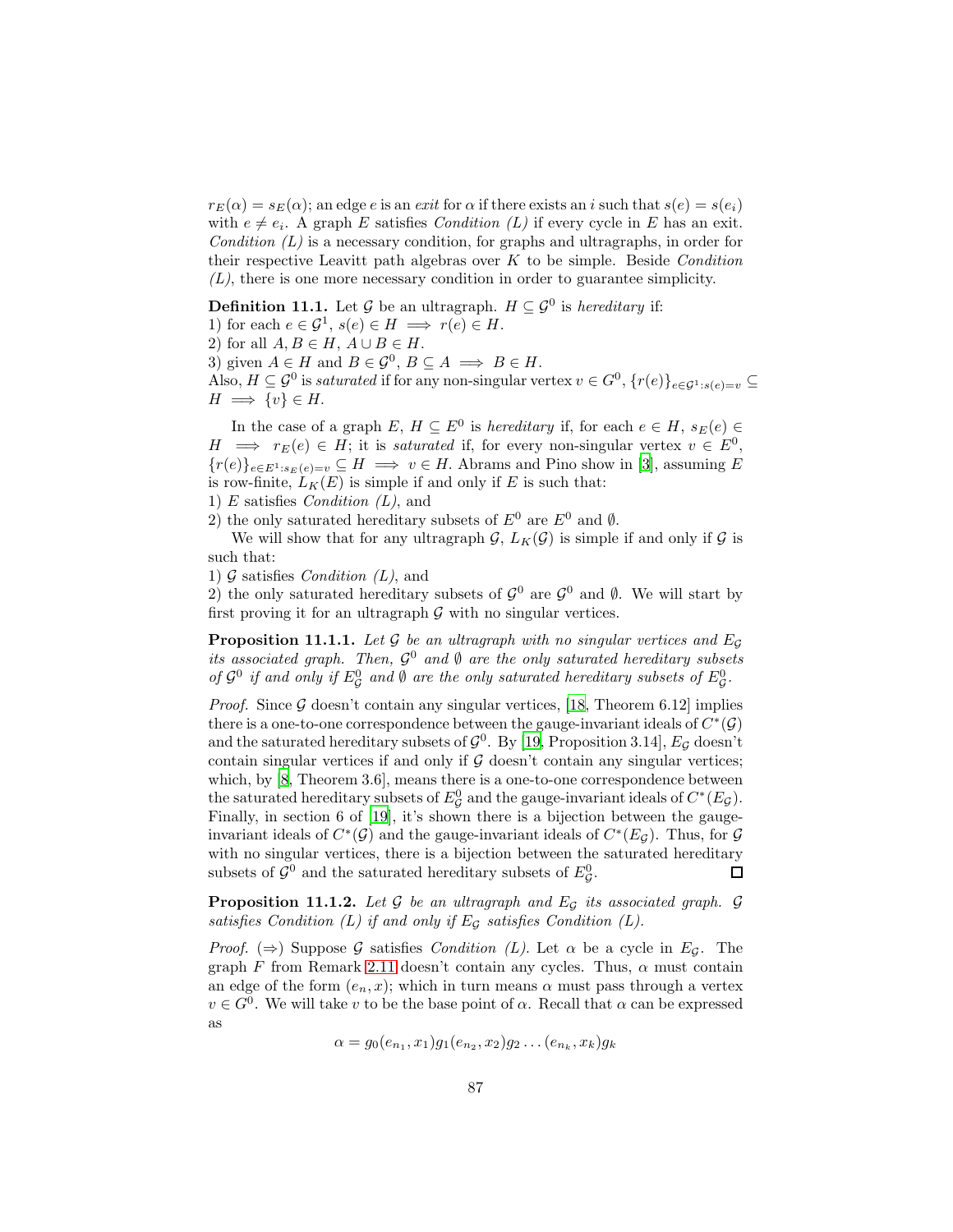where, for each  $i, e_{n_i} \in \mathcal{G}^1$ ,  $x_i \in X(e_{n_i})$ , and  $g_i \in F^*$ ; because we are assuming v to be the base point, we can safely assume  $s_E(g_0) = v = r_E(g_k)$ . Then, [\[19,](#page-90-2) Lemma 4.9 implies  $\gamma = e_{n_1}e_{n_2} \dots e_{n_k}$  is a cycle in  $\mathcal G$  with  $v = s(e_{n_1}) \in r(e_{n_k})$ . Since we are assuming G satisfies *Condition*  $(L)$ , one of two things must hold.

Case 1:  $\gamma$  has an exit e. In this case, there is an edge,  $(e, x)$ , which is an exit for  $\alpha$ .

Case 2:  $\gamma$  contains an edge  $e_{n_i}$ , for some i, such that there exists a sink  $w \in r(e_{n_i})$ . There are two possibilities here. First, if  $w \in X(e_{n_i})$ , then  $(e_{n_i}, w)$ is an edge in  $E_{\mathcal{G}}$ . Further, by [\[19,](#page-90-2) Proposition 3.14], w is a sink in  $E_{\mathcal{G}}$  as well, which means  $(e_{n_i}, w) \neq (e_{n_i}, x_i)$  since  $x_i = s_E(g_i)$ . And so  $(e_{n_i}, w)$  is an exit for  $\alpha$ . If, on the other hand,  $w \notin X(e_{n_i})$ , then we have, by [\[19](#page-90-2), Lemma 4.4],  $\omega \in X(e_{n_i}) \cap \Delta$  such that  $w \in r'(\omega)$ . Should  $\omega \neq x_i$ , we would have  $(e_{n_i}, \omega)$ as an exit for  $\alpha$ . So, suppose  $\omega = x_i$ . By [\[19,](#page-90-2) Lemma 4.6 (3)], there exists a path g in F such that  $s_E(g) = \omega$  and  $r_E(g) = w$ . Now, note  $s_E(g_i) = \omega$  and  $r_E(g_i) = s(e_{n_{i+1}}) \neq w$ . This means  $g \neq g_i$ ; however, since  $s_E(g) = s_E(g_i)$ , this implies  $\alpha$  must have an exit.

Taking the two cases together, we have that  $E_{\mathcal{G}}$  must satisfy *Condition* (L) as well.

( $\Leftarrow$ ) Suppose  $E_{\mathcal{G}}$  satisfies *Condition (L)*. Let  $\gamma = e_{n_1}e_{n_2} \dots e_{n_k}$  be a cycle in G. Suppose there is an i such that  $|r(e_{n_i})| > 1$ . If  $r(e_{n_i})$  contains a sink, we are done. If not, it must be that there exists an edge e such that  $s(e) \in r(e_{n_i})$ and  $s(e) \neq s(e_{n_{i+1}})$ ; in which case, e is an exist for  $\gamma$ . If, on the other hand,  $|r(e_{n_i})| = 1$  for each *i*, it must be  $r(e_{n_i}) = X(e_{n_i}) = \{s(e_{n_{i+1}})\}\$  for  $1 \le i \le k-1$ and  $r(e_{n_k}) = \{s(e_{n_1})\}$ . And so we get a cycle

$$
\alpha = (e_{n_1}, s(e_{n_2})) (e_{n_2}, s(e_{n_3})) \dots (e_{n_k}, s(e_{n_1}))
$$

in Eg. Since Eg satisfies Condition  $(L)$ ,  $\alpha$  has an exit; further, by [\[19](#page-90-2), Lemma 4.6 (1)], the exit must be of the form  $(e, x)$ . Moreover, for  $s(e) = s(e_{n_i})$ , it must be that  $e \neq e_{n_i}$ . This is because  $e_{n_i} = e$ , and  $(e, x) \neq (e_{n_i}, s(e_{n_{i+1}}))$ , imply  $x \neq s(e_{n_{i+1}})$ , but then this contradicts the fact  $X(e_{n_i}) = \{s(e_{n_{i+1}})\}\$ . And so, for  $(e, x)$  an exit for  $\alpha$ , we have that e is an exit for  $\gamma$ . Thus,  $\gamma$  has an exist, or there exists an *i* such that  $r(e_{n_i})$  contains a sink; meaning G satisfies Condition  $(L).$ □

<span id="page-87-0"></span>**Theorem 11.2.** Let  $\mathcal G$  be an ultragraph with no singular vertices, and  $K$  a field. Then,  $L_K(G)$  is simple if and only if G satisfies Condition (L) and  $\mathcal{G}^0$  and  $\emptyset$  are the only saturated hereditary subsets of  $\mathcal{G}^0$ .

*Proof.* Since  $L_K(\mathcal{G})$  and  $L_K(E_{\mathcal{G}})$  are Morita equivalent, Proposition [5.16.1](#page-29-0) then implies  $L_K(\mathcal{G})$  and  $L_K(E_\mathcal{G})$  have isomorphic lattice of ideals. Since  $\mathcal G$  doesn't have any singular vertices,  $E_{\mathcal{G}}$  doesn't have any singular vertices either [\[19,](#page-90-2) Proposition 3.14]. Which, by the work of Abrams and Pino (see [\[3](#page-89-1)]), means  $L_K(E_G)$  is simple if and only if  $E_G$  satisfies *Condition* (L) and the only saturated hereditary subsets of  $E_{\mathcal{G}}^0$  are  $E_{\mathcal{G}}^0$  and  $\emptyset$ . But, by propositions [11.1.1](#page-86-0) and [11.1.2,](#page-86-1)  $E_{\mathcal{G}}$  satisfies *Condition* (L), with  $E_{\mathcal{G}}^0$  and  $\emptyset$  being the only saturated hereditary subsets of  $E_{\mathcal{G}}^0$ , if and only if  $\mathcal G$  satisfies *Condition* (*L*) and  $\mathcal{G}^0$  and  $\emptyset$  are the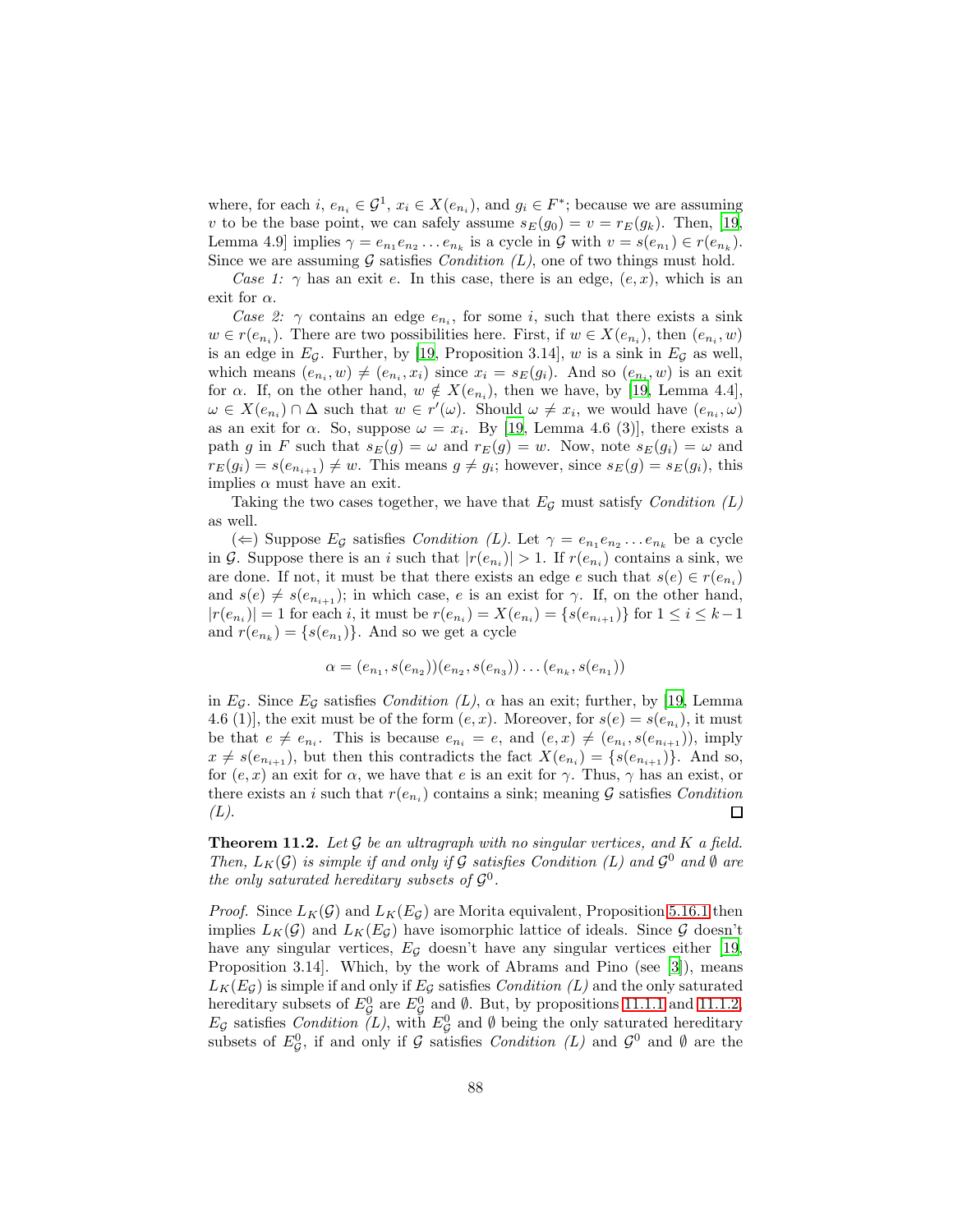only saturated hereditary subsets of  $\mathcal{G}^0$ . Thus,  $L_K(\mathcal{G})$  is simple if and only if  $\mathcal G$ satisfies Condition (L) and  $\mathcal{G}^0$  and  $\emptyset$  are the only saturated hereditary subsets of  $\mathcal{G}^0.$ □

We now want to extend the previous theorem to the case where  $\mathcal G$  may contain singular vertices. In order to do that, we need the following proposition.

<span id="page-88-0"></span>**Proposition 11.2.1.** Let  $\mathcal G$  be an ultragraph, and  $\mathcal F$  its desingularization. Then,

1)  $\mathcal{G}^0$  and  $\emptyset$  are the only saturated hereditary subsets of  $\mathcal{G}^0$  if and only if  $\mathcal{F}^0$  and  $\emptyset$  are the only saturated hereditary subsets of  $\mathcal{F}^0$ .

2)  $\mathcal G$  satisfies Condition (L) if and only if  $\mathcal F$  satisfies Condition (L).

*Proof.* 1) Suppose  $\mathcal{G}^0$  and  $\emptyset$  are the only hereditary subsets of  $\mathcal{G}^0$ . By [\[29,](#page-91-1) Theorem 3.10],  $C^*(\mathcal{G})$  is a simple  $C^*$ -algebra. Further, by [\[30](#page-91-2), Proposition 6.6,  $C^*(\mathcal{G})$  and  $C^*(\mathcal{F})$  are Morita equivalent as  $C^*$ -algebras. This means, by [\[27,](#page-91-3) Theorem 3.22], there is a lattice isomorphism between the closed ideals of  $C^*(\mathcal{G})$  and the closed ideals of  $C^*(\mathcal{F})$ ; which in turn means  $C^*(\mathcal{F})$  is also a simple C<sup>\*</sup>-algebra. Applying [\[29,](#page-91-1) Theorem 3.10] again, we have  $\mathcal{F}^0$  and  $\emptyset$  are the only saturated hereditary subsets of  $\mathcal{F}^0$ . The same argument establishes the opposite direction. Thus,  $\mathcal{G}^0$  and  $\emptyset$  are the only saturated hereditary subsets of  $\mathcal{G}^0$  if and only if  $\mathcal{F}^0$  and  $\emptyset$  are the only saturated hereditary subsets of  $\mathcal{F}^0$ .

2) ( $\Rightarrow$ ) Suppose G satisfies Condition (L), and let  $\alpha$  be a cycle in F. If  $\alpha$ doesn't pass through an infinite emitter in  $\mathcal{G}$ , then  $\alpha$  is also a cycle in  $\mathcal{G}$  and we are done. Otherwise,  $\alpha$  must pass through an infinite emitter,  $v_0$ , in  $\mathcal{G}$ . By the construction of F, there are edges  $f_1$  and  $g_1$  such that  $s_F(f_1) = s_F(g_1) = v_0$ with  $f_1 \neq g_1$ ; thus,  $\alpha$  must have an exit. And so, all in all, if G satisfies Condition  $(L)$ , F must satisfy *Condition*  $(L)$  as well.

 $(\Leftarrow)$  Suppose F satisfies Condition (L), and let  $\alpha$  be a cycle in G. If  $\alpha$  doesn't pass through an infinite emitter, then  $\alpha$  is a cycle in  $\mathcal F$  and we are done. If, on the other hand,  $\alpha$  does pass through an infinite emitter, then it certainly has an exit. Thus,  $\mathcal F$  satisfying *Condition* (L) implies  $\mathcal G$  satisfies *Condition* (L).  $\Box$ 

**Theorem 11.3.** Let G be an ultragraph and K a field. Then,  $L_K(\mathcal{G})$  is simple if and only if G satisfies Condition (L) and  $\mathcal{G}^0$  and  $\emptyset$  are the only saturated hereditary subsets of  $\mathcal{G}^0$ .

*Proof.* Let G be an ultragraph, and F its desingularization. By Theorem [10.5](#page-77-0) and Proposition [5.16.1,](#page-29-0)  $L_K(\mathcal{G})$  is simple if and only if  $L_K(\mathcal{F})$  is simple. But, by Theorem [11.2,](#page-87-0)  $L_K(\mathcal{F})$  is simple if and only if  $\mathcal F$  satisfies *Condition* (L) and  $\mathcal{F}^0$  and  $\emptyset$  are the only saturated hereditary subsets of  $\mathcal{F}^0$ . Finally, applying Proposition [11.2.1,](#page-88-0) we can conclude  $L_K(\mathcal{G})$  is simple if and only if  $\mathcal G$  satisfies Condition (L) and  $\mathcal{G}^0$  and  $\emptyset$  are the only saturated hereditary subsets of  $\mathcal{G}^0$ .

Now, one might ask what sort of simplicity conditions exist for  $L_R(\mathcal{G})$ , where  $R$  is any unital commutative ring. In general, studying the ideal structure of  $L_R(\mathcal{G})$  purely in terms of the properties of  $\mathcal{G}$  is difficult, if not impossible. The main reason being, if  $R$  is not a field, it can have a rich ideal structure of its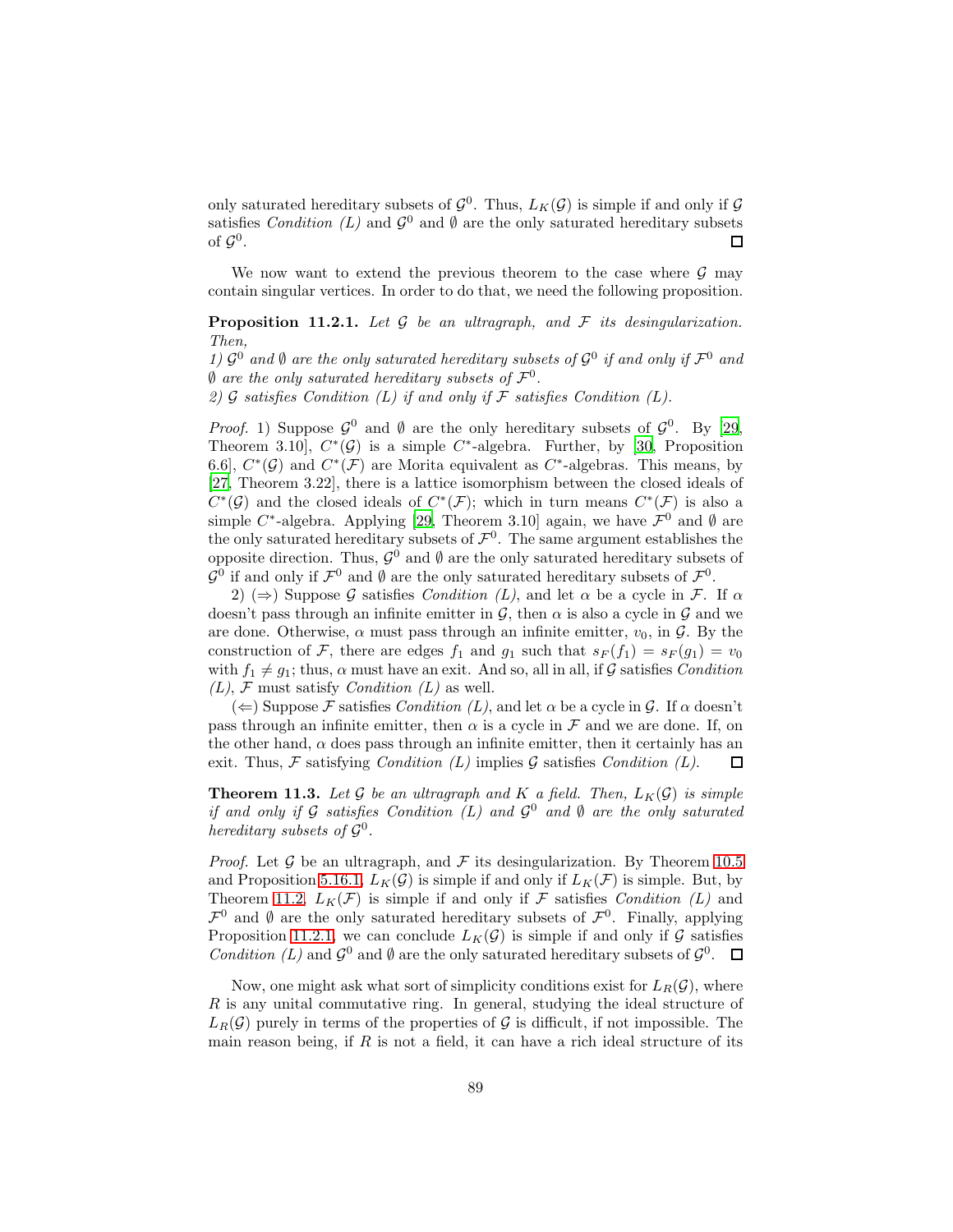own, which in turn influences the ideal structure of  $L_R(\mathcal{G})$ ; obviously, the ideal structure of  $R$  has nothing to do with the properties of  $G$ . There are, however, types of ideals we can study in terms of the properties of  $\mathcal{G}$ .

**Definition 11.4.** Let G be an ultragraph.  $I \triangleleft L_R(G)$  is called a *basic ideal* if for any  $r \in R \setminus \{0\}$  and any  $A \in \mathcal{G}^0$ ,  $rp_A \in I \implies p_A \in I$ . Further,  $L_R(\mathcal{G})$  is basically simple if  $\{0\}$  and  $L_R(\mathcal{G})$  are its only basic ideals.

In the case of a graph E, an ideal I in  $L_R(E)$  is basic if  $rq_v \in I$ , for any  $r \in R \setminus \{0\}$ , implies  $q_v \in I$ . Similarly, we say  $L_R(E)$  is basically simple if  $\{0\}$ and  $L_R(E)$  are the only basic ideals of  $L_R(E)$ . Let  $H \subseteq \mathcal{G}^0$  be saturated and hereditary. We set

$$
B_H := \Big\{ v \in G^0 : |s^{-1}(v)| = \infty \text{ with } 0 < |s^{-1}(v) \cap \{e : r(e) \notin H\}| < \infty \Big\}.
$$

The elements of  $B_H$  are called the *breaking vertices* of  $H$ . An *admissible pair in* G is a pair  $(H, S)$  where H is a saturated hereditary subset of  $\mathcal{G}^0$  and  $S \subseteq B_H$ . Interestingly, there is a bijection between the set of admissible pairs of  $\mathcal G$  and the graded basic ideals of  $L_R(\mathcal{G})$  [\[16,](#page-90-4) Theorem 4.4 (2)]. In the case of a graph  $E$ , this reduces to a bijection between the set of saturated hereditary subsets of  $E^0$  and the graded basic ideals of  $L_R(E)$  (see [\[31,](#page-91-4) Theorem 7.9]).

Tomforde shows in [\[31\]](#page-91-4), given a row-finite graph  $E, L_R(E)$  is basically simple if and only if E satisfies Condition (L) and  $\emptyset$  and  $E^0$  are the only saturated hereditary subsets of  $E^0$ . One can easily be led to believe a similar result should hold for  $L_R(\mathcal{G})$ . One might further be tempted to use Morita equivalence, as previously done, to establish such a result. However, a challenge particular to this method is establishing the lattice isomorphism of ideals given in Proposition [5.16.1](#page-29-0) restricts to an isomorphism between basic ideals; the author has not yet been able to establish this. Perhaps the better approach is to work directly using methods similar to the ones found in [\[31\]](#page-91-4).

## References

- [1] G. Abrams, Morita equivalence for rings with local units, Communications in Algebra (1983), 801–837.
- [2] G. Abrams, P. Ara, and M. S. Molina, Leavitt path algebras, Springer, 2017.
- <span id="page-89-1"></span>[3] G. Abrams and G. A. Pino, The Leavitt path algebra of a graph, Journal of Algebra 293 (2005), 319–334.
- <span id="page-89-0"></span>[4] \_\_\_\_, The Leavitt path algebras of arbitrary graphs, Houston Journal of Mathematics 34 (2008), no. 2.
- [5] P. N. Anh and L. Márki, *Morita equivalence for rings without identity*, Tsukuba Journal of Mathematics 11 (1987), no. 1, 1–16.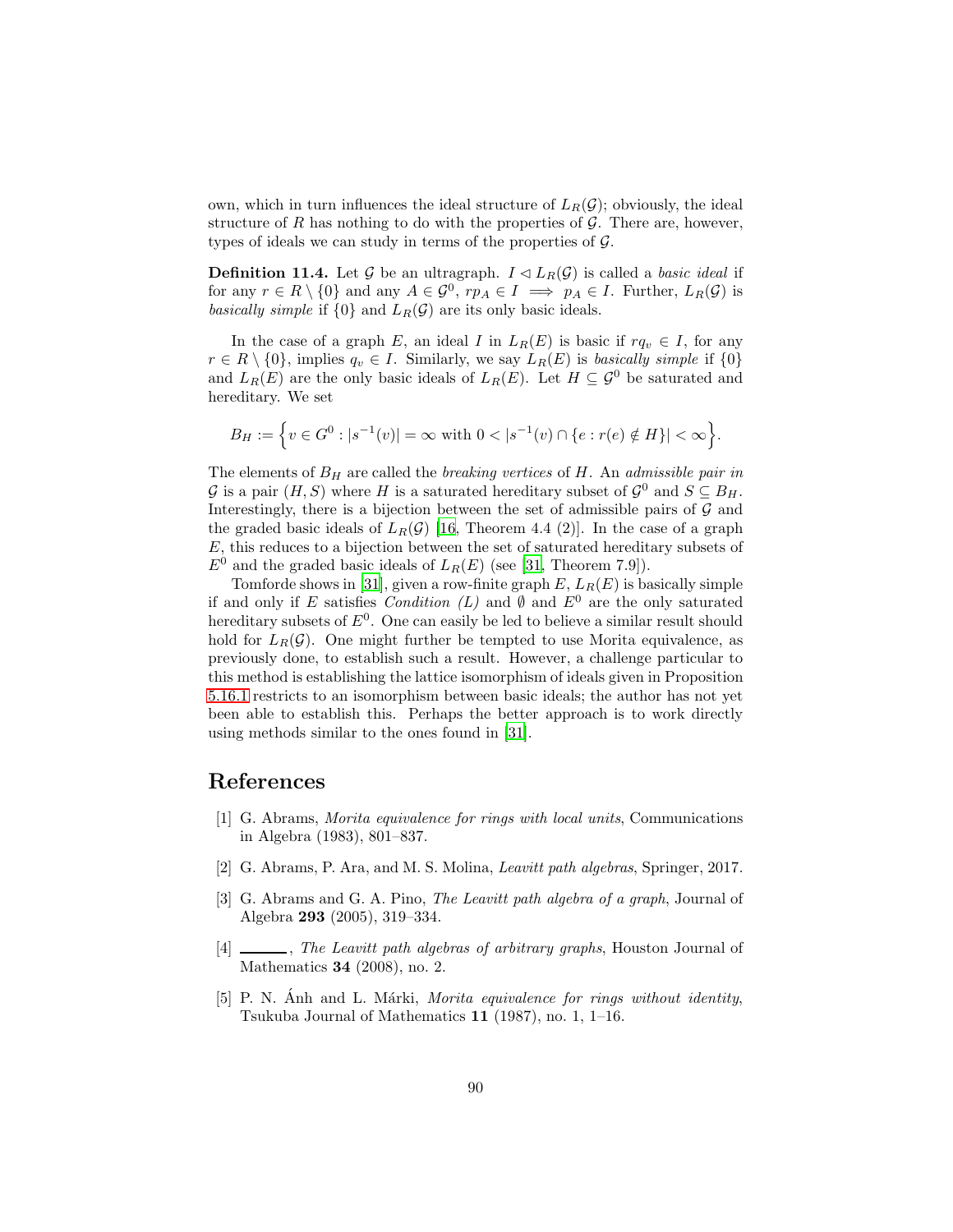- [6] P. Ara, M. A. González-Barroso, K. R. Goodearl, and E. Pardo, Fractional skew monoid rings, Journal of Algebra 278 (2003), 104–126.
- [7] P. Ara, K. R. Goodearl, and E. Pardo,  $K \theta$  of purely infinite simple regular rings, K-theory 26 (2002), 69–100.
- <span id="page-90-3"></span>[8] T. Bates, J. H. Hong, I. Raeburn, and W. Szymanski, The ideal structure of the  $C^*$ -algebras of infinite graphs, Illinois Journal of Mathematics  $46$ (2002), no. 4, 1159–1176.
- [9] T. Bates, D. A. Pask, I. Raeburn, and W. Szymański, The  $C^*$ -algebras of row-finite graphs, New York Journal of Mathematics New York J. Math 6 (2000), 307–324.
- [10] J. Cuntz, Simple C\*-algebras generated by isometries, Communications in Mathematical Physics 57 (1977), no. 2, 173–185.
- [11] R. Exel and M. Laca, Cuntz-krieger algebras for infinite matrices, Journal für die reine und angewandte Mathematik. (1999), 119–172.
- [12] J. L. García and J. J. Simón, Morita equivalence for idempotent rings, Journal of Pure and Applied Algebra (1991), 39–56.
- <span id="page-90-0"></span>[13] D. Gonçalves and D. Royer, Simplicity and chain conditions for ultragraph Leavitt path algebras via partial skew group ring theory, arXiv:1706.03628 (2017).
- [14] J. Haefner, Graded Morita theory for infinite groups, Journal of Algebra 169 (1994), 552–586.
- [15] R. Hazrat, Graded rings and graded Grothendieck groups, Cambridge University Press, 2016.
- <span id="page-90-4"></span>[16] M. Imanfar, A. Pourabbas, and H. Larki, The Leavitt path algebras of ultragraphs, arXiv:1701.00323v3 (2017).
- [17] Nathan Jacobson, Basic algebra II, Dover Publications, 2009.
- <span id="page-90-1"></span>[18] T. Katsura, P. Muhly, A. Sims, and M. Tomforde, Ultragraph C\*-algebras via topological quivers, Studia Mathematica 187 (2008), no. 2, 137–155.
- <span id="page-90-2"></span>[19]  $\_\_\_\_\$ graph algebras, Exel-Laca algebras, and ultragraph algebras coincide up to Morita equivalence, Journal für die reine und angewandte Mathematik (2010), 135–165.
- [20] A. Kumjian, D. Pask, I. Raeburn, and J. Renault, Graphs, groupoids, and Cuntz-Krieger algebras, Journal of Functional Analysis 144 (1997), no. 2, 505–541.
- [21] A. Kumjian, D. A. Pask, and I. Raeburn, Cuntz-Krieger algebras of directed graphs, Pacific Journal of Mathematics 184 (1998).